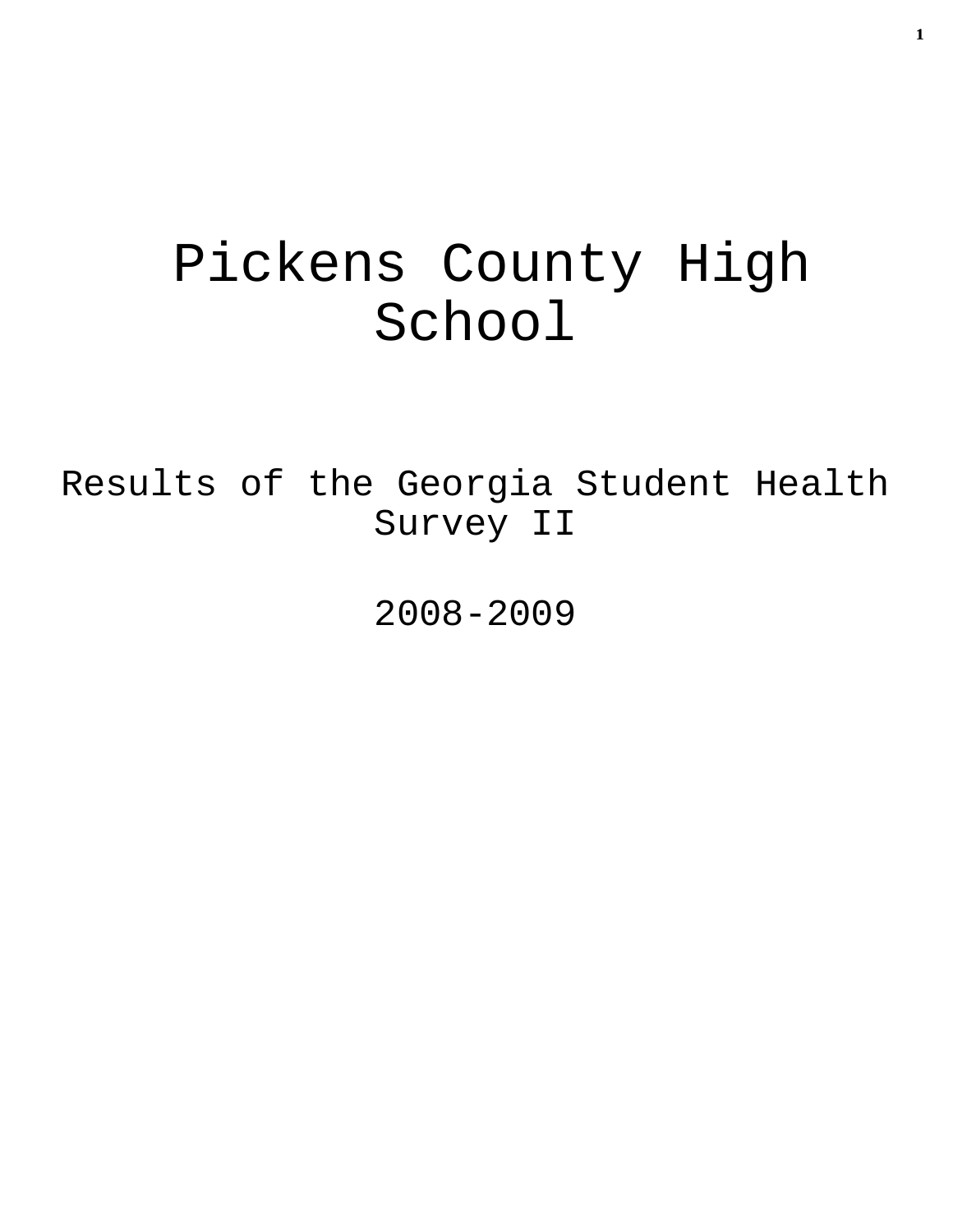# *Demographics* **2**

| Grade                    |     |  |  |
|--------------------------|-----|--|--|
| <b>Grade   Frequency</b> |     |  |  |
| 10                       | 132 |  |  |
| 12                       | 108 |  |  |

| Frequency      | <b>Table of Gender by Grade</b> |              |             |              |  |  |
|----------------|---------------------------------|--------------|-------------|--------------|--|--|
| <b>Col Pct</b> |                                 | Grade(Grade) |             |              |  |  |
|                | Gender(Gender)                  | 10           | 12          | <b>Total</b> |  |  |
|                | <b>Female</b>                   | 72<br>54.55  | 48<br>44.44 | 120          |  |  |
|                | <b>Male</b>                     | 60<br>45.45  | 60<br>55.56 | 120          |  |  |
|                | <b>Total</b>                    | 132          | 108         | 240          |  |  |

| <b>Frequency</b> |  |
|------------------|--|
| Col Pct          |  |

| <b>Table of Ethnicity by Grade</b> |                        |             |              |  |  |  |
|------------------------------------|------------------------|-------------|--------------|--|--|--|
|                                    | Grade(Grade)           |             |              |  |  |  |
| <b>Ethnicity</b> (Ethnicity)       | 10                     | 12          | <b>Total</b> |  |  |  |
| <b>Black</b>                       | 2<br>1.52              | 4<br>3.70   | 6            |  |  |  |
| <b>Hispanic</b>                    | 4<br>3.03              | 3<br>2.78   | 7            |  |  |  |
| White                              | 119<br>90.15           | 96<br>88.89 | 215          |  |  |  |
| <b>Asian</b>                       | $\overline{2}$<br>1.52 | 0<br>0.00   | 2            |  |  |  |
| <b>Other</b>                       | 5<br>3.79              | 5<br>4.63   | 10           |  |  |  |
| <b>Total</b>                       | 132                    | 108         | 240          |  |  |  |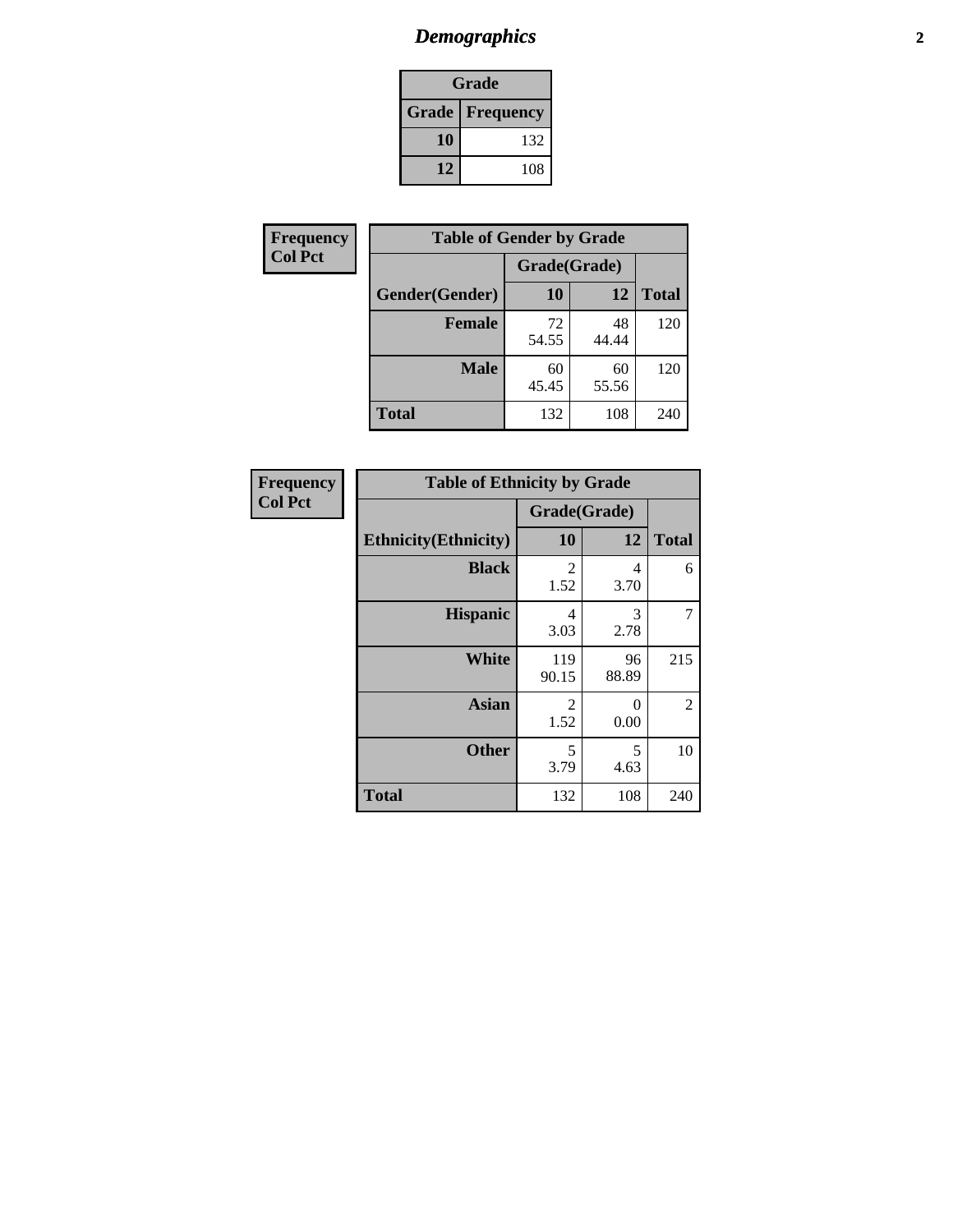#### *Title IV, Part A, Schedule A* **3** *Goal 1: Ensure that all schools are drug-free Baseline Data: Year 2008-2009 Prevalence of Drug Use*

| Frequency<br><b>Col Pct</b> | <b>Table of AlcoholAlt by Grade</b> |              |             |              |  |  |
|-----------------------------|-------------------------------------|--------------|-------------|--------------|--|--|
|                             | AlcoholAlt(Alcohol                  | Grade(Grade) |             |              |  |  |
|                             | use, past 30 days)                  | 10           | 12          | <b>Total</b> |  |  |
|                             | Yes                                 | 33<br>25.00  | 47<br>43.52 | 80           |  |  |
|                             | N <sub>0</sub>                      | 99<br>75.00  | 61<br>56.48 | 160          |  |  |
|                             | <b>Total</b>                        | 132          | 108         | 240          |  |  |

| Frequency      | <b>Table of TobaccoAny by Grade</b> |              |             |              |  |
|----------------|-------------------------------------|--------------|-------------|--------------|--|
| <b>Col Pct</b> | TobaccoAny(Tobacco                  | Grade(Grade) |             |              |  |
|                | use, past 30 days)                  | 10           | 12          | <b>Total</b> |  |
|                | <b>Yes</b>                          | 34<br>25.76  | 34<br>31.48 | 68           |  |
|                | N <sub>0</sub>                      | 98<br>74.24  | 74<br>68.52 | 172          |  |
|                | Total                               | 132          | 108         | 240          |  |

| Frequency<br><b>Col Pct</b> | <b>Table of MarijuanaAlt by Grade</b> |              |             |              |  |  |
|-----------------------------|---------------------------------------|--------------|-------------|--------------|--|--|
|                             | MarijuanaAlt(Marijuana                | Grade(Grade) |             |              |  |  |
|                             | use, past 30 days)                    | <b>10</b>    | 12          | <b>Total</b> |  |  |
|                             | <b>Yes</b>                            | 22<br>16.67  | 26<br>24.07 | 48           |  |  |
|                             | N <sub>0</sub>                        | 110<br>83.33 | 82<br>75.93 | 192          |  |  |
|                             | <b>Total</b>                          | 132          | 108         | 240          |  |  |

| Frequency      | <b>Table of OtherDrugAny by Grade</b>  |              |             |              |  |
|----------------|----------------------------------------|--------------|-------------|--------------|--|
| <b>Col Pct</b> | <b>OtherDrugAny(Other</b><br>drug use, | Grade(Grade) |             |              |  |
|                | past 30 days)                          | 10           | 12          | <b>Total</b> |  |
|                | Yes                                    | 19<br>14.39  | 17<br>15.74 | 36           |  |
|                | N <sub>0</sub>                         | 113<br>85.61 | 91<br>84.26 | 204          |  |
|                | <b>Total</b>                           | 132          | 108         | 240          |  |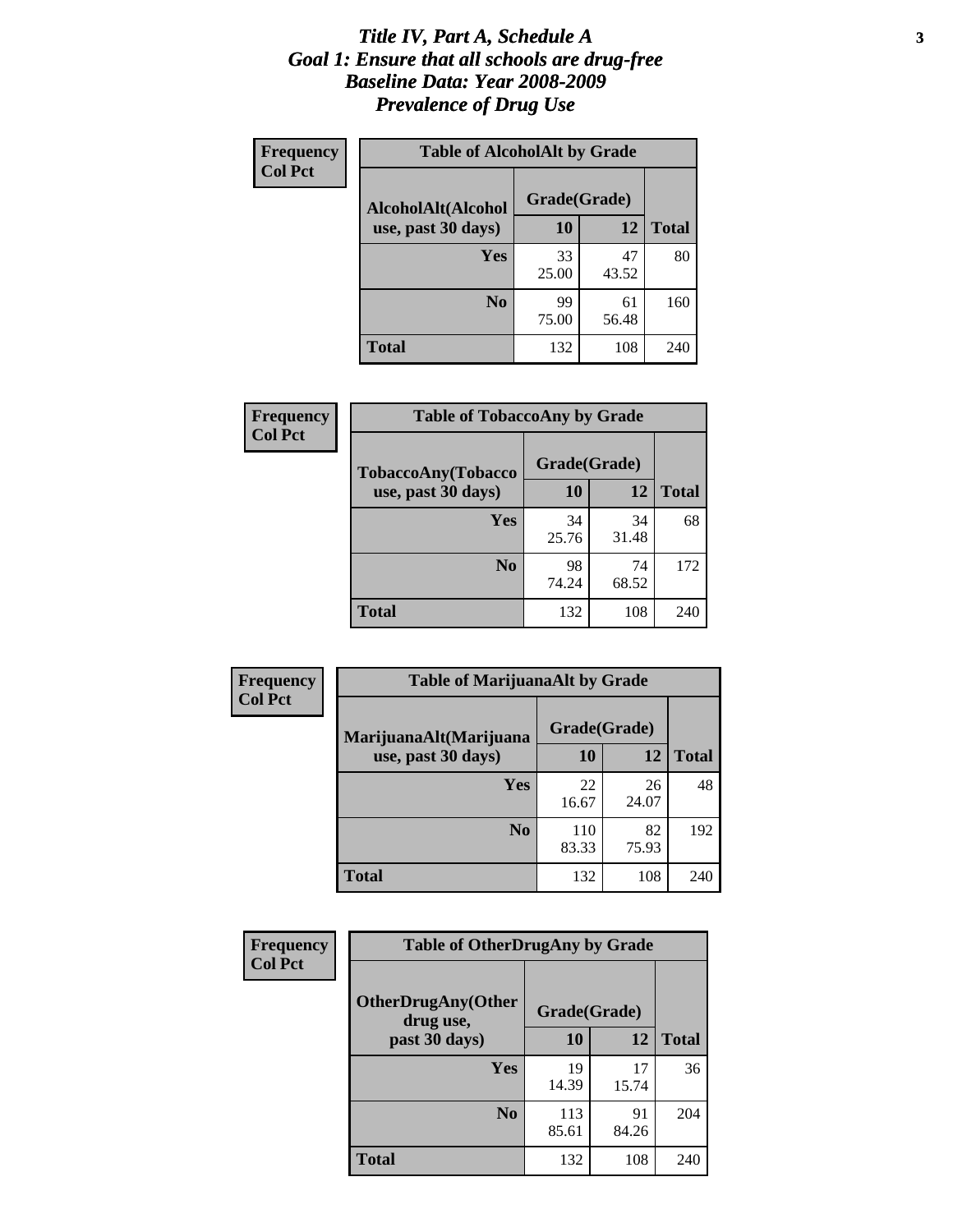#### *Average Age of Onset of Use* **4** *Results for "Average Age of Onset of Use" questions exclude students who said they did not use that substance*

| <b>Variable</b>    | Label                                                              | <b>Mean</b> |
|--------------------|--------------------------------------------------------------------|-------------|
| Alcoholinit2       | I started using alcohol when I was                                 | 13.82       |
| Cigarettesinit2    | I started smoking tobacco when I was                               | 13.43       |
| Smokelessinit2     | I started chewing tobacco when I was                               | 12.68       |
| Marijuanainit2     | I started using marijuana when I was                               | 13.98       |
| Cocaineinit2       | I started using cocaine when I was                                 | 14.70       |
| Inhalantsinit2     | I started using inhalants when I was                               | 14.06       |
| Steroidsinit2      | I started using steroids when I was                                |             |
| Ecstasyinit2       | I started using ecstasy when I was                                 | 15.11       |
| Methinit2          | I started using methamphetamines when I was                        | 14.00       |
| Hallucinogensinit2 | I started using hallucinogens when I was                           | 15.07       |
| Prescriptioninit2  | I started using prescription drugs not prescribed to me when I was | 14.26       |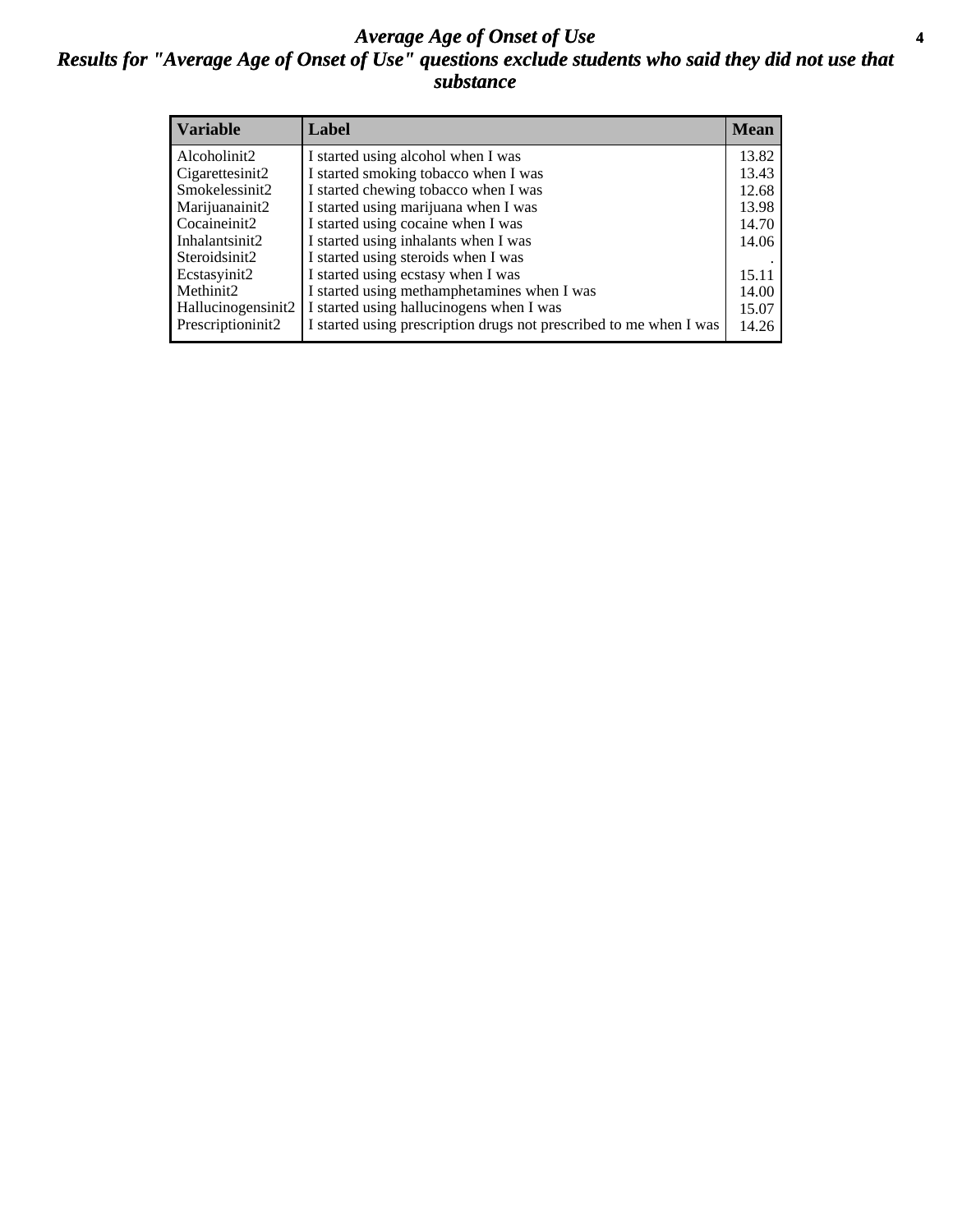# *Perception of Health Risk* **5**

| Frequency      | <b>Table of Alcoholharmdich by Grade</b> |              |             |              |  |
|----------------|------------------------------------------|--------------|-------------|--------------|--|
| <b>Col Pct</b> | Alcoholharmdich(I<br>think alcohol is    | Grade(Grade) |             |              |  |
|                | harmful)                                 | 10           | 12          | <b>Total</b> |  |
|                | Yes                                      | 98<br>74.24  | 78<br>72.22 | 176          |  |
|                | N <sub>0</sub>                           | 34<br>25.76  | 30<br>27.78 | 64           |  |
|                | <b>Total</b>                             | 132          | 108         | 240          |  |

| Frequency      | <b>Table of Tobaccoharmdich by Grade</b> |              |              |              |  |
|----------------|------------------------------------------|--------------|--------------|--------------|--|
| <b>Col Pct</b> | Tobaccoharmdich(I<br>think tobacco is    | Grade(Grade) |              |              |  |
|                | harmful)                                 | 10           | 12           | <b>Total</b> |  |
|                | Yes                                      | 127<br>96.21 | 104<br>96.30 | 231          |  |
|                | N <sub>0</sub>                           | 3.79         | 4<br>3.70    |              |  |
|                | Total                                    | 132          | 108          | 240          |  |

| Frequency      | <b>Table of Marijuanaharmdich by Grade</b> |              |             |              |  |  |
|----------------|--------------------------------------------|--------------|-------------|--------------|--|--|
| <b>Col Pct</b> | Marijuanaharmdich(I<br>think marijuana is  | Grade(Grade) |             |              |  |  |
|                | harmful)                                   | 10           | 12          | <b>Total</b> |  |  |
|                | Yes                                        | 99<br>75.00  | 66<br>61.11 | 165          |  |  |
|                | N <sub>0</sub>                             | 33<br>25.00  | 42<br>38.89 | 75           |  |  |
|                | <b>Total</b>                               | 132          | 108         | 240          |  |  |

| <b>Frequency</b> | <b>Table of Otherdrugharmdich by Grade</b>   |              |              |              |  |  |  |
|------------------|----------------------------------------------|--------------|--------------|--------------|--|--|--|
| <b>Col Pct</b>   | Otherdrugharmdich(I<br>think other drugs are | Grade(Grade) |              |              |  |  |  |
|                  | harmful)                                     | 10           | 12           | <b>Total</b> |  |  |  |
|                  | <b>Yes</b>                                   | 129<br>97.73 | 104<br>96.30 | 233          |  |  |  |
|                  | N <sub>0</sub>                               | 2.27         | 4<br>3.70    |              |  |  |  |
|                  | <b>Total</b>                                 | 132          | 108          | 240          |  |  |  |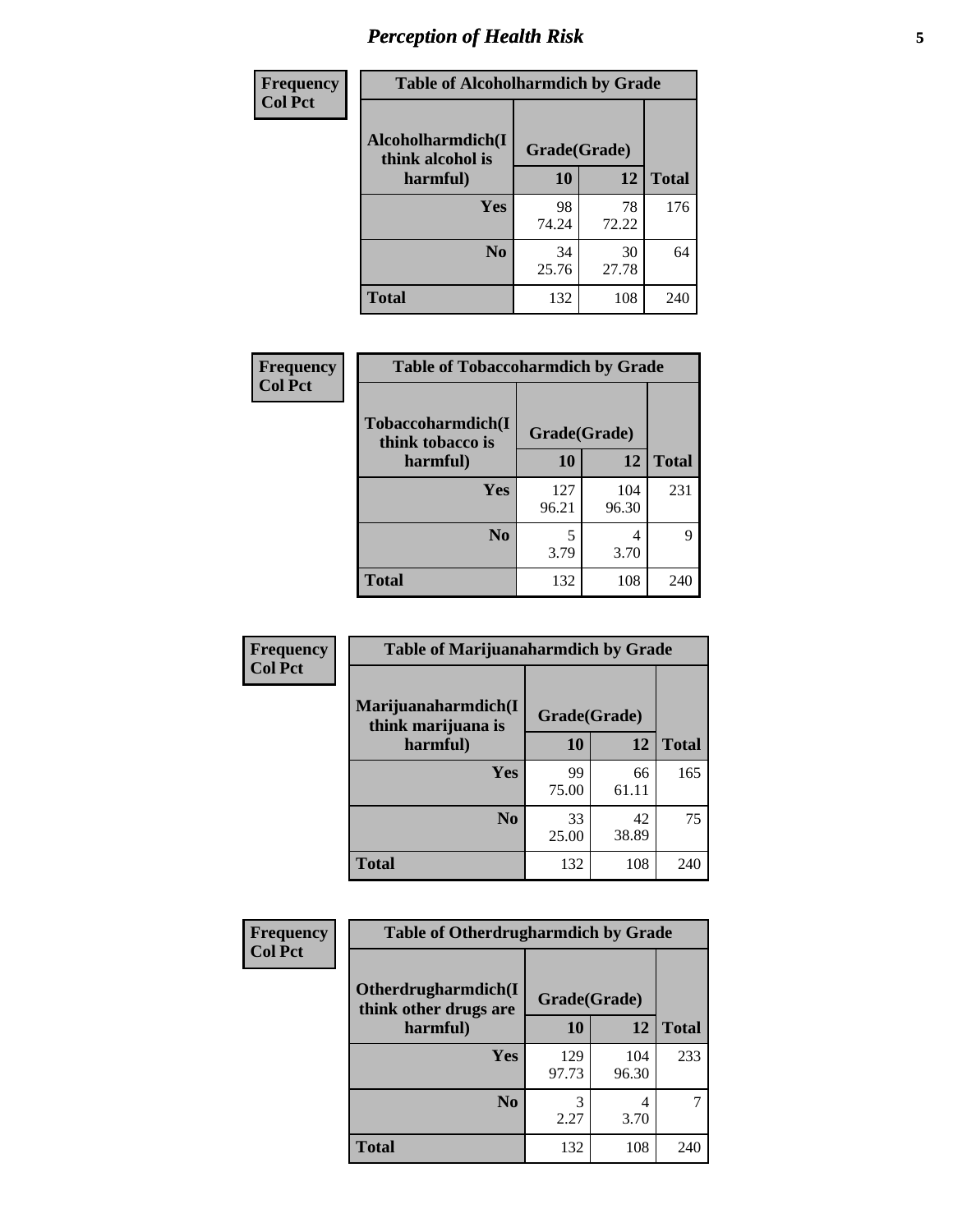# *Social Disapproval* **6**

| Frequency      | <b>Table of Alcoholpeerdich by Grade</b>                    |              |             |              |
|----------------|-------------------------------------------------------------|--------------|-------------|--------------|
| <b>Col Pct</b> | Alcoholpeerdich(My<br>friends would<br>disapprove if I used | Grade(Grade) |             |              |
|                | alcohol)                                                    | 10           | 12          | <b>Total</b> |
|                | Yes                                                         | 50<br>37.88  | 31<br>28.70 | 81           |
|                | N <sub>0</sub>                                              | 82<br>62.12  | 77<br>71.30 | 159          |
|                | Total                                                       | 132          | 108         | 240          |

| <b>Frequency</b> |
|------------------|
| <b>Col Pct</b>   |

|                                                             | <b>Table of Tobaccopeerdich by Grade</b> |             |              |  |  |  |
|-------------------------------------------------------------|------------------------------------------|-------------|--------------|--|--|--|
| Tobaccopeerdich(My<br>friends would<br>disapprove if I used | Grade(Grade)                             |             |              |  |  |  |
| tobacco)                                                    | 10                                       | 12          | <b>Total</b> |  |  |  |
| Yes                                                         | 68<br>51.52                              | 49<br>45.37 | 117          |  |  |  |
| N <sub>0</sub>                                              | 64<br>48.48                              | 59<br>54.63 | 123          |  |  |  |
| <b>Total</b>                                                | 132                                      | 108         | 240          |  |  |  |

| <b>Frequency</b> | <b>Table of Marijuanapeerdich by Grade</b>                    |              |             |              |  |  |  |
|------------------|---------------------------------------------------------------|--------------|-------------|--------------|--|--|--|
| <b>Col Pct</b>   | Marijuanapeerdich(My<br>friends would<br>disapprove if I used | Grade(Grade) |             |              |  |  |  |
|                  | marijuana)                                                    | 10           | 12          | <b>Total</b> |  |  |  |
|                  | <b>Yes</b>                                                    | 76<br>57.58  | 53<br>49.07 | 129          |  |  |  |
|                  | N <sub>0</sub>                                                | 56<br>42.42  | 55<br>50.93 | 111          |  |  |  |
|                  | <b>Total</b>                                                  | 132          | 108         | 240          |  |  |  |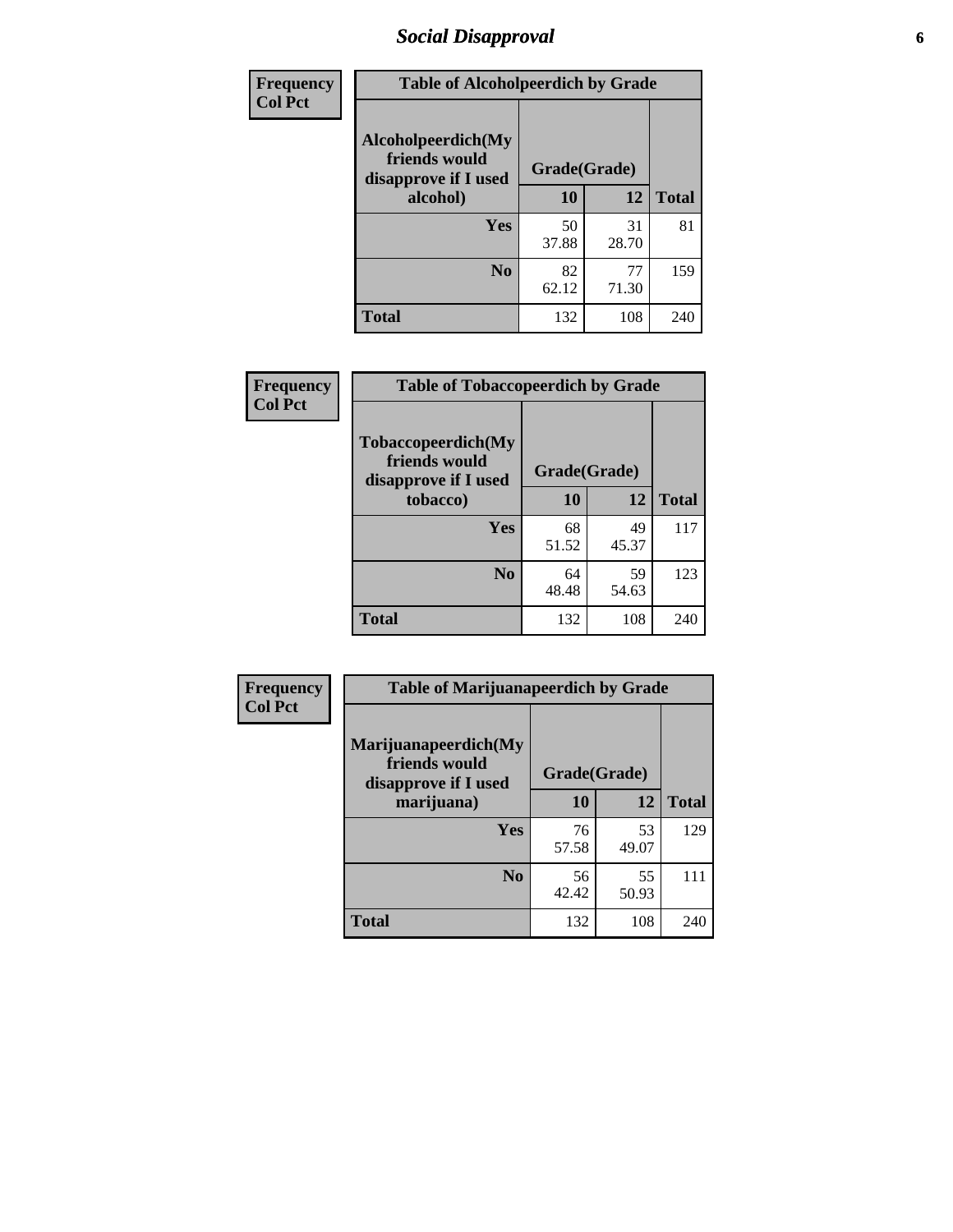# *Social Disapproval* **7**

| Frequency      | <b>Table of Otherdrugpeerdich by Grade</b>                    |              |             |              |  |  |  |  |
|----------------|---------------------------------------------------------------|--------------|-------------|--------------|--|--|--|--|
| <b>Col Pct</b> | Otherdrugpeerdich(My<br>friends would<br>disapprove if I used | Grade(Grade) |             |              |  |  |  |  |
|                | other drugs)                                                  | 10           | 12          | <b>Total</b> |  |  |  |  |
|                | Yes                                                           | 93<br>70.45  | 71<br>65.74 | 164          |  |  |  |  |
|                | N <sub>0</sub>                                                | 39<br>29.55  | 37<br>34.26 | 76           |  |  |  |  |
|                | <b>Total</b>                                                  | 132          | 108         | 240          |  |  |  |  |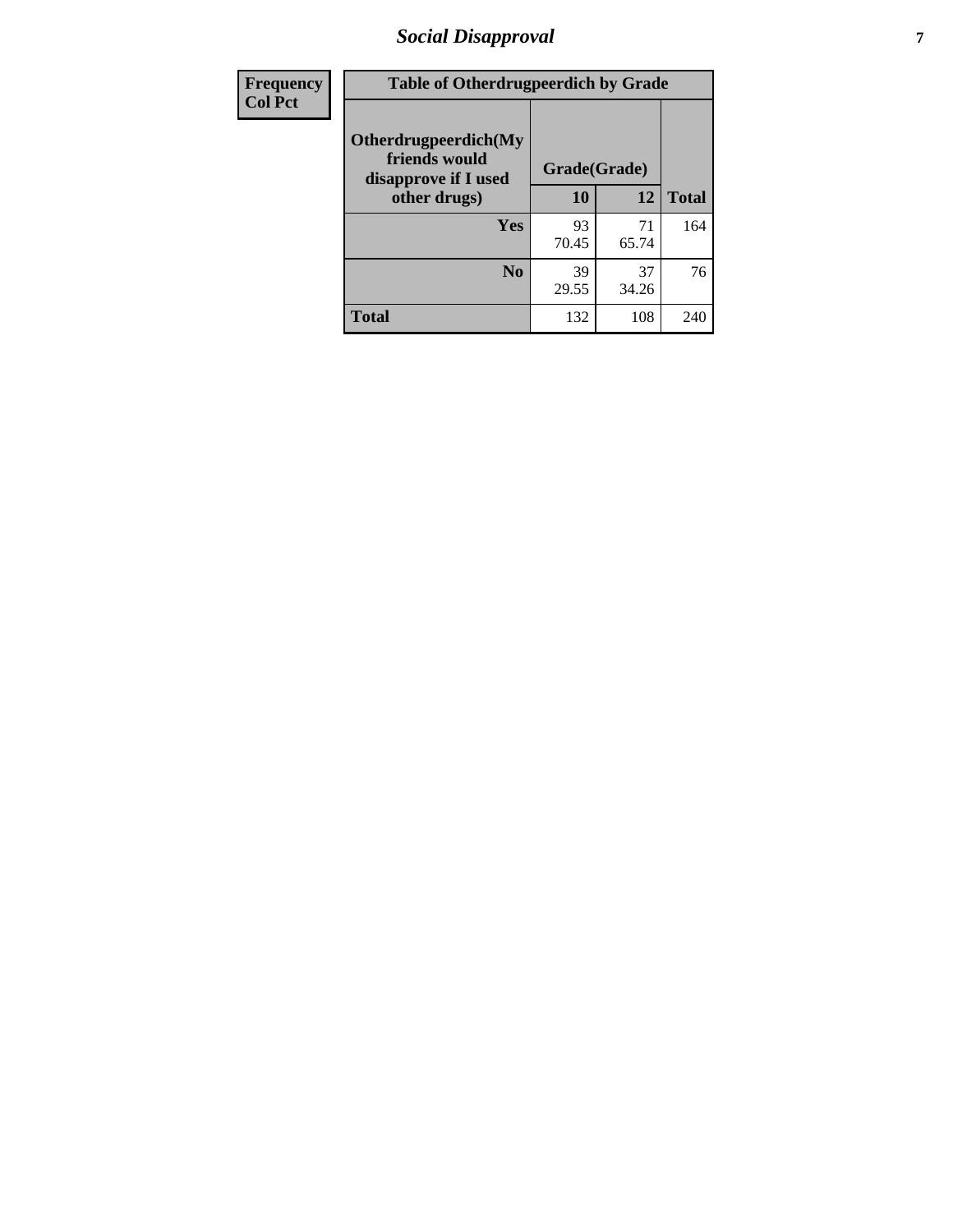#### Title IV, Part A, Schedule A **8** *Goal 2: To help ensure that all schools are safe and disciplined Baseline Data: Year 2008-2009 Student Involvement in Gang Activity*

| Frequency      |                                                                                                   | <b>Table of Gangself by Grade</b> |              |              |  |
|----------------|---------------------------------------------------------------------------------------------------|-----------------------------------|--------------|--------------|--|
| <b>Col Pct</b> | Gangself(I<br>have<br>participated<br>in illegal<br>gang<br>activities in<br>the past 30<br>days) | Grade(Grade)<br>10                | 12           | <b>Total</b> |  |
|                | Yes                                                                                               | 6<br>4.55                         | 7<br>6.48    | 13           |  |
|                | N <sub>0</sub>                                                                                    | 126<br>95.45                      | 101<br>93.52 | 227          |  |
|                | <b>Total</b>                                                                                      | 132                               | 108          | 240          |  |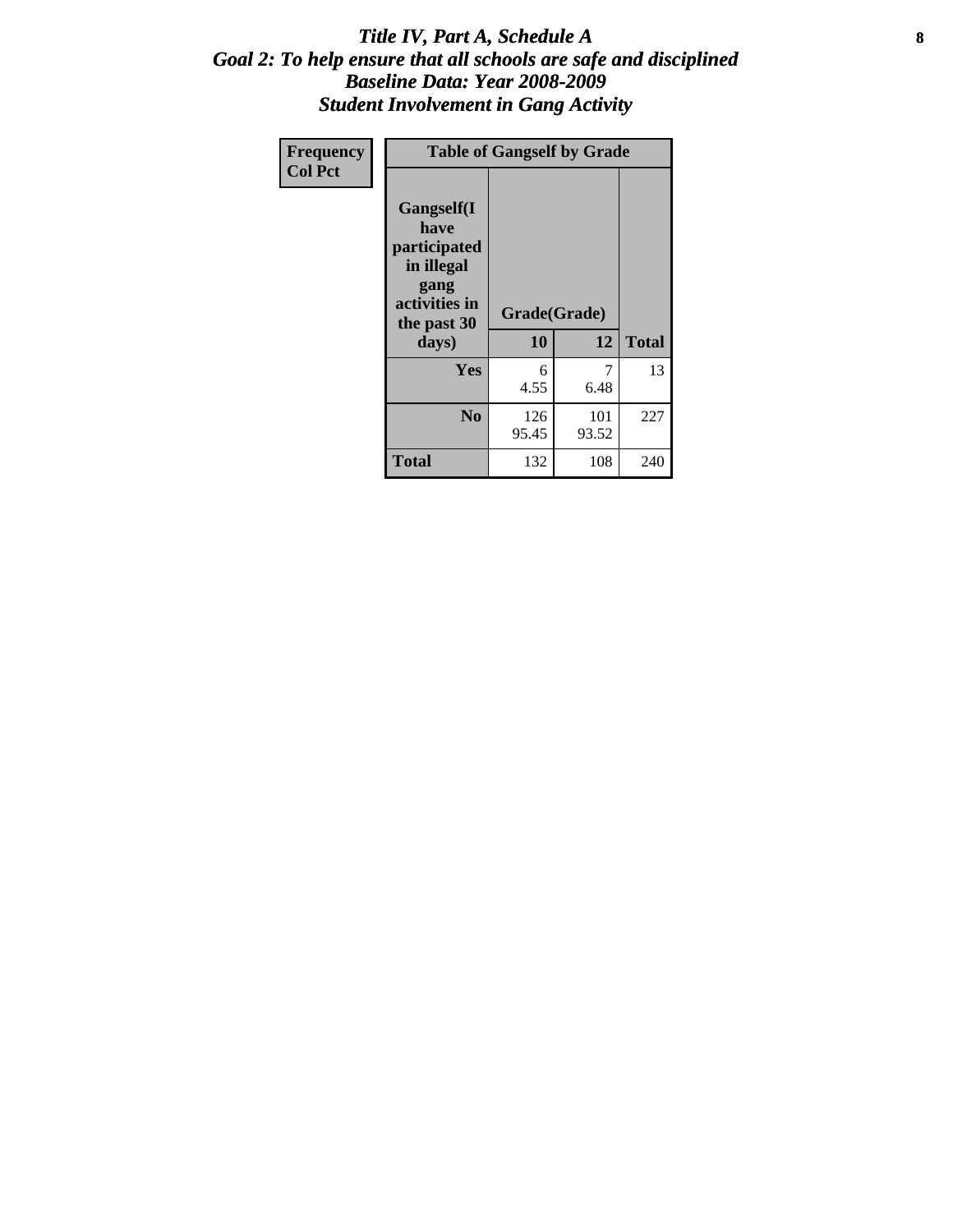# *Student Perception of School Safety* **9**

| <b>Frequency</b><br>Row Pct |
|-----------------------------|
|                             |

| <b>Table of Grade by Safeschool</b> |                          |                                                        |                             |                                    |              |  |  |
|-------------------------------------|--------------------------|--------------------------------------------------------|-----------------------------|------------------------------------|--------------|--|--|
|                                     |                          | Safeschool (School is a place at which I feel<br>safe) |                             |                                    |              |  |  |
| Grade(Grade)                        | <b>Strongly</b><br>Agree | Somewhat  <br>Agree                                    | <b>Somewhat</b><br>Disagree | <b>Strongly</b><br><b>Disagree</b> | <b>Total</b> |  |  |
| 10                                  | 22<br>16.67              | 78<br>59.09                                            | 18<br>13.64                 | 14<br>10.61                        | 132          |  |  |
| 12                                  | 34<br>31.48              | 59<br>54.63                                            | ┑<br>6.48                   | 8<br>7.41                          | 108          |  |  |
| <b>Total</b>                        | 56                       | 137                                                    | 25                          | 22                                 | 240          |  |  |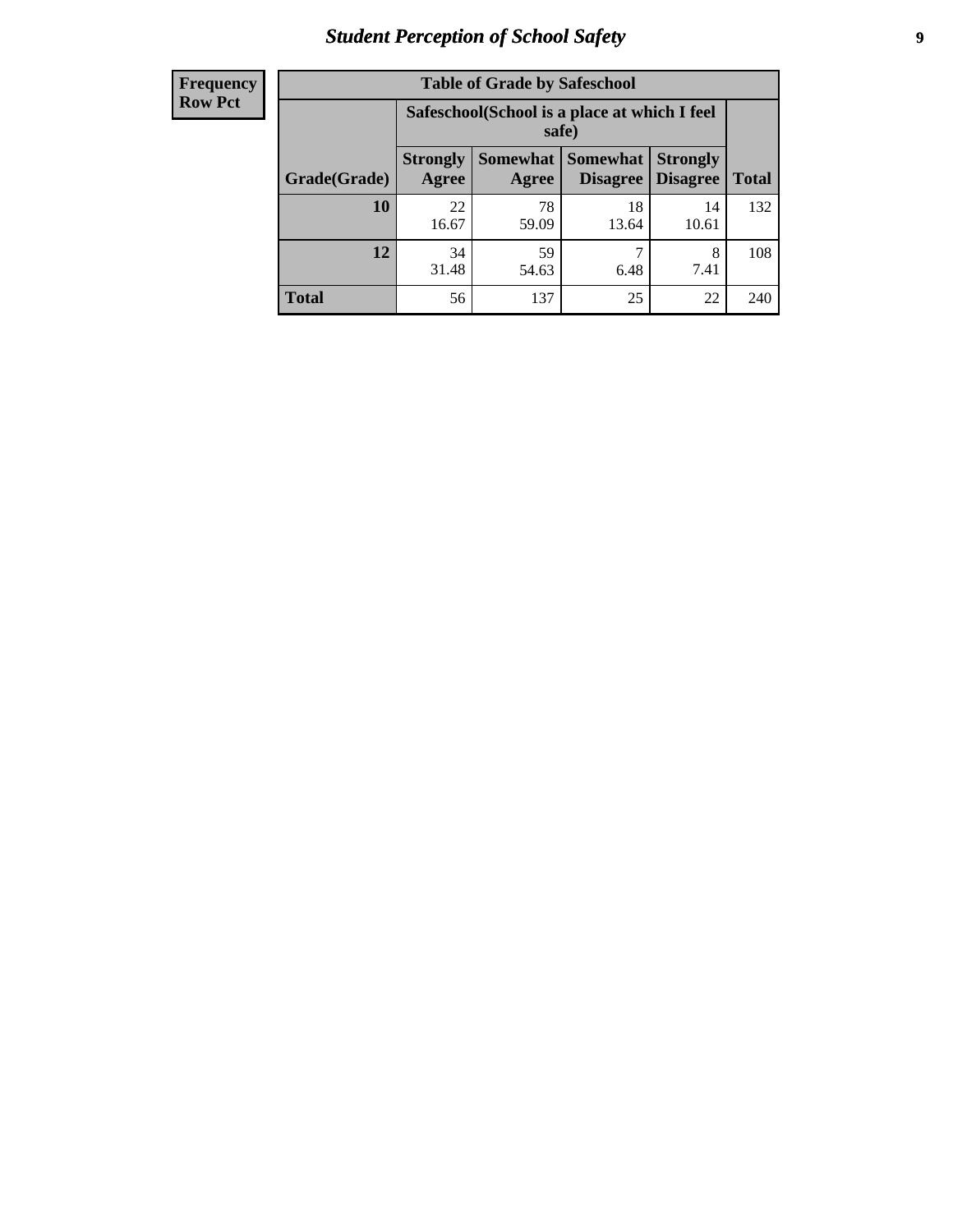### *Students Who Have Been Bullied* **10**

#### **Frequency Row Pct**

| <b>Table of Grade by Bullied</b> |                             |                                                                               |                              |                        |                        |                        |                   |              |
|----------------------------------|-----------------------------|-------------------------------------------------------------------------------|------------------------------|------------------------|------------------------|------------------------|-------------------|--------------|
|                                  |                             | <b>Bullied</b> (I have been bullied by other<br>students in the past 30 days) |                              |                        |                        |                        |                   |              |
| Grade(Grade)                     | $\mathbf{0}$<br><b>Days</b> | 1 or<br>days                                                                  | 3 <sub>to</sub><br>5<br>days | 6 to<br>9<br>days      | 10<br>to<br>19<br>days | 20<br>to<br>29<br>days | All<br>30<br>days | <b>Total</b> |
| 10                               | 114<br>86.36                | 8<br>6.06                                                                     | 3<br>2.27                    | $\overline{2}$<br>1.52 | 2<br>1.52              | $\overline{2}$<br>1.52 | 0.76              | 132          |
| 12                               | 97<br>89.81                 | 4<br>3.70                                                                     | 3<br>2.78                    | 0.93                   | 0.93                   | 0.93                   | 0.93              | 108          |
| <b>Total</b>                     | 211                         | 12                                                                            | 6                            | 3                      | 3                      | 3                      | $\overline{c}$    | 240          |

 $\blacksquare$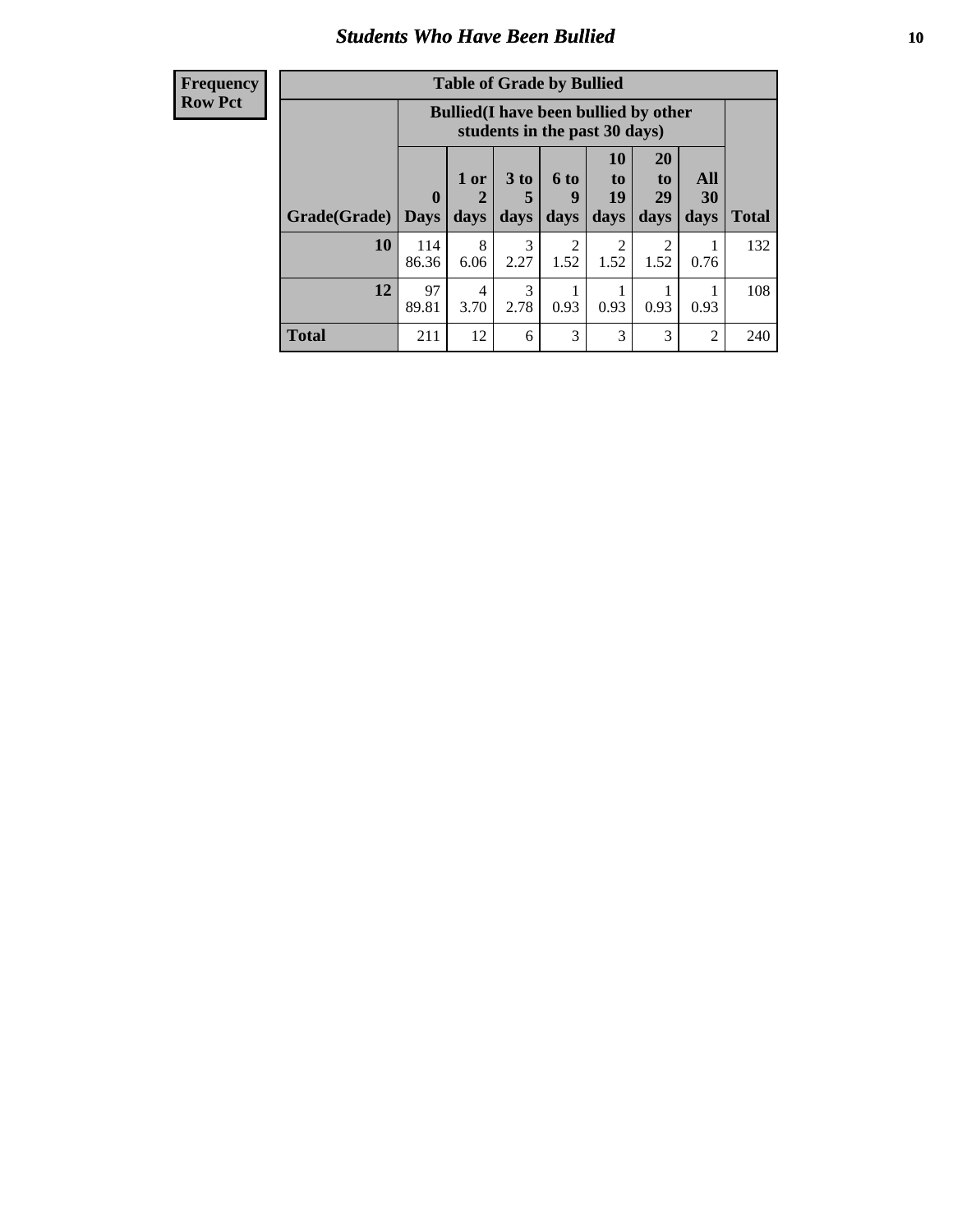#### *School Climate* **11**

| Frequency      | <b>Table of SchoolClimate1 by Grade</b> |                    |             |              |  |  |
|----------------|-----------------------------------------|--------------------|-------------|--------------|--|--|
| <b>Col Pct</b> | SchoolClimate1(I<br>like school)        | Grade(Grade)<br>10 | 12          | <b>Total</b> |  |  |
|                | <b>Strongly Agree</b>                   | 12<br>9.09         | 14<br>12.96 | 26           |  |  |
|                | <b>Somewhat Agree</b>                   | 83<br>62.88        | 65<br>60.19 | 148          |  |  |
|                | <b>Somewhat Disagree</b>                | 29<br>21.97        | 15<br>13.89 | 44           |  |  |
|                | <b>Strongly Disagree</b>                | 8<br>6.06          | 14<br>12.96 | 22           |  |  |
|                | <b>Total</b>                            | 132                | 108         | 240          |  |  |

| Frequency<br>Col Pct |  |
|----------------------|--|

| <b>Table of SchoolClimate2 by Grade</b>           |             |                    |              |  |  |
|---------------------------------------------------|-------------|--------------------|--------------|--|--|
| SchoolClimate2(I<br>feel successful at<br>school) | 10          | Grade(Grade)<br>12 | <b>Total</b> |  |  |
| <b>Strongly Agree</b>                             | 21<br>15.91 | 34<br>31.48        | 55           |  |  |
| <b>Somewhat Agree</b>                             | 85<br>64.39 | 65<br>60.19        | 150          |  |  |
| <b>Somewhat Disagree</b>                          | 20<br>15.15 | 6<br>5.56          | 26           |  |  |
| <b>Strongly Disagree</b>                          | 6<br>4.55   | 3<br>2.78          | 9            |  |  |
| <b>Total</b>                                      | 132         | 108                | 240          |  |  |

| Frequency      | <b>Table of SchoolClimate3 by Grade</b>                      |              |             |              |
|----------------|--------------------------------------------------------------|--------------|-------------|--------------|
| <b>Col Pct</b> | <b>SchoolClimate3(My</b><br>school has high<br>standards for | Grade(Grade) |             |              |
|                | achievement)                                                 | 10           | 12          | <b>Total</b> |
|                | <b>Strongly Agree</b>                                        | 31<br>23.48  | 17<br>15.74 | 48           |
|                | <b>Somewhat Agree</b>                                        | 65<br>49.24  | 52<br>48.15 | 117          |
|                | <b>Somewhat Disagree</b>                                     | 28<br>21.21  | 23<br>21.30 | 51           |
|                | <b>Strongly Disagree</b>                                     | 8<br>6.06    | 16<br>14.81 | 24           |
|                | Total                                                        | 132          | 108         | 240          |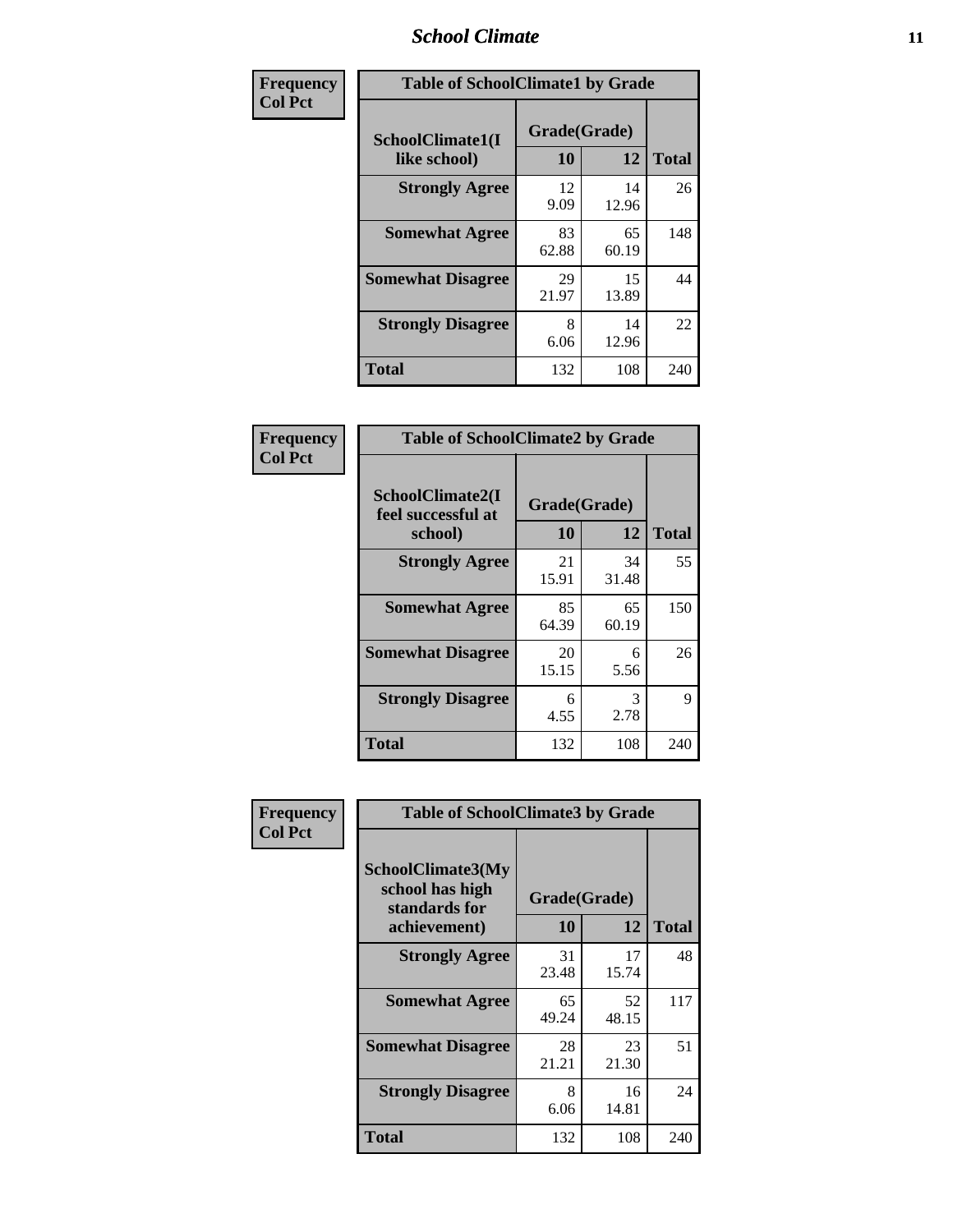#### *School Climate* **12**

| Frequency      |                                                               | <b>Table of SchoolClimate4 by Grade</b> |             |              |  |
|----------------|---------------------------------------------------------------|-----------------------------------------|-------------|--------------|--|
| <b>Col Pct</b> | SchoolClimate4(My<br>school sets clear<br>rules for behavior) | Grade(Grade)<br>10                      | 12          | <b>Total</b> |  |
|                | <b>Strongly Agree</b>                                         | 53<br>40.15                             | 31<br>28.70 | 84           |  |
|                | <b>Somewhat Agree</b>                                         | 56<br>42.42                             | 54<br>50.00 | 110          |  |
|                | <b>Somewhat Disagree</b>                                      | 20<br>15.15                             | 14<br>12.96 | 34           |  |
|                | <b>Strongly Disagree</b>                                      | 3<br>2.27                               | 9<br>8.33   | 12           |  |
|                | <b>Total</b>                                                  | 132                                     | 108         | 240          |  |

| <b>Table of SchoolClimate5 by Grade</b>                   |              |             |              |  |
|-----------------------------------------------------------|--------------|-------------|--------------|--|
| SchoolClimate5(I<br>know what to do in<br>an emergency at | Grade(Grade) |             |              |  |
| school)                                                   | 10           | 12          | <b>Total</b> |  |
| <b>Strongly Agree</b>                                     | 76<br>57.58  | 56<br>51.85 | 132          |  |
| <b>Somewhat Agree</b>                                     | 45<br>34.09  | 42<br>38.89 | 87           |  |
| <b>Somewhat Disagree</b>                                  | 10<br>7.58   | 9<br>8.33   | 19           |  |
| <b>Strongly Disagree</b>                                  | 0.76         | 0.93        | 2            |  |
| <b>Total</b>                                              | 132          | 108         | 240          |  |

| Frequency      | <b>Table of SchoolClimate6 by Grade</b>                  |                    |             |              |
|----------------|----------------------------------------------------------|--------------------|-------------|--------------|
| <b>Col Pct</b> | <b>SchoolClimate6(Teachers</b><br>treat me with respect) | Grade(Grade)<br>10 | 12          | <b>Total</b> |
|                | <b>Strongly Agree</b>                                    | 31<br>23.48        | 22<br>20.37 | 53           |
|                | <b>Somewhat Agree</b>                                    | 65<br>49.24        | 60<br>55.56 | 125          |
|                | <b>Somewhat Disagree</b>                                 | 22<br>16.67        | 14<br>12.96 | 36           |
|                | <b>Strongly Disagree</b>                                 | 14<br>10.61        | 12<br>11.11 | 26           |
|                | <b>Total</b>                                             | 132                | 108         | 240          |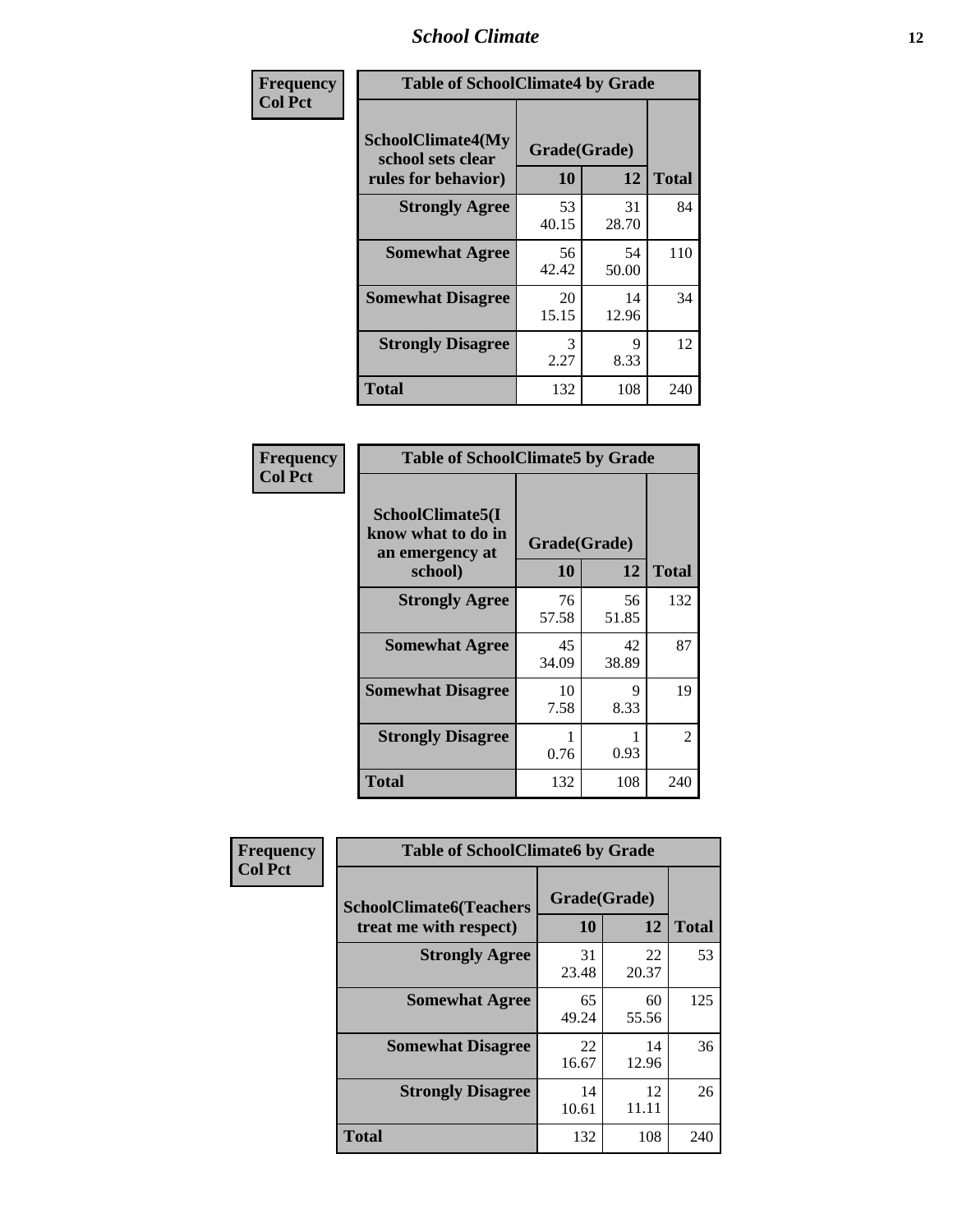#### *School Climate* **13**

| Frequency      | <b>Table of SchoolClimate7 by Grade</b>                                       |                           |             |              |
|----------------|-------------------------------------------------------------------------------|---------------------------|-------------|--------------|
| <b>Col Pct</b> | <b>SchoolClimate7(Behaviors</b><br>in my class allow the<br>teacher to teach) | Grade(Grade)<br><b>10</b> | 12          | <b>Total</b> |
|                | <b>Strongly Agree</b>                                                         | 25<br>18.94               | 15<br>13.89 | 40           |
|                | <b>Somewhat Agree</b>                                                         | 65<br>49.24               | 70<br>64.81 | 135          |
|                | <b>Somewhat Disagree</b>                                                      | 32<br>24.24               | 15<br>13.89 | 47           |
|                | <b>Strongly Disagree</b>                                                      | 10<br>7.58                | 8<br>7.41   | 18           |
|                | <b>Total</b>                                                                  | 132                       | 108         | 240          |

| Frequency      | <b>Table of SchoolClimate8 by Grade</b>                                              |                    |             |              |
|----------------|--------------------------------------------------------------------------------------|--------------------|-------------|--------------|
| <b>Col Pct</b> | <b>SchoolClimate8(Students</b><br>are frequently<br>recognized for good<br>behavior) | Grade(Grade)<br>10 | 12          | <b>Total</b> |
|                | <b>Strongly Agree</b>                                                                | 18<br>13.64        | 9<br>8.33   | 27           |
|                | <b>Somewhat Agree</b>                                                                | 47<br>35.61        | 49<br>45.37 | 96           |
|                | <b>Somewhat Disagree</b>                                                             | 38<br>28.79        | 33<br>30.56 | 71           |
|                | <b>Strongly Disagree</b>                                                             | 29<br>21.97        | 17<br>15.74 | 46           |
|                | <b>Total</b>                                                                         | 132                | 108         | 240          |

| Frequency      | <b>Table of SchoolClimate9 by Grade</b>                                           |                    |             |              |
|----------------|-----------------------------------------------------------------------------------|--------------------|-------------|--------------|
| <b>Col Pct</b> | SchoolClimate9(School<br>counselor would be<br>helpful if I needed<br>assistance) | Grade(Grade)<br>10 | 12          | <b>Total</b> |
|                | <b>Strongly Agree</b>                                                             | 59<br>44.70        | 51<br>47.22 | 110          |
|                | <b>Somewhat Agree</b>                                                             | 52<br>39.39        | 42<br>38.89 | 94           |
|                | <b>Somewhat Disagree</b>                                                          | 10<br>7.58         | 10<br>9.26  | 20           |
|                | <b>Strongly Disagree</b>                                                          | 11<br>8.33         | 5<br>4.63   | 16           |
|                | Total                                                                             | 132                | 108         | 240          |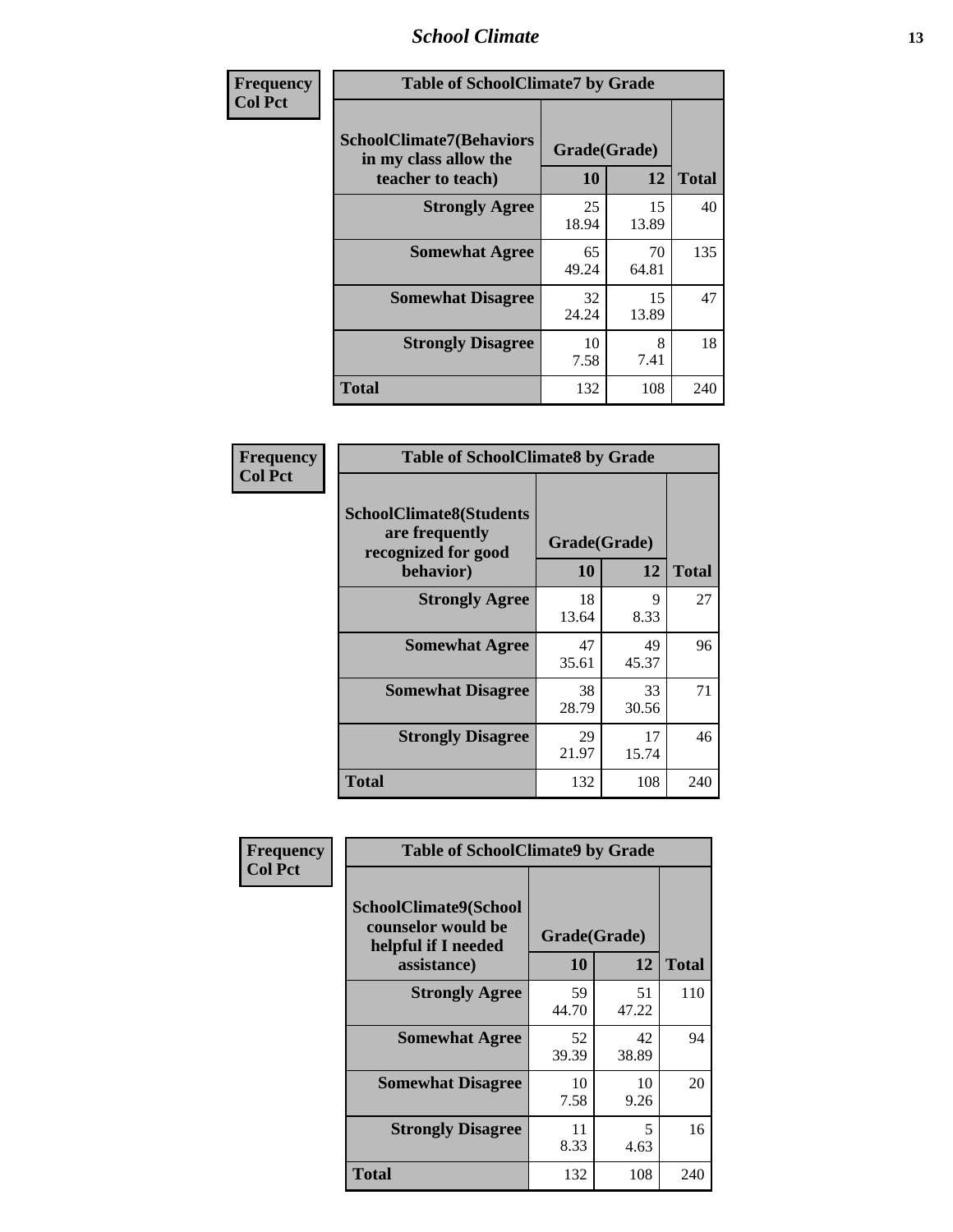### *Reasons for Dropping Out* **14**

| Frequency      | <b>Table of Dropoutreason by Grade</b>                                   |             |                    |              |
|----------------|--------------------------------------------------------------------------|-------------|--------------------|--------------|
| <b>Col Pct</b> | Dropoutreason(If<br>I dropped out the<br>reason would<br>most likely be) | 10          | Grade(Grade)<br>12 | <b>Total</b> |
|                | Won't Drop out                                                           | 68<br>51.52 | 62<br>57.41        | 130          |
|                | <b>Bored</b>                                                             | 32<br>24.24 | 12<br>11.11        | 44           |
|                | <b>Family Reasons</b>                                                    | 5<br>3.79   | 11<br>10.19        | 16           |
|                | <b>Being Bullied</b>                                                     | 4<br>3.03   | 0.93               | 5            |
|                | <b>Other</b>                                                             | 23<br>17.42 | 22<br>20.37        | 45           |
|                | <b>Total</b>                                                             | 132         | 108                | 240          |

| Frequency      | <b>Table of Dropout by Grade</b>                            |                    |              |     |  |
|----------------|-------------------------------------------------------------|--------------------|--------------|-----|--|
| <b>Col Pct</b> | Dropout(I<br>have<br>thought<br>about<br>dropping<br>out of | Grade(Grade)<br>10 | <b>Total</b> |     |  |
|                | school)                                                     |                    | 12           |     |  |
|                | Yes                                                         | 36<br>27.27        | 28<br>25.93  | 64  |  |
|                | N <sub>0</sub>                                              | 96<br>72.73        | 80<br>74.07  | 176 |  |
|                | <b>Total</b>                                                | 132                | 108          | 240 |  |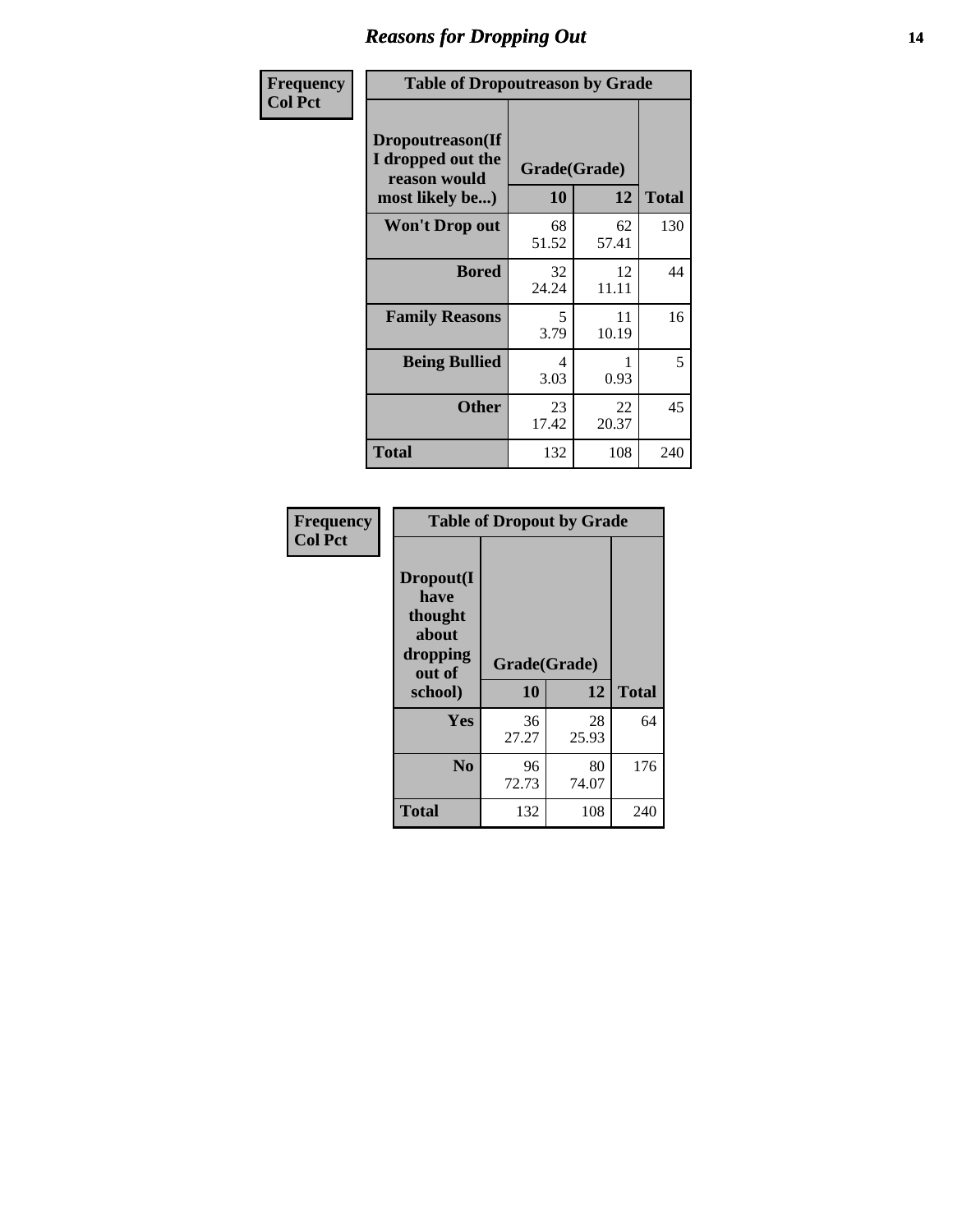*School Safety* **15**

| Frequency      | <b>Table of Gangself by Grade</b>                                                                 |                          |              |              |
|----------------|---------------------------------------------------------------------------------------------------|--------------------------|--------------|--------------|
| <b>Col Pct</b> | Gangself(I<br>have<br>participated<br>in illegal<br>gang<br>activities in<br>the past 30<br>days) | Grade(Grade)<br>10<br>12 |              | <b>Total</b> |
|                | Yes                                                                                               | 6                        | 7            | 13           |
|                |                                                                                                   | 4.55                     | 6.48         |              |
|                | N <sub>o</sub>                                                                                    | 126<br>95.45             | 101<br>93.52 | 227          |
|                | <b>Total</b>                                                                                      | 132                      | 108          | 240          |

| Frequency      | <b>Table of Gangpeers by Grade</b>                                                                                             |                    |             |              |
|----------------|--------------------------------------------------------------------------------------------------------------------------------|--------------------|-------------|--------------|
| <b>Col Pct</b> | <b>Gangpeers</b> (I<br>have friends<br>who have<br>participated<br>in illegal<br>gang<br>activities in<br>the past 30<br>days) | Grade(Grade)<br>10 | 12          | <b>Total</b> |
|                | Yes                                                                                                                            | 23<br>17.42        | 16<br>14.81 | 39           |
|                | N <sub>0</sub>                                                                                                                 | 109<br>82.58       | 92<br>85.19 | 201          |
|                | <b>Total</b>                                                                                                                   | 132                | 108         | 240          |

| Frequency      | <b>Table of Pickedon by Grade</b>                                  |              |             |              |  |  |  |  |  |
|----------------|--------------------------------------------------------------------|--------------|-------------|--------------|--|--|--|--|--|
| <b>Col Pct</b> | <b>Pickedon(I have</b><br>been picked on or<br>teased at school in | Grade(Grade) |             |              |  |  |  |  |  |
|                | the past 30 days)                                                  | 10           | 12          | <b>Total</b> |  |  |  |  |  |
|                | <b>Strongly Agree</b>                                              | 13<br>9.85   | 8<br>7.41   | 21           |  |  |  |  |  |
|                | <b>Somewhat Agree</b>                                              | 32<br>24.24  | 19<br>17.59 | 51           |  |  |  |  |  |
|                | <b>Somewhat Disagree</b>                                           | 30<br>22.73  | 16<br>14.81 | 46           |  |  |  |  |  |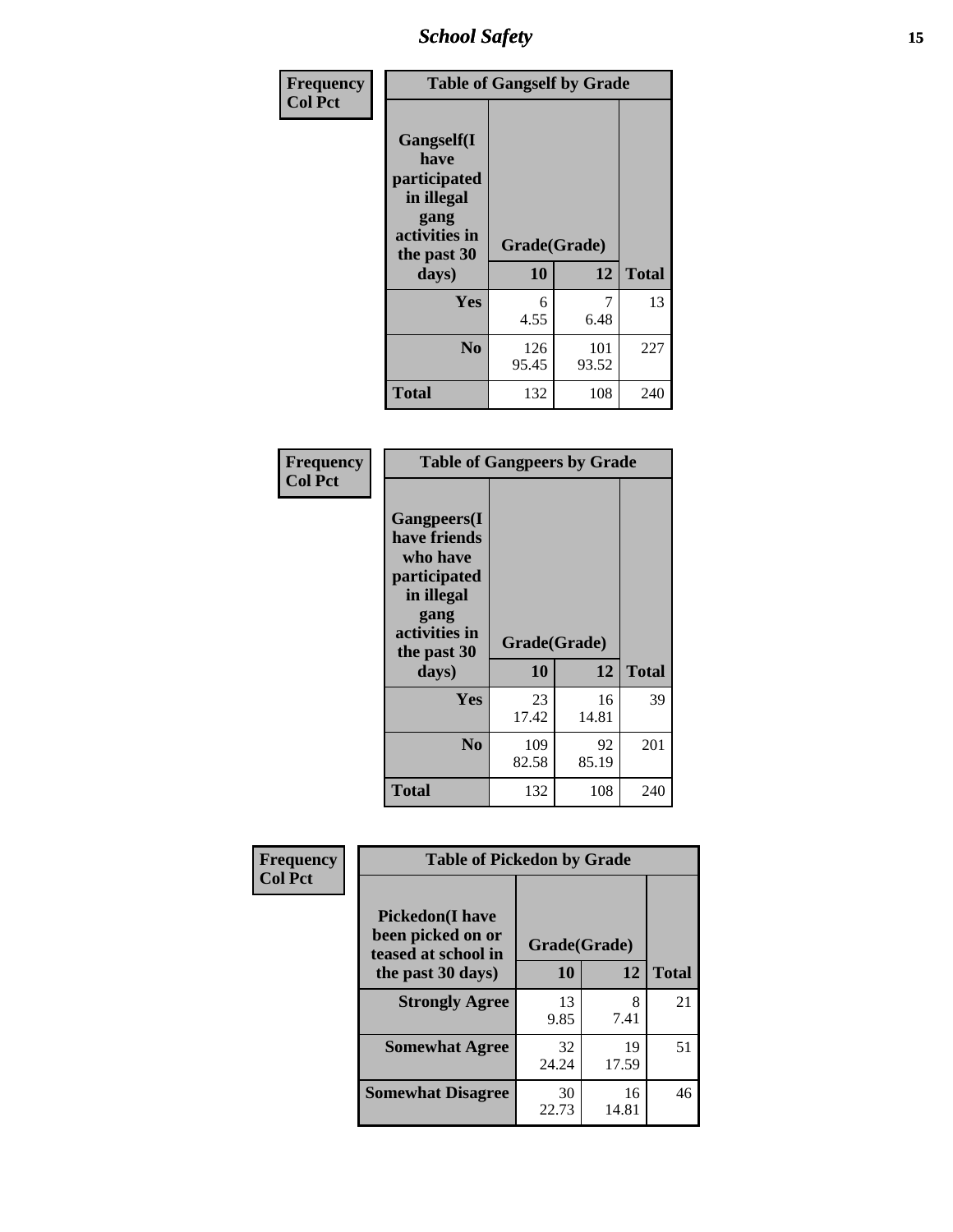# *School Safety* **16**

| <b>Frequency</b> |                                                                                          | <b>Table of Pickedon by Grade</b> |              |     |  |  |  |  |  |  |  |
|------------------|------------------------------------------------------------------------------------------|-----------------------------------|--------------|-----|--|--|--|--|--|--|--|
| <b>Col Pct</b>   | <b>Pickedon</b> (I have<br>been picked on or<br>teased at school in<br>the past 30 days) | Grade(Grade)<br>10                | <b>Total</b> |     |  |  |  |  |  |  |  |
|                  | <b>Strongly Disagree</b>                                                                 | 57<br>43.18                       | 65<br>60.19  | 122 |  |  |  |  |  |  |  |
|                  | Total                                                                                    | 132                               | 108          | 240 |  |  |  |  |  |  |  |

| Frequency      | <b>Table of Safeschool by Grade</b>                      |                    |              |     |
|----------------|----------------------------------------------------------|--------------------|--------------|-----|
| <b>Col Pct</b> | Safeschool(School<br>is a place at which I<br>feel safe) | Grade(Grade)<br>10 | <b>Total</b> |     |
|                | <b>Strongly Agree</b>                                    | 22<br>16.67        | 34<br>31.48  | 56  |
|                | <b>Somewhat Agree</b>                                    | 78<br>59.09        | 59<br>54.63  | 137 |
|                | <b>Somewhat Disagree</b>                                 | 18<br>13.64        | 6.48         | 25  |
|                | <b>Strongly Disagree</b>                                 | 14<br>10.61        | 8<br>7.41    | 22  |
|                | <b>Total</b>                                             | 132                | 108          | 240 |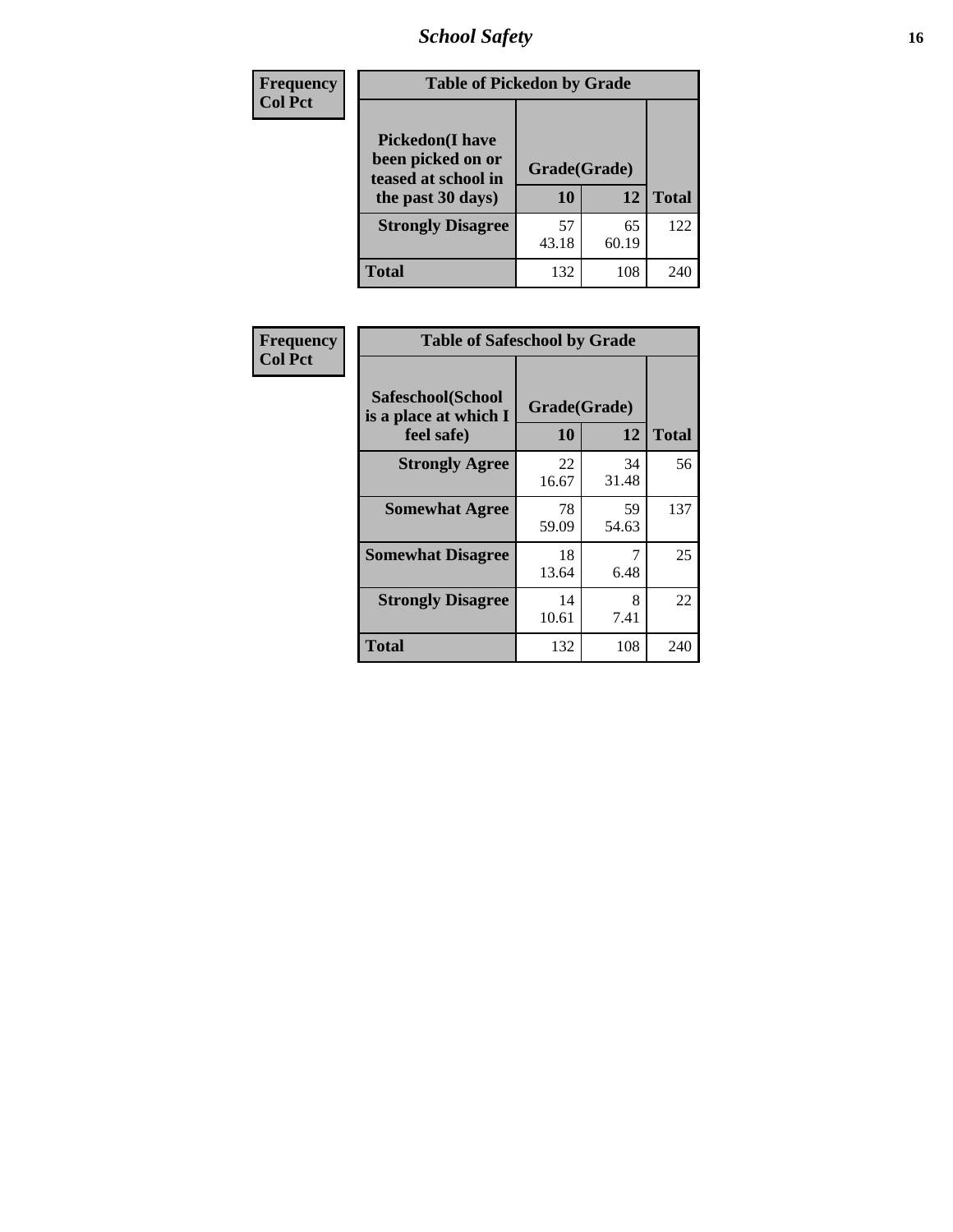*School Safety* **17**

| <b>Frequency</b> |  |
|------------------|--|
| <b>Row Pct</b>   |  |

| V | <b>Table of Grade by Bullied</b> |                        |                                                                               |                         |                          |                        |                               |                          |              |  |  |  |
|---|----------------------------------|------------------------|-------------------------------------------------------------------------------|-------------------------|--------------------------|------------------------|-------------------------------|--------------------------|--------------|--|--|--|
|   |                                  |                        | <b>Bullied</b> (I have been bullied by other<br>students in the past 30 days) |                         |                          |                        |                               |                          |              |  |  |  |
|   | Grade(Grade)                     | $\mathbf{0}$<br>  Days | 1 or<br>2<br>days                                                             | 3 <sub>to</sub><br>days | <b>6 to</b><br>9<br>days | 10<br>to<br>19<br>days | <b>20</b><br>to<br>29<br>days | All<br><b>30</b><br>days | <b>Total</b> |  |  |  |
|   | 10                               | 114<br>86.36           | 8<br>6.06                                                                     | 3<br>2.27               | 2<br>1.52                | $\overline{2}$<br>1.52 | $\mathfrak{D}$<br>1.52        | 0.76                     | 132          |  |  |  |
|   | 12                               | 97<br>89.81            | 4<br>3.70                                                                     | 3<br>2.78               | 0.93                     | 0.93                   | 0.93                          | 0.93                     | 108          |  |  |  |
|   | <b>Total</b>                     | 211                    | 12                                                                            | 6                       | 3                        | 3                      | 3                             | $\overline{2}$           | 240          |  |  |  |

| Frequency      |                     | <b>Table of Grade by Bulliedothers</b>        |              |              |                   |                                           |                   |              |
|----------------|---------------------|-----------------------------------------------|--------------|--------------|-------------------|-------------------------------------------|-------------------|--------------|
| <b>Row Pct</b> |                     | <b>Bulliedothers</b> (I bullied others in the |              |              |                   |                                           |                   |              |
|                | Grade(Grade)   Days | $\bf{0}$                                      | 1 or<br>days | 3 to<br>days | 6 to<br>9<br>days | <b>20</b><br>t <sub>o</sub><br>29<br>days | All<br>30<br>days | <b>Total</b> |
|                | 10                  | 119<br>90.15                                  | 6<br>4.55    | 4<br>3.03    | 0<br>0.00         | 2<br>1.52                                 | 0.76              | 132          |
|                | 12                  | 91<br>84.26                                   | 6.48         | 5<br>4.63    | 0.93              | 0.93                                      | 3<br>2.78         | 108          |
|                | <b>Total</b>        | 210                                           | 13           | 9            |                   | 3                                         | 4                 | 240          |

| Frequency      | <b>Table of Grade by Weaponschool</b> |                                                                                 |                   |                   |              |  |  |  |  |  |
|----------------|---------------------------------------|---------------------------------------------------------------------------------|-------------------|-------------------|--------------|--|--|--|--|--|
| <b>Row Pct</b> |                                       | <b>Weaponschool</b> (I<br>brought a weapon<br>to school in the past<br>30 days) |                   |                   |              |  |  |  |  |  |
|                | Grade(Grade)                          | $\bf{0}$<br><b>Days</b>                                                         | 1 or<br>2<br>days | All<br>30<br>days | <b>Total</b> |  |  |  |  |  |
|                | 10                                    | 130<br>98.48                                                                    | 0.76              | 0.76              | 132          |  |  |  |  |  |
|                | 12                                    | 106<br>98.15                                                                    | 0.93              | 0.93              | 108          |  |  |  |  |  |
|                | <b>Total</b>                          | 236                                                                             | 2                 | 2                 | 240          |  |  |  |  |  |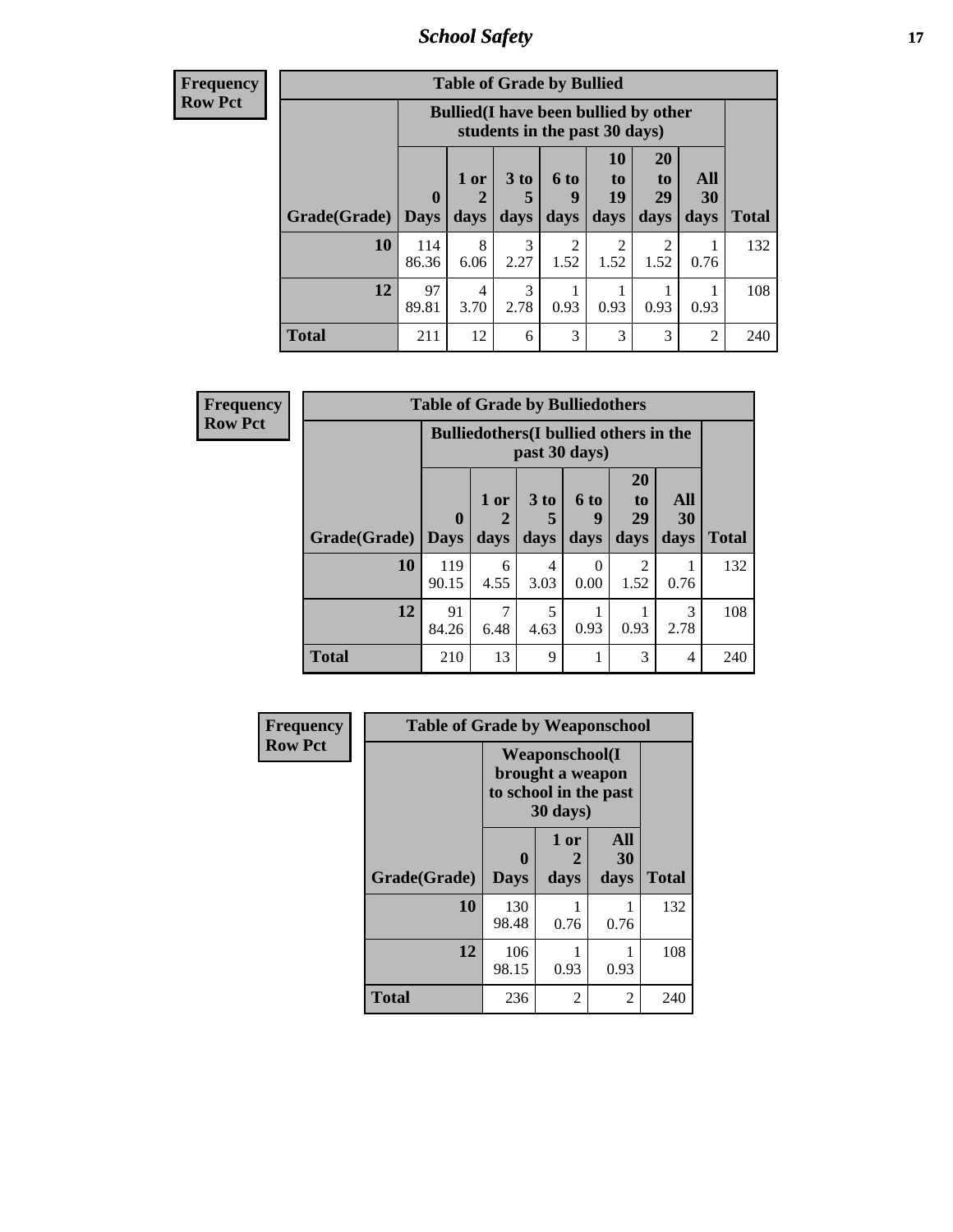*School Safety* **18**

| <b>Frequency</b> |              | <b>Table of Grade by Absentunsafe</b>                          |                |                         |                   |                   |              |
|------------------|--------------|----------------------------------------------------------------|----------------|-------------------------|-------------------|-------------------|--------------|
| <b>Row Pct</b>   |              | Absentunsafe (I have missed<br>school because I felt unsafe in |                |                         |                   |                   |              |
|                  | Grade(Grade) | $\bf{0}$<br><b>Days</b>                                        | 1 or<br>days   | 3 <sub>to</sub><br>days | 6 to<br>9<br>days | All<br>30<br>days | <b>Total</b> |
|                  | 10           | 129                                                            |                |                         | $\theta$          |                   | 132          |
|                  |              | 97.73                                                          | 0.76           | 0.76                    | 0.00              | 0.76              |              |
|                  | 12           | 105<br>97.22                                                   | 0.93           | 0.93                    | 0.93              | $\theta$<br>0.00  | 108          |
|                  | <b>Total</b> | 234                                                            | $\overline{2}$ | $\overline{c}$          |                   |                   | 240          |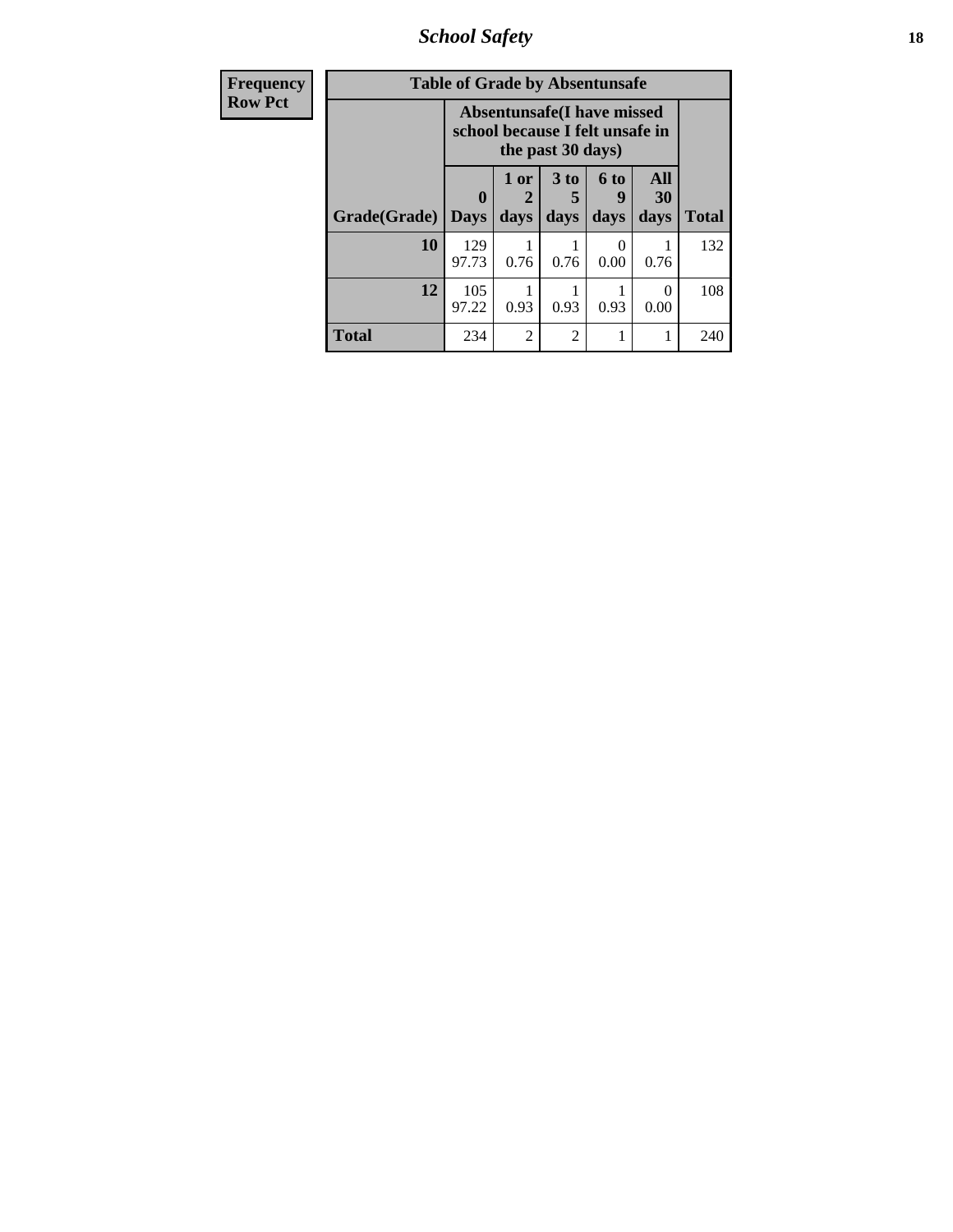# *Drug Use During Last 30 Days* **19**

#### **Frequency Row Pct**

| <b>Table of Grade by Alcohol</b> |                                 |                                     |                 |               |                 |                        |              |       |  |  |  |
|----------------------------------|---------------------------------|-------------------------------------|-----------------|---------------|-----------------|------------------------|--------------|-------|--|--|--|
|                                  |                                 | Alcohol (Alcohol use, past 30 days) |                 |               |                 |                        |              |       |  |  |  |
| Grade(Grade)                     | <b>Did</b><br>not<br><b>use</b> | $1 - 2$<br>days                     | $3 - 5$<br>days | $6-9$<br>days | $10-19$<br>days | 20-29<br>days          | Every<br>day | Total |  |  |  |
| 10                               | 99<br>75.00                     | 6<br>4.55                           | 11<br>8.33      | 2<br>1.52     | 5<br>3.79       | $\overline{2}$<br>1.52 | 7<br>5.30    | 132   |  |  |  |
| 12                               | 61<br>56.48                     | 7<br>6.48                           | 17<br>15.74     | 8<br>7.41     | 11<br>10.19     | 0.93                   | 3<br>2.78    | 108   |  |  |  |
| <b>Total</b>                     | 160                             | 13                                  | 28              | 10            | 16              | 3                      | 10           | 240   |  |  |  |

#### **Frequency Row Pct**

| <b>Table of Grade by Cigarettes</b> |                                 |                                                          |                 |                        |                        |               |              |              |  |  |
|-------------------------------------|---------------------------------|----------------------------------------------------------|-----------------|------------------------|------------------------|---------------|--------------|--------------|--|--|
|                                     |                                 | <b>Cigarettes</b> (Smoking tobacco use,<br>past 30 days) |                 |                        |                        |               |              |              |  |  |
| Grade(Grade)                        | <b>Did</b><br>not<br><b>use</b> | $1-2$<br>days                                            | $3 - 5$<br>days | $6-9$<br>days          | $10-19$<br>days        | 20-29<br>days | Every<br>day | <b>Total</b> |  |  |
| 10                                  | 105<br>79.55                    | 11<br>8.33                                               | 6<br>4.55       | 0.76                   | $\overline{2}$<br>1.52 | 3<br>2.27     | 4<br>3.03    | 132          |  |  |
| 12                                  | 80<br>74.07                     | 10<br>9.26                                               | 3<br>2.78       | $\overline{2}$<br>1.85 | 0.93                   | 0.93          | 11<br>10.19  | 108          |  |  |
| <b>Total</b>                        | 185                             | 21                                                       | 9               | 3                      | 3                      | 4             | 15           | 240          |  |  |

**Frequency Row Pct**

| <b>Table of Grade by Smokeless</b> |                                 |                                                        |                        |                 |                        |                     |              |  |  |  |
|------------------------------------|---------------------------------|--------------------------------------------------------|------------------------|-----------------|------------------------|---------------------|--------------|--|--|--|
|                                    |                                 | <b>Smokeless</b> (Chewing tobaccouse,<br>past 30 days) |                        |                 |                        |                     |              |  |  |  |
| Grade(Grade)                       | <b>Did</b><br>not<br><b>use</b> | $1-2$<br>days                                          | $3-5$<br>days          | $10-19$<br>days | $20 - 29$<br>days      | <b>Every</b><br>day | <b>Total</b> |  |  |  |
| 10                                 | 117<br>88.64                    | 6<br>4.55                                              | $\overline{2}$<br>1.52 | 0.76            | $\mathfrak{D}$<br>1.52 | 4<br>3.03           | 132          |  |  |  |
| 12                                 | 97<br>89.81                     | 4<br>3.70                                              | 0.93                   | 0.93            | $\overline{c}$<br>1.85 | 3<br>2.78           | 108          |  |  |  |
| <b>Total</b>                       | 214                             | 10                                                     | 3                      | 2               | 4                      |                     | 240          |  |  |  |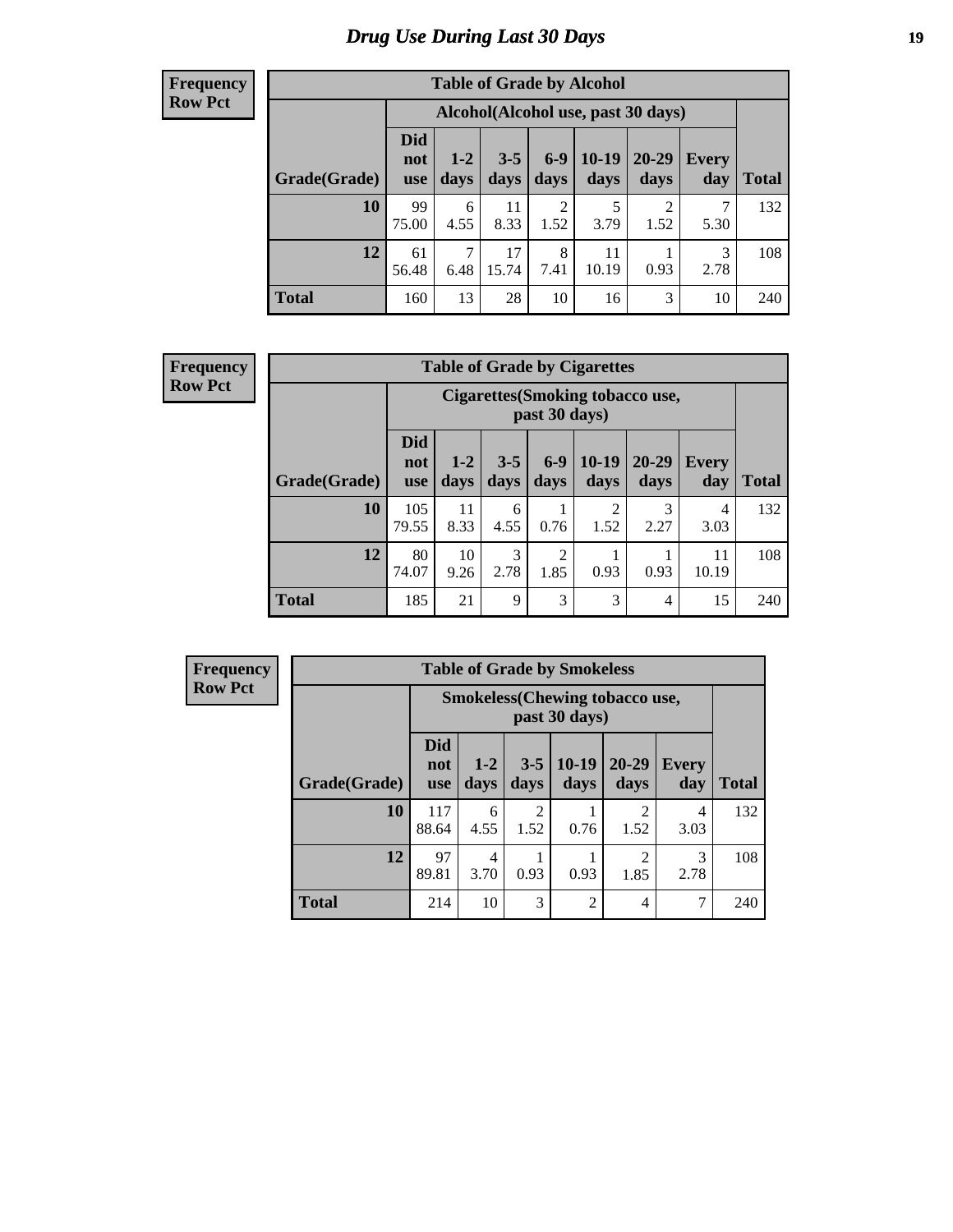#### **Frequency Row Pct**

 $\overline{\phantom{a}}$ 

| <b>Table of Grade by Marijuana</b> |                          |                                         |                 |               |                 |               |                     |       |  |  |  |
|------------------------------------|--------------------------|-----------------------------------------|-----------------|---------------|-----------------|---------------|---------------------|-------|--|--|--|
|                                    |                          | Marijuana (Marijuana use, past 30 days) |                 |               |                 |               |                     |       |  |  |  |
| Grade(Grade)                       | Did<br>not<br><b>use</b> | $1 - 2$<br>days                         | $3 - 5$<br>days | $6-9$<br>days | $10-19$<br>days | 20-29<br>days | <b>Every</b><br>day | Total |  |  |  |
| 10                                 | 110<br>83.33             | 4<br>3.03                               | 4<br>3.03       | 0.76          | 5<br>3.79       | 4<br>3.03     | 4<br>3.03           | 132   |  |  |  |
| 12                                 | 82<br>75.93              | 6<br>5.56                               | 5<br>4.63       | 3<br>2.78     | 3<br>2.78       | 6<br>5.56     | 3<br>2.78           | 108   |  |  |  |
| <b>Total</b>                       | 192                      | 10                                      | 9               | 4             | 8               | 10            | 7                   | 240   |  |  |  |

| <b>Frequency</b> | <b>Table of Grade by Cocaine</b> |                                        |                 |                        |                        |                       |       |
|------------------|----------------------------------|----------------------------------------|-----------------|------------------------|------------------------|-----------------------|-------|
| <b>Row Pct</b>   |                                  | Cocaine (Cocaine use,<br>past 30 days) |                 |                        |                        |                       |       |
|                  | Grade(Grade)                     | <b>Did</b><br>not<br><b>use</b>        | $1 - 2$<br>days | $10-19$<br>days        | $20 - 29$<br>days      | <b>Every</b><br>day   | Total |
|                  | 10                               | 127<br>96.21                           | 2<br>1.52       | 0<br>0.00              | 0.76                   | $\mathcal{L}$<br>1.52 | 132   |
|                  | 12                               | 102<br>94.44                           | 0.93            | $\overline{c}$<br>1.85 | $\mathfrak{D}$<br>1.85 | 0.93                  | 108   |
|                  | <b>Total</b>                     | 229                                    | 3               | $\overline{2}$         | 3                      | 3                     | 240   |

| Frequency      |              |                                 |                  |                | <b>Table of Grade by Inhalants</b> |                        |              |
|----------------|--------------|---------------------------------|------------------|----------------|------------------------------------|------------------------|--------------|
| <b>Row Pct</b> |              |                                 |                  | past 30 days)  | Inhalants (Inhalant use,           |                        |              |
|                | Grade(Grade) | <b>Did</b><br>not<br><b>use</b> | $1-2$<br>days    | $3-5$<br>days  | $10-19$<br>days                    | Every<br>day           | <b>Total</b> |
|                | 10           | 128<br>96.97                    | $\Omega$<br>0.00 | 2<br>1.52      | 0.00                               | $\overline{2}$<br>1.52 | 132          |
|                | 12           | 104<br>96.30                    | 0.93             | 0<br>0.00      | $\mathcal{D}$<br>1.85              | 0.93                   | 108          |
|                | <b>Total</b> | 232                             |                  | $\overline{2}$ | $\mathfrak{D}$                     | 3                      | 240          |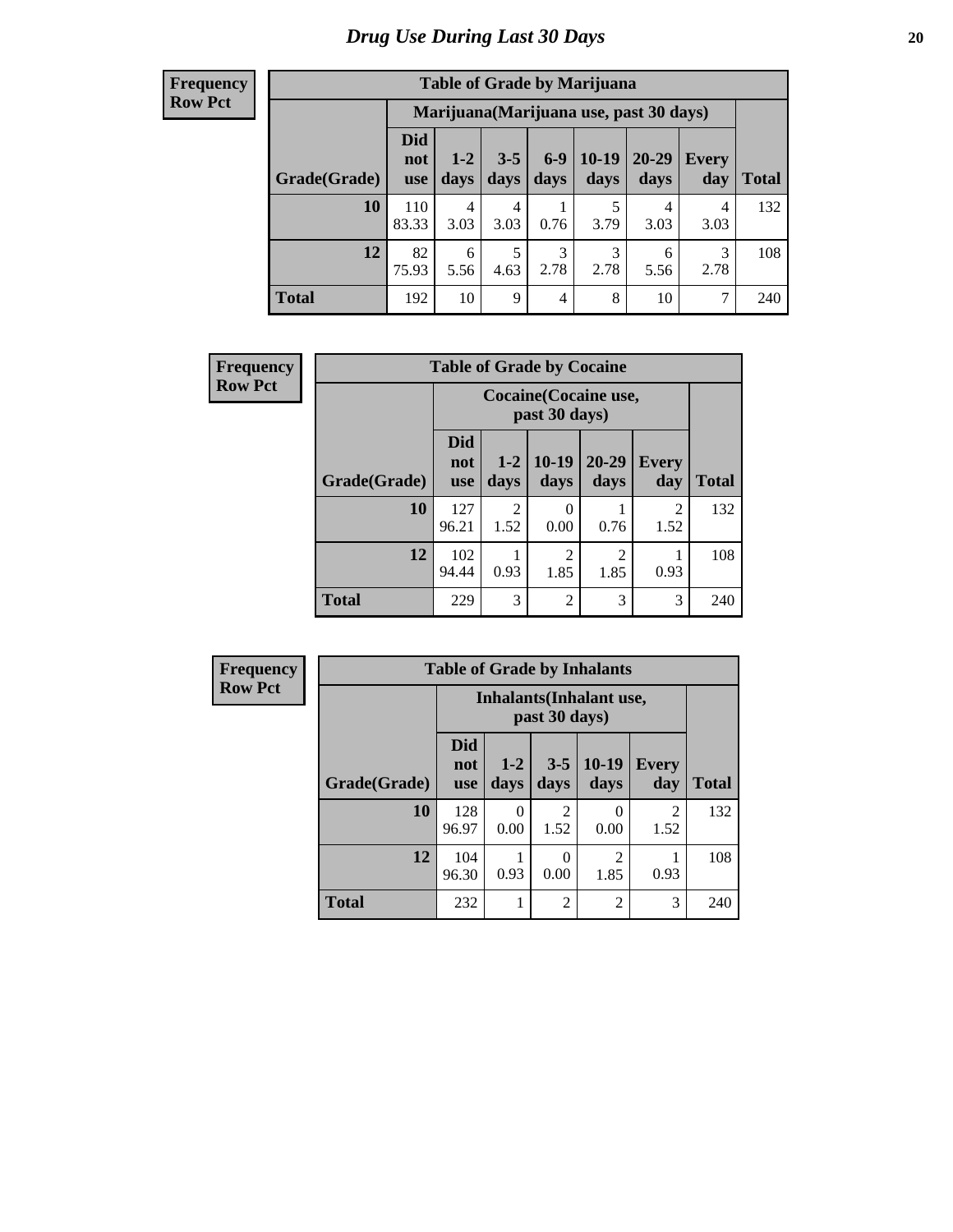# *Drug Use During Last 30 Days* **21**

| <b>Frequency</b> |              |                                                | <b>Table of Grade by Steroids</b> |                        |              |
|------------------|--------------|------------------------------------------------|-----------------------------------|------------------------|--------------|
| <b>Row Pct</b>   |              | <b>Steroids</b> (Steroid<br>use, past 30 days) |                                   |                        |              |
|                  | Grade(Grade) | Did<br>not<br><b>use</b>                       | 20-29<br>days                     | <b>Every</b><br>day    | <b>Total</b> |
|                  | 10           | 130<br>98.48                                   | $\mathbf{\Omega}$<br>0.00         | $\mathfrak{D}$<br>1.52 | 132          |
|                  | 12           | 106<br>98.15                                   | 0.93                              | 0.93                   | 108          |
|                  | <b>Total</b> | 236                                            |                                   | 3                      | 240          |

| <b>Frequency</b> | <b>Table of Grade by Ecstasy</b>       |                                 |                  |                 |               |                     |              |
|------------------|----------------------------------------|---------------------------------|------------------|-----------------|---------------|---------------------|--------------|
| <b>Row Pct</b>   | Ecstasy (Ecstasy use,<br>past 30 days) |                                 |                  |                 |               |                     |              |
|                  | Grade(Grade)                           | <b>Did</b><br>not<br><b>use</b> | $1 - 2$<br>days  | $3 - 5$<br>days | $6-9$<br>days | <b>Every</b><br>day | <b>Total</b> |
|                  | 10                                     | 128<br>96.97                    | 3<br>2.27        | 0<br>0.00       | 0<br>0.00     | 0.76                | 132          |
|                  | 12                                     | 105<br>97.22                    | $\Omega$<br>0.00 | 0.93            | 0.93          | 0.93                | 108          |
|                  | <b>Total</b>                           | 233                             | 3                |                 |               | 2                   | 240          |

| <b>Frequency</b> |              | <b>Table of Grade by Meth</b>   |               |                        |                        |              |  |  |
|------------------|--------------|---------------------------------|---------------|------------------------|------------------------|--------------|--|--|
| <b>Row Pct</b>   |              | Meth (Methamphetamine use,      |               |                        |                        |              |  |  |
|                  | Grade(Grade) | <b>Did</b><br>not<br><b>use</b> | $1-2$<br>days | $3 - 5$<br>days        | <b>Every</b><br>day    | <b>Total</b> |  |  |
|                  | 10           | 130<br>98.48                    | 0<br>0.00     | 0<br>0.00              | $\overline{2}$<br>1.52 | 132          |  |  |
|                  | 12           | 104<br>96.30                    | 0.93          | $\overline{2}$<br>1.85 | 0.93                   | 108          |  |  |
|                  | <b>Total</b> | 234                             | 1             | $\overline{c}$         | 3                      | 240          |  |  |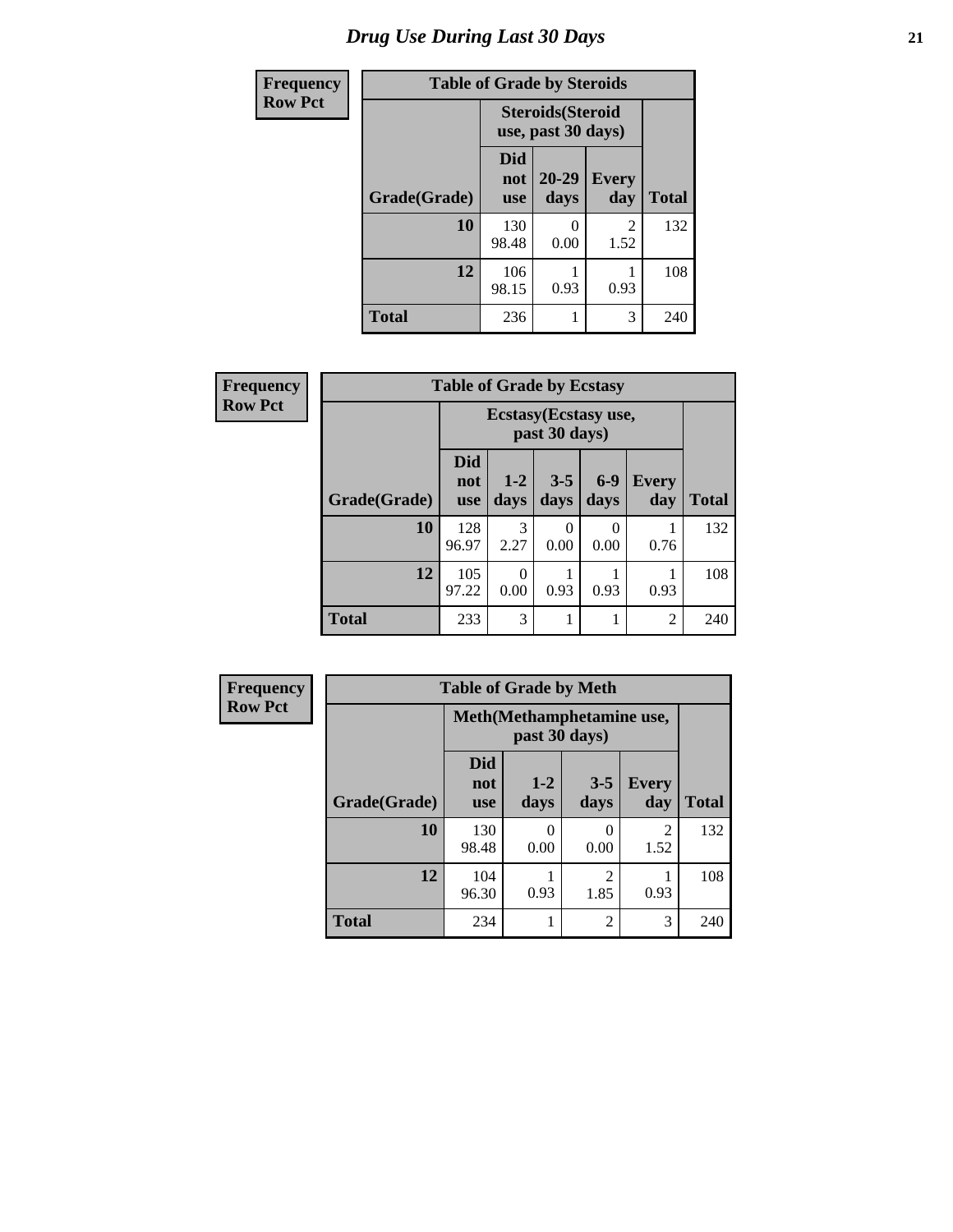# *Drug Use During Last 30 Days* **22**

| <b>Frequency</b> |              | <b>Table of Grade by Hallucinogens</b><br>Hallucinogens (Hallucinogen use,<br>past 30 days) |                        |                  |                 |                        |              |
|------------------|--------------|---------------------------------------------------------------------------------------------|------------------------|------------------|-----------------|------------------------|--------------|
| <b>Row Pct</b>   |              |                                                                                             |                        |                  |                 |                        |              |
|                  | Grade(Grade) | <b>Did</b><br>not<br><b>use</b>                                                             | $1-2$<br>days          | $3 - 5$<br>days  | $10-19$<br>days | <b>Every</b><br>day    | <b>Total</b> |
|                  | 10           | 127<br>96.21                                                                                | $\mathfrak{D}$<br>1.52 | 0.76             | 0<br>0.00       | $\mathfrak{D}$<br>1.52 | 132          |
|                  | 12           | 104<br>96.30                                                                                | 0.93                   | $\Omega$<br>0.00 | 0.93            | 1.85                   | 108          |
|                  | <b>Total</b> | 231                                                                                         | 3                      |                  | 1               | 4                      | 240          |

| <b>Frequency</b> |
|------------------|
| <b>Row Pct</b>   |

| <b>Table of Grade by Prescription</b> |                          |                                                                                |                        |                        |                 |                   |                        |              |
|---------------------------------------|--------------------------|--------------------------------------------------------------------------------|------------------------|------------------------|-----------------|-------------------|------------------------|--------------|
|                                       |                          | <b>Prescription</b> (Prescription drugs not<br>prescribed to me, past 30 days) |                        |                        |                 |                   |                        |              |
| Grade(Grade)                          | Did<br>not<br><b>use</b> | $1 - 2$<br>days                                                                | $3 - 5$<br>days        | $6-9$<br>days          | $10-19$<br>days | $20 - 29$<br>days | Every<br>day           | <b>Total</b> |
| 10                                    | 114<br>86.36             | 3<br>2.27                                                                      | $\overline{2}$<br>1.52 | $\overline{2}$<br>1.52 | 4<br>3.03       | 4<br>3.03         | 3<br>2.27              | 132          |
| 12                                    | 92<br>85.19              | 0.00                                                                           | 6<br>5.56              | 3<br>2.78              | 2<br>1.85       | 3<br>2.78         | $\mathfrak{D}$<br>1.85 | 108          |
| <b>Total</b>                          | 206                      | 3                                                                              | 8                      | 5                      | 6               | 7                 | 5                      | 240          |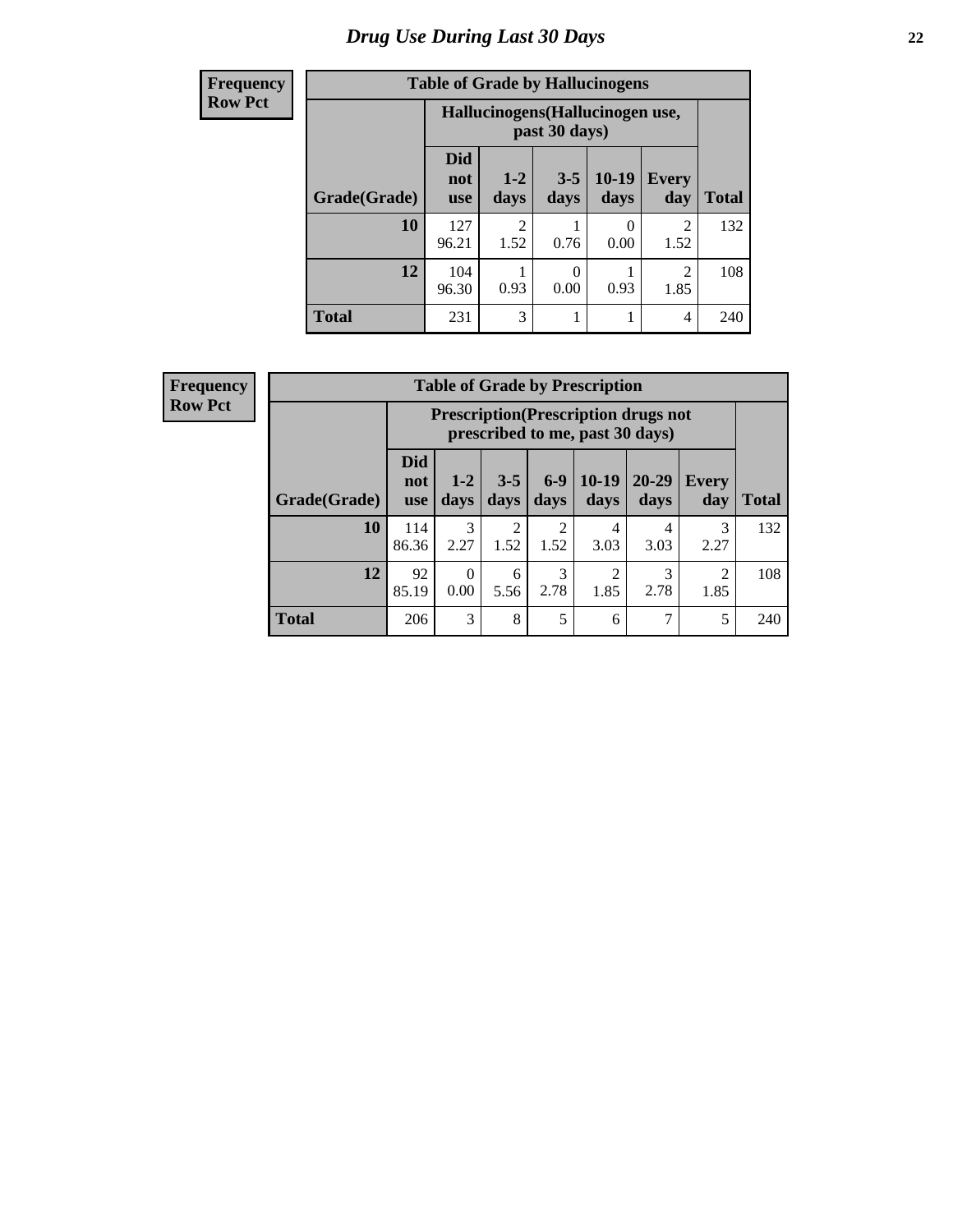| Frequency      | <b>Table of Alcoholease by Grade</b>              |                    |             |              |  |  |
|----------------|---------------------------------------------------|--------------------|-------------|--------------|--|--|
| <b>Col Pct</b> | <b>Alcoholease</b> (It is<br>easy to get alcohol) | Grade(Grade)<br>10 | 12          | <b>Total</b> |  |  |
|                | <b>Strongly Agree</b>                             | 55<br>41.67        | 61<br>56.48 | 116          |  |  |
|                | <b>Somewhat Agree</b>                             | 39<br>29.55        | 33<br>30.56 | 72           |  |  |
|                | <b>Somewhat Disagree</b>                          | 12<br>9.09         | 7<br>6.48   | 19           |  |  |
|                | <b>Strongly Disagree</b>                          | 26<br>19.70        | 6.48        | 33           |  |  |
|                | <b>Total</b>                                      | 132                | 108         | 240          |  |  |

| Frequency      | <b>Table of Cigarettesease by Grade</b>                  |                    |                       |              |  |
|----------------|----------------------------------------------------------|--------------------|-----------------------|--------------|--|
| <b>Col Pct</b> | Cigarettesease (It is<br>easy to get smoking<br>tobacco) | Grade(Grade)<br>10 | 12                    | <b>Total</b> |  |
|                | <b>Strongly Agree</b>                                    | 81<br>61.36        | 79<br>73.15           | 160          |  |
|                | <b>Somewhat Agree</b>                                    | 22<br>16.67        | 21<br>19.44           | 43           |  |
|                | <b>Somewhat Disagree</b>                                 | 11<br>8.33         | $\mathcal{R}$<br>2.78 | 14           |  |
|                | <b>Strongly Disagree</b>                                 | 18<br>13.64        | 5<br>4.63             | 23           |  |
|                | <b>Total</b>                                             | 132                | 108                   | 240          |  |

| Frequency      | <b>Table of Smokelessease by Grade</b>                         |                           |             |              |
|----------------|----------------------------------------------------------------|---------------------------|-------------|--------------|
| <b>Col Pct</b> | <b>Smokelessease</b> (It is<br>easy to get chewing<br>tobacco) | Grade(Grade)<br><b>10</b> | 12          | <b>Total</b> |
|                | <b>Strongly Agree</b>                                          | 70<br>53.03               | 72<br>66.67 | 142          |
|                | <b>Somewhat Agree</b>                                          | 25<br>18.94               | 24<br>22.22 | 49           |
|                | <b>Somewhat Disagree</b>                                       | 14<br>10.61               | 6<br>5.56   | 20           |
|                | <b>Strongly Disagree</b>                                       | 23<br>17.42               | 6<br>5.56   | 29           |
|                | <b>Total</b>                                                   | 132                       | 108         | 240          |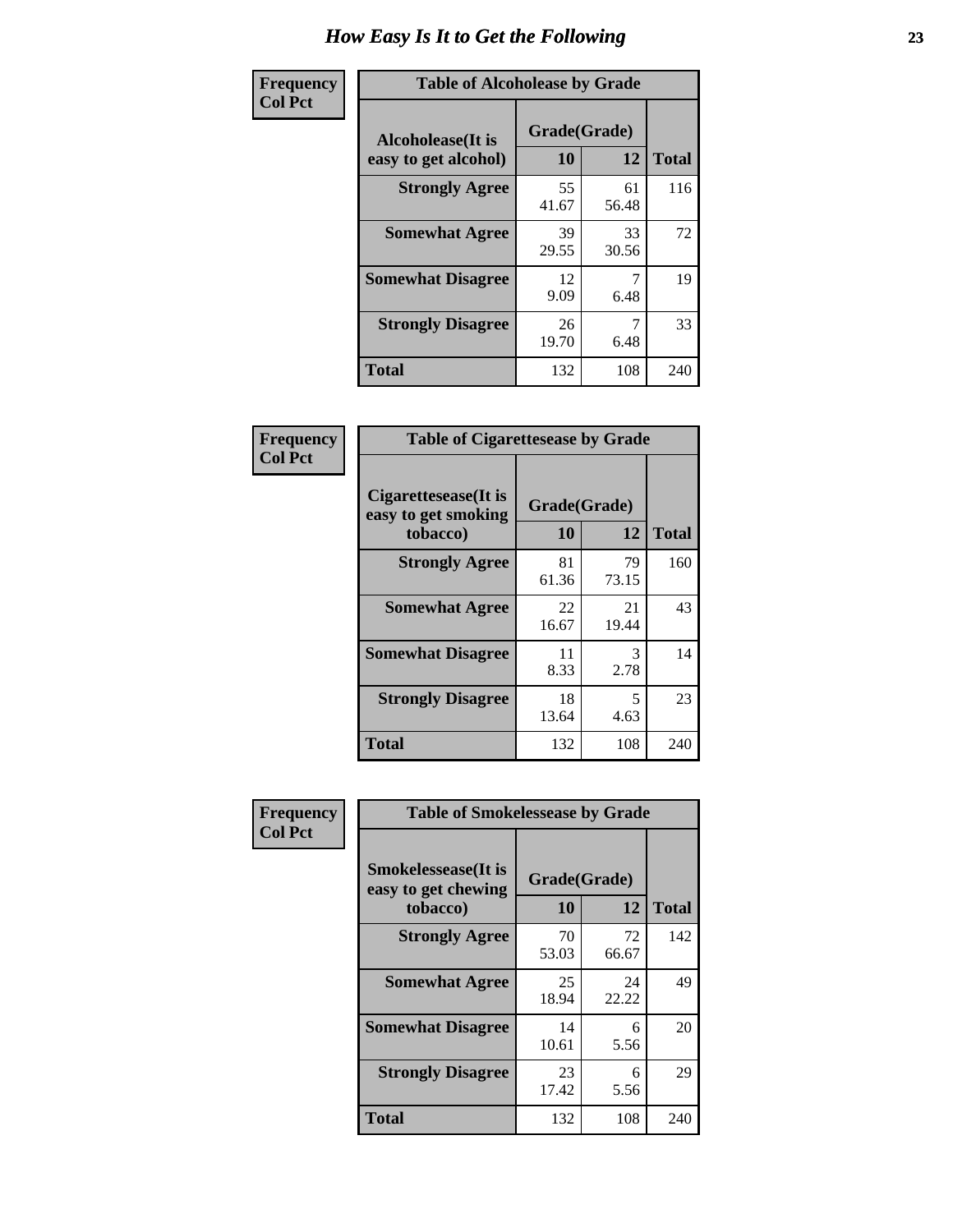| Frequency      | <b>Table of Marijuanaease by Grade</b>            |                           |             |              |  |  |
|----------------|---------------------------------------------------|---------------------------|-------------|--------------|--|--|
| <b>Col Pct</b> | Marijuanaease (It is<br>easy to get<br>marijuana) | Grade(Grade)<br><b>10</b> | 12          | <b>Total</b> |  |  |
|                | <b>Strongly Agree</b>                             | 44<br>33.33               | 49<br>45.37 | 93           |  |  |
|                | <b>Somewhat Agree</b>                             | 43<br>32.58               | 32<br>29.63 | 75           |  |  |
|                | <b>Somewhat Disagree</b>                          | 16<br>12.12               | 13<br>12.04 | 29           |  |  |
|                | <b>Strongly Disagree</b>                          | 29<br>21.97               | 14<br>12.96 | 43           |  |  |
|                | <b>Total</b>                                      | 132                       | 108         | 240          |  |  |

| <b>Table of Cocaineease by Grade</b>      |             |                    |     |  |  |  |  |  |  |  |  |
|-------------------------------------------|-------------|--------------------|-----|--|--|--|--|--|--|--|--|
| Cocaineease(It is<br>easy to get cocaine) | 10          | Grade(Grade)<br>12 |     |  |  |  |  |  |  |  |  |
| <b>Strongly Agree</b>                     | 18<br>13.64 | 15<br>13.89        | 33  |  |  |  |  |  |  |  |  |
| <b>Somewhat Agree</b>                     | 39<br>29.55 | 35<br>32.41        | 74  |  |  |  |  |  |  |  |  |
| <b>Somewhat Disagree</b>                  | 27<br>20.45 | 22<br>20.37        | 49  |  |  |  |  |  |  |  |  |
| <b>Strongly Disagree</b>                  | 48<br>36.36 | 36<br>33.33        | 84  |  |  |  |  |  |  |  |  |
| <b>Total</b>                              | 132         | 108                | 240 |  |  |  |  |  |  |  |  |

| Frequency      | <b>Table of Inhalantsease by Grade</b>                   |                    |              |     |
|----------------|----------------------------------------------------------|--------------------|--------------|-----|
| <b>Col Pct</b> | <b>Inhalantsease</b> (It is<br>easy to get<br>inhalants) | Grade(Grade)<br>10 | <b>Total</b> |     |
|                | <b>Strongly Agree</b>                                    | 49<br>37.12        | 52<br>48.15  | 101 |
|                | <b>Somewhat Agree</b>                                    | 34<br>25.76        | 24<br>22.22  | 58  |
|                | <b>Somewhat Disagree</b>                                 | 14<br>10.61        | 8<br>7.41    | 22  |
|                | <b>Strongly Disagree</b>                                 | 35<br>26.52        | 24<br>22.22  | 59  |
|                | <b>Total</b>                                             | 132                | 108          | 240 |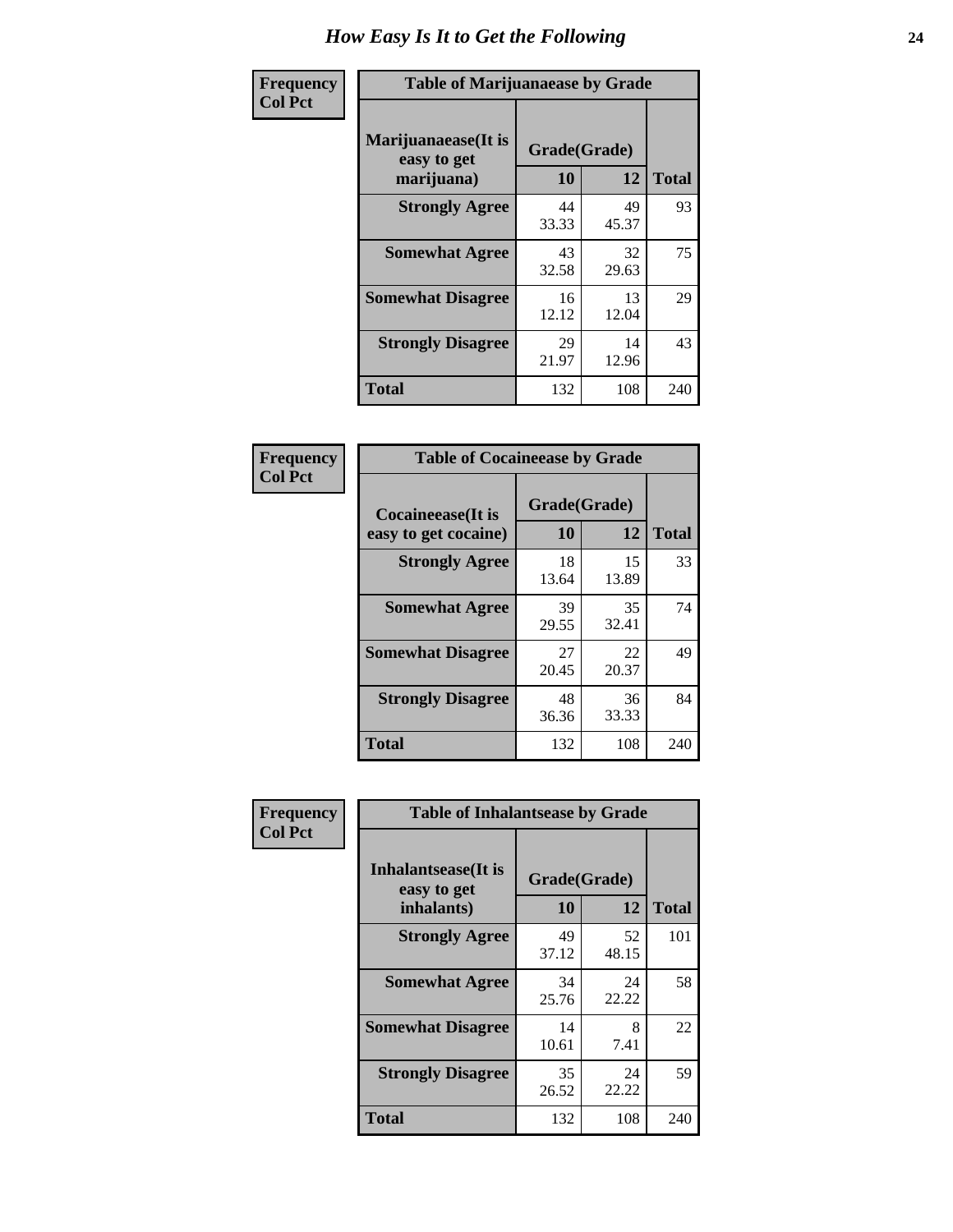| Frequency      | <b>Table of Steroidsease by Grade</b>               |                    |              |     |  |  |  |  |  |  |  |
|----------------|-----------------------------------------------------|--------------------|--------------|-----|--|--|--|--|--|--|--|
| <b>Col Pct</b> | <b>Steroidsease</b> (It is<br>easy to get steroids) | Grade(Grade)<br>10 | <b>Total</b> |     |  |  |  |  |  |  |  |
|                | <b>Strongly Agree</b>                               | 23<br>17.42        | 15<br>13.89  | 38  |  |  |  |  |  |  |  |
|                | <b>Somewhat Agree</b>                               | 25<br>18.94        | 35<br>32.41  | 60  |  |  |  |  |  |  |  |
|                | <b>Somewhat Disagree</b>                            | 27<br>20.45        | 31<br>28.70  | 58  |  |  |  |  |  |  |  |
|                | <b>Strongly Disagree</b>                            | 57<br>43.18        | 27<br>25.00  | 84  |  |  |  |  |  |  |  |
|                | <b>Total</b>                                        | 132                | 108          | 240 |  |  |  |  |  |  |  |

| Frequency      | <b>Table of Ecstasyease by Grade</b>              |                           |              |     |  |  |  |  |  |  |  |
|----------------|---------------------------------------------------|---------------------------|--------------|-----|--|--|--|--|--|--|--|
| <b>Col Pct</b> | <b>Ecstasyease</b> (It is<br>easy to get ecstasy) | Grade(Grade)<br><b>10</b> | <b>Total</b> |     |  |  |  |  |  |  |  |
|                | <b>Strongly Agree</b>                             | 21<br>15.91               | 19<br>17.59  | 40  |  |  |  |  |  |  |  |
|                | <b>Somewhat Agree</b>                             | 24<br>18.18               | 31<br>28.70  | 55  |  |  |  |  |  |  |  |
|                | <b>Somewhat Disagree</b>                          | 31<br>23.48               | 25<br>23.15  | 56  |  |  |  |  |  |  |  |
|                | <b>Strongly Disagree</b>                          | 56<br>42.42               | 33<br>30.56  | 89  |  |  |  |  |  |  |  |
|                | <b>Total</b>                                      | 132                       | 108          | 240 |  |  |  |  |  |  |  |

| Frequency      | <b>Table of Methease by Grade</b>                          |                    |              |     |
|----------------|------------------------------------------------------------|--------------------|--------------|-----|
| <b>Col Pct</b> | <b>Methease</b> (It is easy<br>to get<br>methamphetamines) | Grade(Grade)<br>10 | <b>Total</b> |     |
|                | <b>Strongly Agree</b>                                      | 27<br>20.45        | 36<br>33.33  | 63  |
|                | <b>Somewhat Agree</b>                                      | 27<br>20.45        | 21<br>19.44  | 48  |
|                | <b>Somewhat Disagree</b>                                   | 15<br>11.36        | 20<br>18.52  | 35  |
|                | <b>Strongly Disagree</b>                                   | 63<br>47.73        | 31<br>28.70  | 94  |
|                | <b>Total</b>                                               | 132                | 108          | 240 |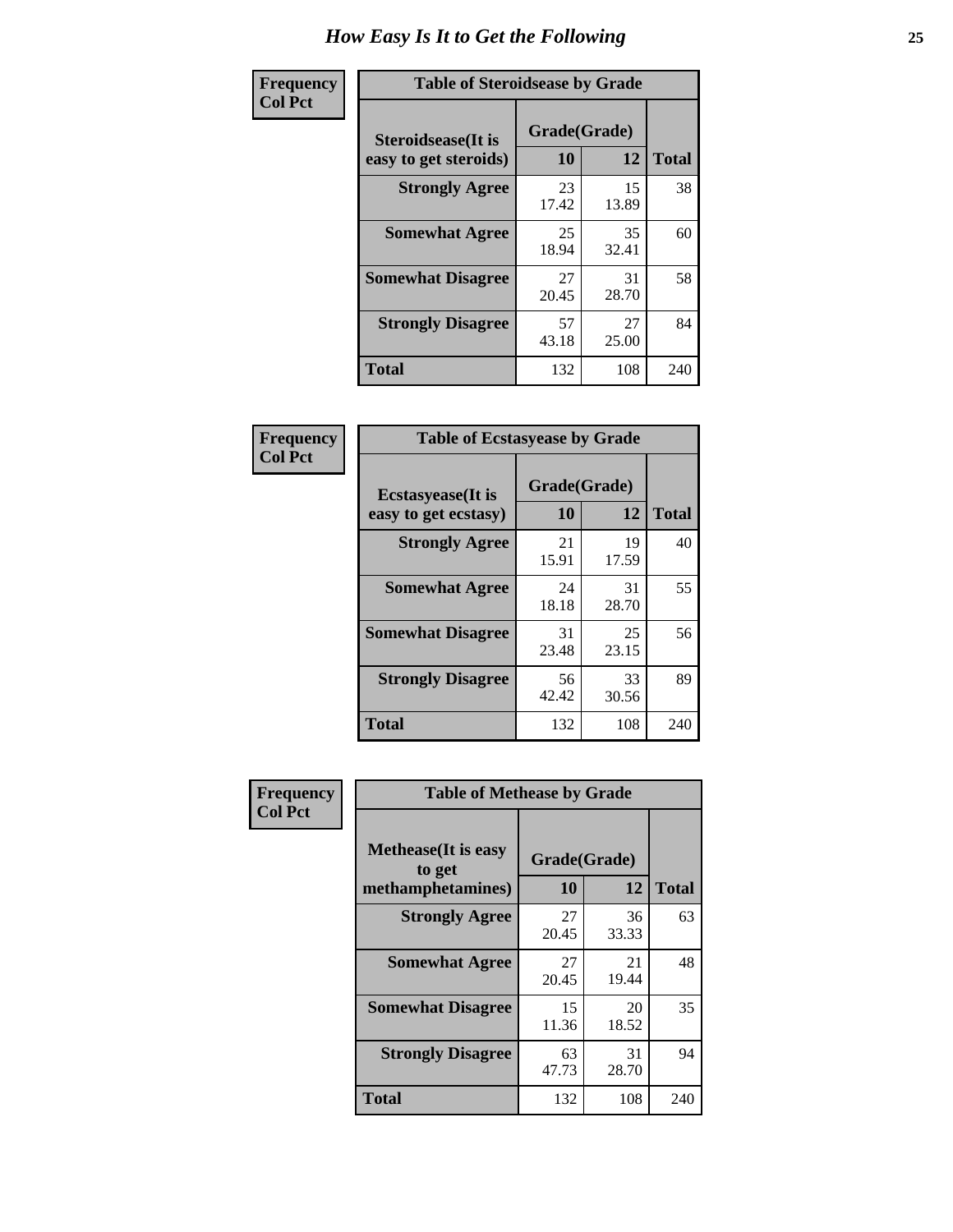| <b>Frequency</b> | <b>Table of Hallucinogensease by Grade</b>               |                    |             |              |  |  |  |  |  |  |  |  |
|------------------|----------------------------------------------------------|--------------------|-------------|--------------|--|--|--|--|--|--|--|--|
| <b>Col Pct</b>   | Hallucinogensease(It<br>is easy to get<br>hallucinogens) | Grade(Grade)<br>10 | 12          | <b>Total</b> |  |  |  |  |  |  |  |  |
|                  | <b>Strongly Agree</b>                                    | 20<br>15.15        | 21<br>19.44 | 41           |  |  |  |  |  |  |  |  |
|                  | <b>Somewhat Agree</b>                                    | 36<br>27.27        | 28<br>25.93 | 64           |  |  |  |  |  |  |  |  |
|                  | <b>Somewhat Disagree</b>                                 | 22<br>16.67        | 30<br>27.78 | 52           |  |  |  |  |  |  |  |  |
|                  | <b>Strongly Disagree</b>                                 | 54<br>40.91        | 29<br>26.85 | 83           |  |  |  |  |  |  |  |  |
|                  | <b>Total</b>                                             | 132                | 108         | 240          |  |  |  |  |  |  |  |  |

| Frequency<br>Col Pct |
|----------------------|
|                      |

| <b>Table of Prescriptionease by Grade</b>                                                |             |              |              |  |  |  |  |  |  |  |
|------------------------------------------------------------------------------------------|-------------|--------------|--------------|--|--|--|--|--|--|--|
| <b>Prescriptionease</b> (It<br>is easy to get<br>prescription drugs<br>not prescribed to |             | Grade(Grade) |              |  |  |  |  |  |  |  |
| me)                                                                                      | 10          | 12           | <b>Total</b> |  |  |  |  |  |  |  |
| <b>Strongly Agree</b>                                                                    | 63<br>47.73 | 62<br>57.41  | 125          |  |  |  |  |  |  |  |
| <b>Somewhat Agree</b>                                                                    | 29<br>21.97 | 22<br>20.37  | 51           |  |  |  |  |  |  |  |
| <b>Somewhat Disagree</b>                                                                 | 12<br>9.09  | 6<br>5.56    | 18           |  |  |  |  |  |  |  |
| <b>Strongly Disagree</b>                                                                 | 28<br>21.21 | 18<br>16.67  | 46           |  |  |  |  |  |  |  |
| <b>Total</b>                                                                             | 132         | 108          | 240          |  |  |  |  |  |  |  |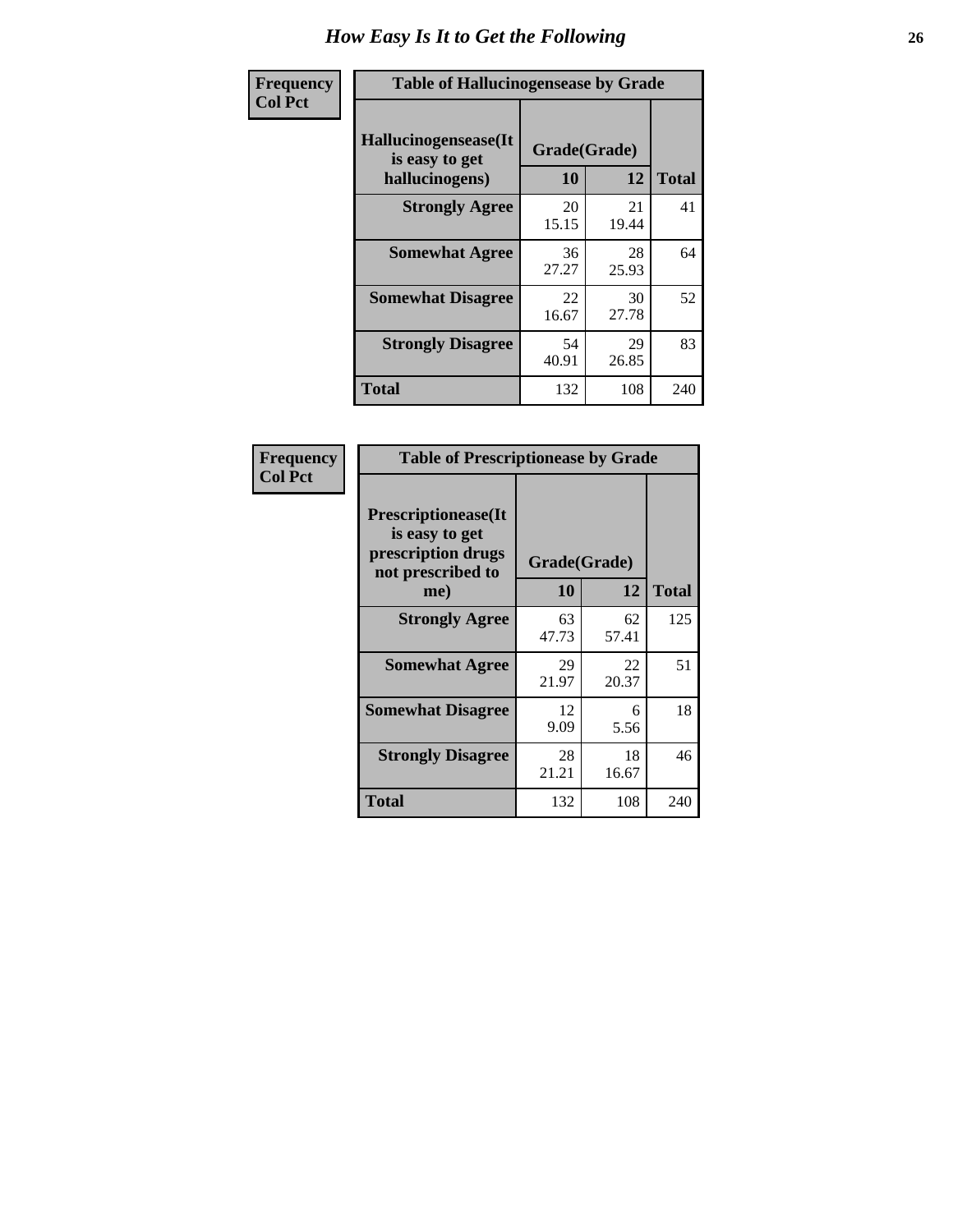*Age at Onset of Use* **27** *Results for "Age at Onset of Use" questions exclude students who said they did not use that substance*

| Frequency      |              | <b>Table of Grade by Alcoholinit</b> |                  |           |           |            |                                |                                                  |             |             |                  |                       |              |  |
|----------------|--------------|--------------------------------------|------------------|-----------|-----------|------------|--------------------------------|--------------------------------------------------|-------------|-------------|------------------|-----------------------|--------------|--|
| <b>Row Pct</b> |              |                                      |                  |           |           |            |                                | Alcoholinit (I started using alcohol when I was) |             |             |                  |                       |              |  |
|                | Grade(Grade) | <b>8 or</b><br>younger               | $\boldsymbol{9}$ | <b>10</b> | 11        | 12         | 13                             | 14                                               | 15          | <b>16</b>   | 17               | <b>18 or</b><br>older | <b>Total</b> |  |
|                | 10           | 8.77                                 | 1.75             | 3.51      | 1.75      | 6<br>10.53 | 7<br>12.28                     | 17<br>29.82                                      | 13<br>22.81 | 4<br>7.02   | $\theta$<br>0.00 | 1.75                  | 57           |  |
|                | 12           | ↑<br>3.03                            | $\Omega$<br>0.00 | 2<br>3.03 | 4<br>6.06 | 10.61      | 10<br>15.15                    | 6<br>9.09                                        | 9<br>13.64  | 15<br>22.73 | 9<br>13.64       | 2<br>3.03             | 66           |  |
|                | <b>Total</b> | 7                                    |                  | 4         | 5         | 13         | 17                             | 23                                               | 22          | 19          | 9                | 3                     | 123          |  |
|                |              |                                      |                  |           |           |            | <b>Frequency Missing = 117</b> |                                                  |             |             |                  |                       |              |  |

#### **Frequency Row Pct**

| <b>Table of Grade by Cigarettesinit</b> |                                                      |                |                        |                  |                           |            |            |             |             |                  |              |  |
|-----------------------------------------|------------------------------------------------------|----------------|------------------------|------------------|---------------------------|------------|------------|-------------|-------------|------------------|--------------|--|
|                                         | Cigarettesinit(I started smoking tobacco when I was) |                |                        |                  |                           |            |            |             |             |                  |              |  |
| Grade(Grade)   younger                  | 8 or                                                 | 9              | 10                     | 11               | 12 <sub>1</sub>           | 13         | 14         | 15          | 16          | 17               | <b>Total</b> |  |
| 10                                      | 2<br>5.71                                            | 3<br>8.57      | $\mathfrak{D}$<br>5.71 | 2.86             | 0.00                      | 14.29      | 9<br>25.71 | 11<br>31.43 | 5.71        | $\Omega$<br>0.00 | 35           |  |
| 12                                      | 4<br>11.43                                           | 2.86           | 2.86                   | $\theta$<br>0.00 | 4<br>11.43                | 6<br>17.14 | 3<br>8.57  | 2.86        | 11<br>31.43 | 4<br>11.43       | 35           |  |
| <b>Total</b>                            | 6                                                    | $\overline{4}$ | 3                      | 1                | $\overline{4}$            | 11         | 12         | 12          | 13          | $\overline{4}$   | 70           |  |
|                                         |                                                      |                |                        |                  | Frequency Missing $= 170$ |            |            |             |             |                  |              |  |

**Frequency Row Pct**

|                        | <b>Table of Grade by Smokelessinit</b> |                                                      |                  |            |                           |                  |                         |      |            |              |  |  |  |  |
|------------------------|----------------------------------------|------------------------------------------------------|------------------|------------|---------------------------|------------------|-------------------------|------|------------|--------------|--|--|--|--|
|                        |                                        | Smokelessinit (I started chewing tobacco when I was) |                  |            |                           |                  |                         |      |            |              |  |  |  |  |
| Grade(Grade)   younger | 8 or                                   | <b>10</b>                                            | 11               | 12         | 13                        | 14               | 15                      | 16   | 17         | <b>Total</b> |  |  |  |  |
| 10                     | 3<br>18.75                             | $\Omega$<br>0.00                                     | 6.25             | 3<br>18.75 | 2<br>12.50                | 4<br>25.00       | $\overline{c}$<br>12.50 | 6.25 | 0.00       | 16           |  |  |  |  |
| 12                     | 8.33                                   | 2<br>16.67                                           | $\Omega$<br>0.00 | 8.33       | 5<br>41.67                | $\Omega$<br>0.00 | $\Omega$<br>0.00        | 0.00 | 3<br>25.00 | 12           |  |  |  |  |
| <b>Total</b>           | 4                                      | $\overline{2}$                                       |                  | 4          | 7                         | 4                | $\overline{2}$          |      | 3          | 28           |  |  |  |  |
|                        |                                        |                                                      |                  |            | Frequency Missing $= 212$ |                  |                         |      |            |              |  |  |  |  |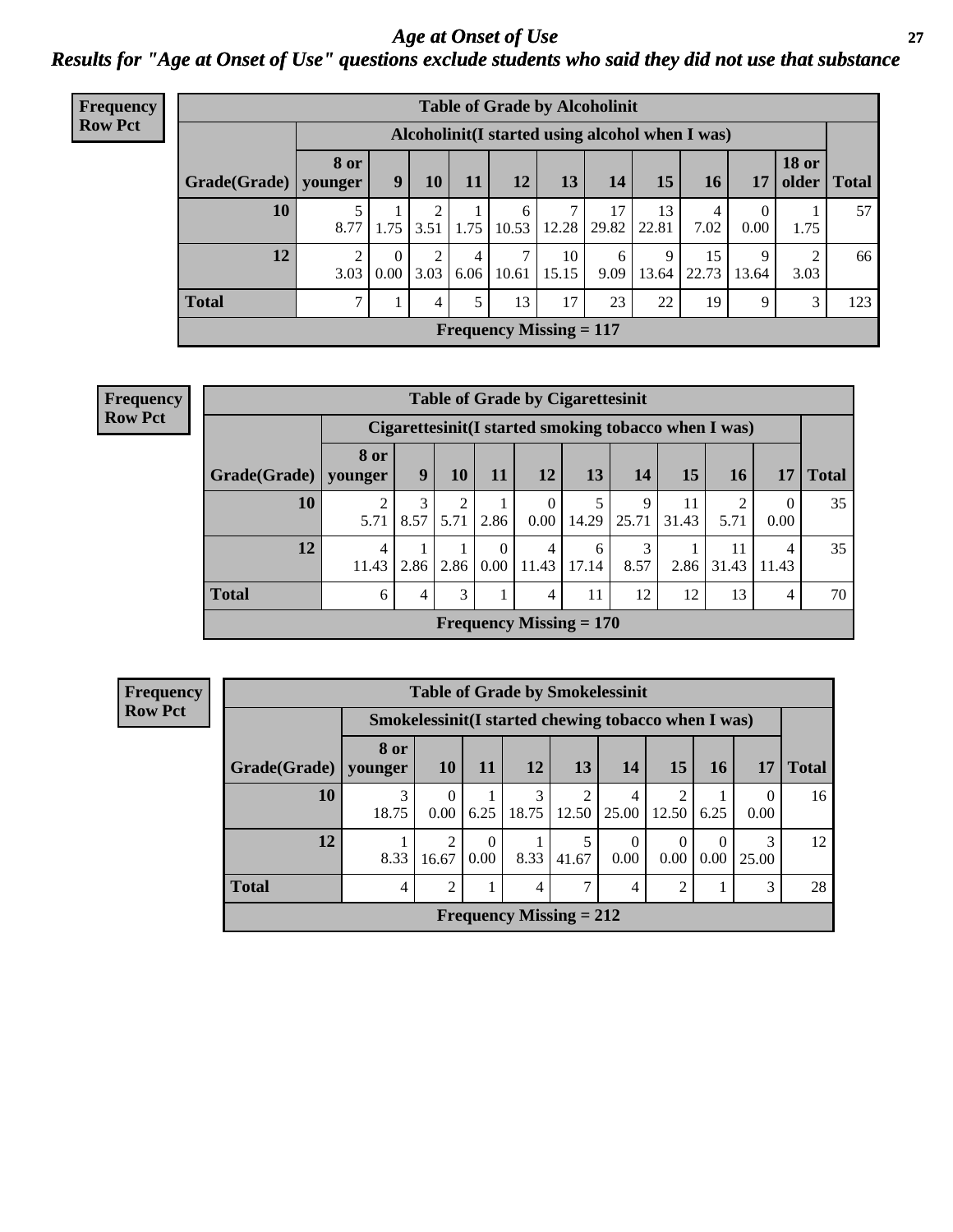#### *Age at Onset of Use* **28**

*Results for "Age at Onset of Use" questions exclude students who said they did not use that substance*

| <b>Frequency</b> | <b>Table of Grade by Marijuanainit</b> |                        |                                                      |                  |                  |                  |                           |            |            |           |                  |              |  |  |
|------------------|----------------------------------------|------------------------|------------------------------------------------------|------------------|------------------|------------------|---------------------------|------------|------------|-----------|------------------|--------------|--|--|
| <b>Row Pct</b>   |                                        |                        | Marijuanainit (I started using marijuana when I was) |                  |                  |                  |                           |            |            |           |                  |              |  |  |
|                  | Grade(Grade)                           | <b>8 or</b><br>younger | 9                                                    | 10               | 11               | 12               | 13                        | 14         | 15         | 16        | 17               | <b>Total</b> |  |  |
|                  | 10                                     | 4.35                   | $\theta$<br>0.00                                     | $\theta$<br>0.00 | 3<br>13.04       | $\theta$<br>0.00 | 4<br>17.39                | 8<br>34.78 | 30.43      | 0<br>0.00 | $\Omega$<br>0.00 | 23           |  |  |
|                  | 12                                     | $\mathfrak{D}$<br>5.41 | 2.70                                                 | 2.70             | $\Omega$<br>0.00 | 2.70             | 13.51                     | 9<br>24.32 | 6<br>16.22 | 3<br>8.11 | 9<br>24.32       | 37           |  |  |
|                  | <b>Total</b>                           | 3                      |                                                      |                  | 3                |                  | 9                         | 17         | 13         | 3         | 9                | 60           |  |  |
|                  |                                        |                        |                                                      |                  |                  |                  | Frequency Missing $= 180$ |            |            |           |                  |              |  |  |

| <b>Frequency</b> |              | <b>Table of Grade by Cocaineinit</b> |                         |                                                            |           |       |              |  |
|------------------|--------------|--------------------------------------|-------------------------|------------------------------------------------------------|-----------|-------|--------------|--|
| <b>Row Pct</b>   |              |                                      |                         | <b>Cocaineinit</b> (I started using<br>cocaine when I was) |           |       |              |  |
|                  | Grade(Grade) | 13                                   | 14                      | 15                                                         | <b>16</b> | 17    | <b>Total</b> |  |
|                  | 10           | 20.00                                | $\overline{c}$<br>40.00 | $\mathfrak{D}$<br>40.00                                    | 0<br>0.00 | 0.00  | 5            |  |
|                  | 12           | 0<br>0.00                            | $\overline{c}$<br>40.00 | 20.00                                                      | 20.00     | 20.00 | 5            |  |
|                  | <b>Total</b> |                                      | $\overline{4}$          | 3                                                          |           |       | 10           |  |
|                  |              |                                      |                         | Frequency Missing $= 230$                                  |           |       |              |  |

| Frequency      |              |           |                                                         |            | <b>Table of Grade by Inhalantsinit</b> |           |           |              |
|----------------|--------------|-----------|---------------------------------------------------------|------------|----------------------------------------|-----------|-----------|--------------|
| <b>Row Pct</b> |              |           | Inhalantsinit (I started using<br>inhalants when I was) |            |                                        |           |           |              |
|                | Grade(Grade) | <b>12</b> | 13                                                      | 14         | 15                                     | <b>16</b> | 17        | <b>Total</b> |
|                | 10           | 12.50     | $\overline{2}$<br>25.00                                 | 5<br>62.50 | $\Omega$<br>0.00                       | 0.00      | 0<br>0.00 | 8            |
|                | 12           | 12.50     | 12.50                                                   | 12.50      | 3<br>37.50                             | 12.50     | 12.50     | 8            |
|                | <b>Total</b> | 2         | 3                                                       | 6          | 3                                      |           |           | 16           |
|                |              |           |                                                         |            | <b>Frequency Missing = 224</b>         |           |           |              |

*For Grade \* Steroidsinit all data are missing since all the levels of variable Steroidsinit are missing.*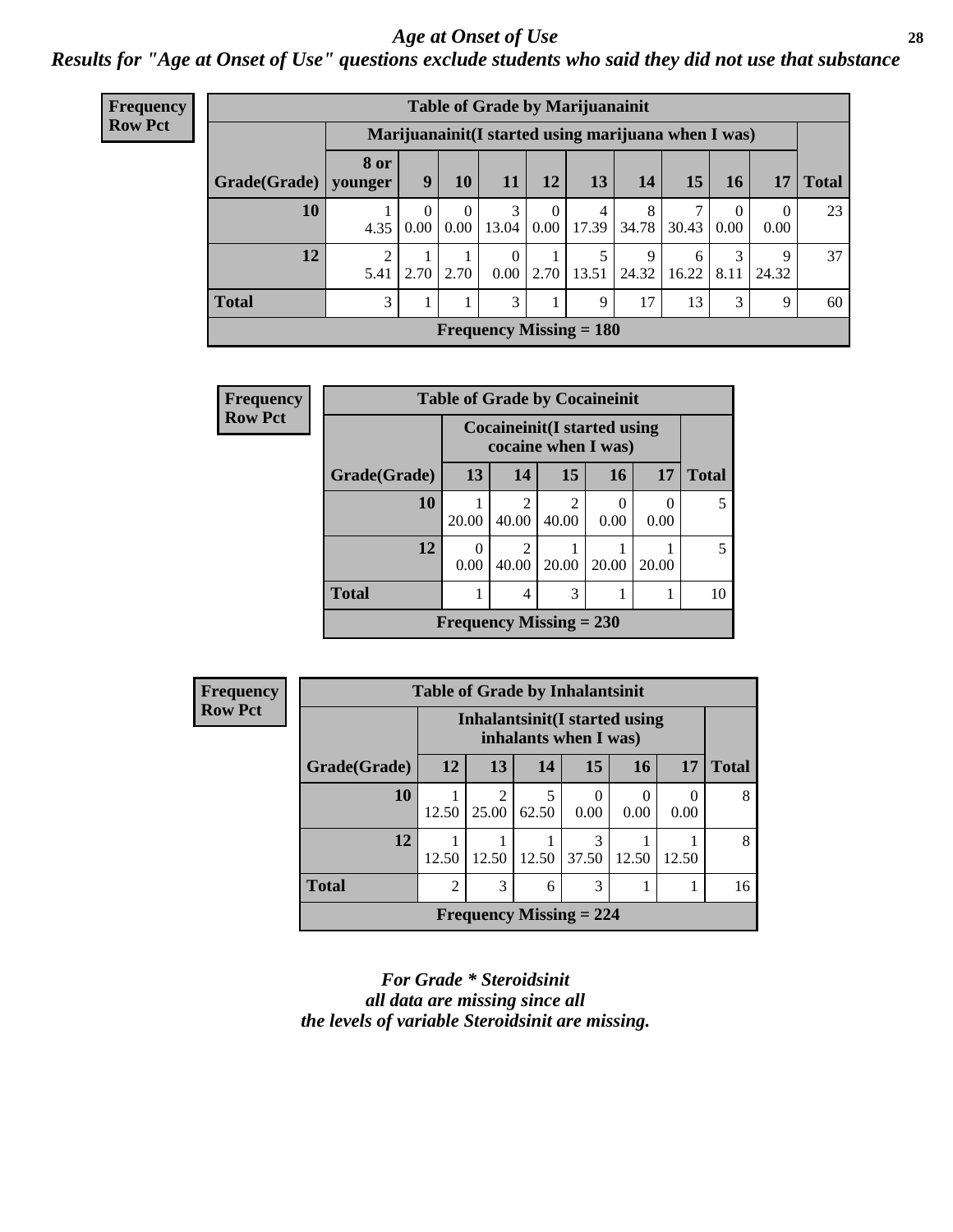#### *Age at Onset of Use* **29**

*Results for "Age at Onset of Use" questions exclude students who said they did not use that substance*

| <b>Frequency</b> |              | <b>Table of Grade by Ecstasyinit</b> |                                                               |       |                  |                |  |  |
|------------------|--------------|--------------------------------------|---------------------------------------------------------------|-------|------------------|----------------|--|--|
| <b>Row Pct</b>   |              |                                      | <b>Ecstasyinit</b> (I started<br>using ecstasy when I<br>was) |       |                  |                |  |  |
|                  | Grade(Grade) | 13                                   | 14                                                            | 15    | 16               | <b>Total</b>   |  |  |
|                  | 10           | 0<br>0.00                            | $\mathcal{D}_{\mathcal{A}}$<br>100.00                         | 0.00  | $\Omega$<br>0.00 | $\mathfrak{D}$ |  |  |
|                  | 12           | 14.29                                | 0.00                                                          | 14.29 | 5<br>71.43       |                |  |  |
|                  | <b>Total</b> |                                      | 9                                                             |       |                  |                |  |  |
|                  |              |                                      | <b>Frequency Missing = 231</b>                                |       |                  |                |  |  |

| <b>Frequency</b> | <b>Table of Grade by Methinit</b> |                           |                                                                        |           |              |  |  |
|------------------|-----------------------------------|---------------------------|------------------------------------------------------------------------|-----------|--------------|--|--|
| <b>Row Pct</b>   |                                   |                           | <b>Methinit</b> (I started<br>using<br>methamphetamines<br>when I was) |           |              |  |  |
|                  | Grade(Grade)                      | 12                        | 13                                                                     | 17        | <b>Total</b> |  |  |
|                  | 10                                | 0                         | 0                                                                      | 0         | 0            |  |  |
|                  |                                   | $\ddot{\phantom{0}}$      | ٠                                                                      | $\bullet$ |              |  |  |
|                  | 12                                | 33.33                     | 33.33                                                                  | 33.33     | 3            |  |  |
|                  | <b>Total</b>                      |                           |                                                                        |           | 3            |  |  |
|                  |                                   | Frequency Missing $= 237$ |                                                                        |           |              |  |  |

| Frequency      | <b>Table of Grade by Hallucinogensinit</b> |                                                            |                           |           |                  |            |              |  |
|----------------|--------------------------------------------|------------------------------------------------------------|---------------------------|-----------|------------------|------------|--------------|--|
| <b>Row Pct</b> |                                            | Hallucinogensinit (I started<br>using hallucinogens when I |                           |           |                  |            |              |  |
|                | Grade(Grade)                               | 12                                                         | 14                        | 15        | 16               | 17         | <b>Total</b> |  |
|                | 10                                         | 20.00                                                      | 4<br>80.00                | 0<br>0.00 | $\Omega$<br>0.00 | 0.00       |              |  |
|                | 12                                         | 10.00                                                      | 0<br>0.00                 | 10.00     | 5<br>50.00       | 3<br>30.00 | 10           |  |
|                | <b>Total</b>                               | $\mathfrak{D}$                                             | 4                         |           | 5                | 3          | 15           |  |
|                |                                            |                                                            | Frequency Missing $= 225$ |           |                  |            |              |  |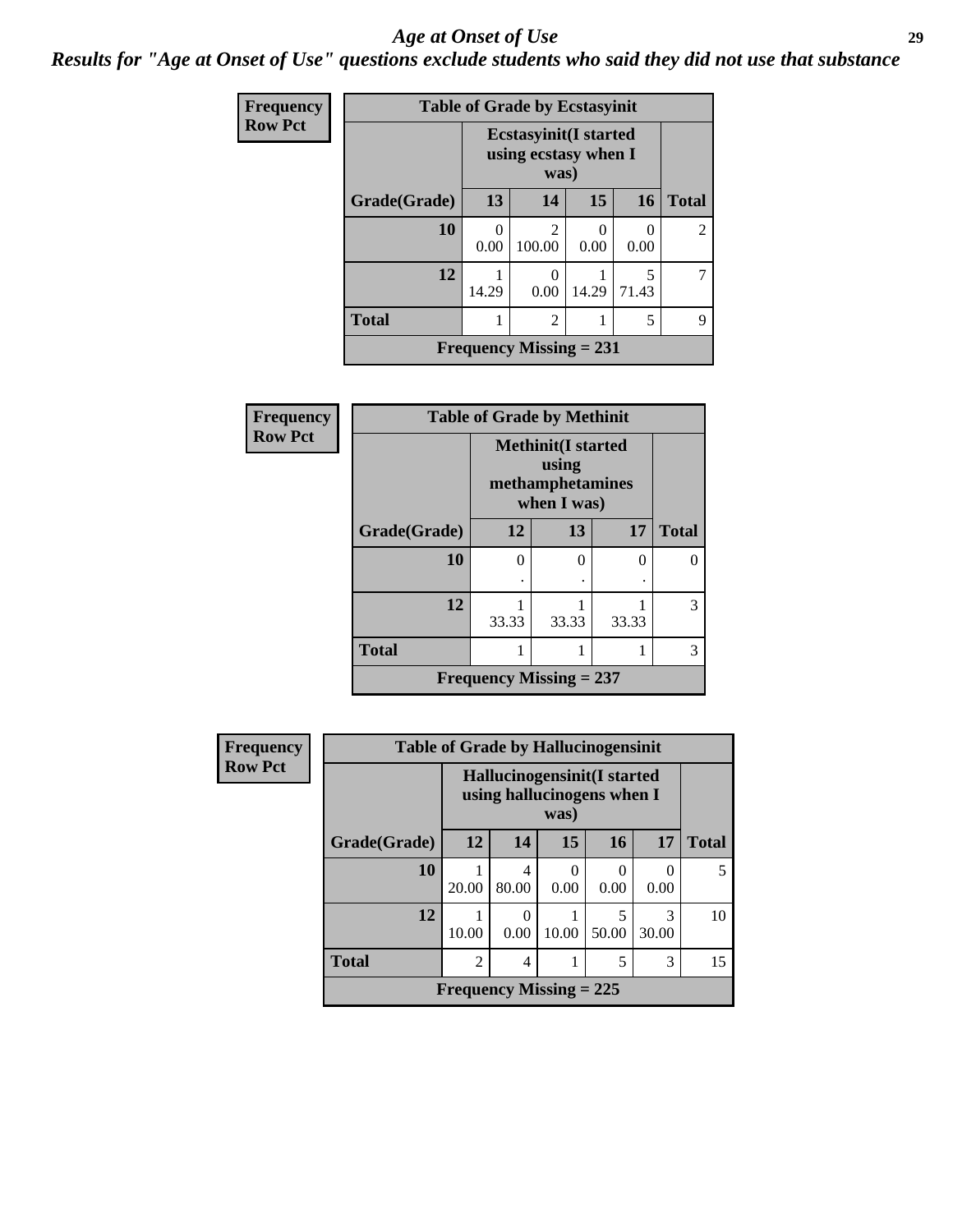#### Age at Onset of Use **30**

### *Results for "Age at Onset of Use" questions exclude students who said they did not use that substance*

| <b>Frequency</b> | <b>Table of Grade by Prescriptioninit</b> |           |                                                                                            |                  |                  |            |                           |            |                  |                  |                       |              |
|------------------|-------------------------------------------|-----------|--------------------------------------------------------------------------------------------|------------------|------------------|------------|---------------------------|------------|------------------|------------------|-----------------------|--------------|
| <b>Row Pct</b>   |                                           |           | Prescription in it (I started using prescription drugs not<br>prescribed to me when I was) |                  |                  |            |                           |            |                  |                  |                       |              |
|                  | Grade(Grade)                              | 9         | 10                                                                                         | 11               | 12               | 13         | 14                        | 15         | <b>16</b>        | 17               | <b>18 or</b><br>older | <b>Total</b> |
|                  | 10                                        | 6.67      | $\overline{2}$<br>13.33                                                                    | $\Omega$<br>0.00 | 6.67             | 4<br>26.67 | 3<br>20.00                | 4<br>26.67 | $\Omega$<br>0.00 | $\Omega$<br>0.00 | $\theta$<br>0.00      | 15           |
|                  | 12                                        | 0<br>0.00 | 4.35                                                                                       | 4.35             | $\Omega$<br>0.00 | 4.35       | 4<br>17.39                | 4<br>17.39 | 8<br>34.78       | 3<br>13.04       | 4.35                  | 23           |
|                  | <b>Total</b>                              |           | 3                                                                                          | 1                |                  | 5          | 7                         | 8          | 8                | 3                | $\mathbf{1}$<br>1     | 38           |
|                  |                                           |           |                                                                                            |                  |                  |            | Frequency Missing $= 202$ |            |                  |                  |                       |              |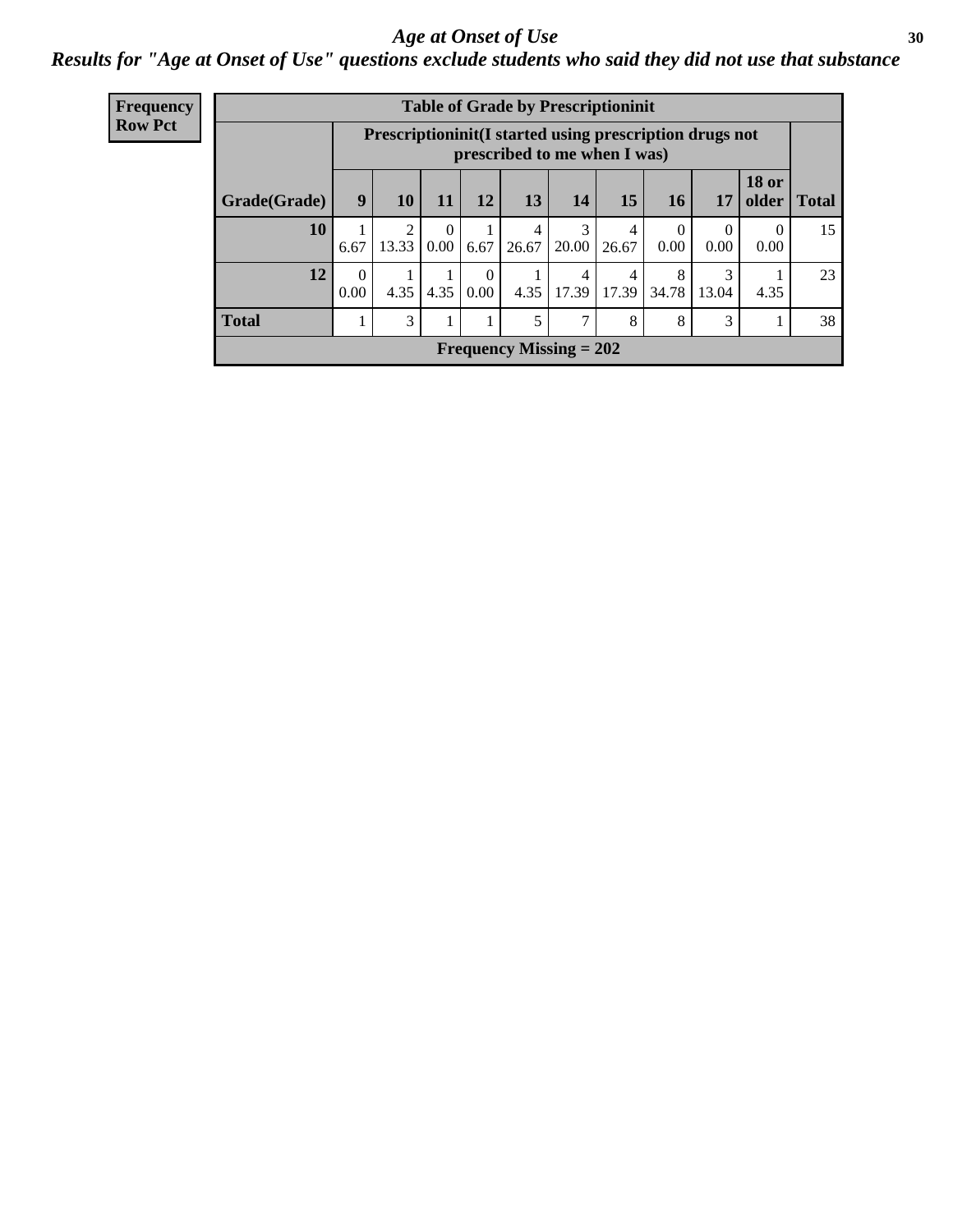| Frequency      | <b>Table of Alcoholharm by Grade</b>          |                    |             |              |  |  |
|----------------|-----------------------------------------------|--------------------|-------------|--------------|--|--|
| <b>Col Pct</b> | Alcoholharm(I<br>think alcohol is<br>harmful) | Grade(Grade)<br>10 | 12          | <b>Total</b> |  |  |
|                | <b>Strongly Agree</b>                         | 55<br>41.67        | 47<br>43.52 | 102          |  |  |
|                | <b>Somewhat Agree</b>                         | 43<br>32.58        | 31<br>28.70 | 74           |  |  |
|                | <b>Somewhat Disagree</b>                      | 19<br>14.39        | 18<br>16.67 | 37           |  |  |
|                | <b>Strongly Disagree</b>                      | 15<br>11.36        | 12<br>11.11 | 27           |  |  |
|                | <b>Total</b>                                  | 132                | 108         | 240          |  |  |

| <b>Table of Cigarettesharm by Grade</b>                  |                    |             |              |  |  |  |  |
|----------------------------------------------------------|--------------------|-------------|--------------|--|--|--|--|
| Cigarettesharm(I<br>think smoking<br>tobacco is harmful) | Grade(Grade)<br>10 | 12          | <b>Total</b> |  |  |  |  |
| <b>Strongly Agree</b>                                    | 104<br>78.79       | 82<br>75.93 | 186          |  |  |  |  |
| <b>Somewhat Agree</b>                                    | 21<br>15.91        | 22<br>20.37 | 43           |  |  |  |  |
| <b>Somewhat Disagree</b>                                 | 4<br>3.03          | 0<br>0.00   | 4            |  |  |  |  |
| <b>Strongly Disagree</b>                                 | 3<br>2.27          | 4<br>3.70   | 7            |  |  |  |  |
| <b>Total</b>                                             | 132                | 108         | 240          |  |  |  |  |

| Frequency      |                                                         | <b>Table of Smokelessharm by Grade</b> |             |              |  |  |
|----------------|---------------------------------------------------------|----------------------------------------|-------------|--------------|--|--|
| <b>Col Pct</b> | Smokelessharm(I<br>think chewing<br>tobacco is harmful) | Grade(Grade)<br>10                     | 12          | <b>Total</b> |  |  |
|                | <b>Strongly Agree</b>                                   | 95<br>71.97                            | 79<br>73.15 | 174          |  |  |
|                | <b>Somewhat Agree</b>                                   | 23<br>17.42                            | 19<br>17.59 | 42           |  |  |
|                | <b>Somewhat Disagree</b>                                | 8<br>6.06                              | 3<br>2.78   | 11           |  |  |
|                | <b>Strongly Disagree</b>                                | 6<br>4.55                              | 7<br>6.48   | 13           |  |  |
|                | <b>Total</b>                                            | 132                                    | 108         | 240          |  |  |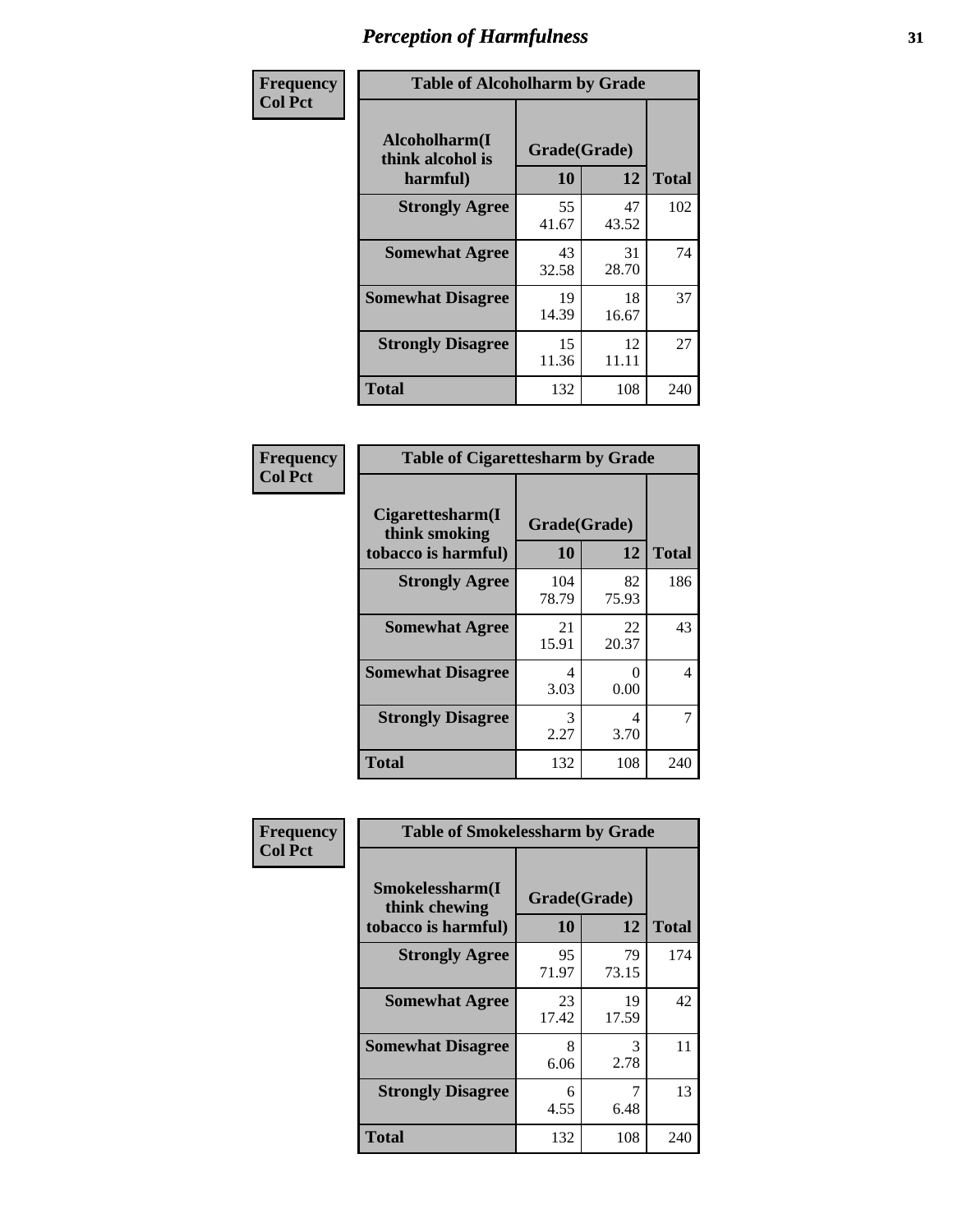| Frequency      |                                                   | <b>Table of Marijuanaharm by Grade</b> |             |              |  |  |  |
|----------------|---------------------------------------------------|----------------------------------------|-------------|--------------|--|--|--|
| <b>Col Pct</b> | Marijuanaharm(I<br>think marijuana is<br>harmful) | Grade(Grade)<br>10                     | 12          | <b>Total</b> |  |  |  |
|                | <b>Strongly Agree</b>                             | 80<br>60.61                            | 52<br>48.15 | 132          |  |  |  |
|                | <b>Somewhat Agree</b>                             | 19<br>14.39                            | 14<br>12.96 | 33           |  |  |  |
|                | <b>Somewhat Disagree</b>                          | 8<br>6.06                              | 18<br>16.67 | 26           |  |  |  |
|                | <b>Strongly Disagree</b>                          | 25<br>18.94                            | 24<br>22.22 | 49           |  |  |  |
|                | <b>Total</b>                                      | 132                                    | 108         | 240          |  |  |  |

| <b>Table of Cocaineharm by Grade</b>          |                    |             |              |  |  |  |  |
|-----------------------------------------------|--------------------|-------------|--------------|--|--|--|--|
| Cocaineharm(I<br>think cocaine is<br>harmful) | Grade(Grade)<br>10 | 12          | <b>Total</b> |  |  |  |  |
| <b>Strongly Agree</b>                         | 116<br>87.88       | 96<br>88.89 | 212          |  |  |  |  |
| <b>Somewhat Agree</b>                         | 10<br>7.58         | 4<br>3.70   | 14           |  |  |  |  |
| <b>Somewhat Disagree</b>                      | 1<br>0.76          | 3<br>2.78   | 4            |  |  |  |  |
| <b>Strongly Disagree</b>                      | 5<br>3.79          | 5<br>4.63   | 10           |  |  |  |  |
| <b>Total</b>                                  | 132                | 108         | 240          |  |  |  |  |

| Frequency      | <b>Table of Inhalantsharm by Grade</b>             |                    |             |              |
|----------------|----------------------------------------------------|--------------------|-------------|--------------|
| <b>Col Pct</b> | Inhalantsharm(I<br>think inhalants are<br>harmful) | Grade(Grade)<br>10 | <b>12</b>   | <b>Total</b> |
|                | <b>Strongly Agree</b>                              | 118<br>89.39       | 97<br>89.81 | 215          |
|                | <b>Somewhat Agree</b>                              | 7<br>5.30          | 6.48        | 14           |
|                | <b>Somewhat Disagree</b>                           | 3<br>2.27          | 0<br>0.00   | 3            |
|                | <b>Strongly Disagree</b>                           | 4<br>3.03          | 4<br>3.70   | 8            |
|                | <b>Total</b>                                       | 132                | 108         | 240          |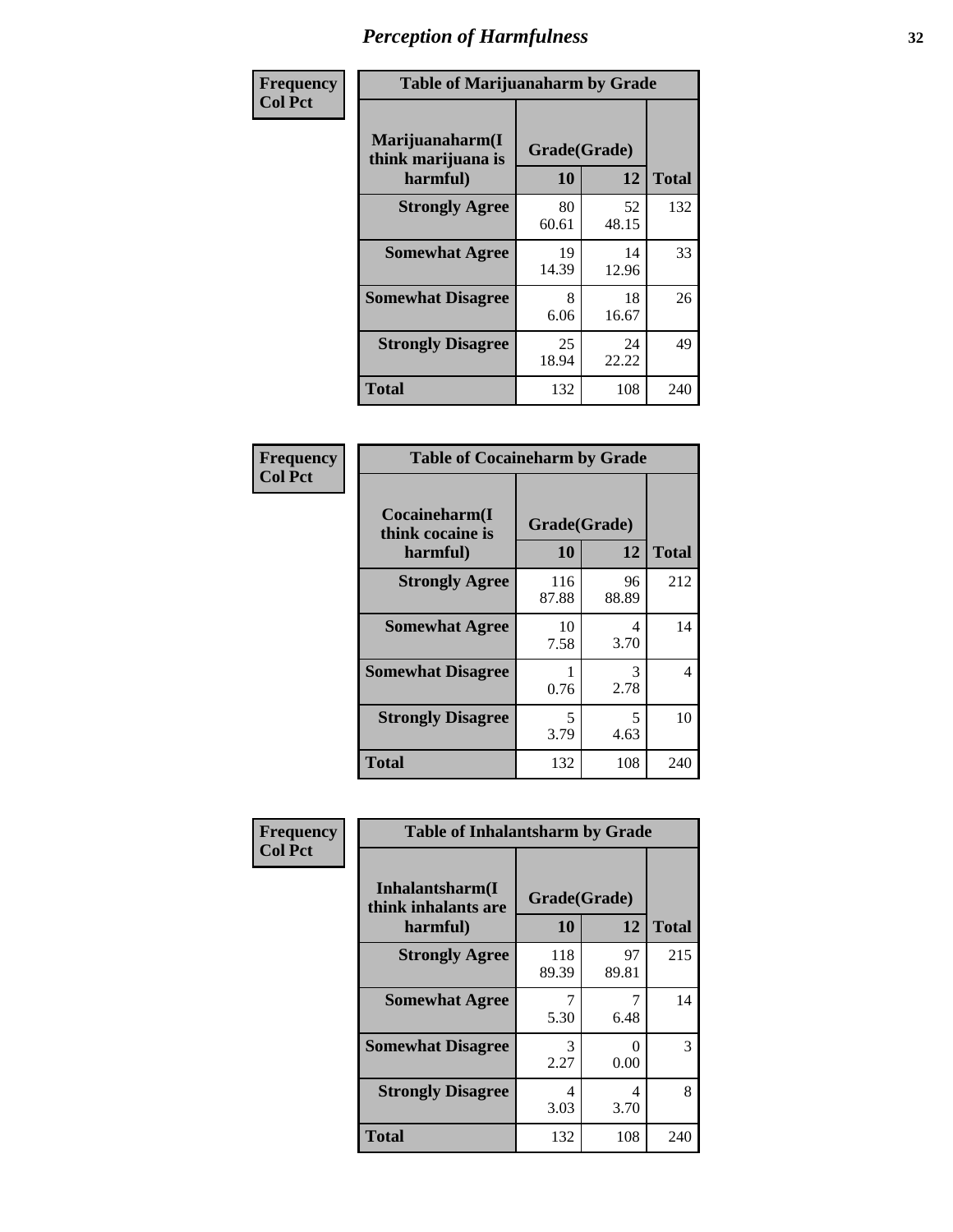| Frequency      | <b>Table of Steroidsharm by Grade</b>            |                                  |                        |              |
|----------------|--------------------------------------------------|----------------------------------|------------------------|--------------|
| <b>Col Pct</b> | Steroidsharm(I<br>think steroids are<br>harmful) | Grade(Grade)<br>10               | 12                     | <b>Total</b> |
|                | <b>Strongly Agree</b>                            | 102<br>77.27                     | 86<br>79.63            | 188          |
|                | <b>Somewhat Agree</b>                            | 19<br>14.39                      | 14<br>12.96            | 33           |
|                | <b>Somewhat Disagree</b>                         | 6<br>4.55                        | $\mathfrak{D}$<br>1.85 | 8            |
|                | <b>Strongly Disagree</b>                         | $\overline{\mathcal{L}}$<br>3.79 | 6<br>5.56              | 11           |
|                | <b>Total</b>                                     | 132                              | 108                    | 240          |

| <b>Table of Ecstasyharm by Grade</b>          |                    |              |     |  |  |
|-----------------------------------------------|--------------------|--------------|-----|--|--|
| Ecstasyharm(I<br>think ecstasy is<br>harmful) | Grade(Grade)<br>10 | <b>Total</b> |     |  |  |
| <b>Strongly Agree</b>                         | 108<br>81.82       | 88<br>81.48  | 196 |  |  |
| <b>Somewhat Agree</b>                         | 16<br>12.12        | 10<br>9.26   | 26  |  |  |
| <b>Somewhat Disagree</b>                      | 3<br>2.27          | 5<br>4.63    | 8   |  |  |
| <b>Strongly Disagree</b>                      | 5<br>3.79          | 5<br>4.63    | 10  |  |  |
| <b>Total</b>                                  | 132                | 108          | 240 |  |  |

| Frequency      | <b>Table of Methharm by Grade</b>            |              |                                  |              |
|----------------|----------------------------------------------|--------------|----------------------------------|--------------|
| <b>Col Pct</b> | <b>Methharm</b> (I think<br>methamphetamines | Grade(Grade) |                                  |              |
|                | are harmful)                                 | 10           | 12                               | <b>Total</b> |
|                | <b>Strongly Agree</b>                        | 119<br>90.15 | 100<br>92.59                     | 219          |
|                | <b>Somewhat Agree</b>                        | 8<br>6.06    | $\overline{\mathcal{L}}$<br>1.85 | 10           |
|                | <b>Strongly Disagree</b>                     | 5<br>3.79    | 6<br>5.56                        | 11           |
|                | <b>Total</b>                                 | 132          | 108                              | 240          |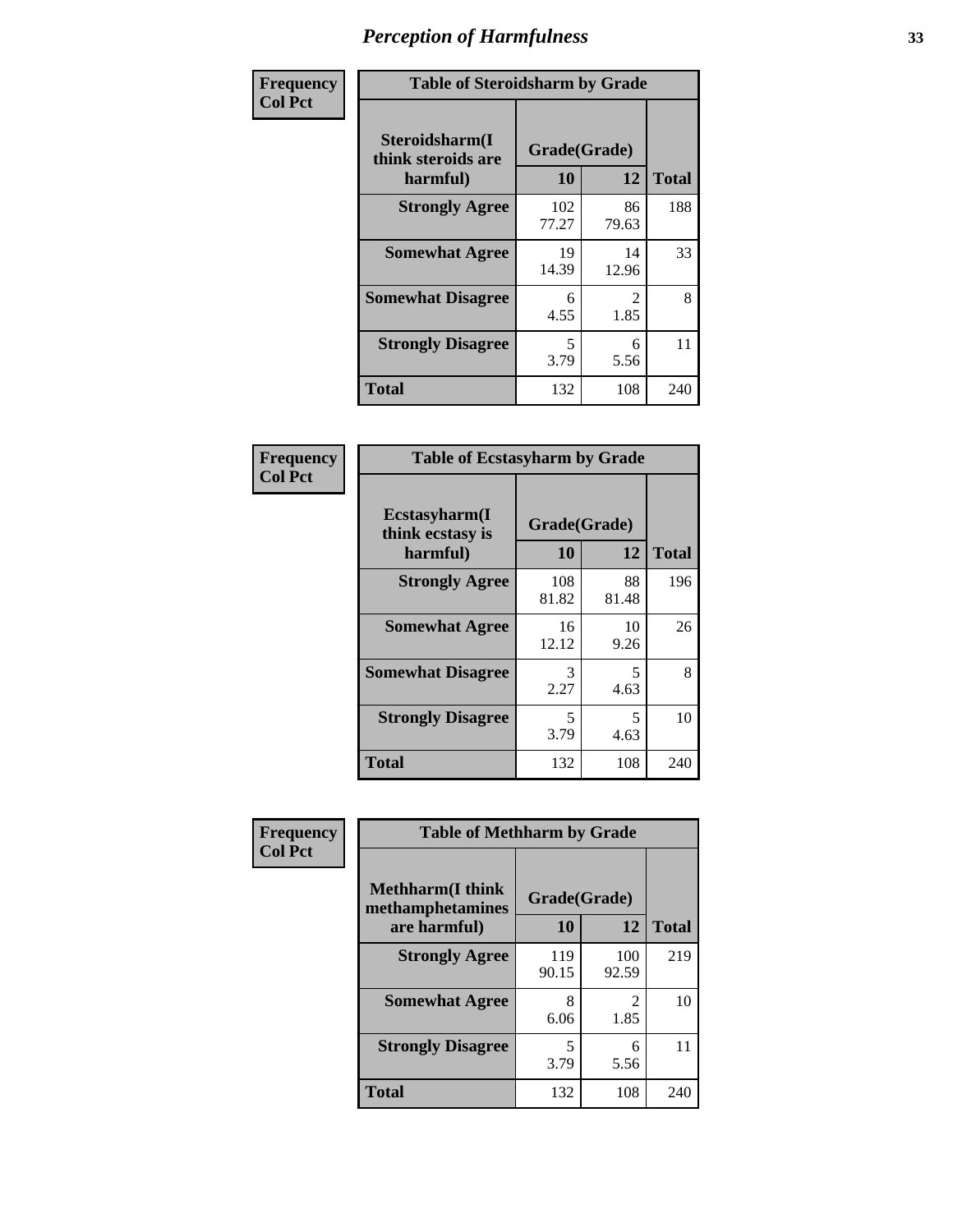| Frequency      | <b>Table of Hallucinogensharm by Grade</b>                 |                    |             |              |
|----------------|------------------------------------------------------------|--------------------|-------------|--------------|
| <b>Col Pct</b> | Hallucinogensharm(I<br>think hallucinogens<br>are harmful) | Grade(Grade)<br>10 | 12          | <b>Total</b> |
|                | <b>Strongly Agree</b>                                      | 107<br>81.06       | 82<br>75.93 | 189          |
|                | <b>Somewhat Agree</b>                                      | 13<br>9.85         | 8<br>7.41   | 21           |
|                | <b>Somewhat Disagree</b>                                   | 3<br>2.27          | 9<br>8.33   | 12           |
|                | <b>Strongly Disagree</b>                                   | 9<br>6.82          | 9<br>8.33   | 18           |
|                | <b>Total</b>                                               | 132                | 108         | 240          |

| <b>Table of Prescriptionharm by Grade</b>                                         |              |             |              |  |
|-----------------------------------------------------------------------------------|--------------|-------------|--------------|--|
| <b>Prescriptionharm</b> (I<br>think prescription<br>drugs not<br>prescribed to me | Grade(Grade) |             |              |  |
| are harmful)                                                                      | 10           | 12          | <b>Total</b> |  |
| <b>Strongly Agree</b>                                                             | 88<br>66.67  | 60<br>55.56 | 148          |  |
| <b>Somewhat Agree</b>                                                             | 28<br>21.21  | 33<br>30.56 | 61           |  |
| <b>Somewhat Disagree</b>                                                          | 11<br>8.33   | 11<br>10.19 | 22           |  |
| <b>Strongly Disagree</b>                                                          | 5<br>3.79    | 4<br>3.70   | 9            |  |
| Total                                                                             | 132          | 108         | 240          |  |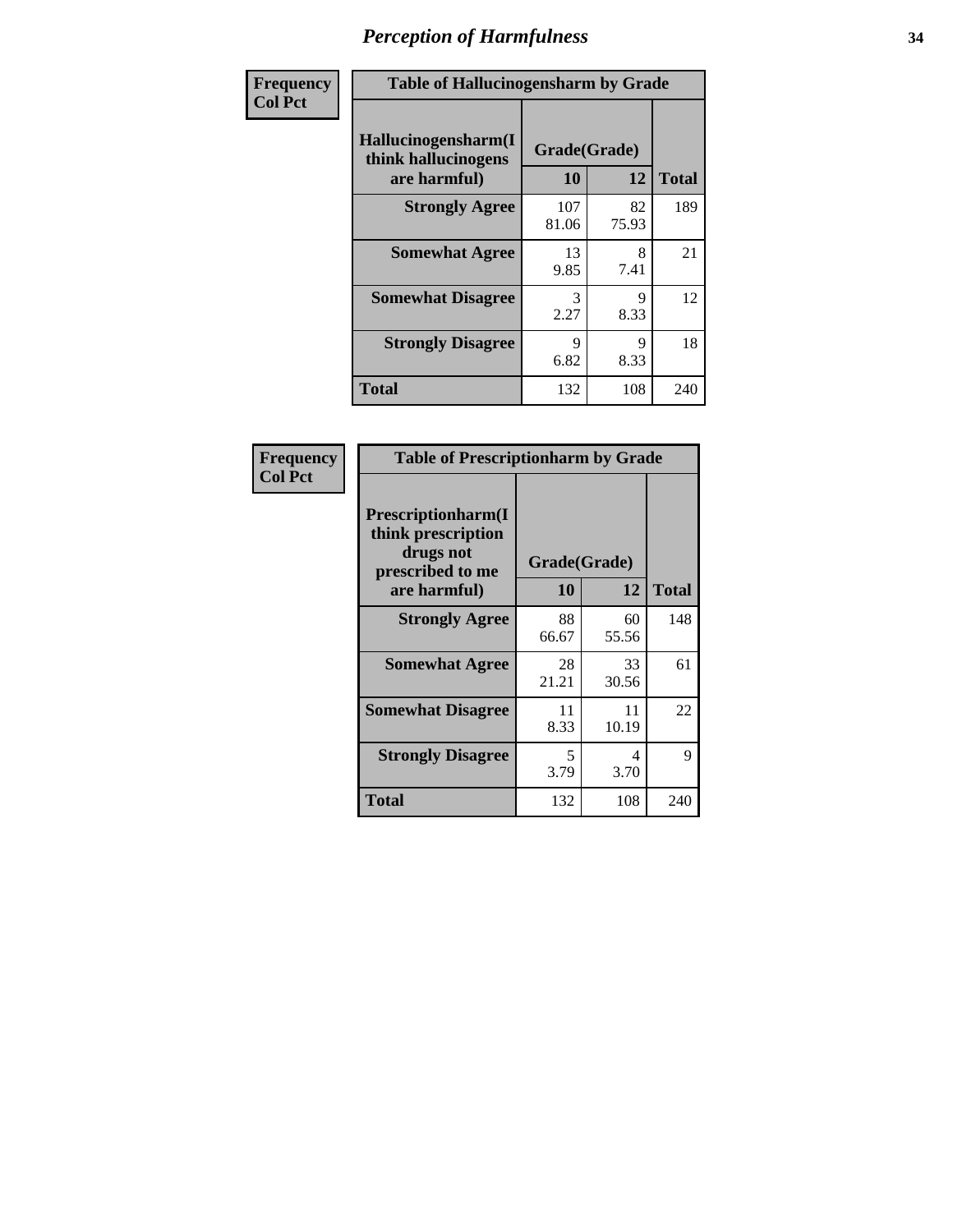# *Disapproval by Adults* **35**

| Frequency      | <b>Table of Alcoholadult by Grade</b>                                 |                    |             |              |
|----------------|-----------------------------------------------------------------------|--------------------|-------------|--------------|
| <b>Col Pct</b> | <b>Alcoholadult</b> (Adults<br>would disapprove if<br>I used alcohol) | Grade(Grade)<br>10 | 12          | <b>Total</b> |
|                | <b>Strongly Agree</b>                                                 | 83<br>62.88        | 51<br>47.22 | 134          |
|                | <b>Somewhat Agree</b>                                                 | 25<br>18.94        | 29<br>26.85 | 54           |
|                | <b>Somewhat Disagree</b>                                              | 19<br>14.39        | 19<br>17.59 | 38           |
|                | <b>Strongly Disagree</b>                                              | 5<br>3.79          | 9<br>8.33   | 14           |
|                | <b>Total</b>                                                          | 132                | 108         | 240          |

| <b>Table of Tobaccoadult by Grade</b>                                 |                    |             |              |  |  |
|-----------------------------------------------------------------------|--------------------|-------------|--------------|--|--|
| <b>Tobaccoadult</b> (Adults<br>would disapprove if<br>I used tobacco) | Grade(Grade)<br>10 | 12          | <b>Total</b> |  |  |
| <b>Strongly Agree</b>                                                 | 101<br>76.52       | 59<br>54.63 | 160          |  |  |
| <b>Somewhat Agree</b>                                                 | 14<br>10.61        | 25<br>23.15 | 39           |  |  |
| <b>Somewhat Disagree</b>                                              | 9<br>6.82          | 13<br>12.04 | 22           |  |  |
| <b>Strongly Disagree</b>                                              | 8<br>6.06          | 11<br>10.19 | 19           |  |  |
| Total                                                                 | 132                | 108         | 240          |  |  |

| Frequency      | <b>Table of Marijuanaadult by Grade</b>                           |                    |             |              |
|----------------|-------------------------------------------------------------------|--------------------|-------------|--------------|
| <b>Col Pct</b> | Marijuanaadult(Adults<br>would disapprove if I<br>used marijuana) | Grade(Grade)<br>10 | 12          | <b>Total</b> |
|                | <b>Strongly Agree</b>                                             | 116<br>87.88       | 85<br>78.70 | 201          |
|                | <b>Somewhat Agree</b>                                             | 7<br>5.30          | 6<br>5.56   | 13           |
|                | <b>Somewhat Disagree</b>                                          | 6<br>4.55          | 8<br>7.41   | 14           |
|                | <b>Strongly Disagree</b>                                          | 3<br>2.27          | 9<br>8.33   | 12           |
|                | <b>Total</b>                                                      | 132                | 108         | 240          |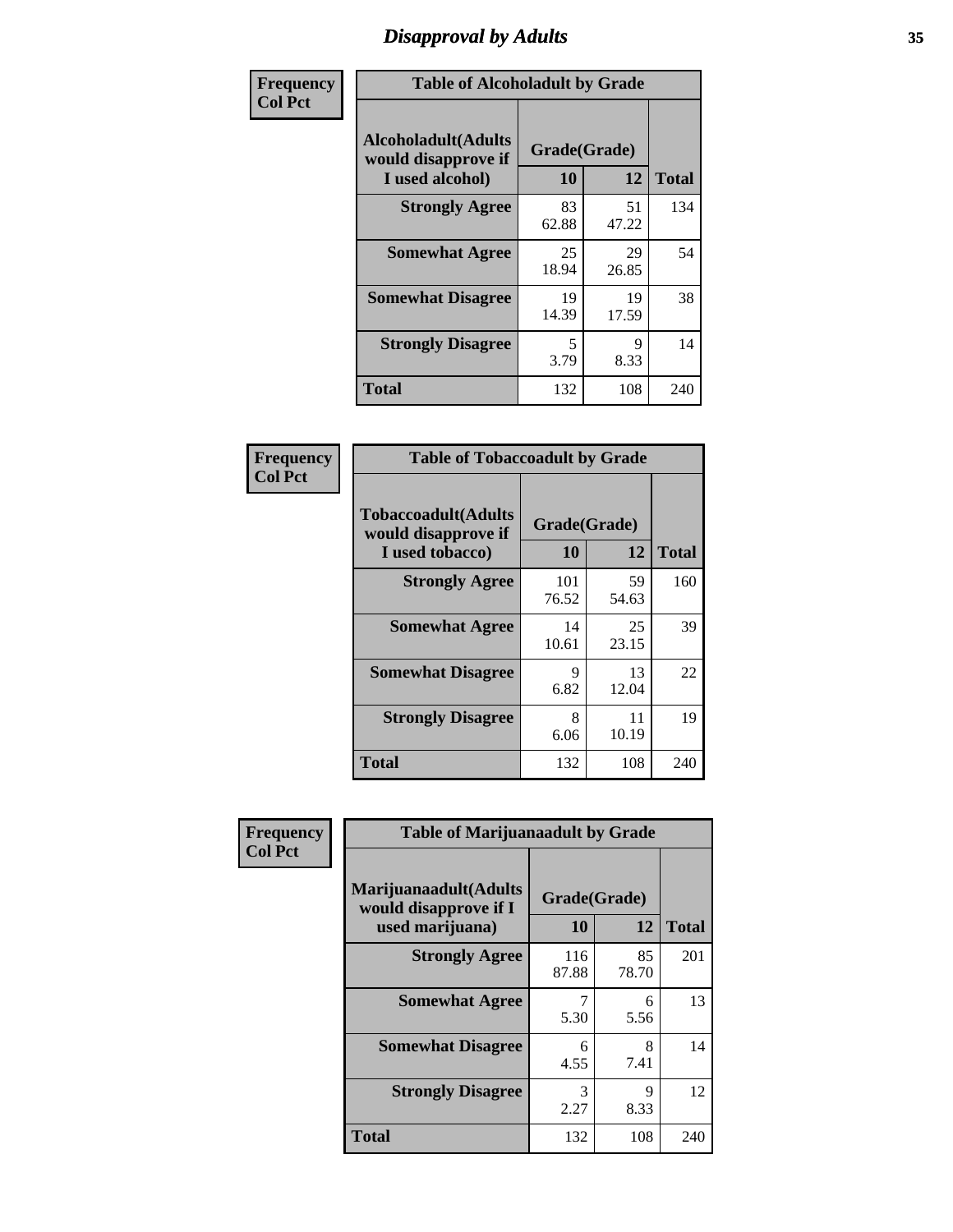### *Disapproval by Adults* **36**

| <b>Frequency</b> | <b>Table of Otherdrugadult by Grade</b>                                     |                    |                                     |                |
|------------------|-----------------------------------------------------------------------------|--------------------|-------------------------------------|----------------|
| <b>Col Pct</b>   | <b>Otherdrugadult</b> (Adults<br>would disapprove if I<br>used other drugs) | Grade(Grade)<br>10 | 12                                  | <b>Total</b>   |
|                  | <b>Strongly Agree</b>                                                       | 124<br>93.94       | 94<br>87.04                         | 218            |
|                  | <b>Somewhat Agree</b>                                                       | 5<br>3.79          | 5<br>4.63                           | 10             |
|                  | <b>Somewhat Disagree</b>                                                    | ∩<br>0.00          | $\mathcal{D}_{\mathcal{L}}$<br>1.85 | $\overline{2}$ |
|                  | <b>Strongly Disagree</b>                                                    | 3<br>2.27          | 6.48                                | 10             |
|                  | <b>Total</b>                                                                | 132                | 108                                 | 240            |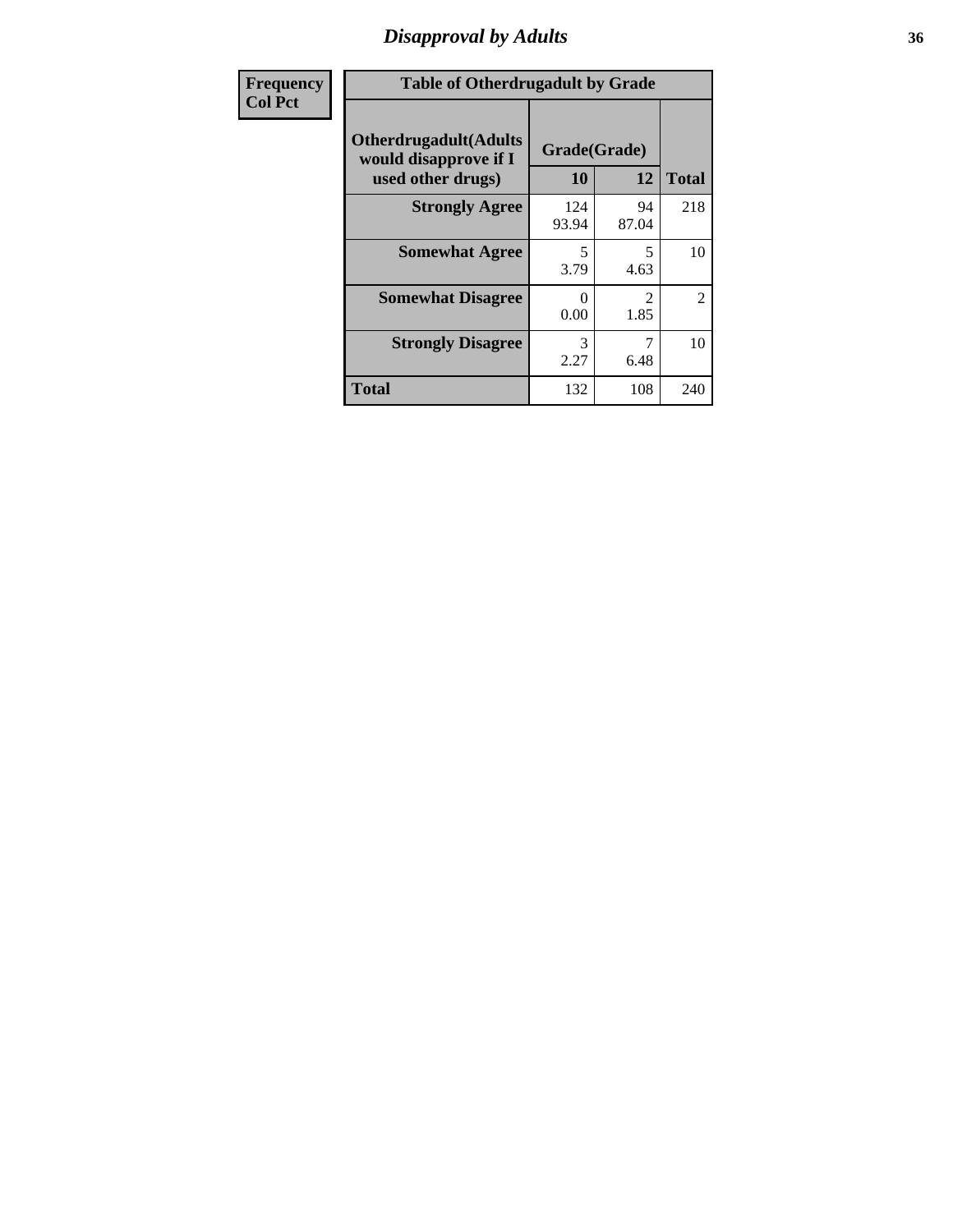## *Disapproval by Peers* **37**

| Frequency      | <b>Table of Alcoholpeer by Grade</b>                    |              |             |              |  |
|----------------|---------------------------------------------------------|--------------|-------------|--------------|--|
| <b>Col Pct</b> | Alcoholpeer(My<br>friends would<br>disapprove if I used | Grade(Grade) |             |              |  |
|                | alcohol)                                                | 10           | 12          | <b>Total</b> |  |
|                | <b>Strongly Agree</b>                                   | 27<br>20.45  | 12<br>11.11 | 39           |  |
|                | <b>Somewhat Agree</b>                                   | 23<br>17.42  | 19<br>17.59 | 42           |  |
|                | <b>Somewhat Disagree</b>                                | 32<br>24.24  | 32<br>29.63 | 64           |  |
|                | <b>Strongly Disagree</b>                                | 50<br>37.88  | 45<br>41.67 | 95           |  |
|                | Total                                                   | 132          | 108         | 240          |  |

| Frequency      | <b>Table of Tobaccopeer by Grade</b>                                |                    |             |              |
|----------------|---------------------------------------------------------------------|--------------------|-------------|--------------|
| <b>Col Pct</b> | Tobaccopeer(My<br>friends would<br>disapprove if I used<br>tobacco) | Grade(Grade)<br>10 | 12          | <b>Total</b> |
|                | <b>Strongly Agree</b>                                               | 48<br>36.36        | 24<br>22.22 | 72           |
|                | <b>Somewhat Agree</b>                                               | 20<br>15.15        | 25<br>23.15 | 45           |
|                | <b>Somewhat Disagree</b>                                            | 28<br>21.21        | 22<br>20.37 | 50           |
|                | <b>Strongly Disagree</b>                                            | 36<br>27.27        | 37<br>34.26 | 73           |
|                | Total                                                               | 132                | 108         | 240          |

| Frequency<br><b>Col Pct</b> | <b>Table of Marijuanapeer by Grade</b>                    |              |             |              |
|-----------------------------|-----------------------------------------------------------|--------------|-------------|--------------|
|                             | Marijuanapeer(My<br>friends would<br>disapprove if I used | Grade(Grade) |             |              |
|                             | marijuana)                                                | 10           | 12          | <b>Total</b> |
|                             | <b>Strongly Agree</b>                                     | 53<br>40.15  | 37<br>34.26 | 90           |
|                             | <b>Somewhat Agree</b>                                     | 23<br>17.42  | 16<br>14.81 | 39           |
|                             | <b>Somewhat Disagree</b>                                  | 24<br>18.18  | 22<br>20.37 | 46           |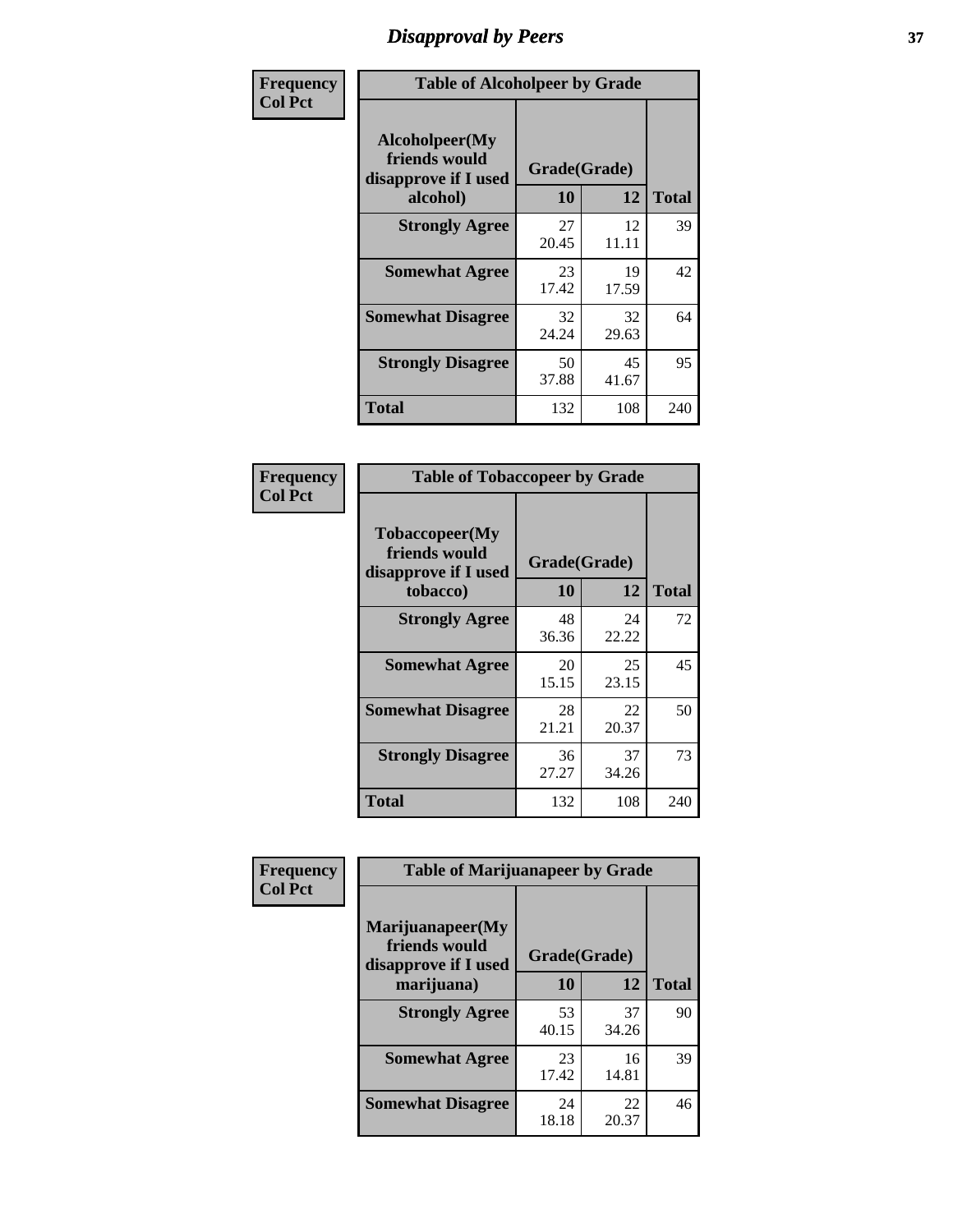# *Disapproval by Peers* **38**

| <b>Frequency</b> | <b>Table of Marijuanapeer by Grade</b>                                  |                    |             |              |
|------------------|-------------------------------------------------------------------------|--------------------|-------------|--------------|
| <b>Col Pct</b>   | Marijuanapeer(My<br>friends would<br>disapprove if I used<br>marijuana) | Grade(Grade)<br>10 | 12          | <b>Total</b> |
|                  | <b>Strongly Disagree</b>                                                | 32<br>24.24        | 33<br>30.56 | 65           |
|                  | <b>Total</b>                                                            | 132                | 108         | 240          |

| <b>Frequency</b> | <b>Table of Otherdrugpeer by Grade</b>                                    |                           |             |              |
|------------------|---------------------------------------------------------------------------|---------------------------|-------------|--------------|
| <b>Col Pct</b>   | Otherdrugpeer(My<br>friends would<br>disapprove if I used<br>other drugs) | Grade(Grade)<br><b>10</b> | 12          | <b>Total</b> |
|                  |                                                                           |                           |             |              |
|                  | <b>Strongly Agree</b>                                                     | 70<br>53.03               | 52<br>48.15 | 122          |
|                  | <b>Somewhat Agree</b>                                                     | 23<br>17.42               | 19<br>17.59 | 42           |
|                  | <b>Somewhat Disagree</b>                                                  | 19<br>14.39               | 13<br>12.04 | 32           |
|                  | <b>Strongly Disagree</b>                                                  | 20<br>15.15               | 24<br>22.22 | 44           |
|                  | Total                                                                     | 132                       | 108         | 240          |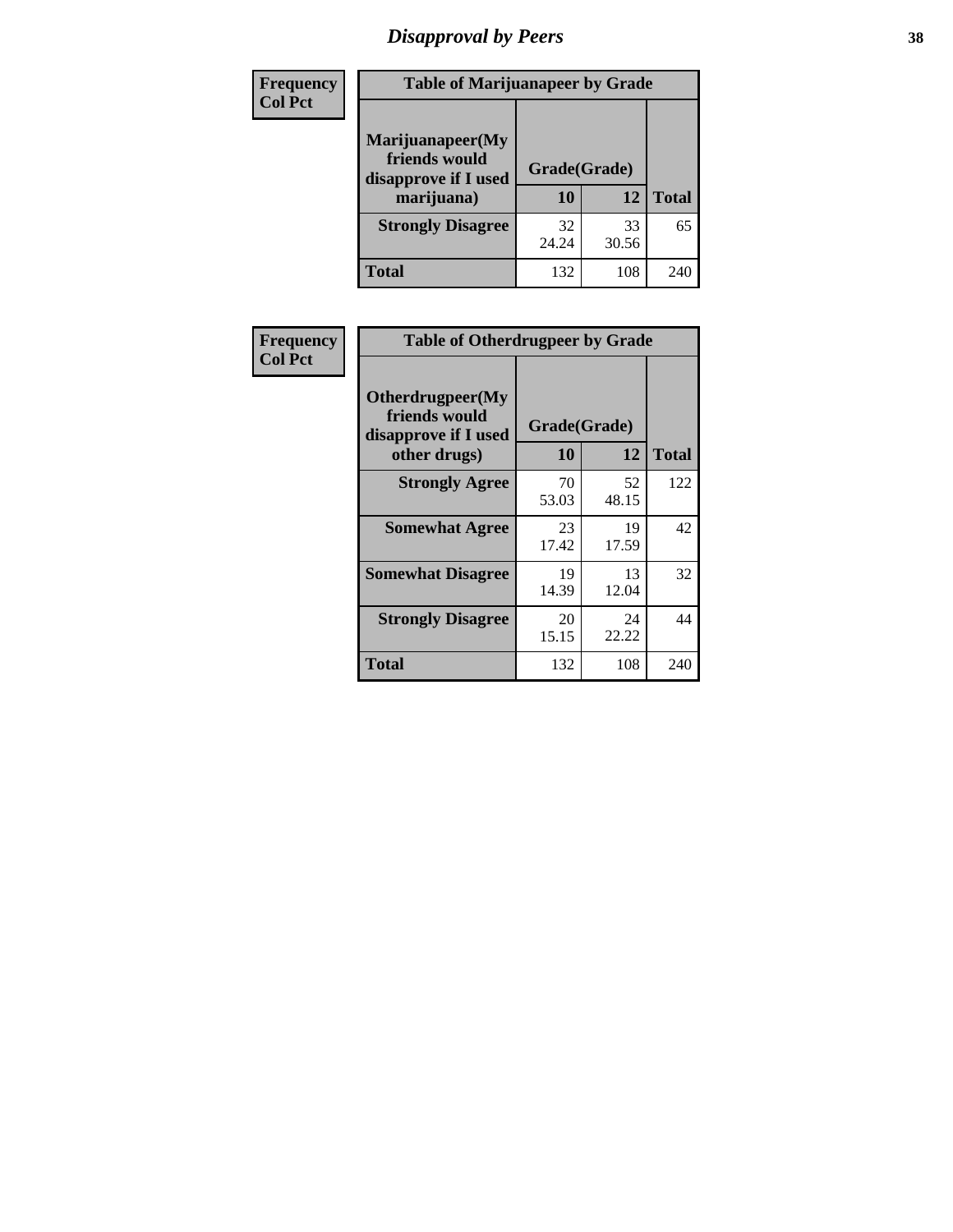| Frequency<br><b>Col Pct</b> | <b>Table of Alcohollocation1 by Grade</b> |              |             |              |
|-----------------------------|-------------------------------------------|--------------|-------------|--------------|
|                             | <b>Alcohollocation1(Places</b>            | Grade(Grade) |             |              |
|                             | <b>Friends Use Alcohol)</b>               | 10           | 12          | <b>Total</b> |
|                             |                                           | 99<br>75.00  | 76<br>70.37 | 175          |
|                             | Do Not Use                                | 33<br>25.00  | 32<br>29.63 | 65           |
|                             | <b>Total</b>                              | 132          | 108         | 240          |

| Frequency      | <b>Table of Alcohollocation2 by Grade</b>                     |                    |             |              |
|----------------|---------------------------------------------------------------|--------------------|-------------|--------------|
| <b>Col Pct</b> | <b>Alcohollocation2(Places</b><br><b>Friends Use Alcohol)</b> | Grade(Grade)<br>10 | 12          | <b>Total</b> |
|                |                                                               | 67<br>50.76        | 46<br>42.59 | 113          |
|                | Home                                                          | 65<br>49.24        | 62<br>57.41 | 127          |
|                | <b>Total</b>                                                  | 132                | 108         | 240          |

| Frequency<br><b>Col Pct</b> | <b>Table of Alcohollocation 3 by Grade</b>                    |                    |             |              |
|-----------------------------|---------------------------------------------------------------|--------------------|-------------|--------------|
|                             | <b>Alcohollocation3(Places</b><br><b>Friends Use Alcohol)</b> | Grade(Grade)<br>10 | 12          | <b>Total</b> |
|                             |                                                               | 120<br>90.91       | 92<br>85.19 | 212          |
|                             | <b>School</b>                                                 | 12<br>9.09         | 16<br>14.81 | 28           |
|                             | <b>Total</b>                                                  | 132                | 108         | 240          |

| <b>Frequency</b> | <b>Table of Alcohollocation4 by Grade</b> |              |             |              |
|------------------|-------------------------------------------|--------------|-------------|--------------|
| <b>Col Pct</b>   | <b>Alcohollocation4(Places</b>            | Grade(Grade) |             |              |
|                  | <b>Friends Use Alcohol)</b>               | 10           | 12          | <b>Total</b> |
|                  |                                           | 112<br>84.85 | 89<br>82.41 | 201          |
|                  | Car                                       | 20<br>15.15  | 19<br>17.59 | 39           |
|                  | Total                                     | 132          | 108         | 240          |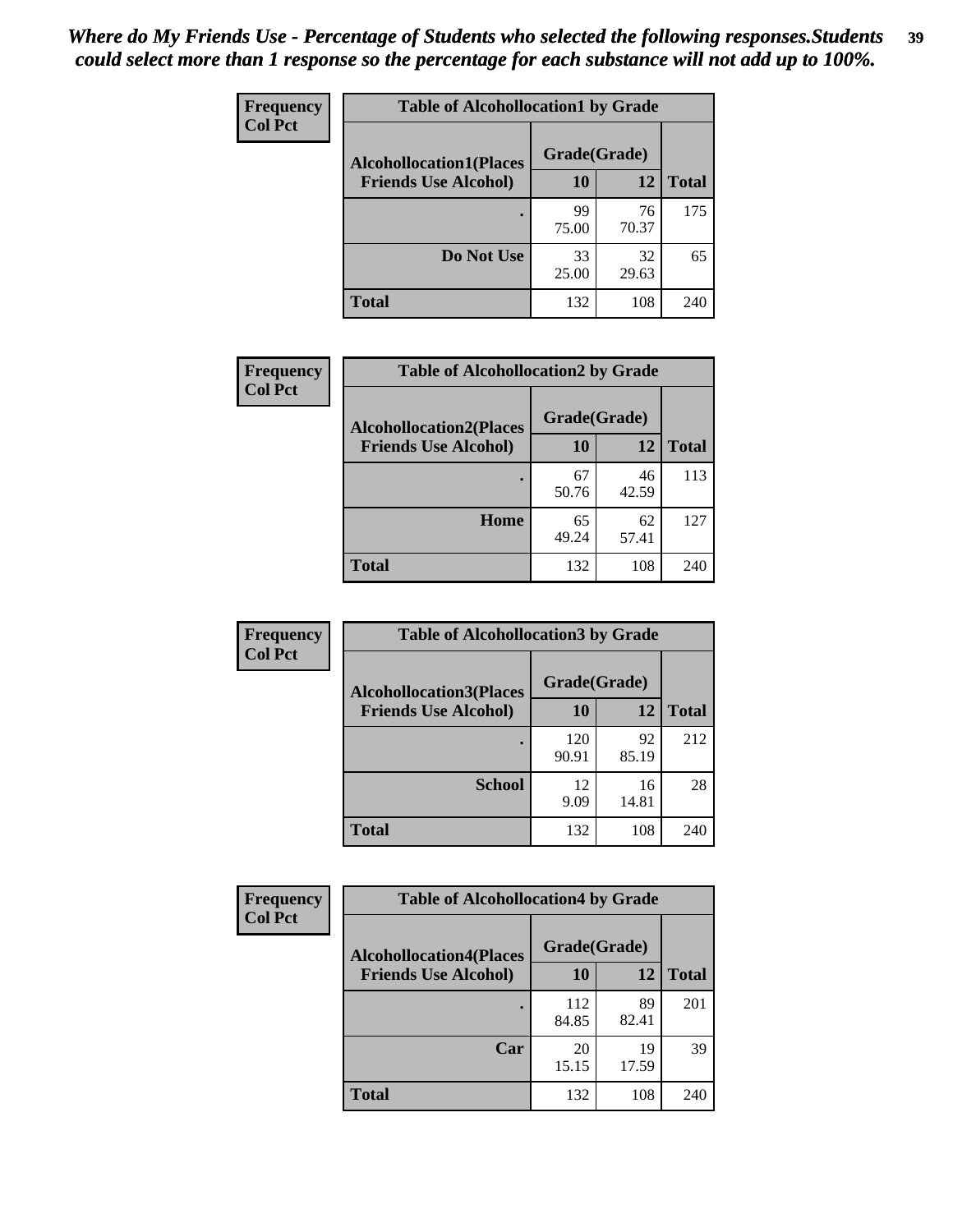| Frequency<br><b>Col Pct</b> | <b>Table of Alcohollocation5 by Grade</b>      |             |             |              |  |
|-----------------------------|------------------------------------------------|-------------|-------------|--------------|--|
|                             | Grade(Grade)<br><b>Alcohollocation5(Places</b> |             |             |              |  |
|                             | <b>Friends Use Alcohol)</b>                    | 10          | 12          | <b>Total</b> |  |
|                             |                                                | 44<br>33.33 | 34<br>31.48 | 78           |  |
|                             | <b>Friend's House</b>                          | 88<br>66.67 | 74<br>68.52 | 162          |  |
|                             | <b>Total</b>                                   | 132         | 108         | 240          |  |

| <b>Frequency</b> | <b>Table of Alcohollocation6 by Grade</b> |              |             |              |
|------------------|-------------------------------------------|--------------|-------------|--------------|
| <b>Col Pct</b>   | <b>Alcohollocation6(Places</b>            | Grade(Grade) |             |              |
|                  | <b>Friends Use Alcohol)</b>               | 10           | 12          | <b>Total</b> |
|                  |                                           | 92<br>69.70  | 71<br>65.74 | 163          |
|                  | <b>Other</b>                              | 40<br>30.30  | 37<br>34.26 | 77           |
|                  | <b>Total</b>                              | 132          | 108         | 240          |

| Frequency      | <b>Table of Tobaccolocation1 by Grade</b> |              |             |              |
|----------------|-------------------------------------------|--------------|-------------|--------------|
| <b>Col Pct</b> | <b>Tobaccolocation1(Places</b>            | Grade(Grade) |             |              |
|                | <b>Friends Use Tobacco)</b>               | 10           | <b>12</b>   | <b>Total</b> |
|                |                                           | 75<br>56.82  | 67<br>62.04 | 142          |
|                | Do Not Use                                | 57<br>43.18  | 41<br>37.96 | 98           |
|                | <b>Total</b>                              | 132          | 108         | 240          |

| <b>Frequency</b> | <b>Table of Tobaccolocation2 by Grade</b> |              |             |              |  |  |
|------------------|-------------------------------------------|--------------|-------------|--------------|--|--|
| <b>Col Pct</b>   | <b>Tobaccolocation2(Places</b>            | Grade(Grade) |             |              |  |  |
|                  | <b>Friends Use Tobacco)</b>               | 10           | 12          | <b>Total</b> |  |  |
|                  |                                           | 68<br>51.52  | 45<br>41.67 | 113          |  |  |
|                  | Home                                      | 64<br>48.48  | 63<br>58.33 | 127          |  |  |
|                  | <b>Total</b>                              | 132          | 108         | 240          |  |  |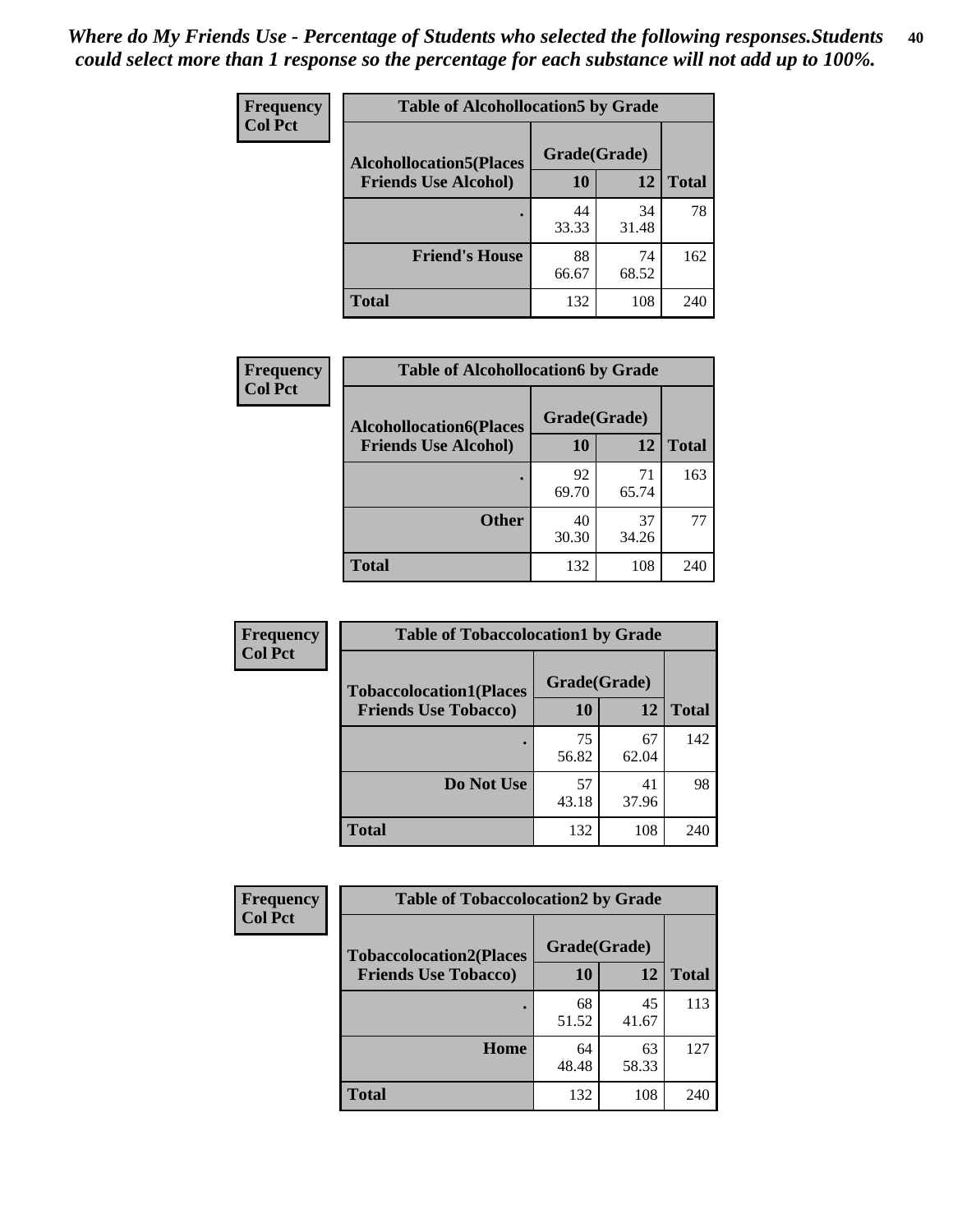| Frequency      | <b>Table of Tobaccolocation 3 by Grade</b> |              |             |              |  |
|----------------|--------------------------------------------|--------------|-------------|--------------|--|
| <b>Col Pct</b> | <b>Tobaccolocation3(Places</b>             | Grade(Grade) |             |              |  |
|                | <b>Friends Use Tobacco)</b>                | 10           | <b>12</b>   | <b>Total</b> |  |
|                |                                            | 79<br>59.85  | 59<br>54.63 | 138          |  |
|                | <b>School</b>                              | 53<br>40.15  | 49<br>45.37 | 102          |  |
|                | <b>Total</b>                               | 132          | 108         | 240          |  |

| Frequency      | <b>Table of Tobaccolocation4 by Grade</b>                     |                           |             |              |
|----------------|---------------------------------------------------------------|---------------------------|-------------|--------------|
| <b>Col Pct</b> | <b>Tobaccolocation4(Places</b><br><b>Friends Use Tobacco)</b> | Grade(Grade)<br><b>10</b> | 12          | <b>Total</b> |
|                |                                                               | 81<br>61.36               | 49<br>45.37 | 130          |
|                | Car                                                           | 51<br>38.64               | 59<br>54.63 | 110          |
|                | <b>Total</b>                                                  | 132                       | 108         | 240          |

| Frequency      | <b>Table of Tobaccolocation5 by Grade</b>                     |                    |             |              |
|----------------|---------------------------------------------------------------|--------------------|-------------|--------------|
| <b>Col Pct</b> | <b>Tobaccolocation5(Places</b><br><b>Friends Use Tobacco)</b> | Grade(Grade)<br>10 | <b>12</b>   | <b>Total</b> |
|                |                                                               | 72<br>54.55        | 52<br>48.15 | 124          |
|                | <b>Friend's House</b>                                         | 60<br>45.45        | 56<br>51.85 | 116          |
|                | <b>Total</b>                                                  | 132                | 108         | 240          |

| <b>Frequency</b> | <b>Table of Tobaccolocation6 by Grade</b> |              |             |              |  |
|------------------|-------------------------------------------|--------------|-------------|--------------|--|
| <b>Col Pct</b>   | <b>Tobaccolocation6(Places</b>            | Grade(Grade) |             |              |  |
|                  | <b>Friends Use Tobacco)</b>               | 10           | 12          | <b>Total</b> |  |
|                  |                                           | 94<br>71.21  | 62<br>57.41 | 156          |  |
|                  | <b>Other</b>                              | 38<br>28.79  | 46<br>42.59 | 84           |  |
|                  | <b>Total</b>                              | 132          | 108         | 240          |  |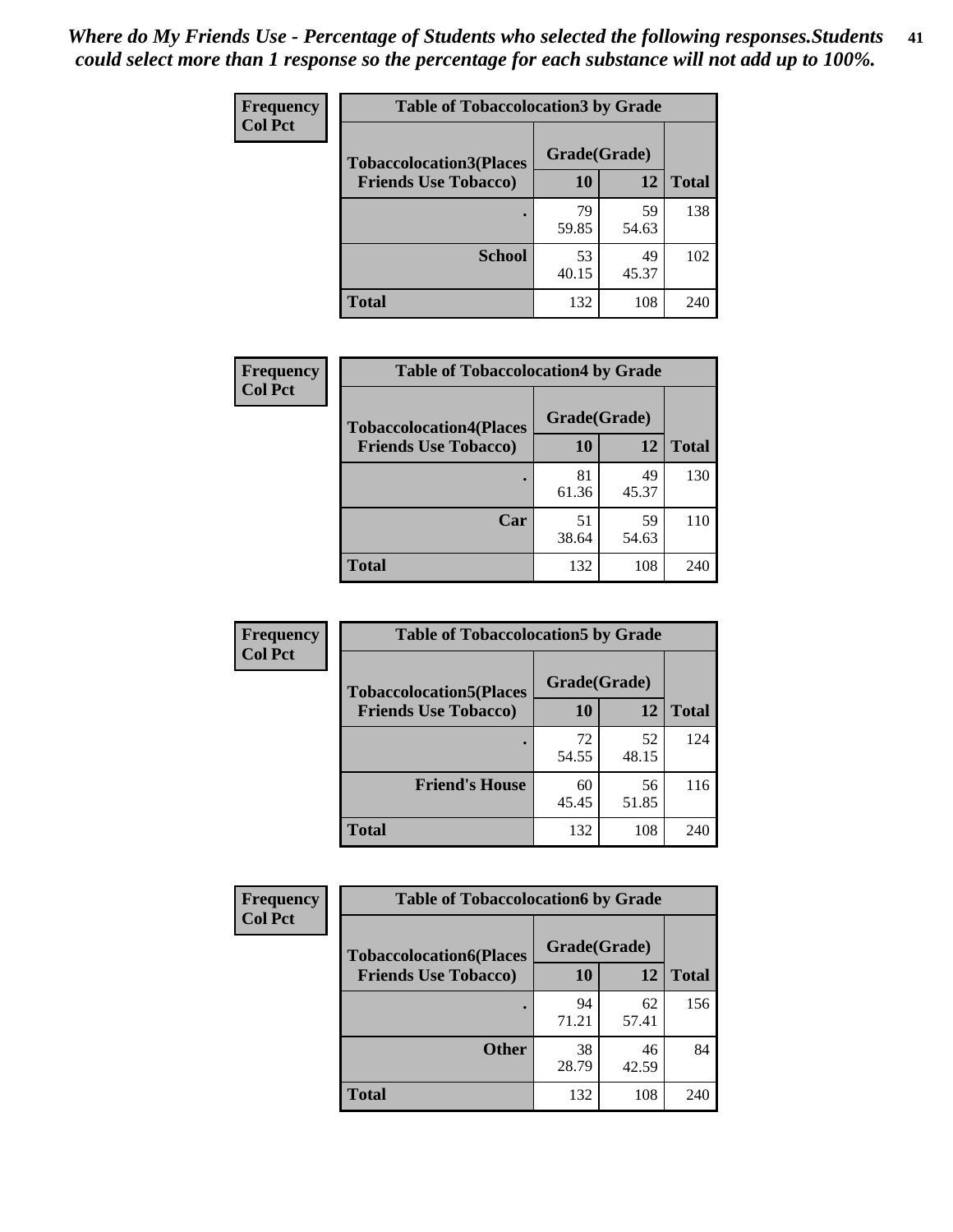| <b>Frequency</b> | <b>Table of Marijuanalocation1 by Grade</b> |              |             |              |
|------------------|---------------------------------------------|--------------|-------------|--------------|
| <b>Col Pct</b>   | <b>Marijuanalocation1(Places</b>            | Grade(Grade) |             |              |
|                  | <b>Friends Use Marijuana</b> )              | 10           | 12          | <b>Total</b> |
|                  |                                             | 66<br>50.00  | 55<br>50.93 | 121          |
|                  | Do Not Use                                  | 66<br>50.00  | 53<br>49.07 | 119          |
|                  | <b>Total</b>                                | 132          | 108         | 240          |

| <b>Frequency</b> | <b>Table of Marijuanalocation2 by Grade</b>                        |                    |             |              |
|------------------|--------------------------------------------------------------------|--------------------|-------------|--------------|
| <b>Col Pct</b>   | <b>Marijuanalocation2(Places</b><br><b>Friends Use Marijuana</b> ) | Grade(Grade)<br>10 | 12          | <b>Total</b> |
|                  |                                                                    | 81<br>61.36        | 56<br>51.85 | 137          |
|                  | <b>Home</b>                                                        | 51<br>38.64        | 52<br>48.15 | 103          |
|                  | <b>Total</b>                                                       | 132                | 108         | 240          |

| Frequency<br><b>Col Pct</b> | <b>Table of Marijuanalocation3 by Grade</b> |                    |             |              |
|-----------------------------|---------------------------------------------|--------------------|-------------|--------------|
|                             | <b>Marijuanalocation3</b> (Places           | Grade(Grade)<br>10 | 12          |              |
|                             | <b>Friends Use Marijuana</b> )              |                    |             | <b>Total</b> |
|                             |                                             | 117<br>88.64       | 95<br>87.96 | 212          |
|                             | <b>School</b>                               | 15<br>11.36        | 13<br>12.04 | 28           |
|                             | <b>Total</b>                                | 132                | 108         | 240          |

| <b>Frequency</b> | <b>Table of Marijuanalocation4 by Grade</b> |              |             |              |
|------------------|---------------------------------------------|--------------|-------------|--------------|
| <b>Col Pct</b>   | <b>Marijuanalocation4(Places</b>            | Grade(Grade) |             |              |
|                  | <b>Friends Use Marijuana</b> )              | <b>10</b>    | 12          | <b>Total</b> |
|                  |                                             | 99<br>75.00  | 79<br>73.15 | 178          |
|                  | Car                                         | 33<br>25.00  | 29<br>26.85 | 62           |
|                  | <b>Total</b>                                | 132          | 108         | 240          |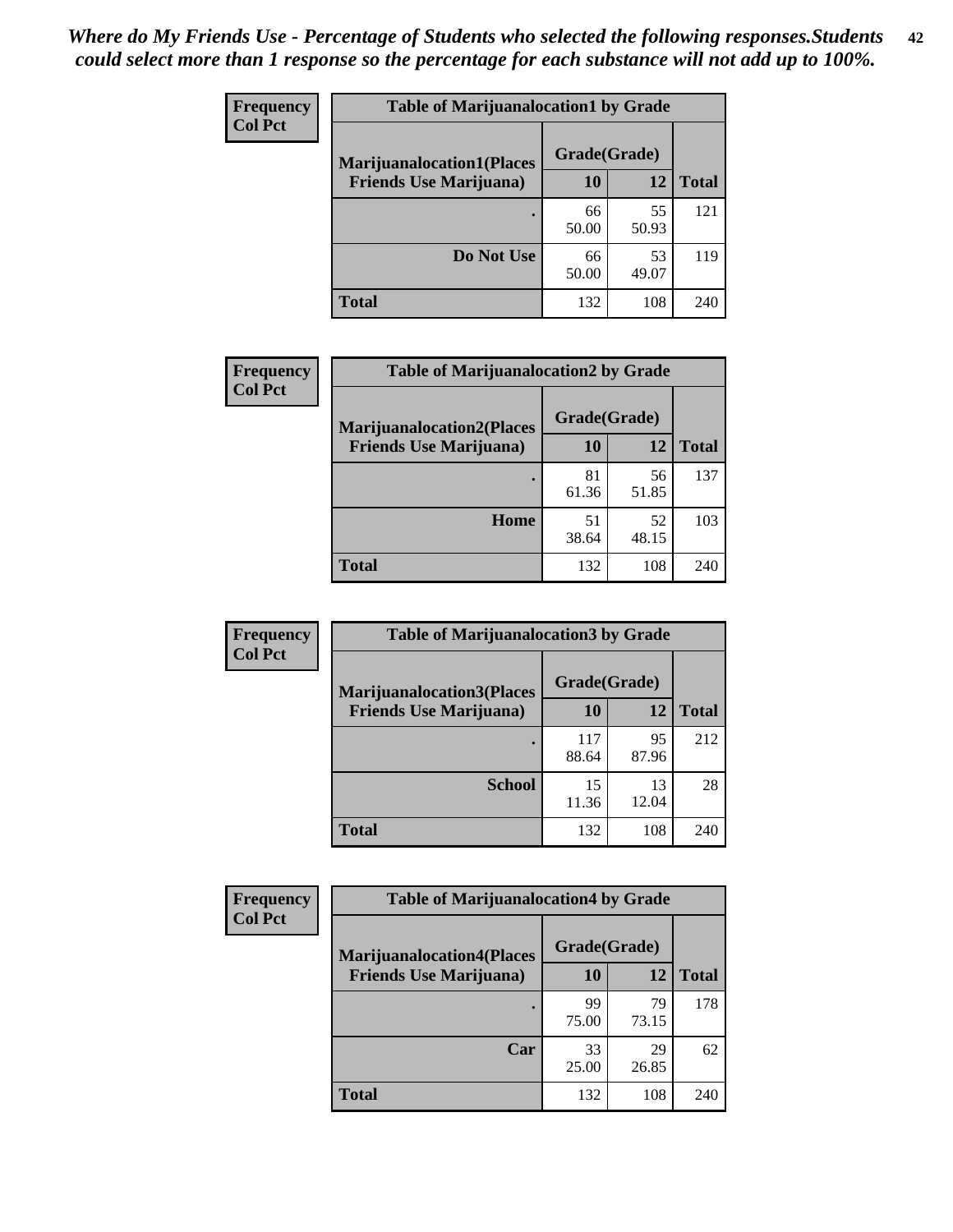| <b>Frequency</b> | <b>Table of Marijuanalocation5 by Grade</b> |              |             |              |
|------------------|---------------------------------------------|--------------|-------------|--------------|
| <b>Col Pct</b>   | <b>Marijuanalocation5</b> (Places           | Grade(Grade) |             |              |
|                  | <b>Friends Use Marijuana</b> )              | 10           | 12          | <b>Total</b> |
|                  |                                             | 71<br>53.79  | 53<br>49.07 | 124          |
|                  | <b>Friend's House</b>                       | 61<br>46.21  | 55<br>50.93 | 116          |
|                  | <b>Total</b>                                | 132          | 108         | 240          |

| <b>Frequency</b> | <b>Table of Marijuanalocation6 by Grade</b>                        |                    |             |              |
|------------------|--------------------------------------------------------------------|--------------------|-------------|--------------|
| <b>Col Pct</b>   | <b>Marijuanalocation6(Places</b><br><b>Friends Use Marijuana</b> ) | Grade(Grade)<br>10 | 12          | <b>Total</b> |
|                  |                                                                    | 94<br>71.21        | 74<br>68.52 | 168          |
|                  | <b>Other</b>                                                       | 38<br>28.79        | 34<br>31.48 | 72           |
|                  | <b>Total</b>                                                       | 132                | 108         | 240          |

| <b>Frequency</b> | <b>Table of Otherdruglocation1 by Grade</b>                          |              |             |              |
|------------------|----------------------------------------------------------------------|--------------|-------------|--------------|
| <b>Col Pct</b>   | <b>Otherdruglocation1(Places</b><br><b>Friends Use Other Illegal</b> | Grade(Grade) |             |              |
|                  | Drugs)                                                               | <b>10</b>    | 12          | <b>Total</b> |
|                  |                                                                      | 50<br>37.88  | 35<br>32.41 | 85           |
|                  | Do Not Use                                                           | 82<br>62.12  | 73<br>67.59 | 155          |
|                  | <b>Total</b>                                                         | 132          | 108         | 240          |

| Frequency      | <b>Table of Otherdruglocation2 by Grade</b>                          |              |             |              |
|----------------|----------------------------------------------------------------------|--------------|-------------|--------------|
| <b>Col Pct</b> | <b>Otherdruglocation2(Places</b><br><b>Friends Use Other Illegal</b> | Grade(Grade) |             |              |
|                | Drugs)                                                               | 10           | 12          | <b>Total</b> |
|                |                                                                      | 99<br>75.00  | 74<br>68.52 | 173          |
|                | Home                                                                 | 33<br>25.00  | 34<br>31.48 | 67           |
|                | <b>Total</b>                                                         | 132          | 108         | 240          |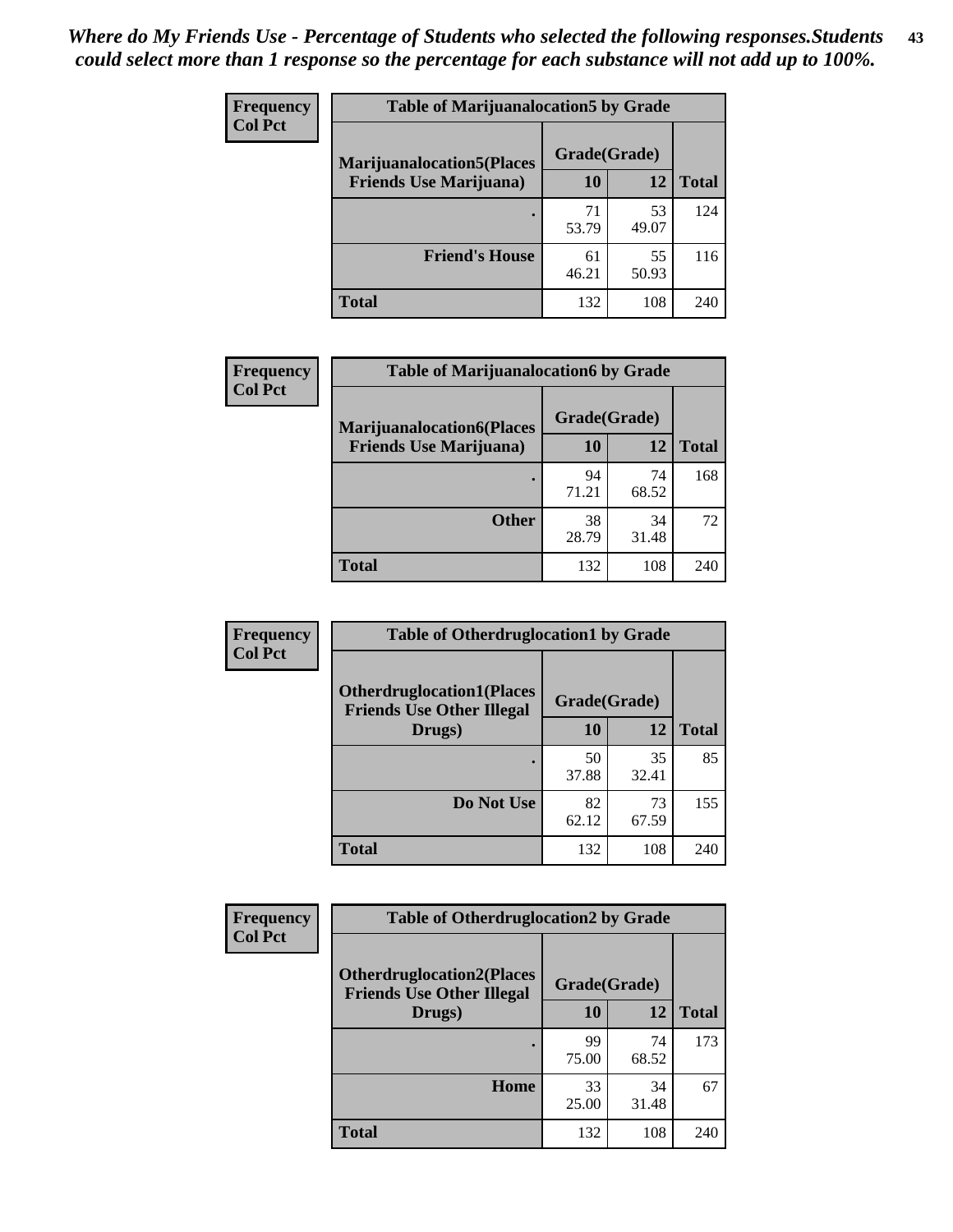| <b>Frequency</b> | <b>Table of Otherdruglocation3 by Grade</b>                                          |              |             |              |
|------------------|--------------------------------------------------------------------------------------|--------------|-------------|--------------|
| <b>Col Pct</b>   | <b>Otherdruglocation3(Places</b><br>Grade(Grade)<br><b>Friends Use Other Illegal</b> |              |             |              |
|                  | Drugs)                                                                               | 10           | 12          | <b>Total</b> |
|                  |                                                                                      | 110<br>83.33 | 95<br>87.96 | 205          |
|                  | <b>School</b>                                                                        | 22<br>16.67  | 13<br>12.04 | 35           |
|                  | <b>Total</b>                                                                         | 132          | 108         | 240          |

| <b>Frequency</b> | <b>Table of Otherdruglocation4 by Grade</b>                                          |              |             |              |
|------------------|--------------------------------------------------------------------------------------|--------------|-------------|--------------|
| <b>Col Pct</b>   | <b>Otherdruglocation4(Places</b><br>Grade(Grade)<br><b>Friends Use Other Illegal</b> |              |             |              |
|                  | Drugs)                                                                               | <b>10</b>    | 12          | <b>Total</b> |
|                  |                                                                                      | 107<br>81.06 | 91<br>84.26 | 198          |
|                  | Car                                                                                  | 25<br>18.94  | 17<br>15.74 | 42           |
|                  | <b>Total</b>                                                                         | 132          | 108         | 240          |

| Frequency      | <b>Table of Otherdruglocation5 by Grade</b>                          |              |             |              |
|----------------|----------------------------------------------------------------------|--------------|-------------|--------------|
| <b>Col Pct</b> | <b>Otherdruglocation5(Places</b><br><b>Friends Use Other Illegal</b> | Grade(Grade) |             |              |
|                | Drugs)                                                               | <b>10</b>    | 12          | <b>Total</b> |
|                |                                                                      | 89<br>67.42  | 74<br>68.52 | 163          |
|                | <b>Friend's House</b>                                                | 43<br>32.58  | 34<br>31.48 | 77           |
|                | <b>Total</b>                                                         | 132          | 108         | 240          |

| <b>Frequency</b> | <b>Table of Otherdruglocation6 by Grade</b>                           |              |             |              |
|------------------|-----------------------------------------------------------------------|--------------|-------------|--------------|
| <b>Col Pct</b>   | <b>Otherdruglocation6(Places)</b><br><b>Friends Use Other Illegal</b> | Grade(Grade) |             |              |
|                  | Drugs)                                                                | 10           | 12          | <b>Total</b> |
|                  |                                                                       | 104<br>78.79 | 80<br>74.07 | 184          |
|                  | <b>Other</b>                                                          | 28<br>21.21  | 28<br>25.93 | 56           |
|                  | <b>Total</b>                                                          | 132          | 108         | 240          |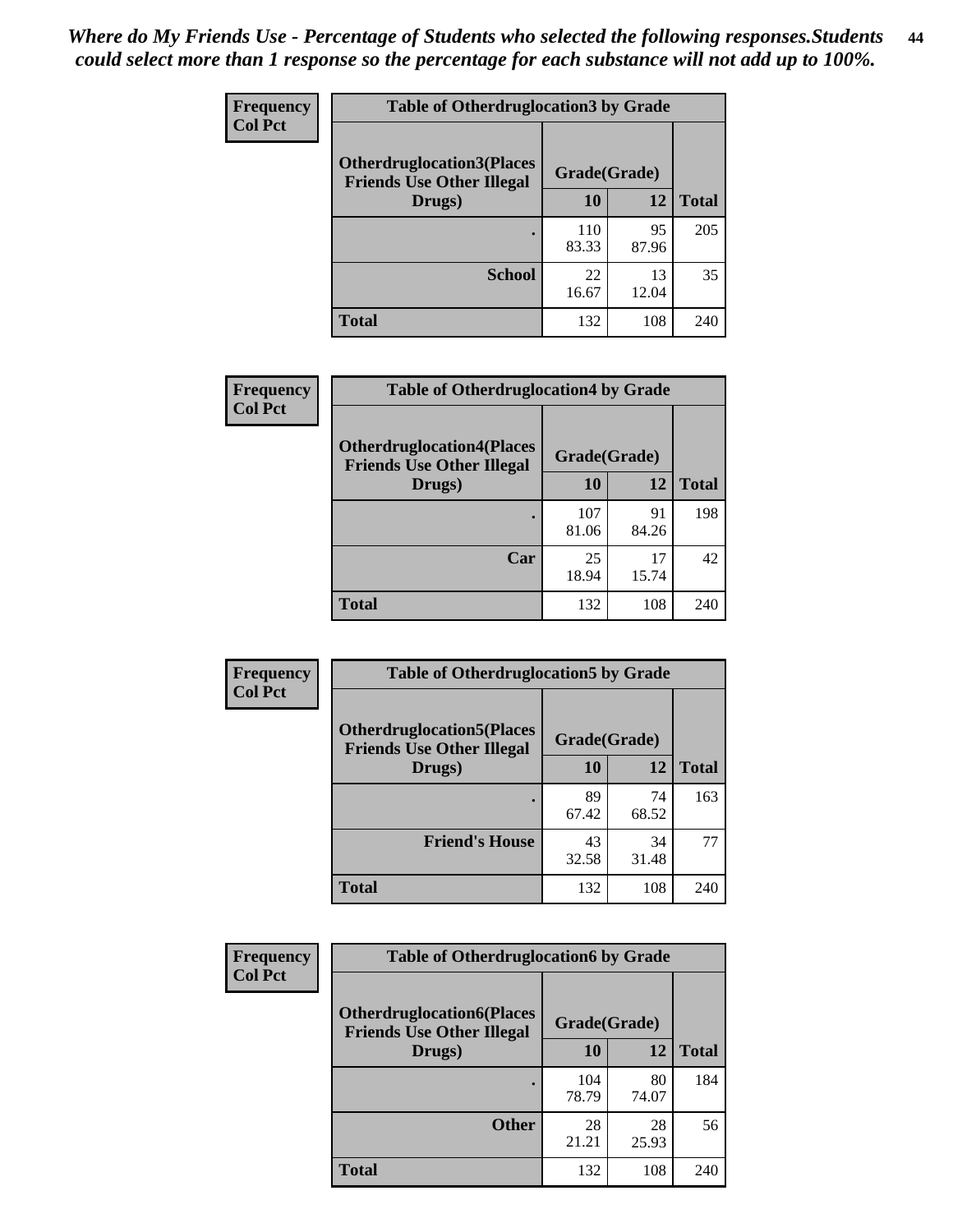| Frequency      | <b>Table of Alcoholtime1 by Grade</b> |              |             |              |
|----------------|---------------------------------------|--------------|-------------|--------------|
| <b>Col Pct</b> | <b>Alcoholtime1(Times</b>             | Grade(Grade) |             |              |
|                | <b>Friends Use</b><br>Alcohol)        | 10           | 12          | <b>Total</b> |
|                |                                       | 102<br>77.27 | 80<br>74.07 | 182          |
|                | Do Not Use                            | 30<br>22.73  | 28<br>25.93 | 58           |
|                | <b>Total</b>                          | 132          | 108         | 240          |

| Frequency      | <b>Table of Alcoholtime2 by Grade</b>           |              |              |              |
|----------------|-------------------------------------------------|--------------|--------------|--------------|
| <b>Col Pct</b> | <b>Alcoholtime2(Times</b><br><b>Friends Use</b> | Grade(Grade) |              |              |
|                | Alcohol)                                        | 10           | 12           | <b>Total</b> |
|                |                                                 | 122<br>92.42 | 100<br>92.59 | 222          |
|                | <b>On Way to School</b>                         | 10<br>7.58   | 8<br>7.41    | 18           |
|                | <b>Total</b>                                    | 132          | 108          | 240          |

| Frequency<br><b>Col Pct</b> | <b>Table of Alcoholtime3 by Grade</b>                           |              |             |              |
|-----------------------------|-----------------------------------------------------------------|--------------|-------------|--------------|
|                             | <b>Alcoholtime3(Times</b><br>Grade(Grade)<br><b>Friends Use</b> |              |             |              |
|                             | Alcohol)                                                        | 10           | 12          | <b>Total</b> |
|                             |                                                                 | 119<br>90.15 | 95<br>87.96 | 214          |
|                             | <b>During School</b>                                            | 13<br>9.85   | 13<br>12.04 | 26           |
|                             | Total                                                           | 132          | 108         | 240          |

| <b>Frequency</b><br><b>Col Pct</b> | <b>Table of Alcoholtime4 by Grade</b> |              |             |              |
|------------------------------------|---------------------------------------|--------------|-------------|--------------|
|                                    | <b>Alcoholtime4(Times</b>             | Grade(Grade) |             |              |
|                                    | <b>Friends Use Alcohol)</b>           | 10           | 12          | <b>Total</b> |
|                                    |                                       | 122<br>92.42 | 97<br>89.81 | 219          |
|                                    | <b>On Way Home From School</b>        | 10<br>7.58   | 11<br>10.19 | 21           |
|                                    | <b>Total</b>                          | 132          | 108         | 240          |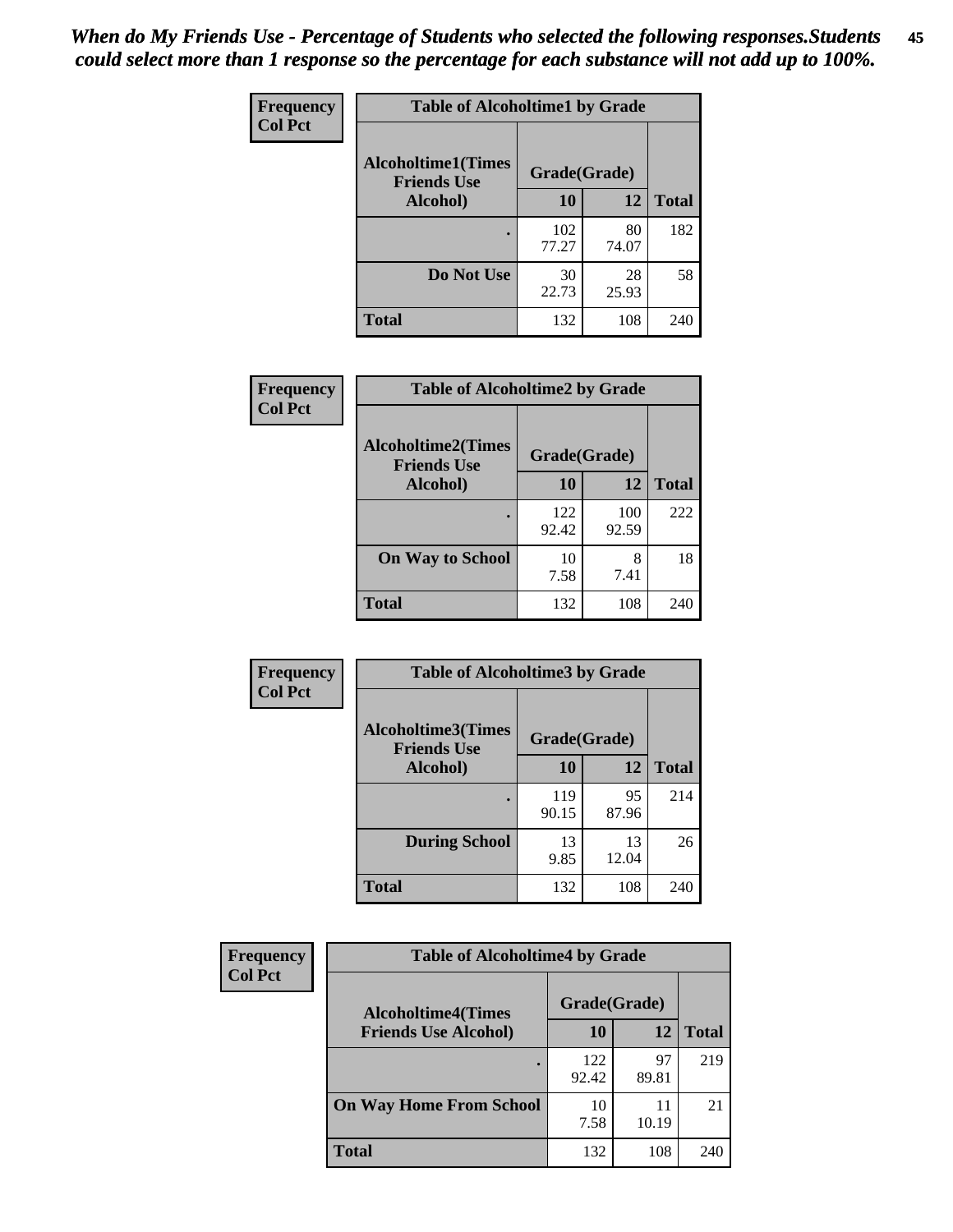*When do My Friends Use - Percentage of Students who selected the following responses.Students could select more than 1 response so the percentage for each substance will not add up to 100%.* **46**

| <b>Frequency</b> | <b>Table of Alcoholtime5 by Grade</b>           |              |             |              |
|------------------|-------------------------------------------------|--------------|-------------|--------------|
| <b>Col Pct</b>   | <b>Alcoholtime5(Times</b><br><b>Friends Use</b> | Grade(Grade) |             |              |
|                  | Alcohol)                                        | 10           | 12          | <b>Total</b> |
|                  |                                                 | 94<br>71.21  | 73<br>67.59 | 167          |
|                  | Weeknights                                      | 38<br>28.79  | 35<br>32.41 | 73           |
|                  | <b>Total</b>                                    | 132          | 108         | 240          |

| Frequency      | <b>Table of Alcoholtime6 by Grade</b>           |              |             |              |
|----------------|-------------------------------------------------|--------------|-------------|--------------|
| <b>Col Pct</b> | <b>Alcoholtime6(Times</b><br><b>Friends Use</b> | Grade(Grade) |             |              |
|                | Alcohol)                                        | 10           | 12          | <b>Total</b> |
|                |                                                 | 30<br>22.73  | 23<br>21.30 | 53           |
|                | Weekends                                        | 102<br>77.27 | 85<br>78.70 | 187          |
|                | <b>Total</b>                                    | 132          | 108         | 240          |

| Frequency      | <b>Table of Tobaccotime1 by Grade</b>           |              |             |              |
|----------------|-------------------------------------------------|--------------|-------------|--------------|
| <b>Col Pct</b> | <b>Tobaccotime1(Times</b><br><b>Friends Use</b> | Grade(Grade) |             |              |
|                | <b>Tobacco</b> )                                | 10           | 12          | <b>Total</b> |
|                | $\bullet$                                       | 83<br>62.88  | 69<br>63.89 | 152          |
|                | Do Not Use                                      | 49<br>37.12  | 39<br>36.11 | 88           |
|                | <b>Total</b>                                    | 132          | 108         | 240          |

| Frequency      | <b>Table of Tobaccotime2 by Grade</b>           |              |             |              |  |
|----------------|-------------------------------------------------|--------------|-------------|--------------|--|
| <b>Col Pct</b> | <b>Tobaccotime2(Times</b><br><b>Friends Use</b> | Grade(Grade) |             |              |  |
|                | <b>Tobacco</b> )                                | 10           | 12          | <b>Total</b> |  |
|                | ٠                                               | 80<br>60.61  | 52<br>48.15 | 132          |  |
|                | <b>On Way to School</b>                         | 52<br>39.39  | 56<br>51.85 | 108          |  |
|                | <b>Total</b>                                    | 132          | 108         | 240          |  |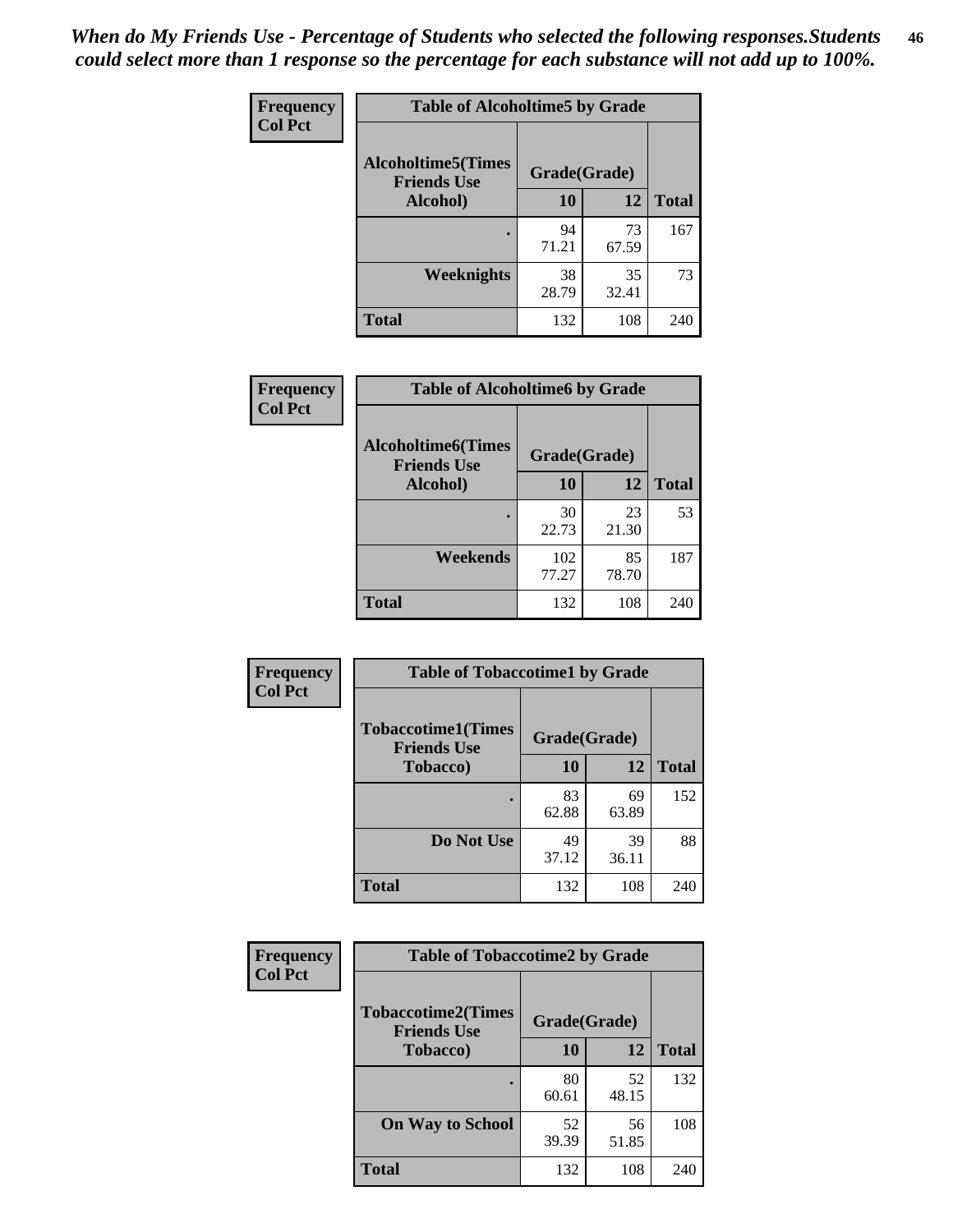| Frequency      |                                                 | <b>Table of Tobaccotime3 by Grade</b> |             |              |  |  |
|----------------|-------------------------------------------------|---------------------------------------|-------------|--------------|--|--|
| <b>Col Pct</b> | <b>Tobaccotime3(Times</b><br><b>Friends Use</b> | Grade(Grade)                          |             |              |  |  |
|                | <b>Tobacco</b> )                                | 10                                    | 12          | <b>Total</b> |  |  |
|                | $\bullet$                                       | 78<br>59.09                           | 63<br>58.33 | 141          |  |  |
|                | <b>During School</b>                            | 54<br>40.91                           | 45<br>41.67 | 99           |  |  |
|                | <b>Total</b>                                    | 132                                   | 108         | 240          |  |  |

| <b>Frequency</b> | <b>Table of Tobaccotime4 by Grade</b>                    |              |             |              |
|------------------|----------------------------------------------------------|--------------|-------------|--------------|
| <b>Col Pct</b>   | <b>Tobaccotime4(Times</b><br><b>Friends Use Tobacco)</b> | Grade(Grade) |             |              |
|                  |                                                          | 10           | 12          | <b>Total</b> |
|                  |                                                          | 122<br>92.42 | 97<br>89.81 | 219          |
|                  | <b>On Way Home From School</b>                           | 10<br>7.58   | 11<br>10.19 | 21           |
|                  | <b>Total</b>                                             | 132          | 108         | 240          |

| Frequency      | <b>Table of Tobaccotime5 by Grade</b>           |              |             |              |  |
|----------------|-------------------------------------------------|--------------|-------------|--------------|--|
| <b>Col Pct</b> | <b>Tobaccotime5(Times</b><br><b>Friends Use</b> | Grade(Grade) |             |              |  |
|                | <b>Tobacco</b> )                                | 10           | 12          | <b>Total</b> |  |
|                |                                                 | 65<br>49.24  | 43<br>39.81 | 108          |  |
|                | Weeknights                                      | 67<br>50.76  | 65<br>60.19 | 132          |  |
|                | <b>Total</b>                                    | 132          | 108         | 240          |  |

| Frequency<br><b>Col Pct</b> | <b>Table of Tobaccotime6 by Grade</b>           |              |             |              |
|-----------------------------|-------------------------------------------------|--------------|-------------|--------------|
|                             | <b>Tobaccotime6(Times</b><br><b>Friends Use</b> | Grade(Grade) |             |              |
|                             | <b>Tobacco</b> )                                | 10           | 12          | <b>Total</b> |
|                             | ٠                                               | 55<br>41.67  | 42<br>38.89 | 97           |
|                             | Weekends                                        | 77<br>58.33  | 66<br>61.11 | 143          |
|                             | <b>Total</b>                                    | 132          | 108         | 240          |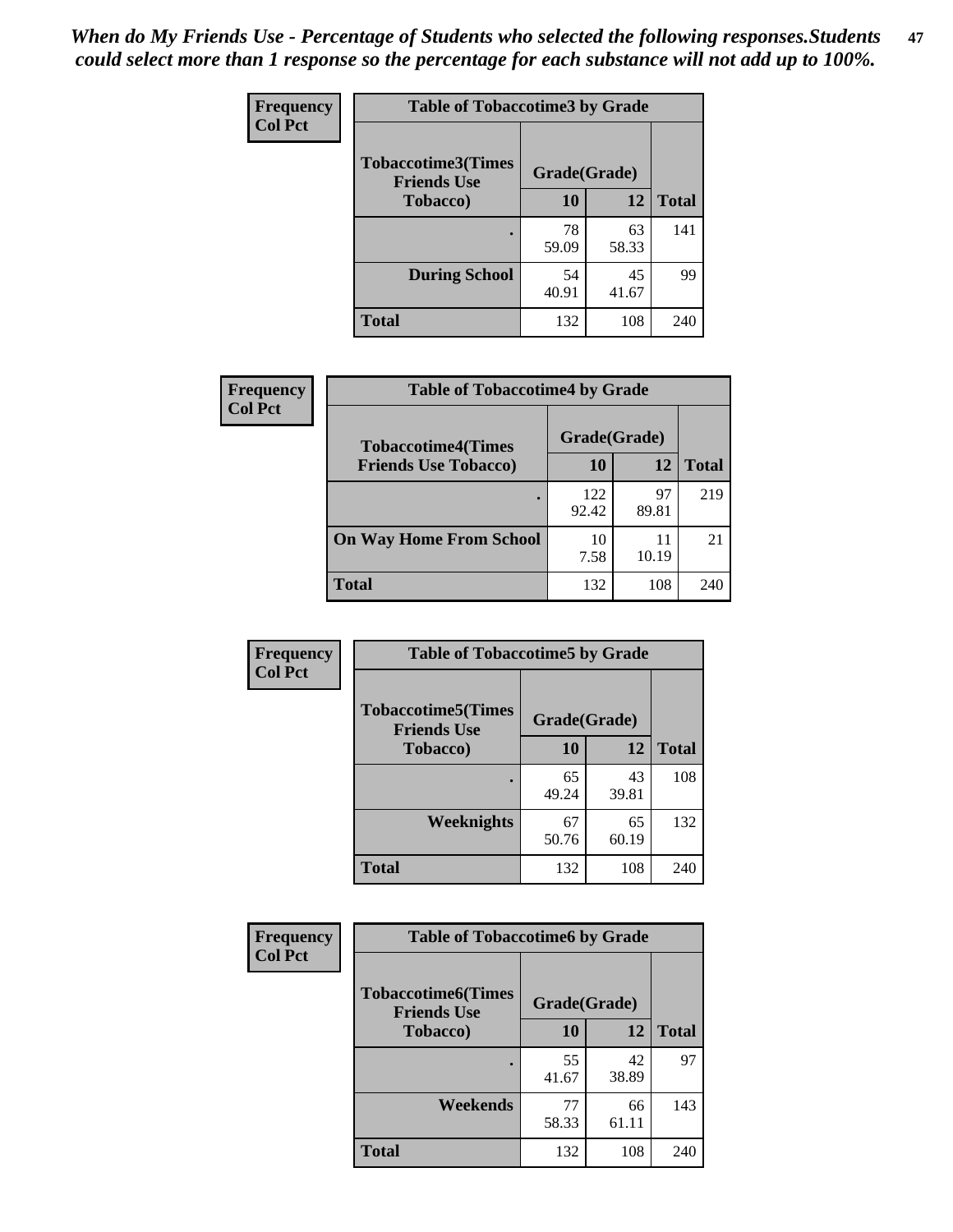| Frequency      | <b>Table of Marijuanatime1 by Grade</b>           |              |             |              |  |
|----------------|---------------------------------------------------|--------------|-------------|--------------|--|
| <b>Col Pct</b> | <b>Marijuanatime1(Times</b><br><b>Friends Use</b> | Grade(Grade) |             |              |  |
|                | Marijuana)                                        | 10           | 12          | <b>Total</b> |  |
|                |                                                   | 72<br>54.55  | 54<br>50.00 | 126          |  |
|                | Do Not Use                                        | 60<br>45.45  | 54<br>50.00 | 114          |  |
|                | <b>Total</b>                                      | 132          | 108         | 240          |  |

| <b>Frequency</b> | <b>Table of Marijuanatime2 by Grade</b>           |              |             |              |
|------------------|---------------------------------------------------|--------------|-------------|--------------|
| <b>Col Pct</b>   | <b>Marijuanatime2(Times</b><br><b>Friends Use</b> | Grade(Grade) |             |              |
|                  | Marijuana)                                        | 10           | 12          | <b>Total</b> |
|                  |                                                   | 114<br>86.36 | 89<br>82.41 | 203          |
|                  | <b>On Way to School</b>                           | 18<br>13.64  | 19<br>17.59 | 37           |
|                  | <b>Total</b>                                      | 132          | 108         | 240          |

| Frequency      | <b>Table of Marijuanatime3 by Grade</b>    |              |             |              |  |
|----------------|--------------------------------------------|--------------|-------------|--------------|--|
| <b>Col Pct</b> | Marijuanatime3(Times<br><b>Friends Use</b> | Grade(Grade) |             |              |  |
|                | Marijuana)                                 | 10           | 12          | <b>Total</b> |  |
|                |                                            | 113<br>85.61 | 99<br>91.67 | 212          |  |
|                | <b>During School</b>                       | 19<br>14.39  | Q<br>8.33   | 28           |  |
|                | <b>Total</b>                               | 132          | 108         | 240          |  |

| <b>Frequency</b> | <b>Table of Marijuanatime4 by Grade</b> |              |             |              |
|------------------|-----------------------------------------|--------------|-------------|--------------|
| <b>Col Pct</b>   | <b>Marijuanatime4(Times</b>             | Grade(Grade) |             |              |
|                  | <b>Friends Use Marijuana</b> )          | 10           | 12          | <b>Total</b> |
|                  |                                         | 116<br>87.88 | 87<br>80.56 | 203          |
|                  | <b>On Way Home From School</b>          | 16<br>12.12  | 21<br>19.44 | 37           |
|                  | <b>Total</b>                            | 132          | 108         | 240          |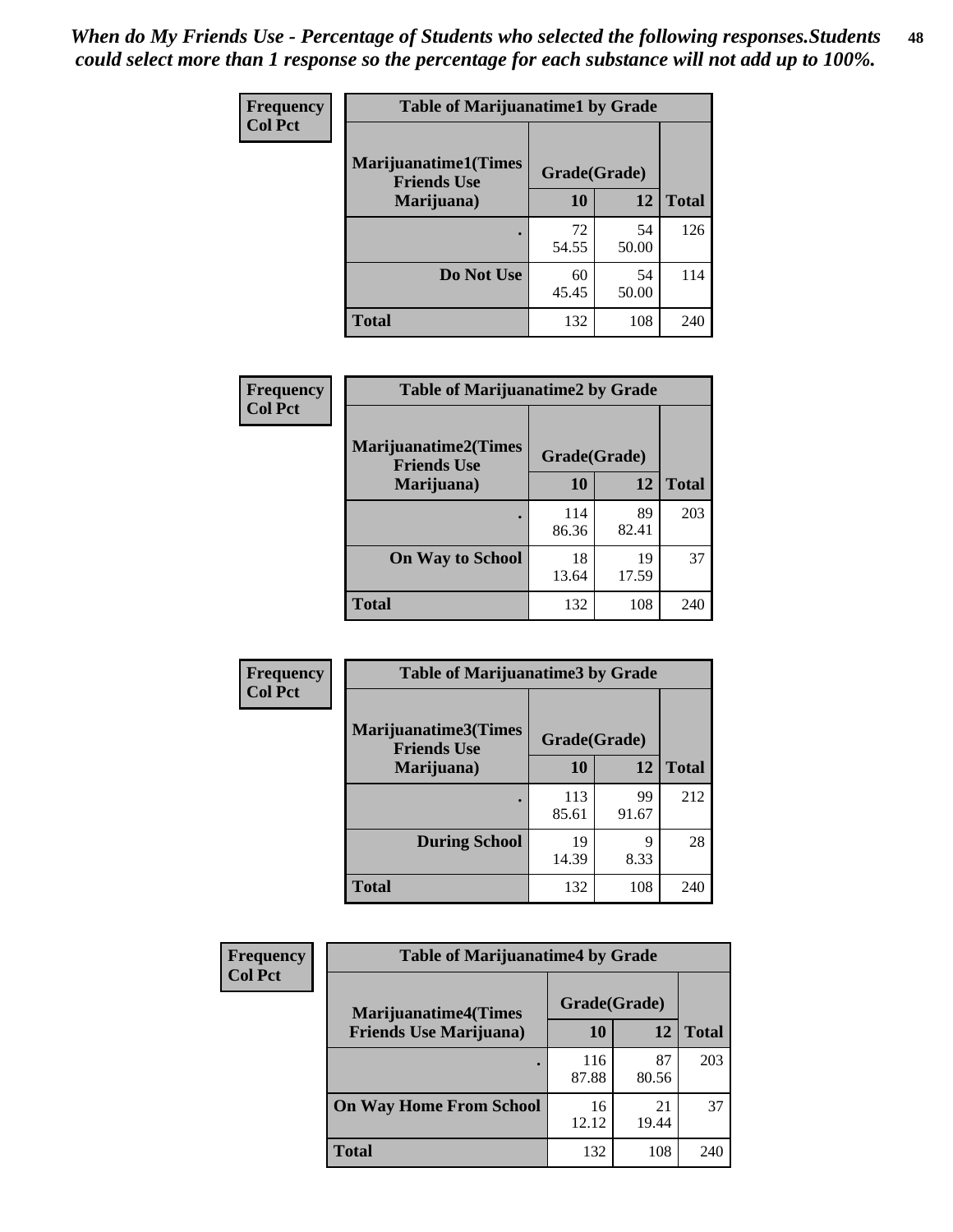| Frequency      | <b>Table of Marijuanatime5 by Grade</b>            |              |             |              |  |
|----------------|----------------------------------------------------|--------------|-------------|--------------|--|
| <b>Col Pct</b> | <b>Marijuanatime5</b> (Times<br><b>Friends Use</b> | Grade(Grade) |             |              |  |
|                | Marijuana)                                         | 10           | 12          | <b>Total</b> |  |
|                |                                                    | 81<br>61.36  | 62<br>57.41 | 143          |  |
|                | Weeknights                                         | 51<br>38.64  | 46<br>42.59 | 97           |  |
|                | <b>Total</b>                                       | 132          | 108         | 240          |  |

| Frequency      | <b>Table of Marijuanatime6 by Grade</b>            |              |             |              |
|----------------|----------------------------------------------------|--------------|-------------|--------------|
| <b>Col Pct</b> | <b>Marijuanatime6</b> (Times<br><b>Friends Use</b> | Grade(Grade) |             |              |
|                | Marijuana)                                         | 10           | 12          | <b>Total</b> |
|                |                                                    | 62<br>46.97  | 46<br>42.59 | 108          |
|                | Weekends                                           | 70<br>53.03  | 62<br>57.41 | 132          |
|                | <b>Total</b>                                       | 132          | 108         | 240          |

| <b>Frequency</b> | <b>Table of Otherdrugtime1 by Grade</b>                  |              |             |              |  |
|------------------|----------------------------------------------------------|--------------|-------------|--------------|--|
| <b>Col Pct</b>   | <b>Otherdrugtime1</b> (Times<br><b>Friends Use Other</b> | Grade(Grade) |             |              |  |
|                  | <b>Illegal Drugs</b> )                                   | 10           | 12          | <b>Total</b> |  |
|                  |                                                          | 55<br>41.67  | 30<br>27.78 | 85           |  |
|                  | Do Not Use                                               | 77<br>58.33  | 78<br>72.22 | 155          |  |
|                  | Total                                                    | 132          | 108         | 240          |  |

| <b>Frequency</b> | <b>Table of Otherdrugtime2 by Grade</b>                 |              |             |              |  |  |  |
|------------------|---------------------------------------------------------|--------------|-------------|--------------|--|--|--|
| <b>Col Pct</b>   | <b>Otherdrugtime2(Times</b><br><b>Friends Use Other</b> | Grade(Grade) |             |              |  |  |  |
|                  | <b>Illegal Drugs</b> )                                  | 10           | 12          | <b>Total</b> |  |  |  |
|                  |                                                         | 112<br>84.85 | 94<br>87.04 | 206          |  |  |  |
|                  | <b>On Way to School</b>                                 | 20<br>15.15  | 14<br>12.96 | 34           |  |  |  |
|                  | <b>Total</b>                                            | 132          | 108         | 240          |  |  |  |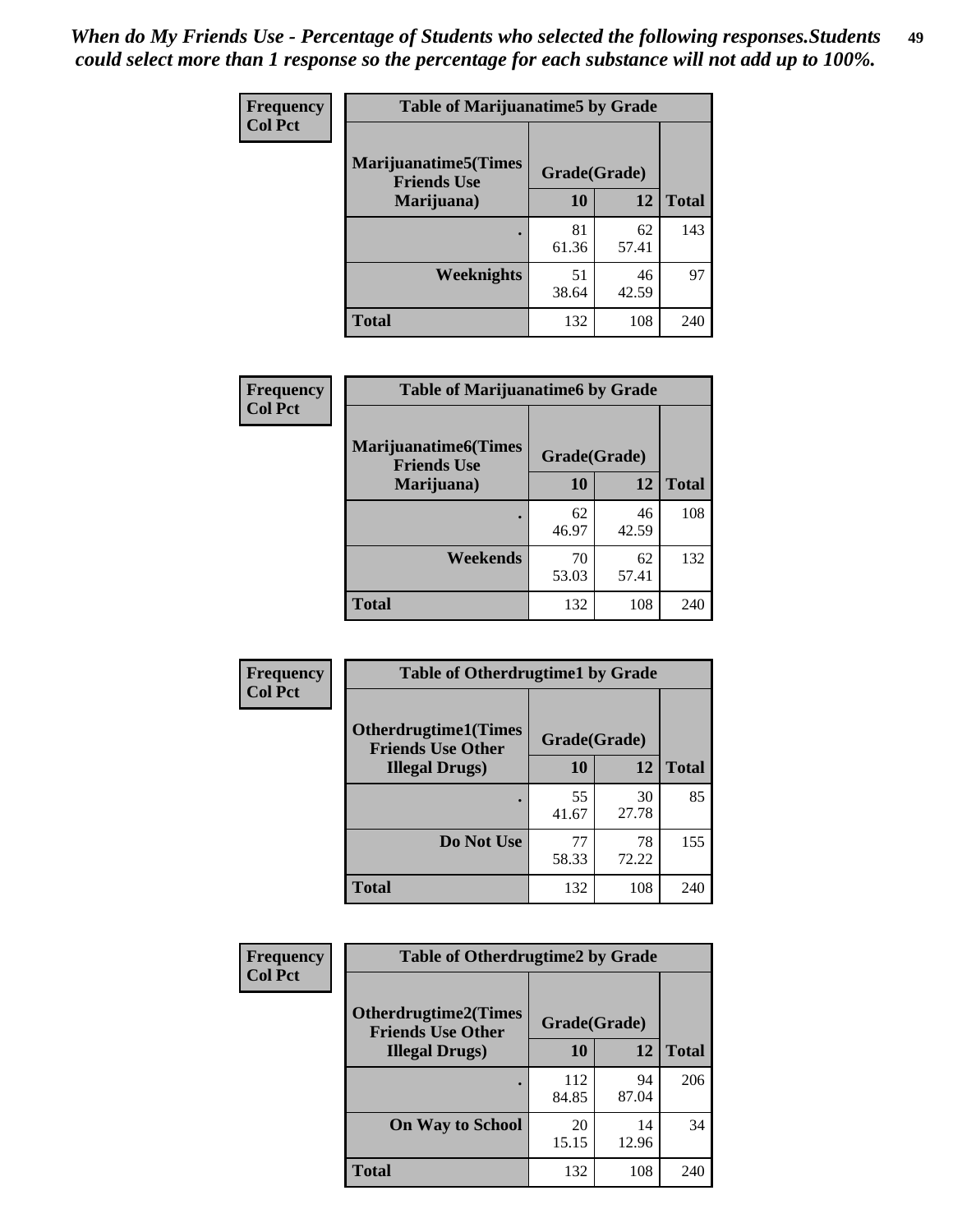| <b>Frequency</b><br><b>Col Pct</b> | <b>Table of Otherdrugtime3 by Grade</b>          |              |             |              |  |  |
|------------------------------------|--------------------------------------------------|--------------|-------------|--------------|--|--|
|                                    | Otherdrugtime3(Times<br><b>Friends Use Other</b> | Grade(Grade) |             |              |  |  |
|                                    | <b>Illegal Drugs</b> )                           | 10           | 12          | <b>Total</b> |  |  |
|                                    |                                                  | 110<br>83.33 | 93<br>86.11 | 203          |  |  |
|                                    | <b>During School</b>                             | 22<br>16.67  | 15<br>13.89 | 37           |  |  |
|                                    | Total                                            | 132          | 108         | 240          |  |  |

| Frequency<br><b>Col Pct</b> | <b>Table of Otherdrugtime4 by Grade</b>                         |              |             |              |  |  |
|-----------------------------|-----------------------------------------------------------------|--------------|-------------|--------------|--|--|
|                             | <b>Otherdrugtime4(Times</b><br><b>Friends Use Other Illegal</b> | Grade(Grade) |             |              |  |  |
|                             | Drugs)                                                          | 10           | 12          | <b>Total</b> |  |  |
|                             | ٠                                                               | 111<br>84.09 | 94<br>87.04 | 205          |  |  |
|                             | <b>On Way Home From School</b>                                  | 21<br>15.91  | 14<br>12.96 | 35           |  |  |
|                             | Total                                                           | 132          | 108         | 240          |  |  |

| <b>Frequency</b> | <b>Table of Otherdrugtime5 by Grade</b>                  |              |             |              |  |  |  |
|------------------|----------------------------------------------------------|--------------|-------------|--------------|--|--|--|
| <b>Col Pct</b>   | <b>Otherdrugtime5</b> (Times<br><b>Friends Use Other</b> | Grade(Grade) |             |              |  |  |  |
|                  | <b>Illegal Drugs</b> )                                   | 10           | 12          | <b>Total</b> |  |  |  |
|                  |                                                          | 96<br>72.73  | 80<br>74.07 | 176          |  |  |  |
|                  | Weeknights                                               | 36<br>27.27  | 28<br>25.93 | 64           |  |  |  |
|                  | Total                                                    | 132          | 108         | 240          |  |  |  |

| <b>Frequency</b> | <b>Table of Otherdrugtime6 by Grade</b>                 |              |             |              |  |  |  |
|------------------|---------------------------------------------------------|--------------|-------------|--------------|--|--|--|
| <b>Col Pct</b>   | <b>Otherdrugtime6(Times</b><br><b>Friends Use Other</b> | Grade(Grade) |             |              |  |  |  |
|                  | <b>Illegal Drugs</b> )                                  | 10           | 12          | <b>Total</b> |  |  |  |
|                  |                                                         | 81<br>61.36  | 71<br>65.74 | 152          |  |  |  |
|                  | Weekends                                                | 51<br>38.64  | 37<br>34.26 | 88           |  |  |  |
|                  | <b>Total</b>                                            | 132          | 108         | 240          |  |  |  |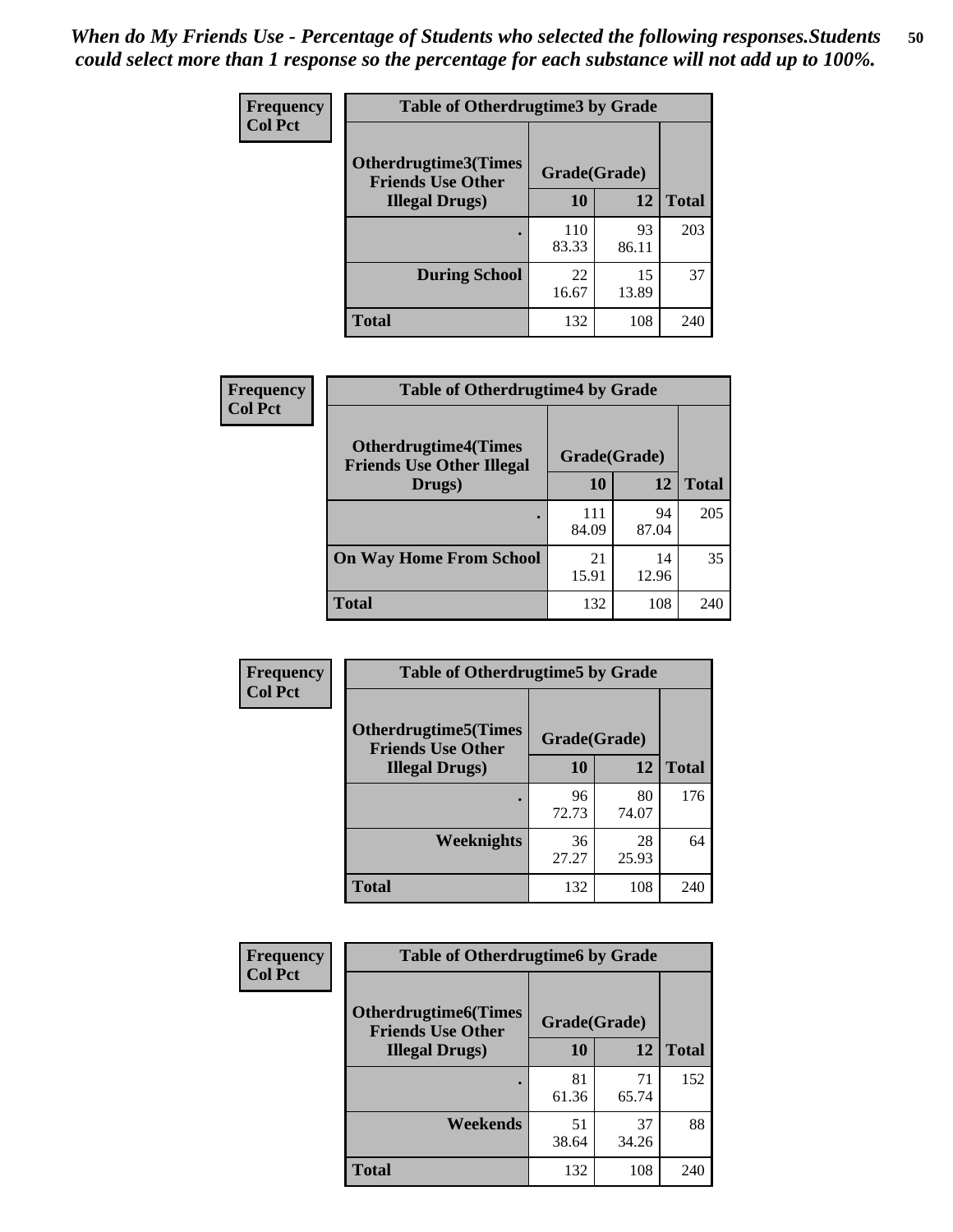| Frequency      | <b>Table of Educationalcohol by Grade</b>                                                                  |              |             |              |  |
|----------------|------------------------------------------------------------------------------------------------------------|--------------|-------------|--------------|--|
| <b>Col Pct</b> | Educationalcohol(I<br>have been taught<br>about alcohol,<br>tobacco,<br>and other drugs<br>within the last | Grade(Grade) |             |              |  |
|                | year at school)                                                                                            | 10           | 12          | <b>Total</b> |  |
|                | <b>Yes</b>                                                                                                 | 111<br>84.09 | 59<br>54.63 | 170          |  |
|                | N <sub>0</sub>                                                                                             | 21<br>15.91  | 49<br>45.37 | 70           |  |
|                | <b>Total</b>                                                                                               | 132          | 108         | 240          |  |

| Frequency      | <b>Table of Eversmoked by Grade</b> |              |             |              |  |  |
|----------------|-------------------------------------|--------------|-------------|--------------|--|--|
| <b>Col Pct</b> | Eversmoked(I<br>have smoked         | Grade(Grade) |             |              |  |  |
|                | a cigarette)                        | 10           | 12          | <b>Total</b> |  |  |
|                | Yes                                 | 60<br>45.45  | 58<br>53.70 | 118          |  |  |
|                | N <sub>0</sub>                      | 72<br>54.55  | 50<br>46.30 | 122          |  |  |
|                | <b>Total</b>                        | 132          | 108         | 240          |  |  |

| Frequency<br><b>Col Pct</b> | <b>Table of Drovedrinking by Grade</b>                                                         |                    |             |              |  |  |
|-----------------------------|------------------------------------------------------------------------------------------------|--------------------|-------------|--------------|--|--|
|                             | Drovedrinking(In<br>the past 30 days I<br>have driven a car<br>or other vehicle<br>while I was | Grade(Grade)<br>10 | 12          | <b>Total</b> |  |  |
|                             | drinking alcohol)                                                                              |                    |             |              |  |  |
|                             | <b>Yes</b>                                                                                     | 4                  | 9           | 13           |  |  |
|                             |                                                                                                | 3.03               | 8.33        |              |  |  |
|                             | N <sub>0</sub>                                                                                 | 128<br>96.97       | 99<br>91.67 | 227          |  |  |
|                             | <b>Total</b>                                                                                   | 132                | 108         | 240          |  |  |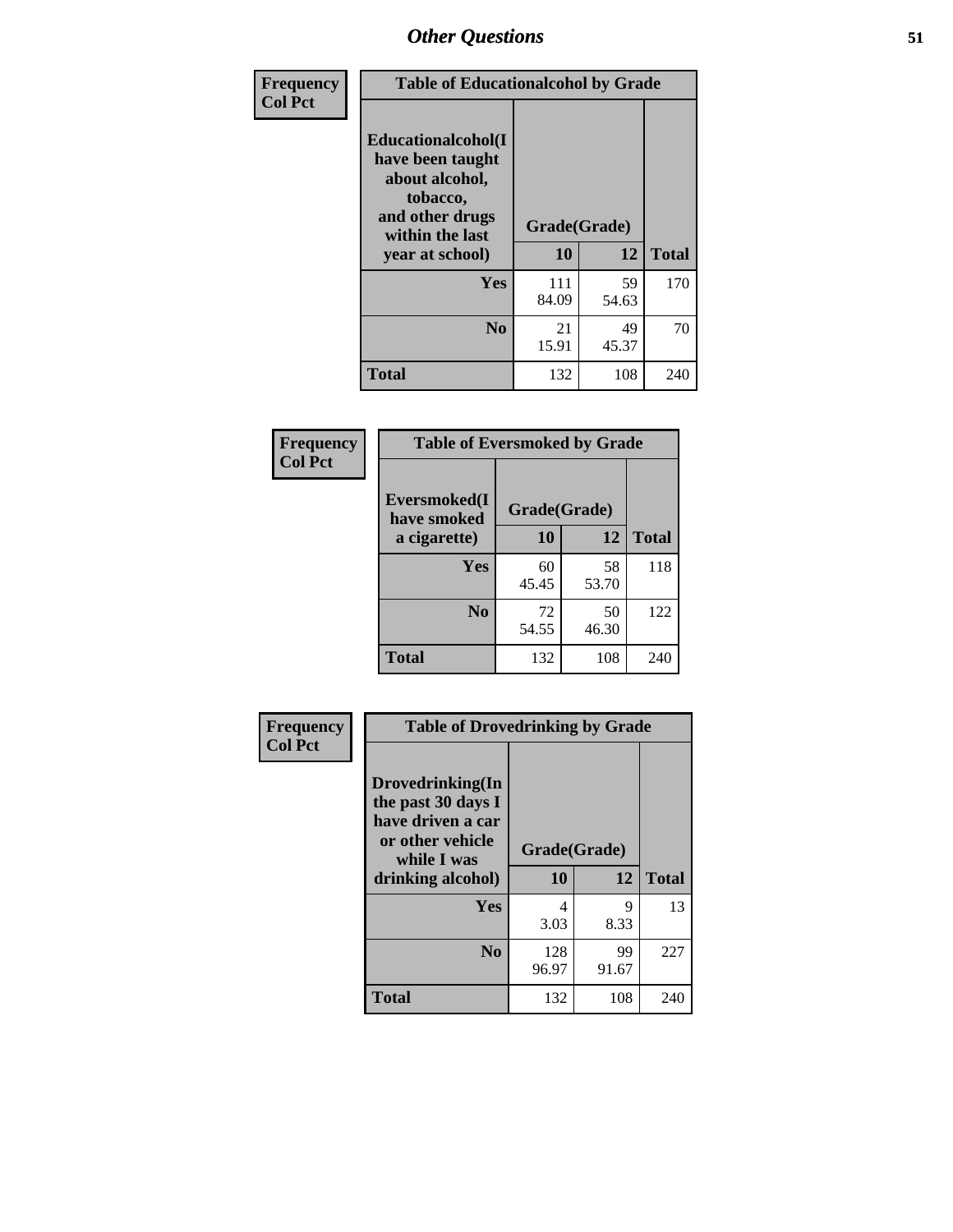| Frequency      | <b>Table of Rodedrinking by Grade</b>                                                                      |                    |             |              |  |  |
|----------------|------------------------------------------------------------------------------------------------------------|--------------------|-------------|--------------|--|--|
| <b>Col Pct</b> | Rodedrinking(In<br>the past 30 days<br>I have ridden in<br>a car with a<br>driver who had<br>been drinking | Grade(Grade)<br>10 | 12          | <b>Total</b> |  |  |
|                | alcohol)                                                                                                   |                    |             |              |  |  |
|                | <b>Yes</b>                                                                                                 | 15<br>11.36        | 17<br>15.74 | 32           |  |  |
|                | N <sub>0</sub>                                                                                             | 117<br>88.64       | 91<br>84.26 | 208          |  |  |
|                | <b>Total</b>                                                                                               | 132                | 108         | 240          |  |  |

#### **Frequency Col Pct**

| <b>Table of Drugsschool by Grade</b>                                                                                      |              |             |              |  |  |  |
|---------------------------------------------------------------------------------------------------------------------------|--------------|-------------|--------------|--|--|--|
| <b>Drugsschool</b> (During<br>the past 12 months,<br>I have been offered,<br>sold,<br>or given illegal<br>drugs on school | Grade(Grade) |             |              |  |  |  |
| property)                                                                                                                 | 10           | 12          | <b>Total</b> |  |  |  |
| Yes                                                                                                                       | 41<br>31.06  | 31<br>28.70 | 72           |  |  |  |
| N <sub>0</sub>                                                                                                            | 91<br>68.94  | 77<br>71.30 | 168          |  |  |  |
| <b>Total</b>                                                                                                              | 132          | 108         | 240          |  |  |  |

| Frequency      | <b>Table of Helpbullied by Grade</b>                                                                      |             |              |     |  |  |  |
|----------------|-----------------------------------------------------------------------------------------------------------|-------------|--------------|-----|--|--|--|
| <b>Col Pct</b> | $Helpb$ ullied $(I$<br>would help<br>Grade(Grade)<br>someone who was<br><b>10</b><br>12<br>being bullied) |             | <b>Total</b> |     |  |  |  |
|                | <b>Strongly Agree</b>                                                                                     | 63          | 54           | 117 |  |  |  |
|                |                                                                                                           | 47.73       | 50.00        |     |  |  |  |
|                | <b>Somewhat Agree</b>                                                                                     | 52<br>39.39 | 39<br>36.11  | 91  |  |  |  |
|                | <b>Somewhat Disagree</b>                                                                                  | 8<br>6.06   | 12<br>11.11  | 20  |  |  |  |
|                | <b>Strongly Disagree</b>                                                                                  | 9<br>6.82   | 3<br>2.78    | 12  |  |  |  |
|                | <b>Total</b>                                                                                              | 132         | 108          | 240 |  |  |  |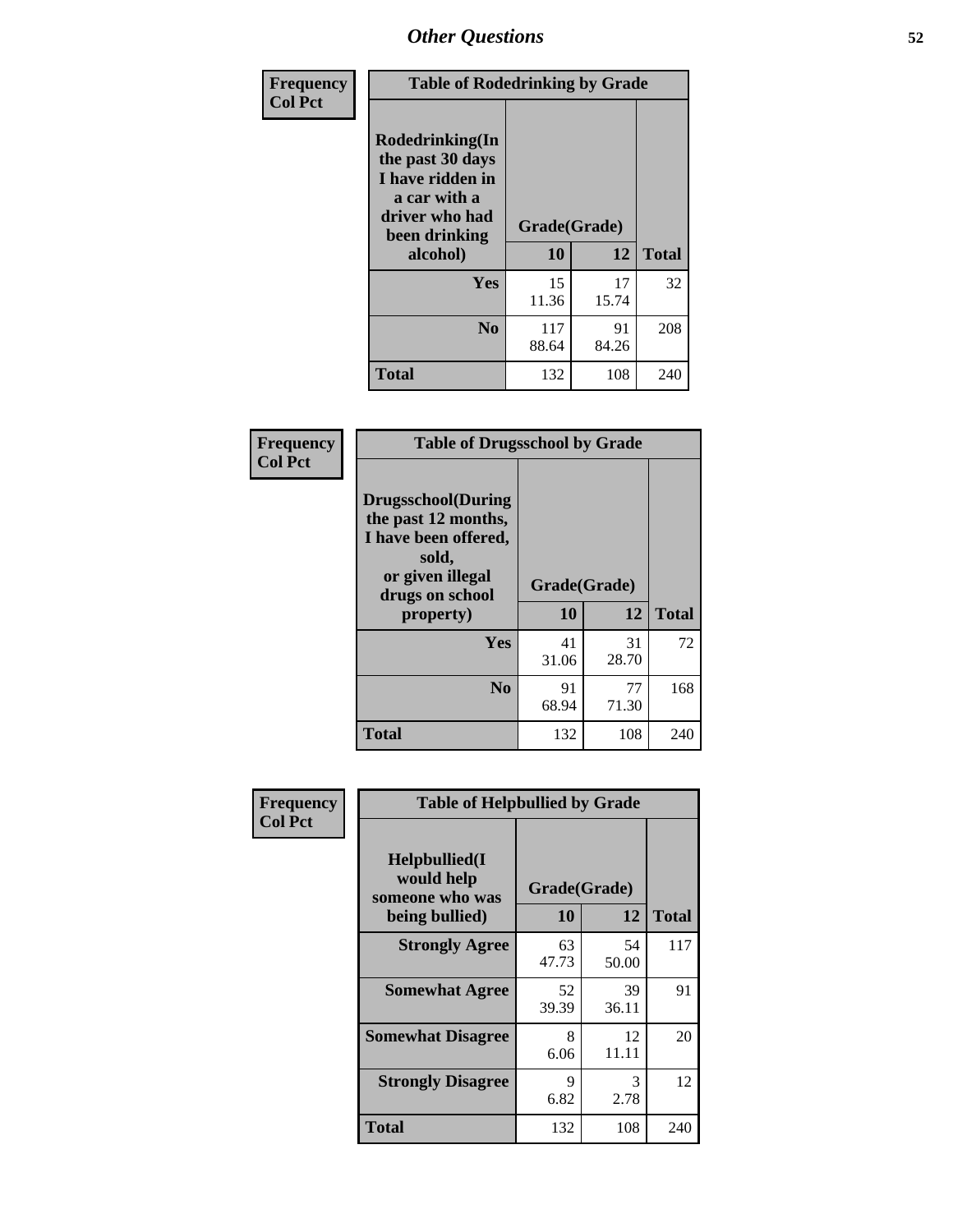| <b>Frequency</b> | <b>Table of Grade by Bingedrinking</b> |                                                                                                         |                   |                   |                          |                                  |                               |                          |
|------------------|----------------------------------------|---------------------------------------------------------------------------------------------------------|-------------------|-------------------|--------------------------|----------------------------------|-------------------------------|--------------------------|
| <b>Row Pct</b>   |                                        | Bingedrinking(I have drunk five or more<br>drinks of alcohol at one sitting during the<br>last 30 days) |                   |                   |                          |                                  |                               |                          |
|                  | Grade(Grade)                           | 0<br><b>Days</b>                                                                                        | 1 or<br>2<br>days | 3 to<br>5<br>days | <b>6 to</b><br>9<br>days | 10<br>$\mathbf{t}$<br>19<br>days | <b>20</b><br>to<br>29<br>days | <b>All</b><br>30<br>days |
|                  | 10                                     | 105<br>79.55                                                                                            | 9<br>6.82         | 8<br>6.06         | 0.76                     | 2.27                             | 2<br>1.52                     | $\overline{4}$<br>3.03   |
|                  | 12                                     | 72                                                                                                      | 9                 | 8                 | 6                        | 8                                |                               | 4                        |

66.67

8.33

7.41

**Total** 177 18 16 7 11 3 8 240

5.56

7.41

0.93

3.70

**Total**

132

108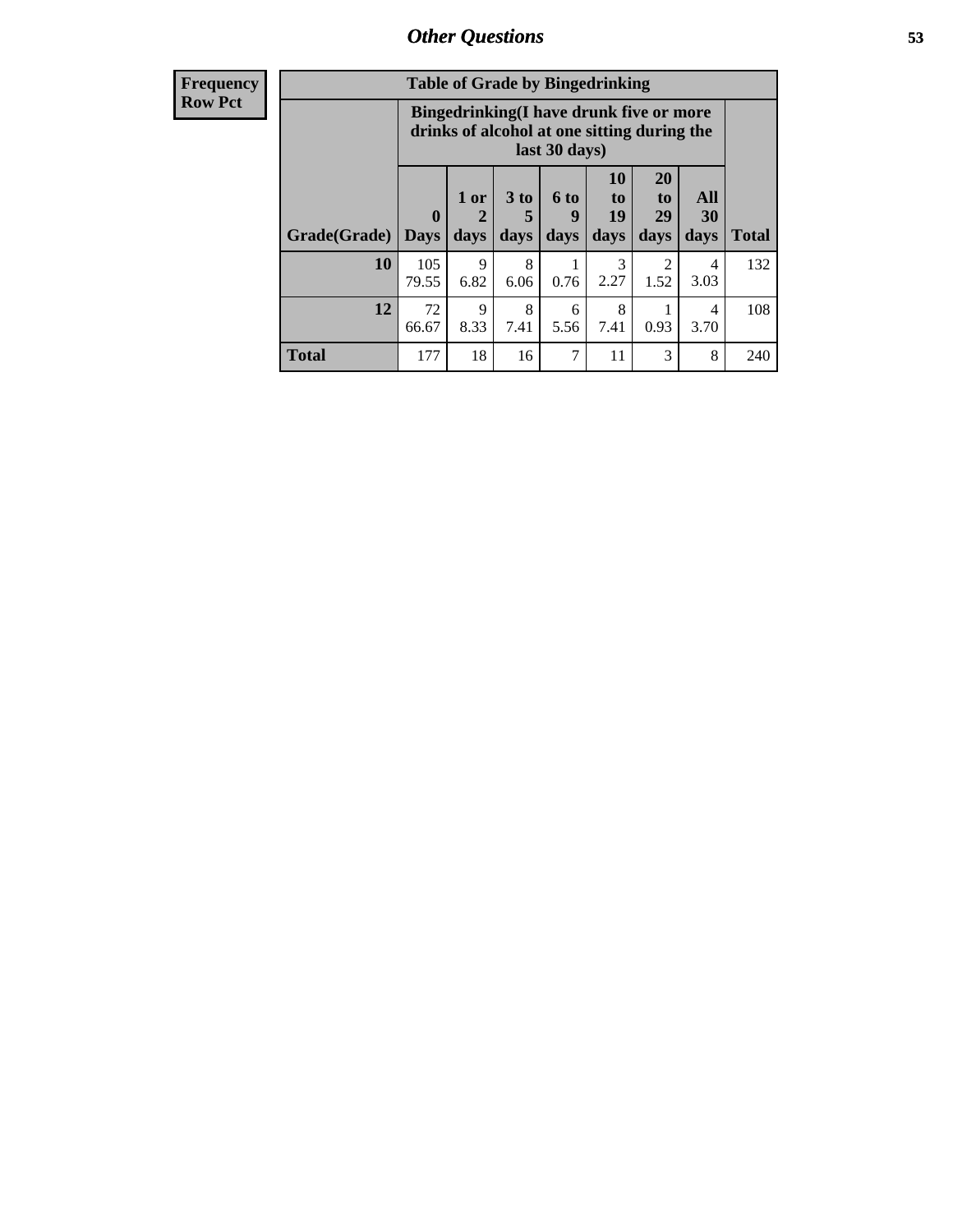### *Nutrition* **54**

| <b>Frequency</b><br>Row Pct |
|-----------------------------|
|                             |

| <b>Table of Grade by Dairy</b> |                          |                                                                 |                             |                                    |              |  |
|--------------------------------|--------------------------|-----------------------------------------------------------------|-----------------------------|------------------------------------|--------------|--|
|                                |                          | Dairy (I eat at least 3 servings of dairy<br>products each day) |                             |                                    |              |  |
| Grade(Grade)                   | <b>Strongly</b><br>Agree | Somewhat<br>Agree                                               | <b>Somewhat</b><br>Disagree | <b>Strongly</b><br><b>Disagree</b> | <b>Total</b> |  |
| 10                             | 38<br>28.79              | 53<br>40.15                                                     | 19<br>14.39                 | 22<br>16.67                        | 132          |  |
| 12                             | 24<br>22.22              | 47<br>43.52                                                     | 17<br>15.74                 | 20<br>18.52                        | 108          |  |
| <b>Total</b>                   | 62                       | 100                                                             | 36                          | 42                                 | 240          |  |

| <b>Frequency</b> |  |
|------------------|--|
| <b>Row Pct</b>   |  |

| <b>Table of Grade by Fruitveg</b>                                        |                          |                     |                                    |                                    |              |
|--------------------------------------------------------------------------|--------------------------|---------------------|------------------------------------|------------------------------------|--------------|
| Fruitveg(I eat at least 5 servings of fruits<br>and vegetables each day) |                          |                     |                                    |                                    |              |
| Grade(Grade)                                                             | <b>Strongly</b><br>Agree | Somewhat  <br>Agree | <b>Somewhat</b><br><b>Disagree</b> | <b>Strongly</b><br><b>Disagree</b> | <b>Total</b> |
| 10                                                                       | 13<br>9.85               | 42<br>31.82         | 47<br>35.61                        | 30<br>22.73                        | 132          |
| 12                                                                       | 14<br>12.96              | 28<br>25.93         | 43<br>39.81                        | 23<br>21.30                        | 108          |
| <b>Total</b>                                                             | 27                       | 70                  | 90                                 | 53                                 | 240          |

| <b>Frequency</b> | <b>Table of Grade by Cafeteriahealthy</b> |                          |                                                                       |                 |                                    |              |  |
|------------------|-------------------------------------------|--------------------------|-----------------------------------------------------------------------|-----------------|------------------------------------|--------------|--|
| <b>Row Pct</b>   |                                           |                          | Cafeteriahealthy (School meals in my<br>school cafeteria are healthy) |                 |                                    |              |  |
|                  | Grade(Grade)                              | <b>Strongly</b><br>Agree | Somewhat Somewhat<br>Agree                                            | <b>Disagree</b> | <b>Strongly</b><br><b>Disagree</b> | <b>Total</b> |  |
|                  | 10                                        | Q<br>6.82                | 40<br>30.30                                                           | 40<br>30.30     | 43<br>32.58                        | 132          |  |
|                  | 12                                        | 4.63                     | 33<br>30.56                                                           | 30<br>27.78     | 40<br>37.04                        | 108          |  |
|                  | Total                                     | 14                       | 73                                                                    | 70              | 83                                 | 240          |  |

| <b>Frequency</b> |
|------------------|
| <b>Row Pct</b>   |

| <b>Table of Grade by Cafeterianutrition</b>                                               |                          |                   |                             |                                    |              |  |
|-------------------------------------------------------------------------------------------|--------------------------|-------------------|-----------------------------|------------------------------------|--------------|--|
| <b>Cafeterianutrition</b> (Facts about nutrition<br>are available in my school cafeteria) |                          |                   |                             |                                    |              |  |
| Grade(Grade)                                                                              | <b>Strongly</b><br>Agree | Somewhat<br>Agree | <b>Somewhat</b><br>Disagree | <b>Strongly</b><br><b>Disagree</b> | <b>Total</b> |  |
| 10                                                                                        | 20<br>15.15              | 38<br>28.79       | 38<br>28.79                 | 36<br>27.27                        | 132          |  |
| 12                                                                                        | 17<br>15.74              | 26<br>24.07       | 33<br>30.56                 | 32<br>29.63                        | 108          |  |
| <b>Total</b>                                                                              | 37                       | 64                | 71                          | 68                                 | 240          |  |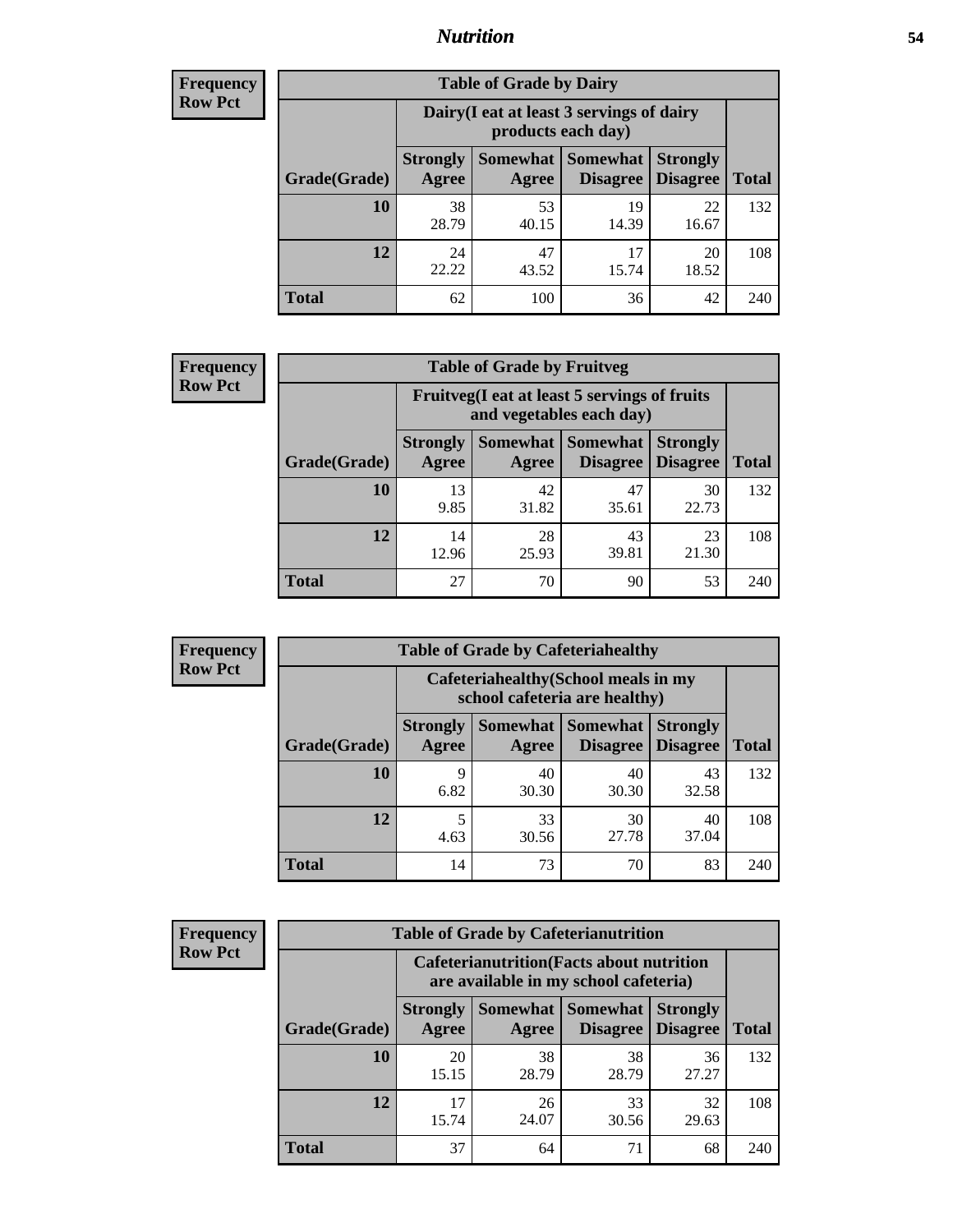## *Nutrition* **55**

| Frequency      |
|----------------|
| <b>Row Pct</b> |

| <b>Table of Grade by Schoollunch</b> |                          |                                                                 |                             |                                    |              |  |  |
|--------------------------------------|--------------------------|-----------------------------------------------------------------|-----------------------------|------------------------------------|--------------|--|--|
|                                      |                          | Schoollunch(I eat school lunch three or<br>more times per week) |                             |                                    |              |  |  |
| Grade(Grade)                         | <b>Strongly</b><br>Agree | Somewhat<br>Agree                                               | <b>Somewhat</b><br>Disagree | <b>Strongly</b><br><b>Disagree</b> | <b>Total</b> |  |  |
| 10                                   | 68<br>51.52              | 32<br>24.24                                                     | 5.30                        | 25<br>18.94                        | 132          |  |  |
| 12                                   | 46<br>42.59              | 22<br>20.37                                                     | 6.48                        | 33<br>30.56                        | 108          |  |  |
| <b>Total</b>                         | 114                      | 54                                                              | 14                          | 58                                 | 240          |  |  |

| <b>Frequency</b> |  |
|------------------|--|
| <b>Row Pct</b>   |  |

| <b>Table of Grade by Foodchoices</b>                                |                          |             |                                        |                                    |              |
|---------------------------------------------------------------------|--------------------------|-------------|----------------------------------------|------------------------------------|--------------|
| Foodchoices (I make healthy food choices in<br>my school cafeteria) |                          |             |                                        |                                    |              |
| Grade(Grade)                                                        | <b>Strongly</b><br>Agree | Agree       | <b>Somewhat   Somewhat</b><br>Disagree | <b>Strongly</b><br><b>Disagree</b> | <b>Total</b> |
| 10                                                                  | 16<br>12.12              | 65<br>49.24 | 23<br>17.42                            | 28<br>21.21                        | 132          |
| 12                                                                  | 16<br>14.81              | 43<br>39.81 | 20<br>18.52                            | 29<br>26.85                        | 108          |
| <b>Total</b>                                                        | 32                       | 108         | 43                                     | 57                                 | 240          |

| Frequency      | <b>Table of Grade by Wholewheat</b> |                          |             |                                                                                                             |                                    |              |  |
|----------------|-------------------------------------|--------------------------|-------------|-------------------------------------------------------------------------------------------------------------|------------------------------------|--------------|--|
| <b>Row Pct</b> |                                     |                          |             | Wholewheat (There are whole wheat and<br>multigrain breads and cereals available in<br>my school cafeteria) |                                    |              |  |
|                | Grade(Grade)                        | <b>Strongly</b><br>Agree | Agree       | Somewhat   Somewhat  <br><b>Disagree</b>                                                                    | <b>Strongly</b><br><b>Disagree</b> | <b>Total</b> |  |
|                | 10                                  | 26<br>19.70              | 61<br>46.21 | 26<br>19.70                                                                                                 | 19<br>14.39                        | 132          |  |
|                | 12                                  | 35<br>32.41              | 36<br>33.33 | 17<br>15.74                                                                                                 | 20<br>18.52                        | 108          |  |
|                | <b>Total</b>                        | 61                       | 97          | 43                                                                                                          | 39                                 | 240          |  |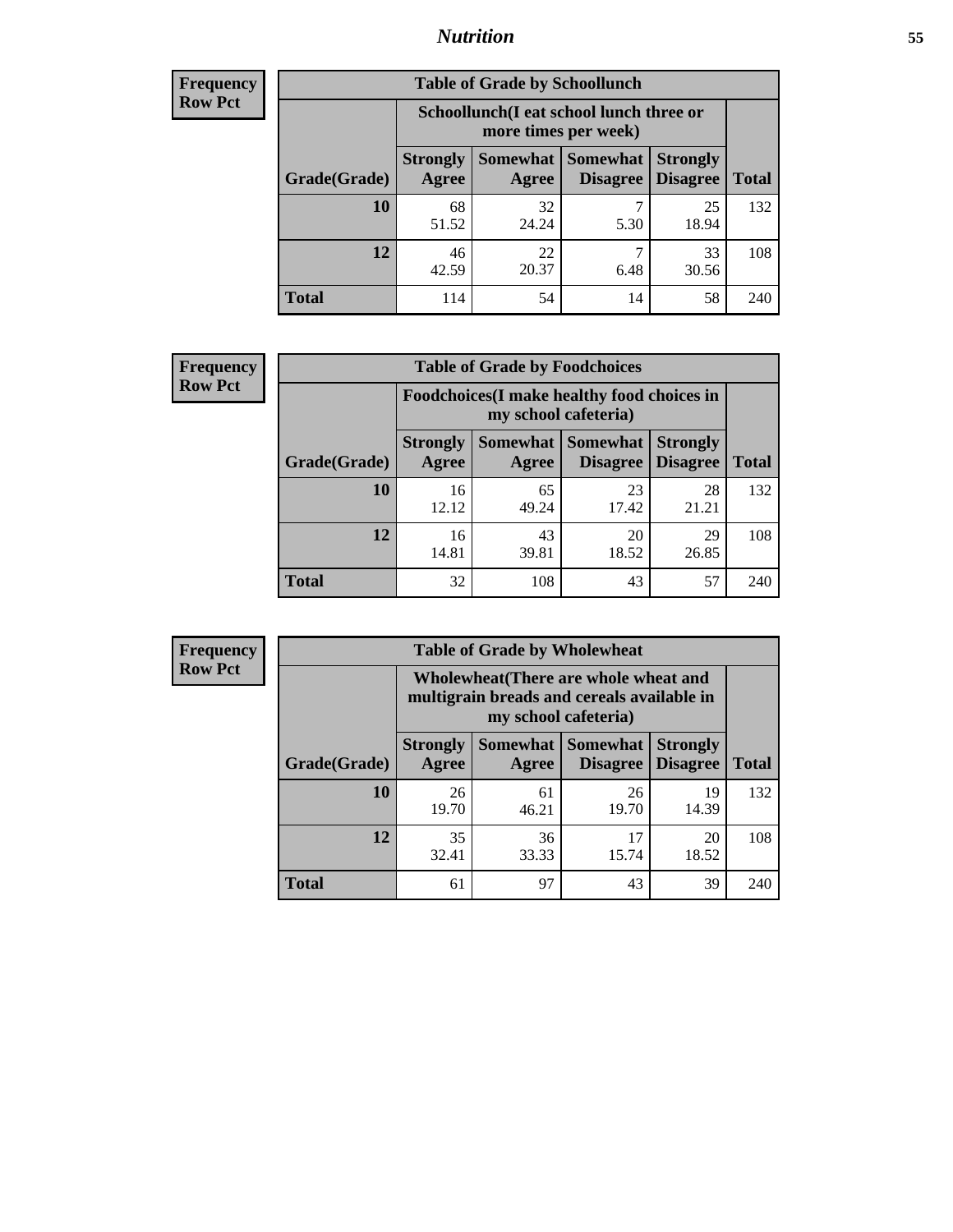### *Nutrition* **56**

**Frequency Row Pct**

| <b>Table of Grade by Healthyvending</b> |                                                                                                                                               |                          |                                    |                                    |              |  |
|-----------------------------------------|-----------------------------------------------------------------------------------------------------------------------------------------------|--------------------------|------------------------------------|------------------------------------|--------------|--|
|                                         | Healthyvending (If only healthy snacks and<br>beverages were available in the vending<br>machines during the school day,<br>I would buy them) |                          |                                    |                                    |              |  |
| Grade(Grade)                            | <b>Strongly</b><br>Agree                                                                                                                      | <b>Somewhat</b><br>Agree | <b>Somewhat</b><br><b>Disagree</b> | <b>Strongly</b><br><b>Disagree</b> | <b>Total</b> |  |
| 10                                      | 22<br>16.67                                                                                                                                   | 41<br>31.06              | 29<br>21.97                        | 40<br>30.30                        | 132          |  |
| 12                                      | 28<br>25.93                                                                                                                                   | 31<br>28.70              | 19<br>17.59                        | 30<br>27.78                        | 108          |  |
| <b>Total</b>                            | 50                                                                                                                                            | 72                       | 48                                 | 70                                 | 240          |  |

**Frequency Row Pct**

| <b>Table of Grade by Schoolbreakfast</b> |                                                                                                                                        |             |                                 |                                    |              |  |  |
|------------------------------------------|----------------------------------------------------------------------------------------------------------------------------------------|-------------|---------------------------------|------------------------------------|--------------|--|--|
|                                          | Schoolbreakfast(If breakfast were<br>available at school,<br>but outside the cafeteria,<br>I would eat breakfast at school more often) |             |                                 |                                    |              |  |  |
| Grade(Grade)                             | <b>Strongly</b><br>Agree                                                                                                               | Agree       | Somewhat   Somewhat<br>Disagree | <b>Strongly</b><br><b>Disagree</b> | <b>Total</b> |  |  |
| 10                                       | 40<br>30.30                                                                                                                            | 51<br>38.64 | 22<br>16.67                     | 19<br>14.39                        | 132          |  |  |
| 12                                       | 39<br>36.11                                                                                                                            | 31<br>28.70 | 21<br>19.44                     | 17<br>15.74                        | 108          |  |  |
| <b>Total</b>                             | 79                                                                                                                                     | 82          | 43                              | 36                                 | 240          |  |  |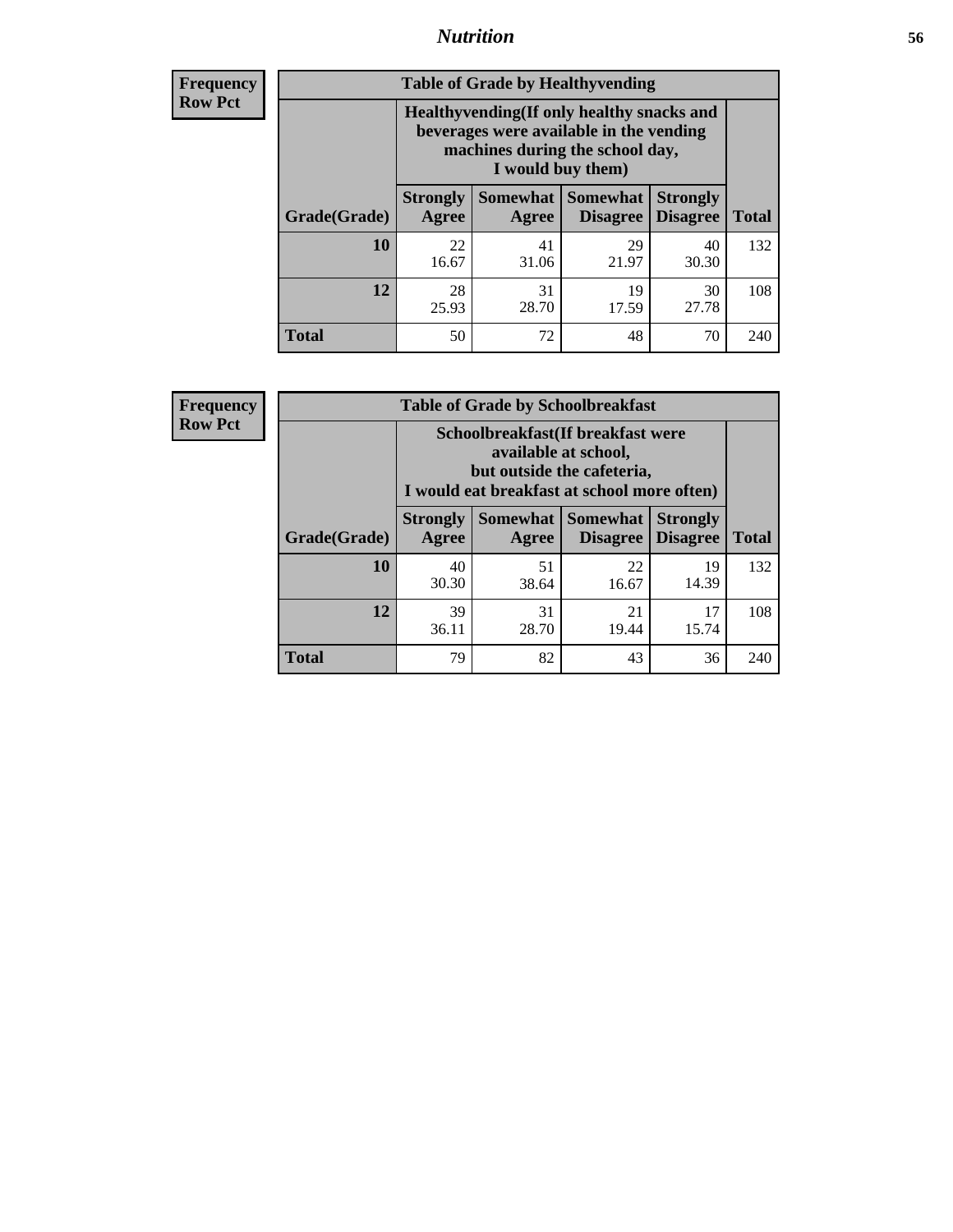| Frequency<br><b>Col Pct</b> | <b>Table of Educationaids by Grade</b>                                                                    |                    |             |              |
|-----------------------------|-----------------------------------------------------------------------------------------------------------|--------------------|-------------|--------------|
|                             | <b>Educationaids</b> (I<br>have been<br>taught about<br><b>HIV/AIDS</b> at<br>school in the<br>past year) | Grade(Grade)<br>10 | 12          | <b>Total</b> |
|                             | Yes                                                                                                       | 115<br>87.12       | 50<br>46.30 | 165          |
|                             | N <sub>0</sub>                                                                                            | 17<br>12.88        | 58<br>53.70 | 75           |
|                             | <b>Total</b>                                                                                              | 132                | 108         | 240          |

| Frequency      | <b>Table of Educationcharacter by Grade</b>                 |              |       |              |
|----------------|-------------------------------------------------------------|--------------|-------|--------------|
| <b>Col Pct</b> | Educationcharacter(I<br>have been taught<br>about character |              |       |              |
|                | education in the past                                       | Grade(Grade) |       |              |
|                | year at school)                                             | 10           | 12    | <b>Total</b> |
|                | Yes                                                         | 93           | 66    | 159          |
|                |                                                             | 70.45        | 61.11 |              |
|                | N <sub>0</sub>                                              | 39           | 42    | 81           |
|                |                                                             | 29.55        | 38.89 |              |
|                | <b>Total</b>                                                | 132          | 108   | 240          |

| Frequency      | <b>Table of Gradcoach1 by Grade</b> |                    |              |     |
|----------------|-------------------------------------|--------------------|--------------|-----|
| <b>Col Pct</b> | Gradcoach1(I<br>know who my         |                    |              |     |
|                | <b>Graduation</b><br>Coach is)      | Grade(Grade)<br>10 | <b>Total</b> |     |
|                | <b>Yes</b>                          | 33<br>25.00        | 57<br>52.78  | 90  |
|                | N <sub>0</sub>                      | 99<br>75.00        | 51<br>47.22  | 150 |
|                | <b>Total</b>                        | 132                | 108          | 240 |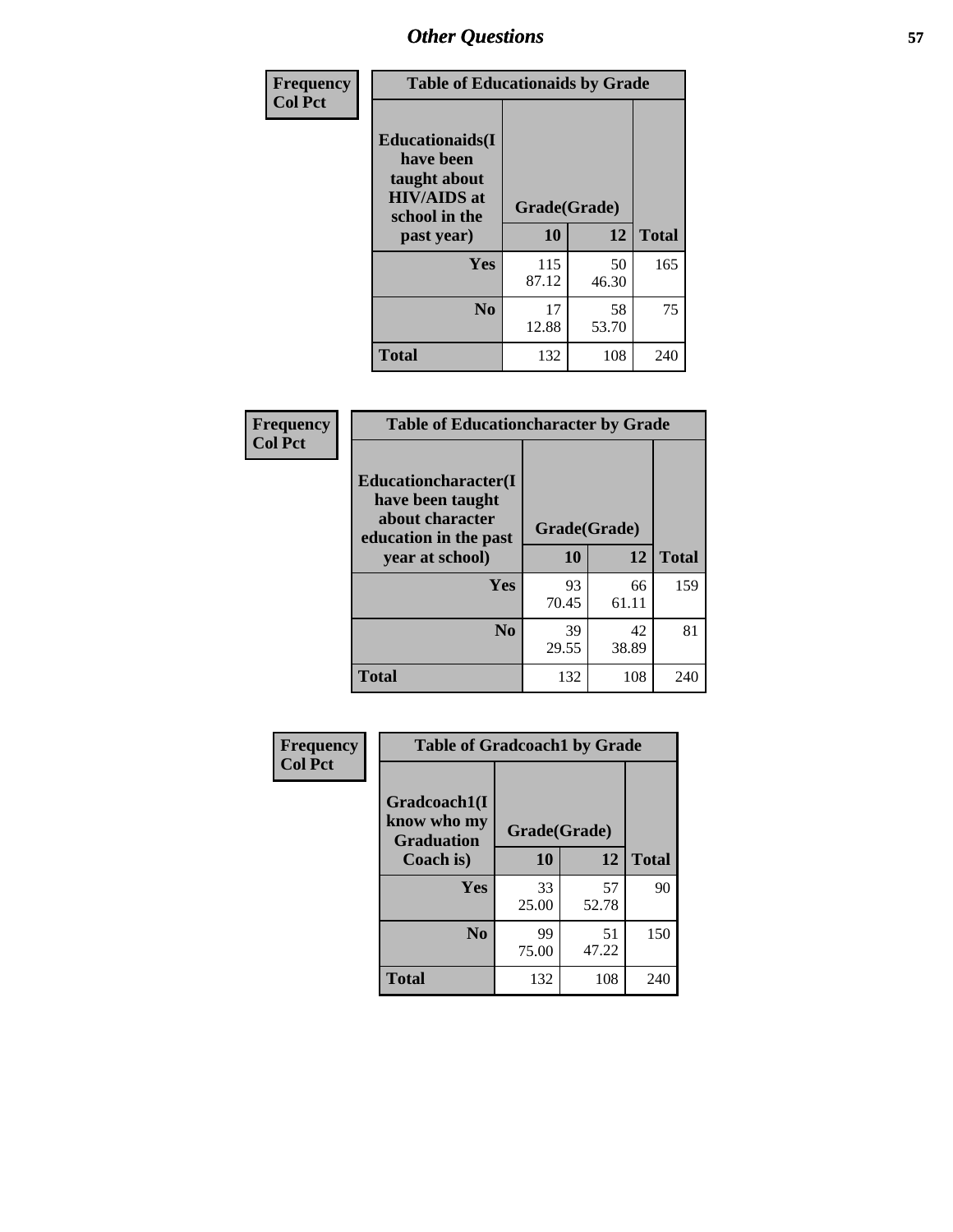| <b>Frequency</b> | <b>Table of Gradcoach2 by Grade</b> |              |             |              |
|------------------|-------------------------------------|--------------|-------------|--------------|
| <b>Col Pct</b>   | Gradcoach2(I<br>have                |              |             |              |
|                  | contacted my<br><b>Graduation</b>   | Grade(Grade) |             |              |
|                  | Coach)                              | 10           | 12          | <b>Total</b> |
|                  | Yes                                 | 14<br>10.61  | 20<br>18.52 | 34           |
|                  | N <sub>0</sub>                      | 118<br>89.39 | 88<br>81.48 | 206          |
|                  | <b>Total</b>                        | 132          | 108         | 240          |

| <b>Frequency</b><br><b>Col Pct</b> | <b>Table of Gradcoach3 by Grade</b>                                         |              |             |              |
|------------------------------------|-----------------------------------------------------------------------------|--------------|-------------|--------------|
|                                    | Gradcoach3(I<br>have received<br>assistance<br>from my<br><b>Graduation</b> | Grade(Grade) |             |              |
|                                    | Coach)                                                                      | 10           | 12          | <b>Total</b> |
|                                    | Yes                                                                         | 13<br>9.85   | 19<br>17.59 | 32           |
|                                    | N <sub>0</sub>                                                              | 36<br>27.27  | 19<br>17.59 | 55           |
|                                    | Don't know                                                                  | 83<br>62.88  | 70<br>64.81 | 153          |
|                                    | <b>Total</b>                                                                | 132          | 108         | 240          |

| Frequency      |                                                                                                                                                                            |              | <b>Table of Selfharm by Grade</b> |              |  |  |
|----------------|----------------------------------------------------------------------------------------------------------------------------------------------------------------------------|--------------|-----------------------------------|--------------|--|--|
| <b>Col Pct</b> | <b>Selfharm</b> (During<br>the past 12<br>months,<br>I harmed myself<br>on purpose<br><b>Suicideconsider</b><br>During the past<br>12 months,<br>I seriously<br>considered | Grade(Grade) |                                   |              |  |  |
|                | suicide)                                                                                                                                                                   | <b>10</b>    | 12                                | <b>Total</b> |  |  |
|                | Yes                                                                                                                                                                        | 14<br>10.61  | 16<br>14.81                       | 30           |  |  |
|                | N <sub>0</sub>                                                                                                                                                             | 118<br>89.39 | 92<br>85.19                       | 210          |  |  |
|                | <b>Total</b>                                                                                                                                                               | 132          | 108                               | 240          |  |  |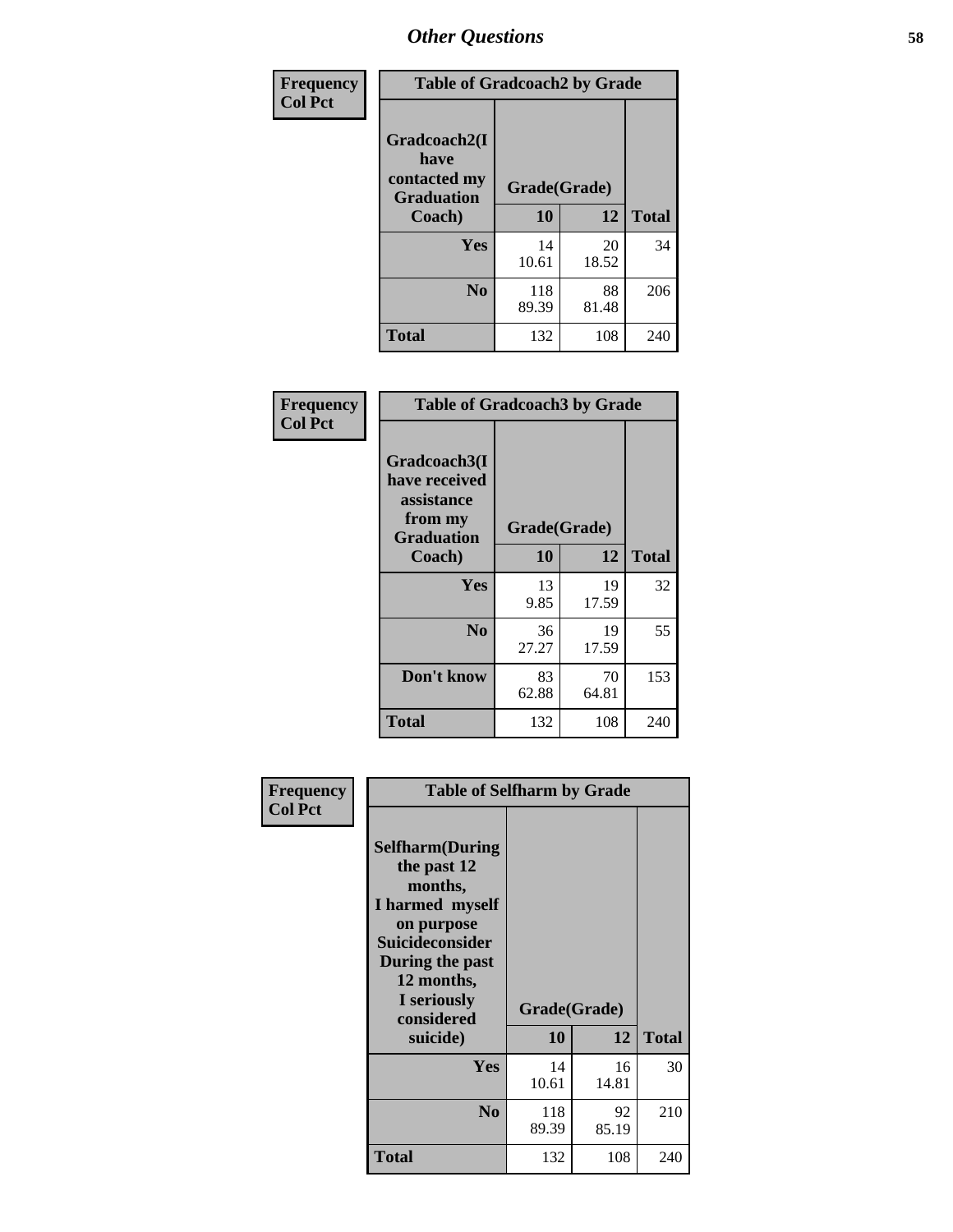| <b>Frequency</b> | <b>Table of Suicideconsider by Grade</b> |              |             |              |
|------------------|------------------------------------------|--------------|-------------|--------------|
| <b>Col Pct</b>   |                                          | Grade(Grade) |             |              |
|                  | Suicideconsider                          | <b>10</b>    | 12          | <b>Total</b> |
|                  | <b>Yes</b>                               | 12<br>9.09   | 11<br>10.19 | 23           |
|                  | N <sub>0</sub>                           | 120<br>90.91 | 97<br>89.81 | 217          |
|                  | <b>Total</b>                             | 132          | 108         | 240          |

| Frequency      | <b>Table of Suicideattempt by Grade</b>              |              |              |              |
|----------------|------------------------------------------------------|--------------|--------------|--------------|
| <b>Col Pct</b> | Suicideattempt(I<br>have attempted<br>suicide in the | Grade(Grade) |              |              |
|                | last year)                                           | <b>10</b>    | 12           | <b>Total</b> |
|                | Yes                                                  | 9<br>6.82    | 4<br>3.70    | 13           |
|                | N <sub>0</sub>                                       | 123<br>93.18 | 104<br>96.30 | 227          |
|                | <b>Total</b>                                         | 132          | 108          | 240          |

| Frequency      | <b>Table of Instantmessaged by Grade</b>                |              |             |              |
|----------------|---------------------------------------------------------|--------------|-------------|--------------|
| <b>Col Pct</b> | Instantmessaged(I)<br>have instant<br>messaged people I | Grade(Grade) |             |              |
|                | do not even know)                                       | 10           | 12          | <b>Total</b> |
|                | Yes                                                     | 53<br>40.15  | 44<br>40.74 | 97           |
|                | N <sub>0</sub>                                          | 79<br>59.85  | 64<br>59.26 | 143          |
|                | <b>Total</b>                                            | 132          | 108         | 240          |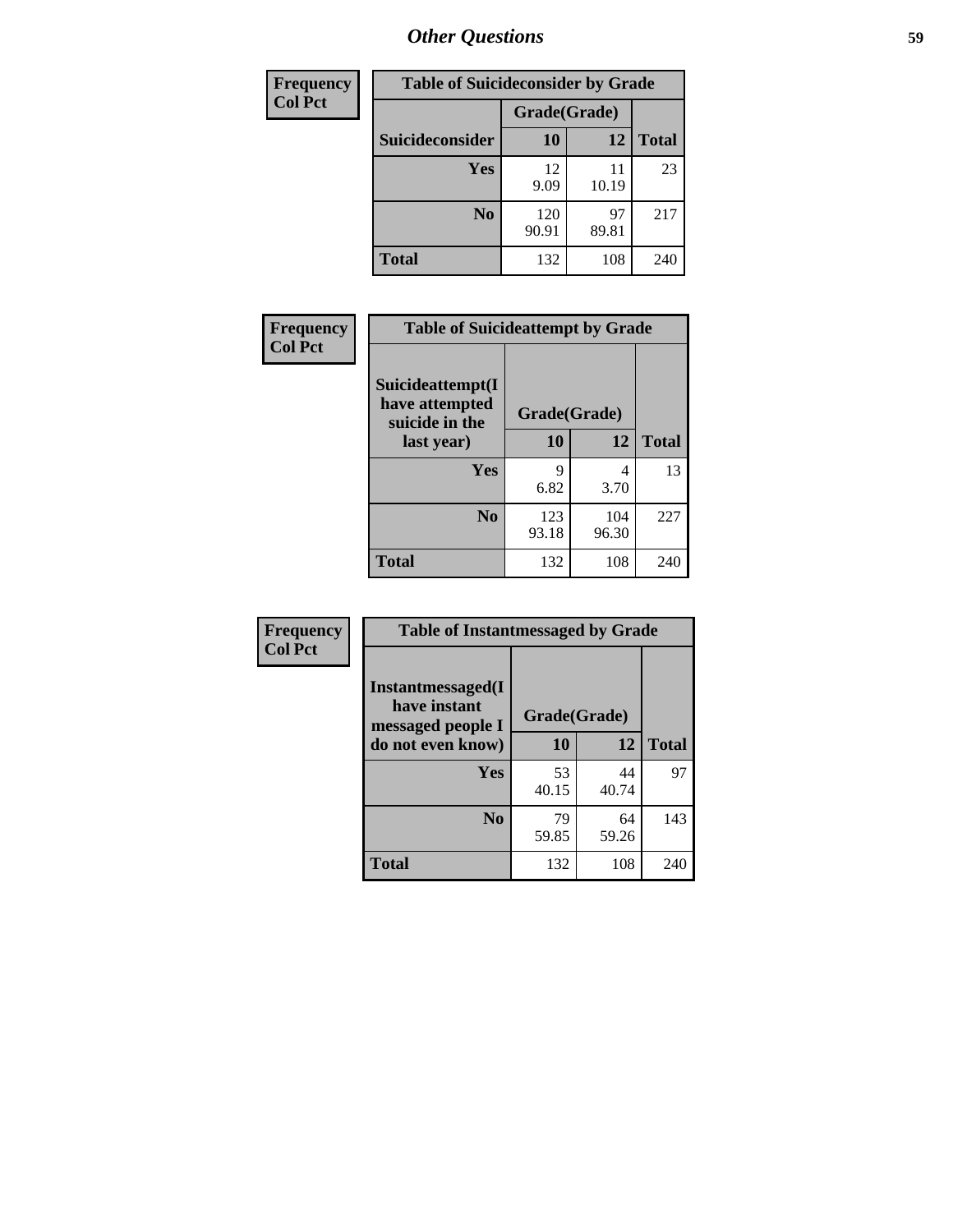| Frequency      | <b>Table of Getsalong by Grade</b>                          |              |             |              |
|----------------|-------------------------------------------------------------|--------------|-------------|--------------|
| <b>Col Pct</b> | <b>Getsalong</b> (I get<br>along with other<br>students and | Grade(Grade) |             |              |
|                | adults)                                                     | 10           | 12          | <b>Total</b> |
|                | <b>Strongly Agree</b>                                       | 68<br>51.52  | 58<br>53.70 | 126          |
|                | <b>Somewhat Agree</b>                                       | 53<br>40.15  | 40<br>37.04 | 93           |
|                | <b>Somewhat Disagree</b>                                    | 10<br>7.58   | 6<br>5.56   | 16           |
|                | <b>Strongly Disagree</b>                                    | 0.76         | 4<br>3.70   | 5            |
|                | <b>Total</b>                                                | 132          | 108         | 240          |

| Frequency      | <b>Table of Safehome by Grade</b> |                           |             |              |
|----------------|-----------------------------------|---------------------------|-------------|--------------|
| <b>Col Pct</b> | Safehome(I feel<br>safe at home)  | Grade(Grade)<br><b>10</b> | 12          | <b>Total</b> |
|                | <b>Strongly Agree</b>             | 103<br>78.03              | 83<br>76.85 | 186          |
|                | <b>Somewhat Agree</b>             | 19<br>14.39               | 19<br>17.59 | 38           |
|                | <b>Somewhat Disagree</b>          | 4<br>3.03                 | 3<br>2.78   | 7            |
|                | <b>Strongly Disagree</b>          | 6<br>4.55                 | 3<br>2.78   | 9            |
|                | <b>Total</b>                      | 132                       | 108         | 240          |

| Frequency      |                                                                                      | <b>Table of Adulttalk by Grade</b> |             |              |
|----------------|--------------------------------------------------------------------------------------|------------------------------------|-------------|--------------|
| <b>Col Pct</b> | <b>Adulttalk</b> (I<br>know an<br>adult at<br>school that<br>I can talk<br>with if I | Grade(Grade)                       |             |              |
|                | need help)                                                                           | 10                                 | 12          | <b>Total</b> |
|                | <b>Yes</b>                                                                           | 107<br>81.06                       | 88<br>81.48 | 195          |
|                | N <sub>0</sub>                                                                       | 25<br>18.94                        | 20<br>18.52 | 45           |
|                | <b>Total</b>                                                                         | 132                                | 108         | 240          |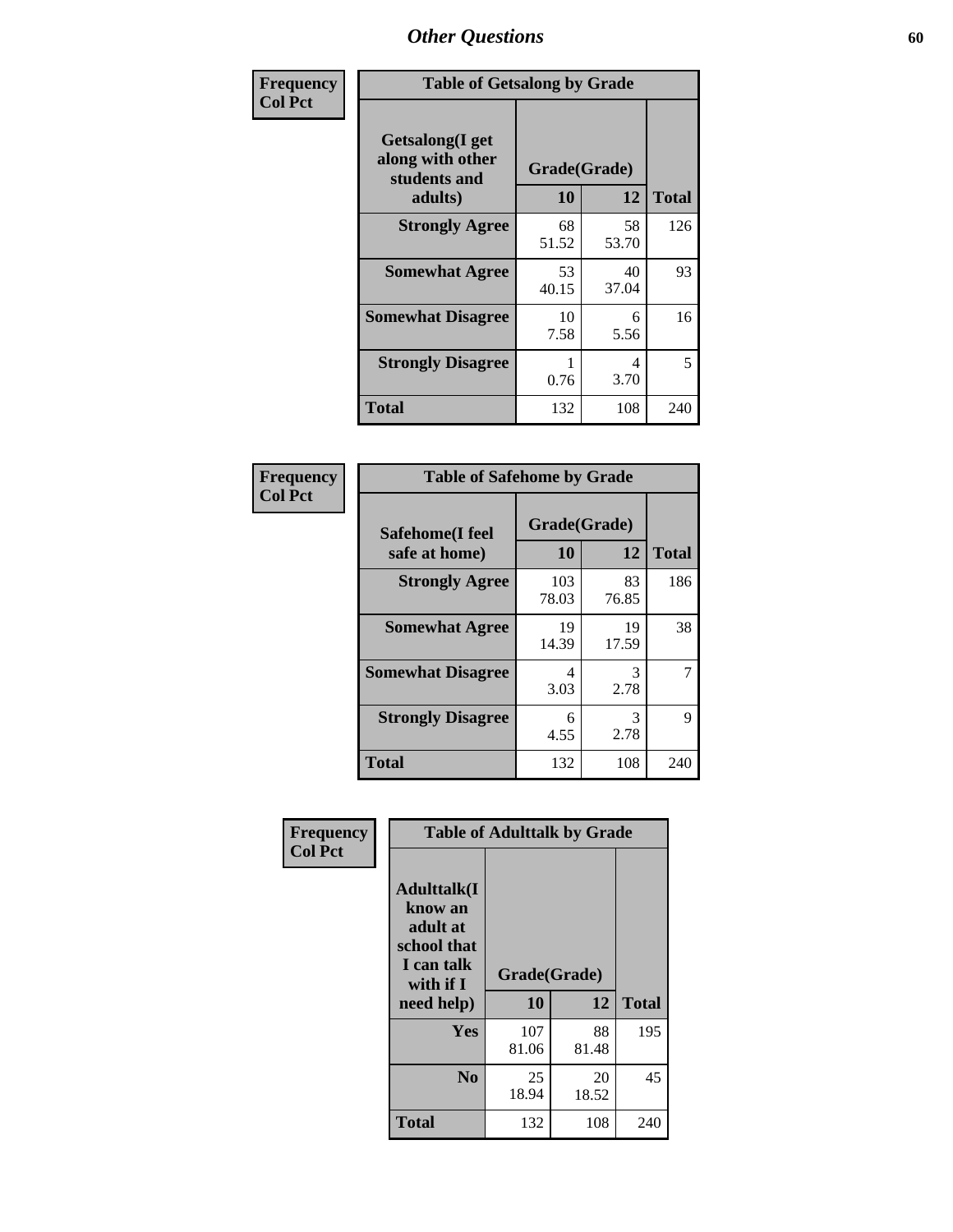**Frequency Row Pct**

| <b>Table of Grade by Tytime</b> |             |                                                                                        |             |             |           |           |              |  |  |
|---------------------------------|-------------|----------------------------------------------------------------------------------------|-------------|-------------|-----------|-----------|--------------|--|--|
|                                 |             | Tvtime(On an average school day,<br>how much unsupervised time do I spend watching TV) |             |             |           |           |              |  |  |
|                                 |             | <b>Less that</b>                                                                       |             | $2 - 3$     | $4 - 5$   | $6+$      |              |  |  |
| Grade(Grade)   None             |             | hour/day                                                                               | hour/day    | hours/day   | hours/day | hours/day | <b>Total</b> |  |  |
| 10                              | 33<br>25.00 | 27<br>20.45                                                                            | 14<br>10.61 | 39<br>29.55 | 8<br>6.06 | 8.33      | 132          |  |  |
| 12                              | 28<br>25.93 | 26<br>24.07                                                                            | 13<br>12.04 | 25<br>23.15 | 6.48      | q<br>8.33 | 108          |  |  |
| <b>Total</b>                    | 61          | 53                                                                                     | 27          | 64          | 15        | 20        | 240          |  |  |

**Frequency Row Pct**

| <b>Table of Grade by Computertime</b> |             |                                                                                                   |                     |                      |                      |                   |              |  |  |
|---------------------------------------|-------------|---------------------------------------------------------------------------------------------------|---------------------|----------------------|----------------------|-------------------|--------------|--|--|
|                                       |             | Computertime (On an average school day,<br>how much unsupervised time do I spend on the computer) |                     |                      |                      |                   |              |  |  |
| Grade(Grade)                          | None $ $    | <b>Less that</b>                                                                                  | hour/day   hour/day | $2 - 3$<br>hours/day | $4 - 5$<br>hours/day | $6+$<br>hours/day | <b>Total</b> |  |  |
| 10                                    | 33<br>25.00 | 29<br>21.97                                                                                       | 18<br>13.64         | 31<br>23.48          | 10<br>7.58           | 11<br>8.33        | 132          |  |  |
| 12                                    | 20<br>18.52 | 32<br>23<br>19<br>21.30<br>17.59<br>29.63<br>6.48<br>6.48                                         |                     |                      |                      |                   |              |  |  |
| <b>Total</b>                          | 53          | 61                                                                                                | 37                  | 54                   | 17                   | 18                | 240          |  |  |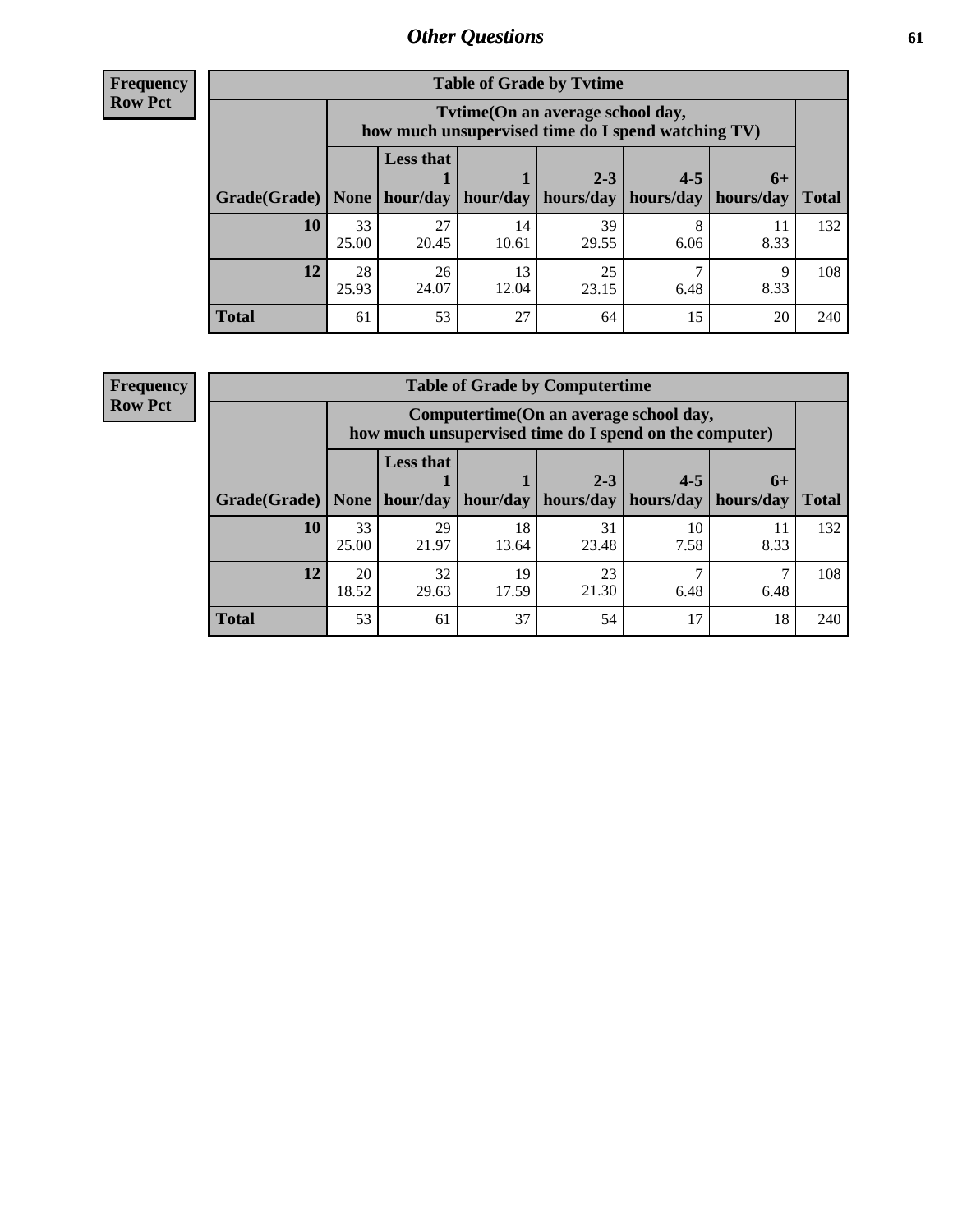#### *Questions about Driving Laws* **62** *Driving Questions were asked only of high school students.*

| <b>Frequency</b> |
|------------------|
| <b>Row Pct</b>   |

| <b>Table of Grade by License1</b> |                                                                                |                                                                                                                                           |                |           |                      |              |  |  |  |
|-----------------------------------|--------------------------------------------------------------------------------|-------------------------------------------------------------------------------------------------------------------------------------------|----------------|-----------|----------------------|--------------|--|--|--|
|                                   |                                                                                | License1(During the first 6 months of driving<br>with a provisional license,<br>the only passengers who can ride with the<br>driver are:) |                |           |                      |              |  |  |  |
| Grade(Grade)                      | <b>Parent or</b><br><b>Guardian</b>                                            | Family<br>Members                                                                                                                         | <b>Friends</b> | Anyone    | Don't<br><b>Know</b> | <b>Total</b> |  |  |  |
| 10                                | 37<br>28.03                                                                    | 70<br>53.03                                                                                                                               | 6<br>4.55      | 8<br>6.06 | 11<br>8.33           | 132          |  |  |  |
| 12                                | 25<br>5<br>$\overline{2}$<br>72<br>4<br>1.85<br>3.70<br>23.15<br>66.67<br>4.63 |                                                                                                                                           |                |           |                      |              |  |  |  |
| <b>Total</b>                      | 62                                                                             | 142                                                                                                                                       | 11             | 10        | 15                   | 240          |  |  |  |

| <b>Frequency</b> |              | <b>Table of Grade by License2</b>                                                                        |                  |                         |                                                      |                      |              |  |  |
|------------------|--------------|----------------------------------------------------------------------------------------------------------|------------------|-------------------------|------------------------------------------------------|----------------------|--------------|--|--|
| <b>Row Pct</b>   |              | License2(17 yr old drivers with a<br>provisional driver's license cannot<br>drive between the hours of:) |                  |                         |                                                      |                      |              |  |  |
|                  | Grade(Grade) | <b>Midnight</b><br>to 6am                                                                                | 1am<br>to<br>5am | 1am<br>to<br><b>6am</b> | N <sub>0</sub><br>curfew<br>for $17$<br>year<br>olds | Don't<br><b>Know</b> | <b>Total</b> |  |  |
|                  | 10           | 73<br>55.30                                                                                              | 9<br>6.82        | 9<br>6.82               | 6<br>4.55                                            | 35<br>26.52          | 132          |  |  |
|                  | 12           | 80<br>74.07                                                                                              | 12<br>11.11      | 4<br>3.70               | 0.93                                                 | 11<br>10.19          | 108          |  |  |
|                  | <b>Total</b> | 153                                                                                                      | 21               | 13                      | 7                                                    | 46                   | 240          |  |  |

| Frequency      |              | <b>Table of Grade by License3</b> |                                                                                        |             |            |             |               |              |
|----------------|--------------|-----------------------------------|----------------------------------------------------------------------------------------|-------------|------------|-------------|---------------|--------------|
| <b>Row Pct</b> |              |                                   | License3(For drivers under the age of 21,<br>what level of alcohol is considered DUI?) |             |            |             |               |              |
|                | Grade(Grade) | Any<br>Amount                     | 0.02                                                                                   | 0.04        | 0.06       | 0.08        | Don't<br>know | <b>Total</b> |
|                | 10           | 34<br>25.76                       | 29<br>21.97                                                                            | 10<br>7.58  | 11<br>8.33 | 20<br>15.15 | 28<br>21.21   | 132          |
|                | 12           | 37<br>34.26                       | 28<br>25.93                                                                            | 11<br>10.19 | 3<br>2.78  | 13<br>12.04 | 16<br>14.81   | 108          |
|                | <b>Total</b> | 71                                | 57                                                                                     | 21          | 14         | 33          | 44            | 240          |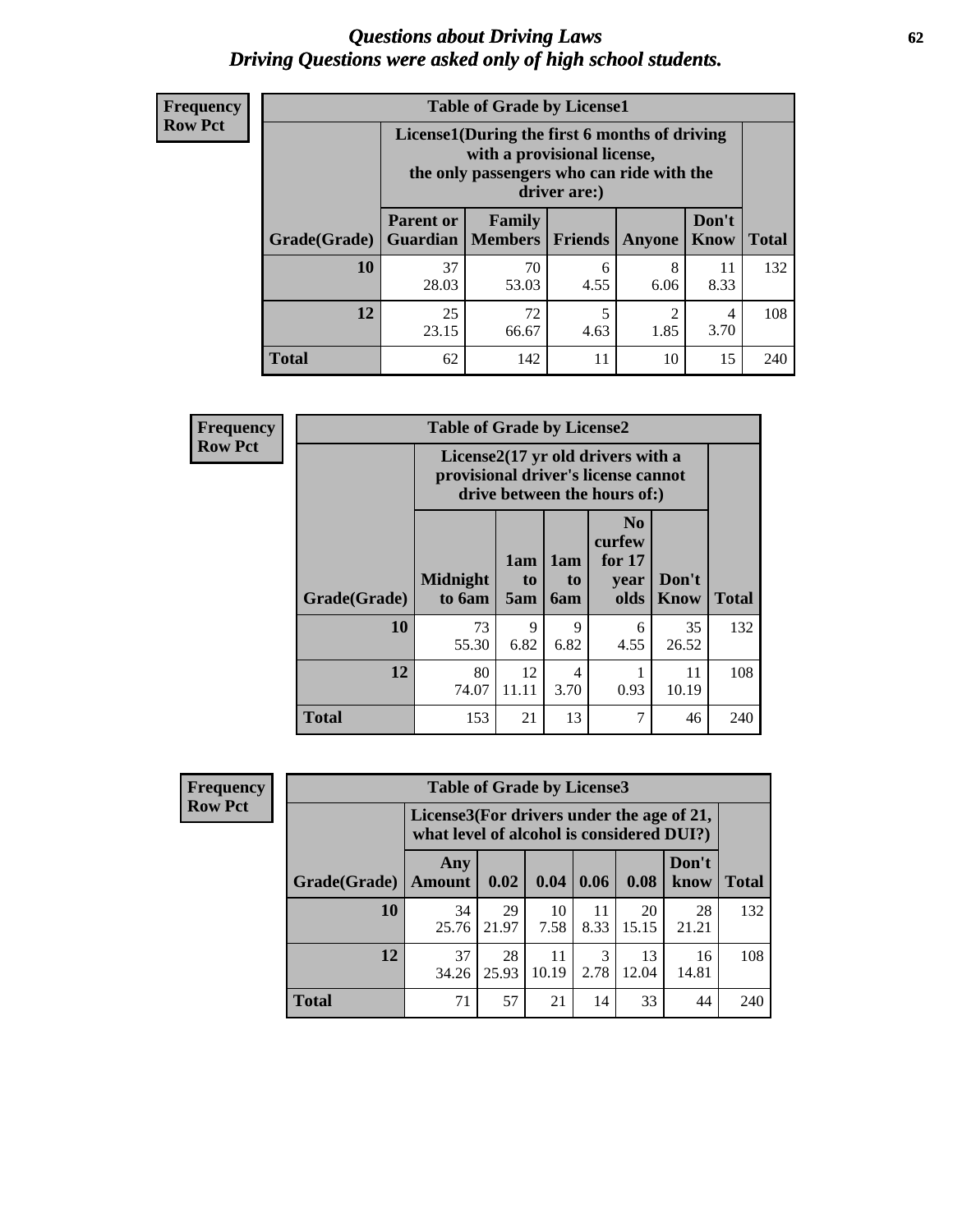#### *Questions about Driving Laws* **63** *Driving Questions were asked only of high school students.*

**Frequency Row Pct**

| <b>Table of Grade by License4</b> |             |                                                                                                                                                                                                                                                                                       |             |             |           |             |     |  |
|-----------------------------------|-------------|---------------------------------------------------------------------------------------------------------------------------------------------------------------------------------------------------------------------------------------------------------------------------------------|-------------|-------------|-----------|-------------|-----|--|
|                                   |             | License4(A driver under 21 automatically<br>loses his/her license if caught exceeding the<br>posted speet limit by:)<br>Can't<br>lose<br><b>Depends</b><br>license<br>$15+$<br>$25+$<br>$35+$<br>Don't<br>for<br><b>on</b><br>mph<br>speeding<br><b>Total</b><br>know<br>mph<br>judge |             |             |           |             |     |  |
| <b>Grade(Grade)</b>               | mph         |                                                                                                                                                                                                                                                                                       |             |             |           |             |     |  |
| 10                                | 22<br>16.67 | 28<br>21.21                                                                                                                                                                                                                                                                           | 20<br>15.15 | 14<br>10.61 | 7<br>5.30 | 41<br>31.06 | 132 |  |
| 12                                | 15<br>13.89 | 36<br>33.33                                                                                                                                                                                                                                                                           | 14<br>12.96 | 19<br>17.59 | 6<br>5.56 | 18<br>16.67 | 108 |  |
| <b>Total</b>                      | 37          | 64                                                                                                                                                                                                                                                                                    | 34          | 33          | 13        | 59          | 240 |  |

| Frequency<br><b>Row Pct</b> | <b>Table of Grade by License5</b> | License5(A<br>Georgia teenager<br>with family<br>connections or a<br>good lawyer can<br>break a teen<br>driving law and<br>keep their driver's |                            |               |       |
|-----------------------------|-----------------------------------|------------------------------------------------------------------------------------------------------------------------------------------------|----------------------------|---------------|-------|
|                             | Grade(Grade)                      | <b>Yes</b>                                                                                                                                     | license)<br>N <sub>0</sub> | Don't<br>know | Total |
|                             | 10                                | 27<br>20.45                                                                                                                                    | 66<br>50.00                | 39<br>29.55   | 132   |
|                             | 12                                | 45<br>41.67                                                                                                                                    | 37<br>34.26                | 26<br>24.07   | 108   |
|                             | Total                             | 72                                                                                                                                             | 103                        | 65            | 240   |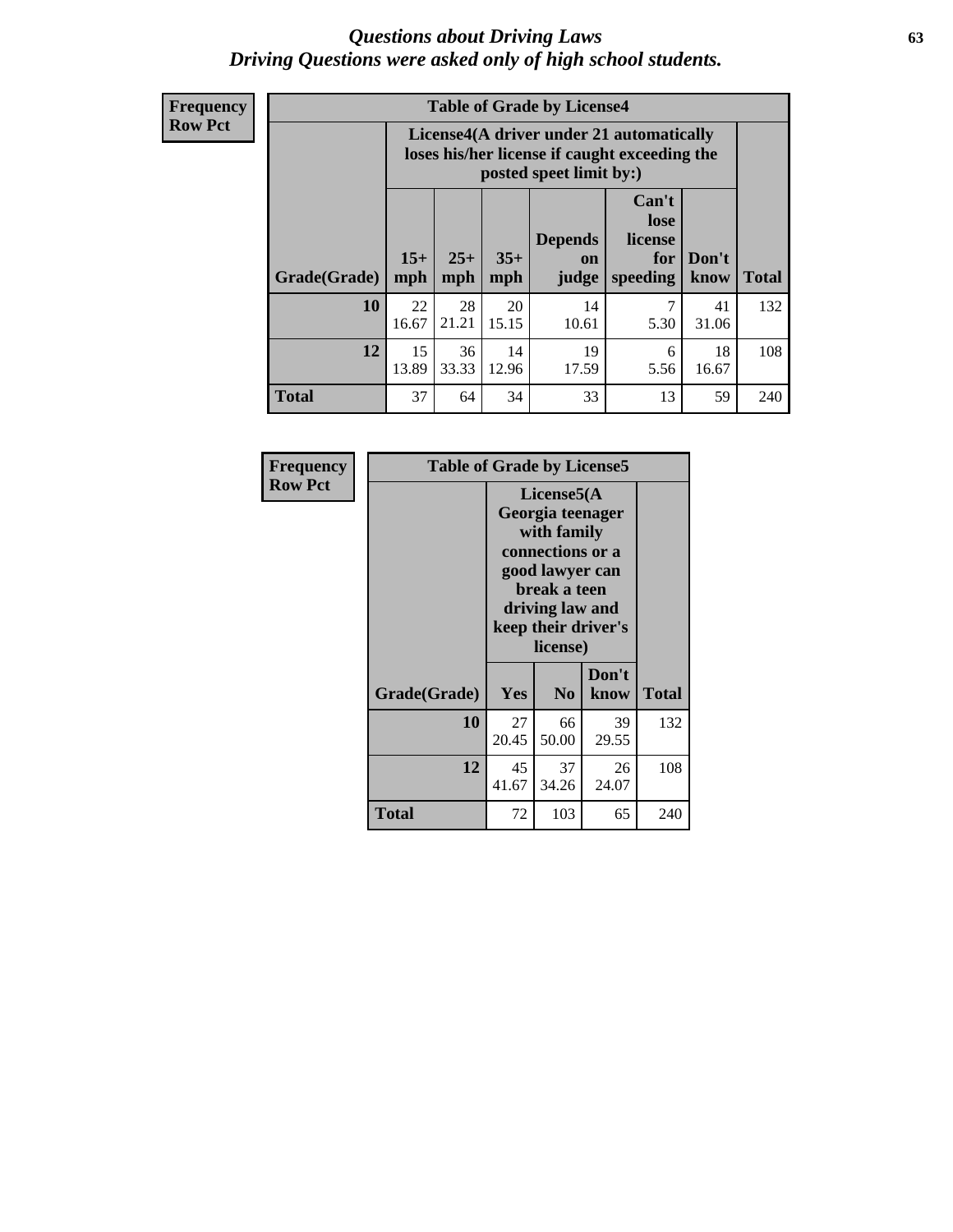#### *Questions about Driving Laws* **64** *Driving Questions were asked only of high school students.*

| <b>Frequency</b> | <b>Table of Grade by License6</b> |             |                                                                                                                           |                    |              |  |
|------------------|-----------------------------------|-------------|---------------------------------------------------------------------------------------------------------------------------|--------------------|--------------|--|
| <b>Row Pct</b>   |                                   |             | License <sub>6</sub> (I know a<br>friend or<br>classmate that<br>broke a teen<br>driving law,<br>keep his/her<br>license) | but was allowed to |              |  |
|                  | Grade(Grade)                      | Yes         | N <sub>0</sub>                                                                                                            | Don't<br>know      | <b>Total</b> |  |
|                  | 10                                | 40<br>30.30 | 57<br>43.18                                                                                                               | 35<br>26.52        | 132          |  |
|                  | 12                                | 69<br>63.89 | 21<br>19.44                                                                                                               | 18<br>16.67        | 108          |  |
|                  | Total                             | 109         | 78                                                                                                                        | 53                 | 240          |  |

| Frequency      |              |                                                                             | <b>Table of Grade by License7</b>                                                             |                                                   |                        |              |  |  |  |
|----------------|--------------|-----------------------------------------------------------------------------|-----------------------------------------------------------------------------------------------|---------------------------------------------------|------------------------|--------------|--|--|--|
| <b>Row Pct</b> |              |                                                                             | License7(A student under the age of 18 cam loser<br>his/her driving privileges if he or she:) |                                                   |                        |              |  |  |  |
|                | Grade(Grade) | <b>Have</b><br>more than<br>10<br>unexcused<br>absences<br>per school<br>yr | Drop out<br>without  <br>graduating                                                           | <b>Bring</b><br>alcohol/drugs/weapon<br>to school | All of<br>the<br>above | <b>Total</b> |  |  |  |
|                | 10           | 18<br>13.64                                                                 | 11<br>8.33                                                                                    | 8<br>6.06                                         | 95<br>71.97            | 132          |  |  |  |
|                | 12           | 13<br>12.04                                                                 | 10<br>9.26                                                                                    | 8<br>7.41                                         | 77<br>71.30            | 108          |  |  |  |
|                | <b>Total</b> | 31                                                                          | 21                                                                                            | 16                                                | 172                    | 240          |  |  |  |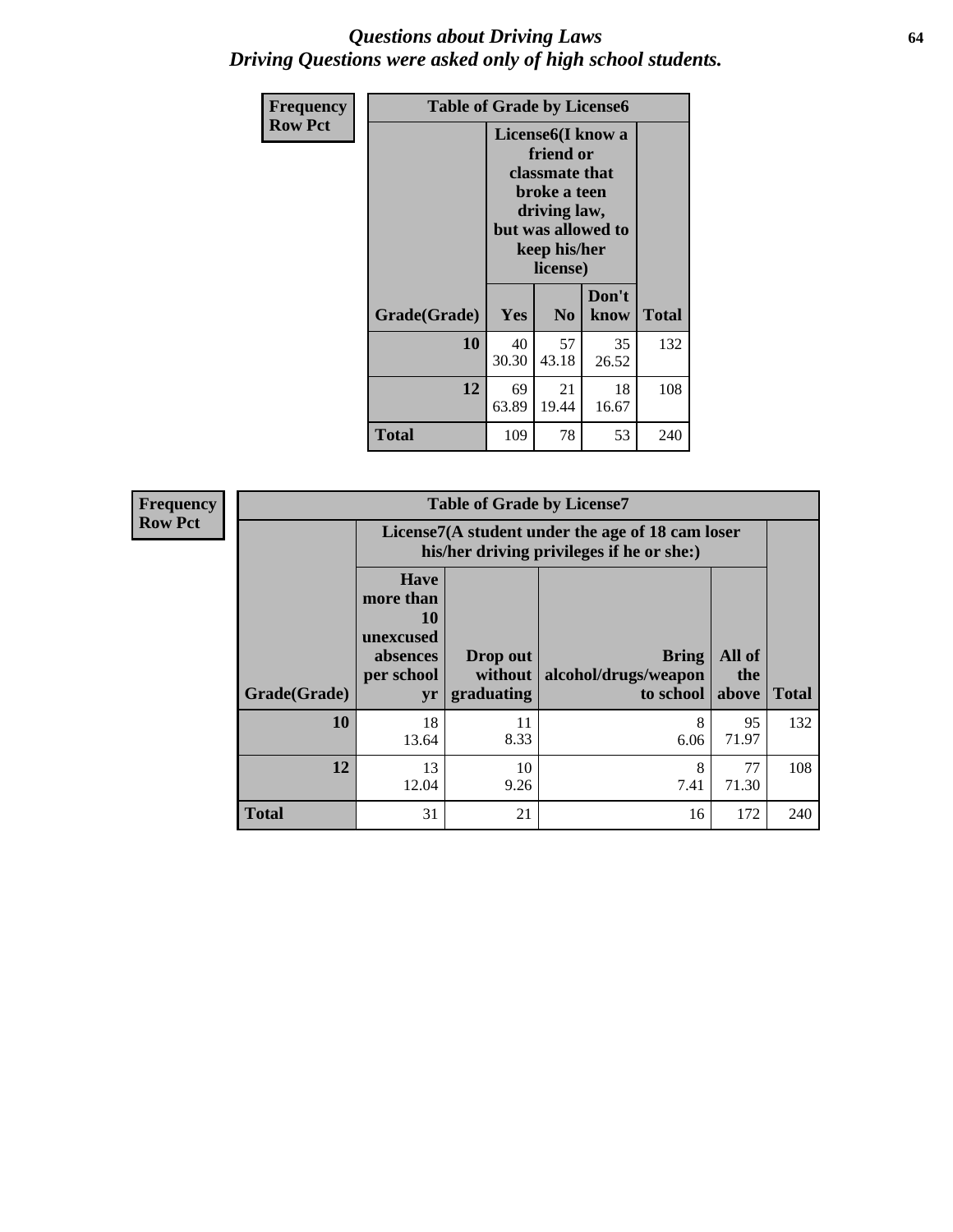# *Select Results by Gender* **65**

| Frequency      | <b>Table of SchoolClimate2 by Gender</b>          |                                 |             |              |  |
|----------------|---------------------------------------------------|---------------------------------|-------------|--------------|--|
| <b>Col Pct</b> | SchoolClimate2(I<br>feel successful at<br>school) | Gender(Gender)<br><b>Female</b> | <b>Male</b> | <b>Total</b> |  |
|                | <b>Strongly Agree</b>                             | 26<br>21.67                     | 29<br>24.17 | 55           |  |
|                | <b>Somewhat Agree</b>                             | 78<br>65.00                     | 72<br>60.00 | 150          |  |
|                | <b>Somewhat Disagree</b>                          | 11<br>9.17                      | 15<br>12.50 | 26           |  |
|                | <b>Strongly Disagree</b>                          | 5<br>4.17                       | 4<br>3.33   | 9            |  |
|                | <b>Total</b>                                      | 120                             | 120         | 240          |  |

| Frequency      | <b>Table of SchoolClimate6 by Gender</b>                 |                                 |             |              |  |
|----------------|----------------------------------------------------------|---------------------------------|-------------|--------------|--|
| <b>Col Pct</b> | <b>SchoolClimate6(Teachers</b><br>treat me with respect) | Gender(Gender)<br><b>Female</b> | <b>Male</b> | <b>Total</b> |  |
|                | <b>Strongly Agree</b>                                    | 21<br>17.50                     | 32<br>26.67 | 53           |  |
|                | <b>Somewhat Agree</b>                                    | 67<br>55.83                     | 58<br>48.33 | 125          |  |
|                | <b>Somewhat Disagree</b>                                 | 22<br>18.33                     | 14<br>11.67 | 36           |  |
|                | <b>Strongly Disagree</b>                                 | 10<br>8.33                      | 16<br>13.33 | 26           |  |
|                | Total                                                    | 120                             | 120         | 240          |  |

| <b>Frequency</b> | <b>Table of SchoolClimate8 by Gender</b>                                             |               |                               |              |
|------------------|--------------------------------------------------------------------------------------|---------------|-------------------------------|--------------|
| <b>Col Pct</b>   | <b>SchoolClimate8(Students</b><br>are frequently<br>recognized for good<br>behavior) | <b>Female</b> | Gender(Gender)<br><b>Male</b> | <b>Total</b> |
|                  | <b>Strongly Agree</b>                                                                | 14<br>11.67   | 13<br>10.83                   | 27           |
|                  | <b>Somewhat Agree</b>                                                                | 47<br>39.17   | 49<br>40.83                   | 96           |
|                  | <b>Somewhat Disagree</b>                                                             | 40<br>33.33   | 31<br>25.83                   | 71           |
|                  | <b>Strongly Disagree</b>                                                             | 19<br>15.83   | 27<br>22.50                   | 46           |
|                  | Total                                                                                | 120           | 120                           | 240          |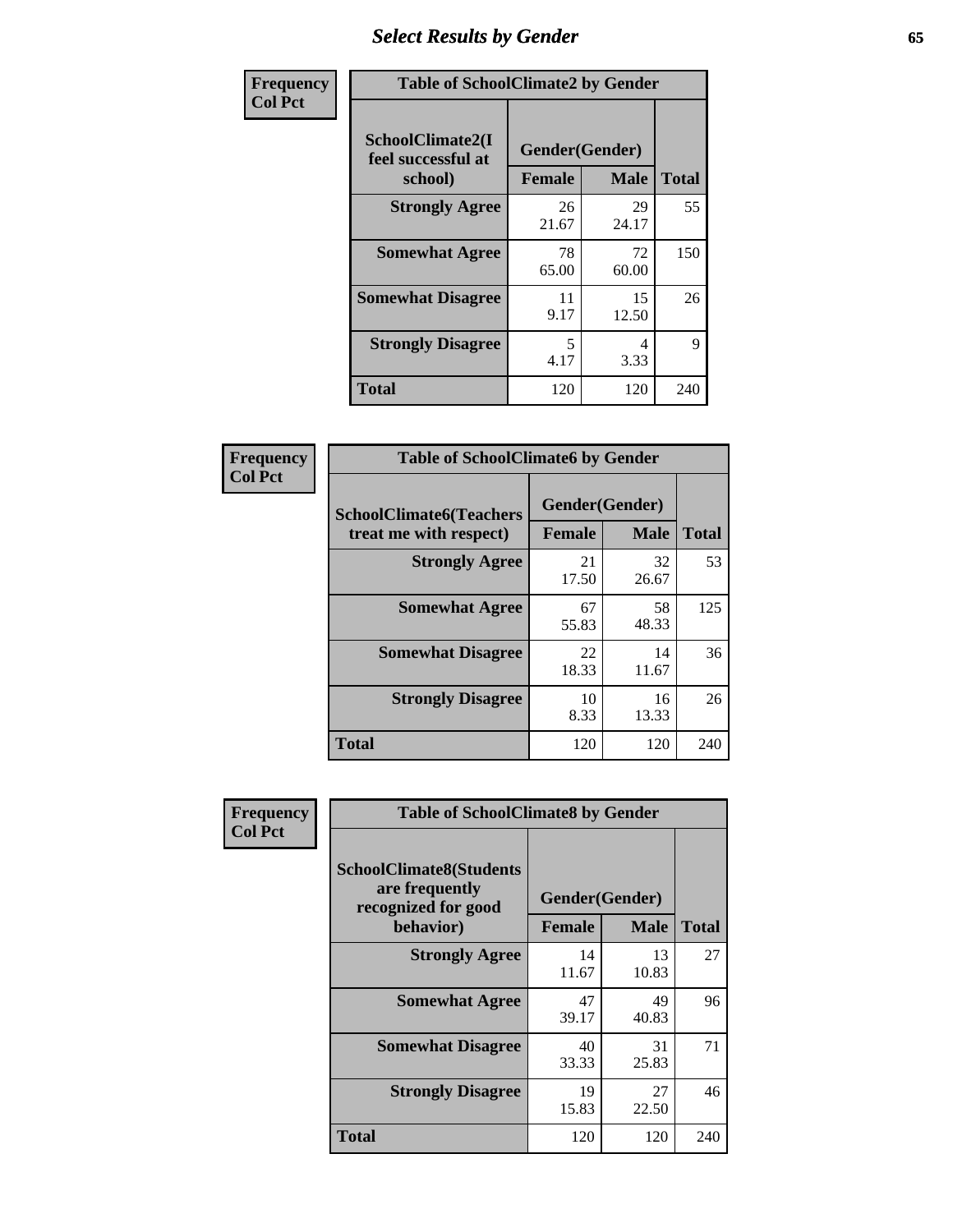## *Select Results by Gender* **66**

| <b>Frequency</b> | <b>Table of Gender by Dropout</b> |                                                                        |             |              |
|------------------|-----------------------------------|------------------------------------------------------------------------|-------------|--------------|
| <b>Row Pct</b>   |                                   | Dropout(I<br>have<br>thought<br>about<br>dropping<br>out of<br>school) |             |              |
|                  | Gender(Gender)                    | Yes                                                                    | No          | <b>Total</b> |
|                  | <b>Female</b>                     | 35<br>29.17                                                            | 85<br>70.83 | 120          |
|                  | <b>Male</b>                       | 29<br>24.17                                                            | 91<br>75.83 | 120          |
|                  | <b>Total</b>                      | 64                                                                     | 176         | 240          |

| <b>Frequency</b> |                | <b>Table of Gender by Dropoutreason</b>                            |              |                                 |                                |              |              |
|------------------|----------------|--------------------------------------------------------------------|--------------|---------------------------------|--------------------------------|--------------|--------------|
| <b>Row Pct</b>   |                | Dropoutreason(If I dropped out the<br>reason would most likely be) |              |                                 |                                |              |              |
|                  | Gender(Gender) | Won't<br><b>Drop</b><br>out                                        | <b>Bored</b> | <b>Family</b><br><b>Reasons</b> | <b>Being</b><br><b>Bullied</b> | <b>Other</b> | <b>Total</b> |
|                  | Female         | 63<br>52.50                                                        | 23<br>19.17  | 8<br>6.67                       | ↑<br>1.67                      | 24<br>20.00  | 120          |
|                  | <b>Male</b>    | 67<br>55.83                                                        | 21<br>17.50  | 8<br>6.67                       | 3<br>2.50                      | 21<br>17.50  | 120          |
|                  | <b>Total</b>   | 130                                                                | 44           | 16                              | 5                              | 45           | 240          |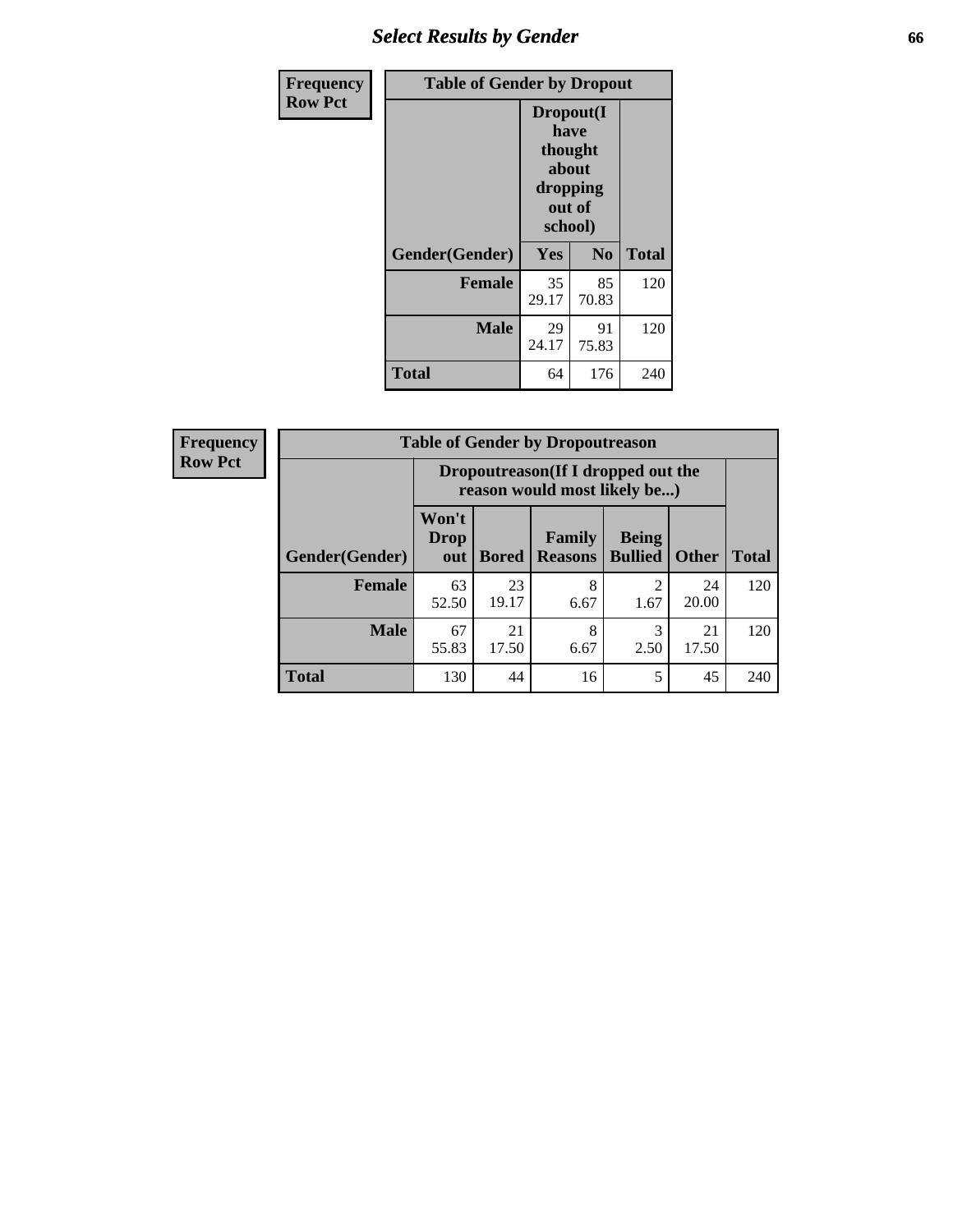*School Safety* **67**

| Frequency      | <b>Table of Gender by Bullied2</b> |                 |                |              |
|----------------|------------------------------------|-----------------|----------------|--------------|
| <b>Row Pct</b> |                                    | <b>Bullied2</b> |                |              |
|                | Gender(Gender)                     | Yes             | N <sub>0</sub> | <b>Total</b> |
|                | <b>Female</b>                      | 15<br>12.50     | 105<br>87.50   | 120          |
|                | <b>Male</b>                        | 14<br>11.67     | 106<br>88.33   | 120          |
|                | <b>Total</b>                       | 29              | 211            | 240          |

| Frequency      | <b>Table of Gender by Bulliedothers2</b> |                       |                |              |
|----------------|------------------------------------------|-----------------------|----------------|--------------|
| <b>Row Pct</b> |                                          | <b>Bulliedothers2</b> |                |              |
|                | Gender(Gender)                           | Yes                   | N <sub>0</sub> | <b>Total</b> |
|                | <b>Female</b>                            | 12<br>10.00           | 108<br>90.00   | 120          |
|                | <b>Male</b>                              | 18<br>15.00           | 102<br>85.00   | 120          |
|                | <b>Total</b>                             | 30                    | 210            | 240          |

| Frequency      | <b>Table of Gender by Weaponschool2</b> |                      |               |              |
|----------------|-----------------------------------------|----------------------|---------------|--------------|
| <b>Row Pct</b> |                                         | <b>Weaponschool2</b> |               |              |
|                | Gender(Gender)                          | <b>Yes</b>           | $\bf N_0$     | <b>Total</b> |
|                | Female                                  | 0.00                 | 120<br>100.00 | 120          |
|                | <b>Male</b>                             | 3.33                 | 116<br>96.67  | 120          |
|                | <b>Total</b>                            |                      | 236           | 240          |

| Frequency      | <b>Table of Gender by Absentunsafe2</b> |               |                |              |  |
|----------------|-----------------------------------------|---------------|----------------|--------------|--|
| <b>Row Pct</b> |                                         | Absentunsafe2 |                |              |  |
|                | Gender(Gender)                          | Yes           | N <sub>0</sub> | <b>Total</b> |  |
|                | <b>Female</b>                           | 2.50          | 117<br>97.50   | 120          |  |
|                | <b>Male</b>                             | 2.50          | 117<br>97.50   | 120          |  |
|                | <b>Total</b>                            | 6             | 234            | 240          |  |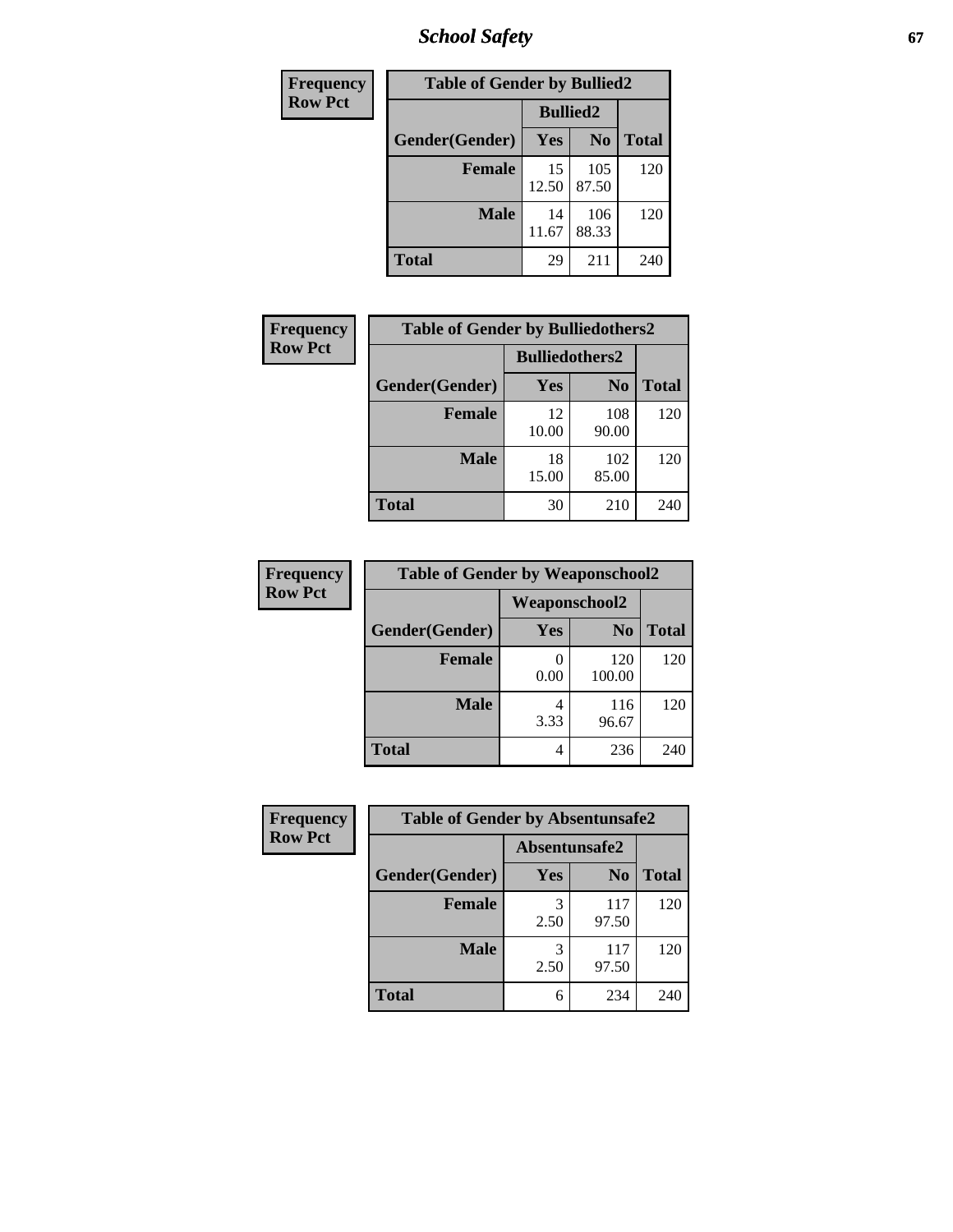*School Safety* **68**

| Frequency      | <b>Table of Gender by Gangself</b> |                                                                                                |                |              |
|----------------|------------------------------------|------------------------------------------------------------------------------------------------|----------------|--------------|
| <b>Row Pct</b> |                                    | Gangself(I<br>have<br>participated<br>in illegal gang<br>activities in<br>the past 30<br>days) |                |              |
|                | Gender(Gender)                     | Yes                                                                                            | N <sub>0</sub> | <b>Total</b> |
|                | <b>Female</b>                      | 4<br>3.33                                                                                      | 116<br>96.67   | 120          |
|                | <b>Male</b>                        | 9<br>7.50                                                                                      | 111<br>92.50   | 120          |
|                | <b>Total</b>                       | 13                                                                                             | 227            | 240          |

| Frequency      |                | <b>Table of Gender by Gangpeers</b>                                                                                         |                |              |
|----------------|----------------|-----------------------------------------------------------------------------------------------------------------------------|----------------|--------------|
| <b>Row Pct</b> |                | <b>Gangpeers</b> (I<br>have friends<br>who have<br>participated<br>in illegal gang<br>activities in<br>the past 30<br>days) |                |              |
|                | Gender(Gender) | <b>Yes</b>                                                                                                                  | N <sub>0</sub> | <b>Total</b> |
|                | <b>Female</b>  | 21<br>17.50                                                                                                                 | 99<br>82.50    | 120          |
|                | <b>Male</b>    | 18<br>15.00                                                                                                                 | 102<br>85.00   | 120          |
|                | Total          | 39                                                                                                                          | 201            | 240          |

| Frequency      | <b>Table of Gender by Pickedon2</b> |             |                |              |
|----------------|-------------------------------------|-------------|----------------|--------------|
| <b>Row Pct</b> |                                     | Pickedon2   |                |              |
|                | Gender(Gender)                      | <b>Yes</b>  | N <sub>0</sub> | <b>Total</b> |
|                | <b>Female</b>                       | 35<br>29.17 | 85<br>70.83    | 120          |
|                | <b>Male</b>                         | 37<br>30.83 | 83<br>69.17    | 120          |
|                | <b>Total</b>                        | 72          | 168            | 240          |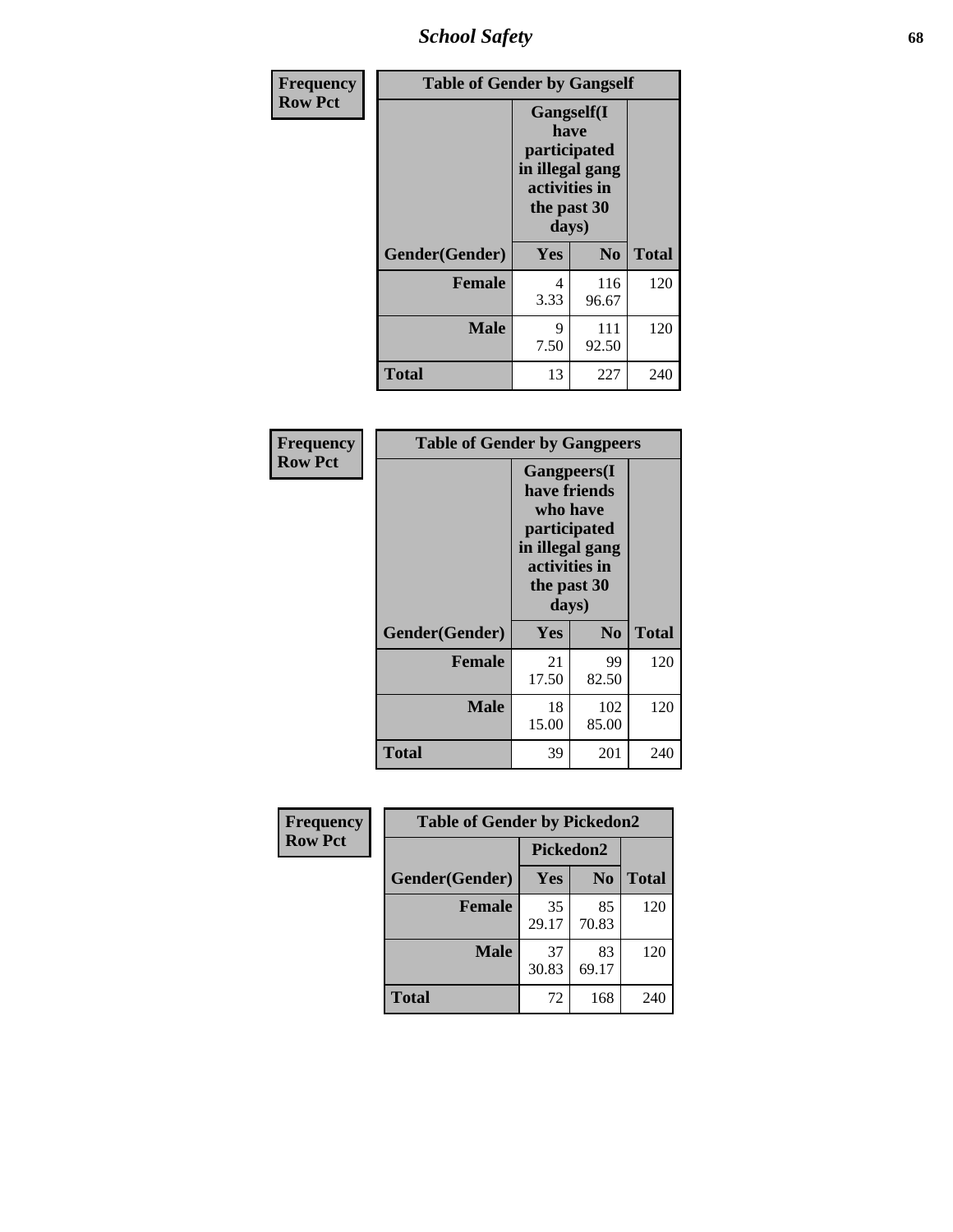*School Safety* **69**

| Frequency      | <b>Table of Gender by Safeschool2</b> |             |                |              |  |
|----------------|---------------------------------------|-------------|----------------|--------------|--|
| <b>Row Pct</b> |                                       | Safeschool2 |                |              |  |
|                | Gender(Gender)                        | <b>Yes</b>  | N <sub>0</sub> | <b>Total</b> |  |
|                | <b>Female</b>                         | 94<br>78.33 | 26<br>21.67    | 120          |  |
|                | <b>Male</b>                           | 99<br>82.50 | 21<br>17.50    | 120          |  |
|                | <b>Total</b>                          | 193         | 47             | 240          |  |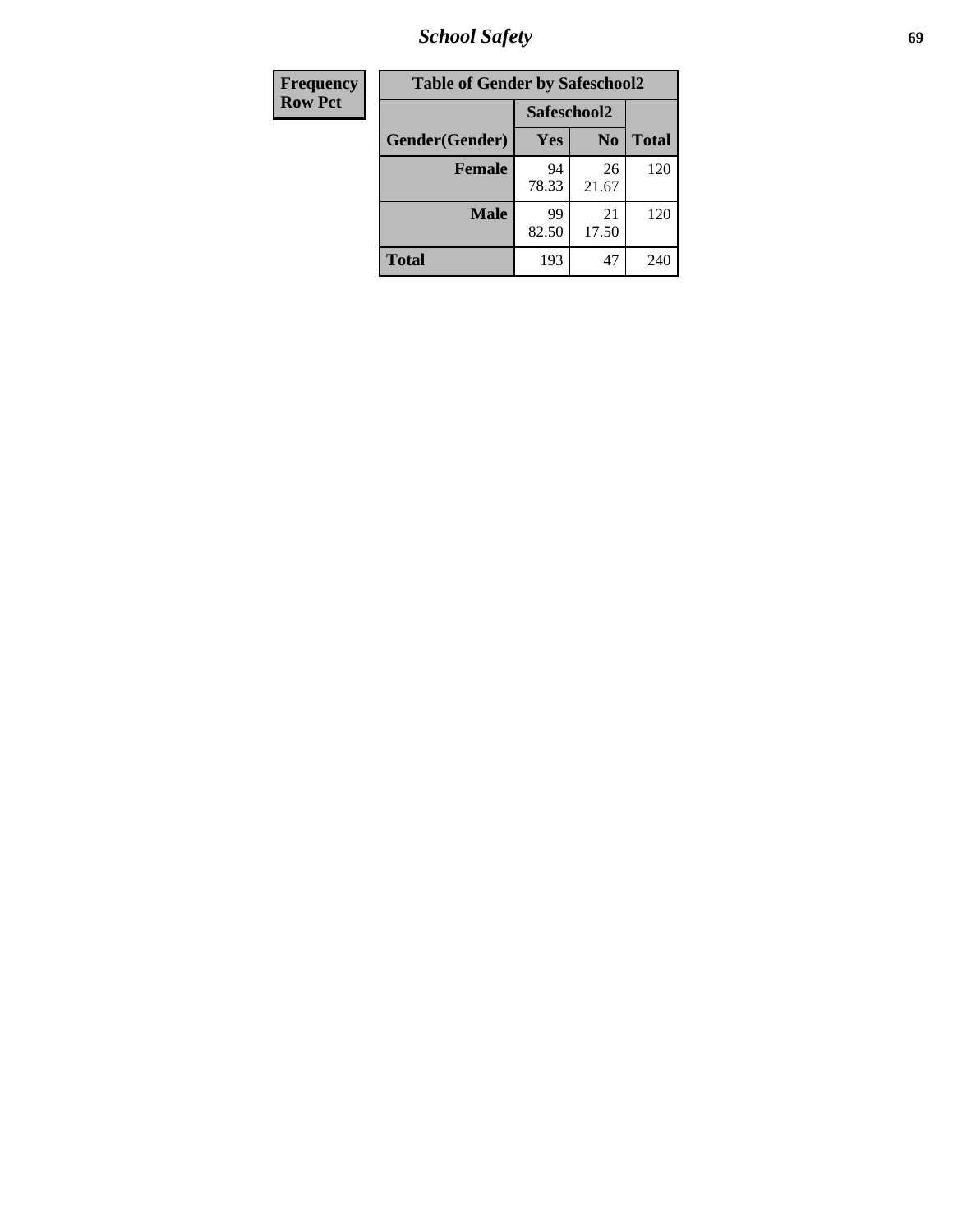# *Incidence of Drug Use* **70**

| <b>Frequency</b> | <b>Table of Gender by AlcoholAlt</b> |                                          |                |              |  |
|------------------|--------------------------------------|------------------------------------------|----------------|--------------|--|
| <b>Row Pct</b>   |                                      | AlcoholAlt(Alcohol<br>use, past 30 days) |                |              |  |
|                  | Gender(Gender)                       | Yes                                      | N <sub>0</sub> | <b>Total</b> |  |
|                  | <b>Female</b>                        | 41<br>34.17                              | 79<br>65.83    | 120          |  |
|                  | <b>Male</b>                          | 39<br>32.50                              | 81<br>67.50    | 120          |  |
|                  | <b>Total</b>                         | 80                                       | 160            | 240          |  |

| <b>Frequency</b> | <b>Table of Gender by TobaccoAny</b> |                    |                    |              |  |
|------------------|--------------------------------------|--------------------|--------------------|--------------|--|
| <b>Row Pct</b>   |                                      | use, past 30 days) | TobaccoAny(Tobacco |              |  |
|                  | Gender(Gender)                       | Yes                | N <sub>0</sub>     | <b>Total</b> |  |
|                  | <b>Female</b>                        | 29<br>24.17        | 91<br>75.83        | 120          |  |
|                  | <b>Male</b>                          | 39<br>32.50        | 81<br>67.50        | 120          |  |
|                  | <b>Total</b>                         | 68                 | 172                | 240          |  |

| <b>Frequency</b> | <b>Table of Gender by MarijuanaAlt</b> |             |                                              |              |  |
|------------------|----------------------------------------|-------------|----------------------------------------------|--------------|--|
| <b>Row Pct</b>   |                                        |             | MarijuanaAlt(Marijuana<br>use, past 30 days) |              |  |
|                  | Gender(Gender)                         | <b>Yes</b>  | N <sub>0</sub>                               | <b>Total</b> |  |
|                  | <b>Female</b>                          | 20<br>16.67 | 100<br>83.33                                 | 120          |  |
|                  | <b>Male</b>                            | 28<br>23.33 | 92<br>76.67                                  | 120          |  |
|                  | <b>Total</b>                           | 48          | 192                                          | 240          |  |

| <b>Frequency</b> | <b>Table of Gender by OtherDrugAny</b> |                         |                           |              |  |
|------------------|----------------------------------------|-------------------------|---------------------------|--------------|--|
| <b>Row Pct</b>   |                                        | drug use, past 30 days) | <b>OtherDrugAny(Other</b> |              |  |
|                  | Gender(Gender)                         | <b>Yes</b>              | N <sub>0</sub>            | <b>Total</b> |  |
|                  | <b>Female</b>                          | 20<br>16.67             | 100<br>83.33              | 120          |  |
|                  | <b>Male</b>                            | 16<br>13.33             | 104<br>86.67              | 120          |  |
|                  | <b>Total</b>                           | 36                      | 204                       | 240          |  |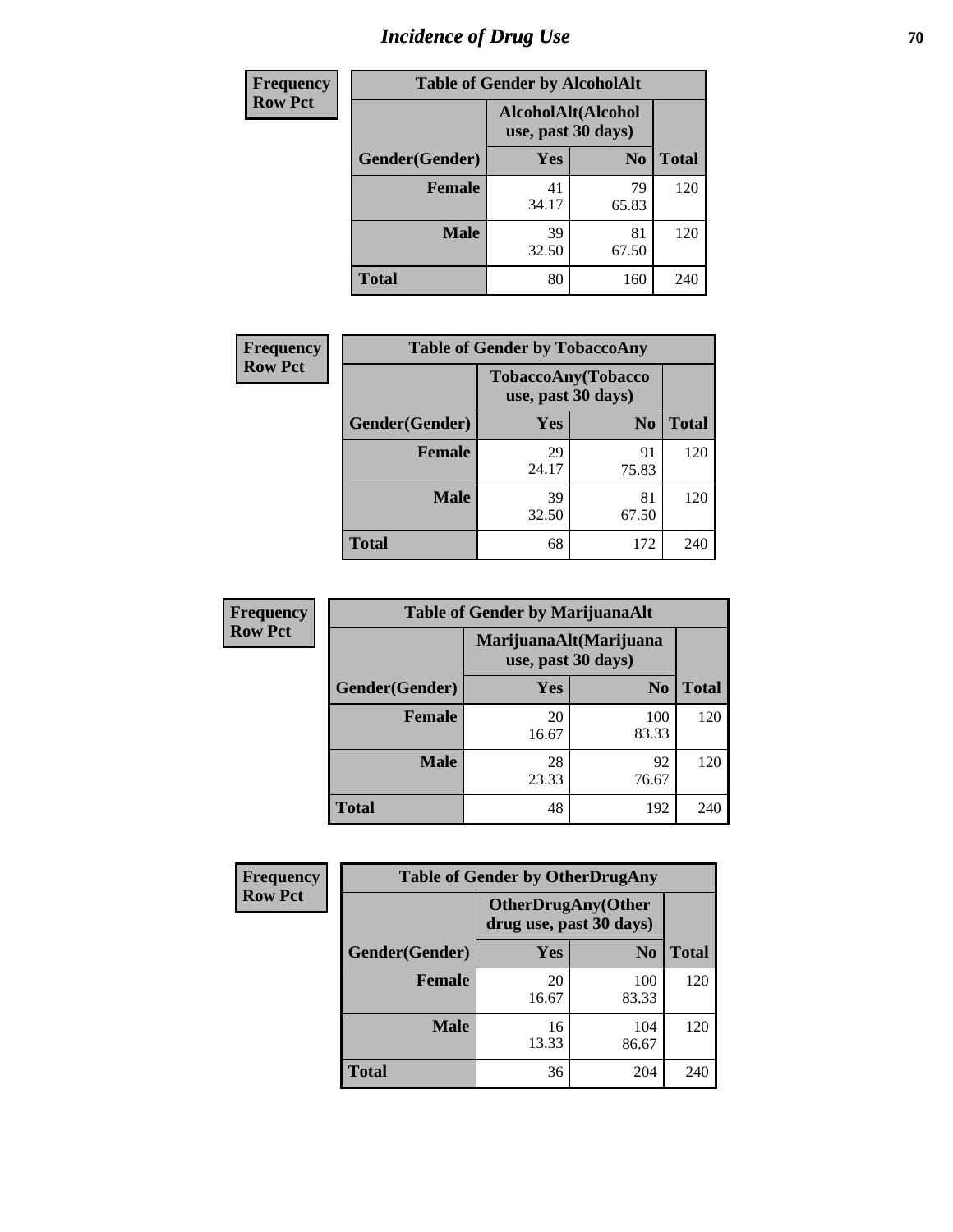#### *Average Age at Onset of Use* **71** *Results for "Average Age at Onset of Use" questions exclude students who said they did not use that substance*

#### **Gender=Female**

| <b>Variable</b>    | <b>Label</b>                                                       | <b>Mean</b> |
|--------------------|--------------------------------------------------------------------|-------------|
| Alcoholinit2       | I started using alcohol when I was                                 | 13.83       |
| Cigarettesinit2    | I started smoking tobacco when I was                               | 13.68       |
| Smokelessinit2     | I started chewing tobacco when I was                               | 11.67       |
| Marijuanainit2     | I started using marijuana when I was                               | 14.34       |
| Cocaineinit2       | I started using cocaine when I was                                 | 15.75       |
| Inhalantsinit2     | I started using inhalants when I was                               | 14.00       |
| Steroidsinit2      | I started using steroids when I was                                |             |
| Ecstasyinit2       | I started using ecstasy when I was                                 | 15.50       |
| Methinit2          | I started using methamphetamines when I was                        | 13.00       |
| Hallucinogensinit2 | I started using hallucinogens when I was                           | 15.38       |
| Prescription in t2 | I started using prescription drugs not prescribed to me when I was | 14.77       |

#### **Gender=Male**

| <b>Variable</b>                 | Label                                                                       | <b>Mean</b> |
|---------------------------------|-----------------------------------------------------------------------------|-------------|
| Alcoholinit2                    | I started using alcohol when I was                                          | 13.81       |
| Cigarettesinit2                 | I started smoking tobacco when I was                                        | 13.23       |
| Smokelessinit2                  | I started chewing tobacco when I was                                        | 12.80       |
| Marijuanainit2                  | I started using marijuana when I was                                        | 13.57       |
| Cocaineinit2                    | I started using cocaine when I was                                          | 14.00       |
| Inhalantsinit2<br>Steroidsinit2 | I started using inhalants when I was<br>I started using steroids when I was | 14.14       |
| Ecstasyinit2                    | I started using ecstasy when I was                                          | 14.80       |
| Methinit <sub>2</sub>           | I started using methamphetamines when I was                                 | 14.50       |
| Hallucinogensinit2              | I started using hallucinogens when I was                                    | 14.71       |
| Prescription in it <sub>2</sub> | I started using prescription drugs not prescribed to me when I was          | 13.56       |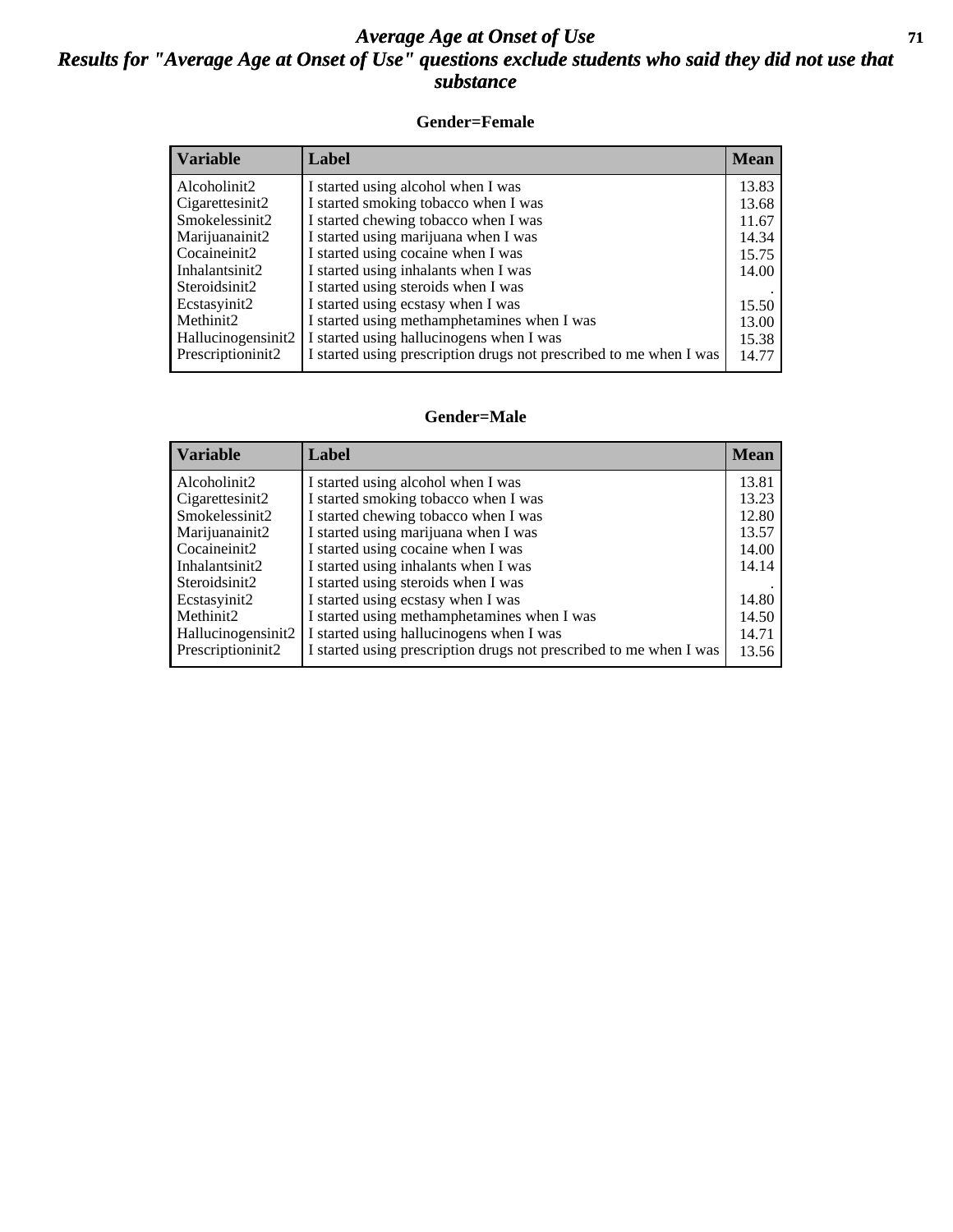# *I Think These Drugs are Harmful* **72**

| <b>Frequency</b> | <b>Table of Gender by Alcoholharmdich</b> |                                                   |                |              |  |
|------------------|-------------------------------------------|---------------------------------------------------|----------------|--------------|--|
| <b>Row Pct</b>   |                                           | Alcoholharmdich(I<br>think alcohol is<br>harmful) |                |              |  |
|                  | Gender(Gender)                            | <b>Yes</b>                                        | N <sub>0</sub> | <b>Total</b> |  |
|                  | <b>Female</b>                             | 93<br>77.50                                       | 27<br>22.50    | 120          |  |
|                  | <b>Male</b>                               | 83<br>69.17                                       | 37<br>30.83    | 120          |  |
|                  | <b>Total</b>                              | 176                                               | 64             | 240          |  |

| Frequency      | <b>Table of Gender by Tobaccoharmdich</b> |                                                   |                |              |  |
|----------------|-------------------------------------------|---------------------------------------------------|----------------|--------------|--|
| <b>Row Pct</b> |                                           | Tobaccoharmdich(I<br>think tobacco is<br>harmful) |                |              |  |
|                | Gender(Gender)                            | Yes                                               | N <sub>0</sub> | <b>Total</b> |  |
|                | <b>Female</b>                             | 117<br>97.50                                      | 3<br>2.50      | 120          |  |
|                | <b>Male</b>                               | 114<br>95.00                                      | 6<br>5.00      | 120          |  |
|                | <b>Total</b>                              | 231                                               | 9              | 240          |  |

| Frequency      | <b>Table of Gender by Marijuanaharmdich</b> |                                                       |                |              |  |
|----------------|---------------------------------------------|-------------------------------------------------------|----------------|--------------|--|
| <b>Row Pct</b> |                                             | Marijuanaharmdich(I<br>think marijuana is<br>harmful) |                |              |  |
|                | Gender(Gender)                              | <b>Yes</b>                                            | N <sub>0</sub> | <b>Total</b> |  |
|                | <b>Female</b>                               | 86<br>71.67                                           | 34<br>28.33    | 120          |  |
|                | <b>Male</b>                                 | 79<br>65.83                                           | 41<br>34.17    | 120          |  |
|                | <b>Total</b>                                | 165                                                   | 75             | 240          |  |

| Frequency      | <b>Table of Gender by Otherdrugharmdich</b> |                                                          |                |              |  |
|----------------|---------------------------------------------|----------------------------------------------------------|----------------|--------------|--|
| <b>Row Pct</b> |                                             | Otherdrugharmdich(I<br>think other drugs are<br>harmful) |                |              |  |
|                | Gender(Gender)                              | <b>Yes</b>                                               | N <sub>0</sub> | <b>Total</b> |  |
|                | <b>Female</b>                               | 118<br>98.33                                             | 2<br>1.67      | 120          |  |
|                | <b>Male</b>                                 | 115<br>95.83                                             | 5<br>4.17      | 120          |  |
|                | <b>Total</b>                                | 233                                                      | 7              | 240          |  |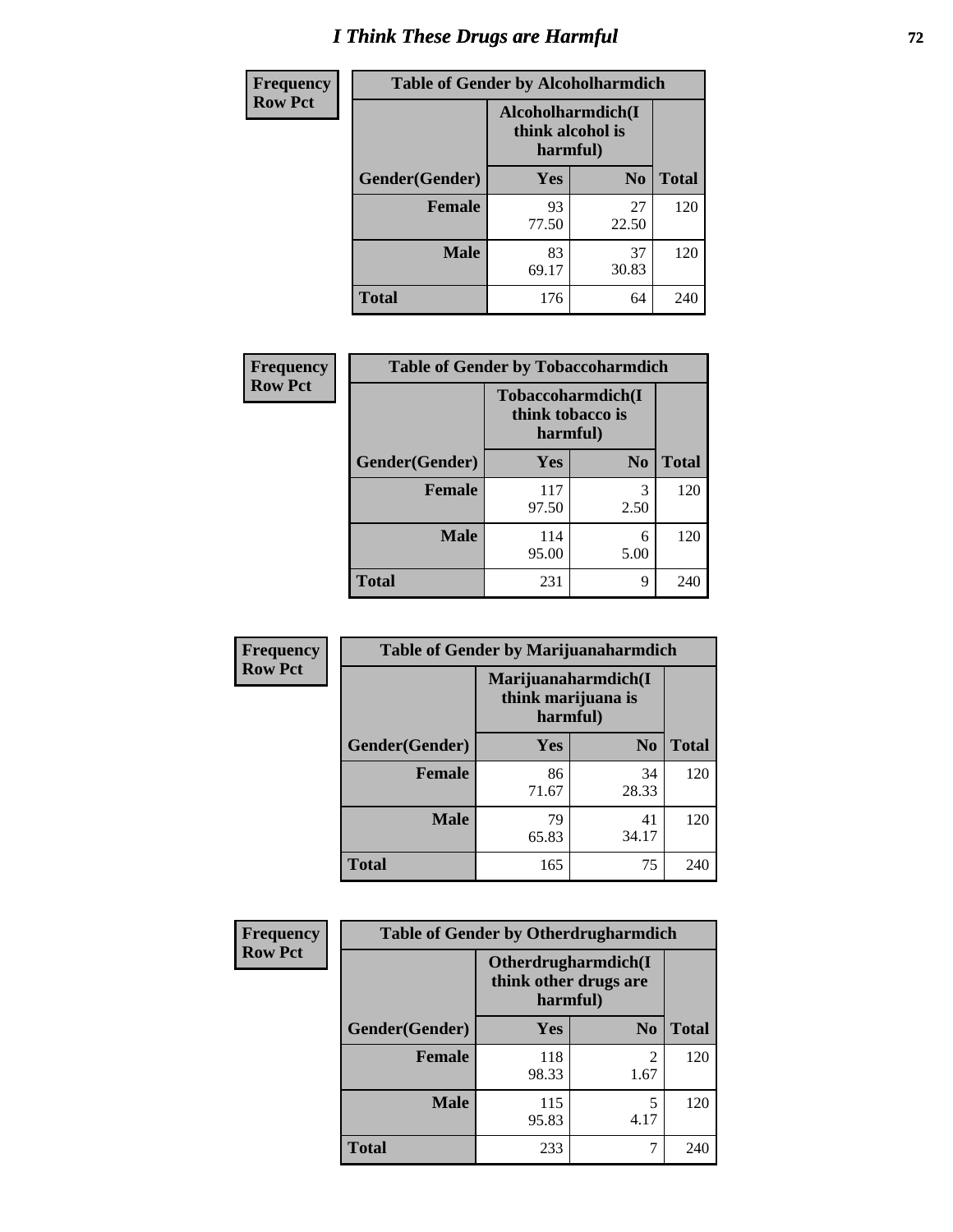| <b>Frequency</b> | <b>Table of Gender by Alcohollocation1</b> |                                                               |             |              |
|------------------|--------------------------------------------|---------------------------------------------------------------|-------------|--------------|
| <b>Row Pct</b>   |                                            | <b>Alcohollocation1(Places</b><br><b>Friends Use Alcohol)</b> |             |              |
|                  | Gender(Gender)                             |                                                               | Do Not Use  | <b>Total</b> |
|                  | <b>Female</b>                              | 96<br>80.00                                                   | 24<br>20.00 | 120          |
|                  | <b>Male</b>                                | 79<br>65.83                                                   | 41<br>34.17 | 120          |
|                  | Total                                      | 175                                                           | 65          | 240          |

| <b>Frequency</b> | <b>Table of Gender by Alcohollocation2</b> |                                                               |             |              |
|------------------|--------------------------------------------|---------------------------------------------------------------|-------------|--------------|
| <b>Row Pct</b>   |                                            | <b>Alcohollocation2(Places</b><br><b>Friends Use Alcohol)</b> |             |              |
|                  | Gender(Gender)                             |                                                               | Home        | <b>Total</b> |
|                  | <b>Female</b>                              | 51<br>42.50                                                   | 69<br>57.50 | 120          |
|                  | <b>Male</b>                                | 62<br>51.67                                                   | 58<br>48.33 | 120          |
|                  | <b>Total</b>                               | 113                                                           | 127         | 240          |

| <b>Frequency</b> | <b>Table of Gender by Alcohollocation3</b> |              |                                                               |              |
|------------------|--------------------------------------------|--------------|---------------------------------------------------------------|--------------|
| <b>Row Pct</b>   |                                            |              | <b>Alcohollocation3(Places</b><br><b>Friends Use Alcohol)</b> |              |
|                  | Gender(Gender)                             | $\bullet$    | <b>School</b>                                                 | <b>Total</b> |
|                  | <b>Female</b>                              | 107<br>89.17 | 13<br>10.83                                                   | 120          |
|                  | <b>Male</b>                                | 105<br>87.50 | 15<br>12.50                                                   | 120          |
|                  | <b>Total</b>                               | 212          | 28                                                            | 240          |

| <b>Frequency</b> | <b>Table of Gender by Alcohollocation4</b> |                                                               |             |              |
|------------------|--------------------------------------------|---------------------------------------------------------------|-------------|--------------|
| <b>Row Pct</b>   |                                            | <b>Alcohollocation4(Places</b><br><b>Friends Use Alcohol)</b> |             |              |
|                  | Gender(Gender)                             |                                                               | Car         | <b>Total</b> |
|                  | <b>Female</b>                              | 99<br>82.50                                                   | 21<br>17.50 | 120          |
|                  | <b>Male</b>                                | 102<br>85.00                                                  | 18<br>15.00 | 120          |
|                  | <b>Total</b>                               | 201                                                           | 39          | 240          |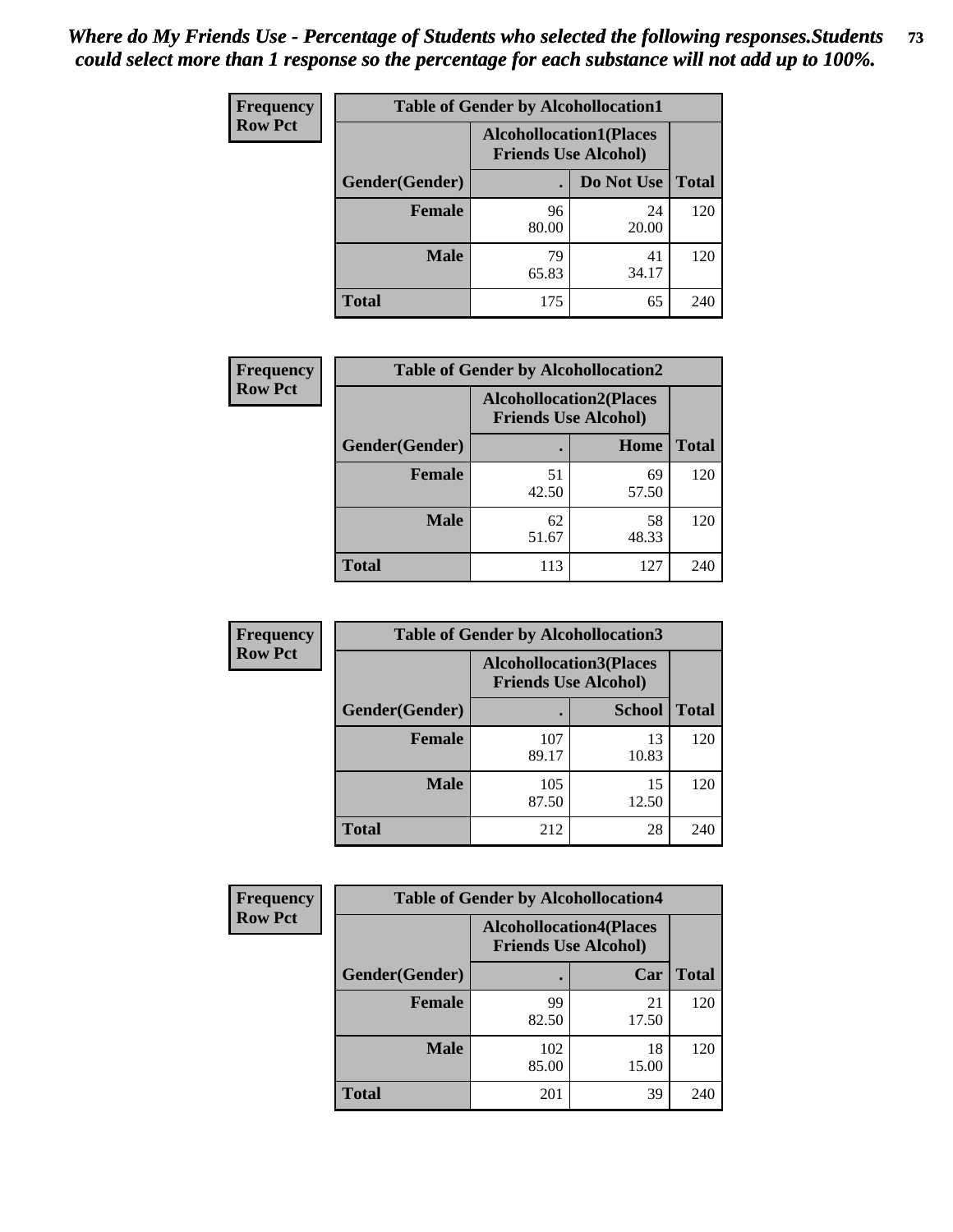| <b>Frequency</b> | <b>Table of Gender by Alcohollocation5</b> |                                                                |                                 |              |
|------------------|--------------------------------------------|----------------------------------------------------------------|---------------------------------|--------------|
| <b>Row Pct</b>   |                                            | <b>Alcohollocation5</b> (Places<br><b>Friends Use Alcohol)</b> |                                 |              |
|                  | Gender(Gender)                             |                                                                | <b>Friend's</b><br><b>House</b> | <b>Total</b> |
|                  | <b>Female</b>                              | 32<br>26.67                                                    | 88<br>73.33                     | 120          |
|                  | <b>Male</b>                                | 46<br>38.33                                                    | 74<br>61.67                     | 120          |
|                  | <b>Total</b>                               | 78                                                             | 162                             | 240          |

| Frequency      | <b>Table of Gender by Alcohollocation6</b> |                                                               |              |              |  |
|----------------|--------------------------------------------|---------------------------------------------------------------|--------------|--------------|--|
| <b>Row Pct</b> |                                            | <b>Alcohollocation6(Places</b><br><b>Friends Use Alcohol)</b> |              |              |  |
|                | Gender(Gender)                             |                                                               | <b>Other</b> | <b>Total</b> |  |
|                | <b>Female</b>                              | 82<br>68.33                                                   | 38<br>31.67  | 120          |  |
|                | <b>Male</b>                                | 81<br>67.50                                                   | 39<br>32.50  | 120          |  |
|                | <b>Total</b>                               | 163                                                           | 77           | 240          |  |

| Frequency      | <b>Table of Gender by Tobaccolocation1</b> |                                                               |             |              |  |
|----------------|--------------------------------------------|---------------------------------------------------------------|-------------|--------------|--|
| <b>Row Pct</b> |                                            | <b>Tobaccolocation1(Places</b><br><b>Friends Use Tobacco)</b> |             |              |  |
|                | Gender(Gender)                             |                                                               | Do Not Use  | <b>Total</b> |  |
|                | <b>Female</b>                              | 71<br>59.17                                                   | 49<br>40.83 | 120          |  |
|                | <b>Male</b>                                | 71<br>59.17                                                   | 49<br>40.83 | 120          |  |
|                | <b>Total</b>                               | 142                                                           | 98          | 240          |  |

| <b>Frequency</b> | <b>Table of Gender by Tobaccolocation2</b> |                                                               |             |              |
|------------------|--------------------------------------------|---------------------------------------------------------------|-------------|--------------|
| <b>Row Pct</b>   |                                            | <b>Tobaccolocation2(Places</b><br><b>Friends Use Tobacco)</b> |             |              |
|                  | Gender(Gender)                             |                                                               | Home        | <b>Total</b> |
|                  | Female                                     | 56<br>46.67                                                   | 64<br>53.33 | 120          |
|                  | <b>Male</b>                                | 57<br>47.50                                                   | 63<br>52.50 | 120          |
|                  | <b>Total</b>                               | 113                                                           | 127         | 240          |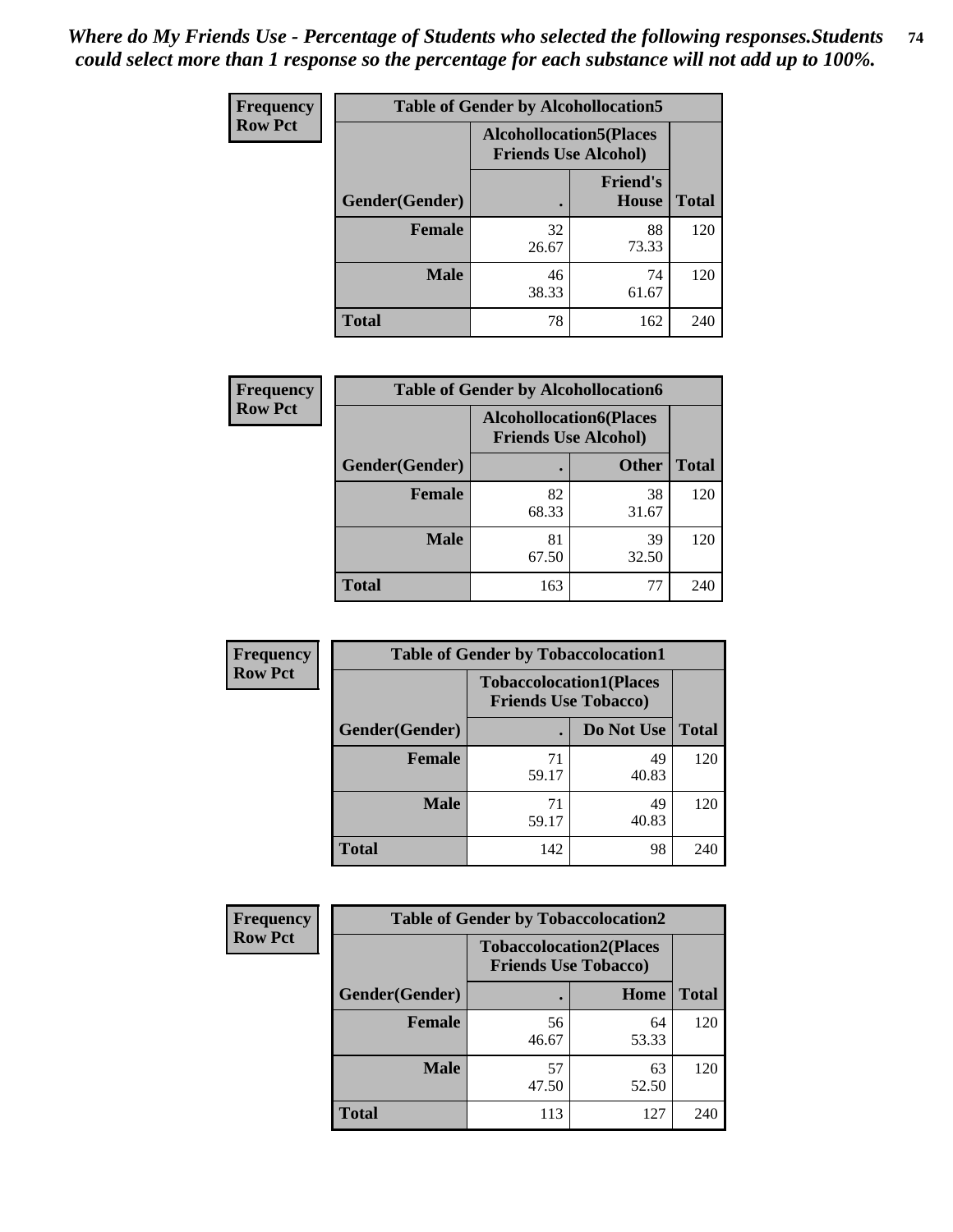| <b>Frequency</b> | <b>Table of Gender by Tobaccolocation3</b> |             |                                                               |              |
|------------------|--------------------------------------------|-------------|---------------------------------------------------------------|--------------|
| <b>Row Pct</b>   |                                            |             | <b>Tobaccolocation3(Places</b><br><b>Friends Use Tobacco)</b> |              |
|                  | Gender(Gender)                             |             | <b>School</b>                                                 | <b>Total</b> |
|                  | Female                                     | 72<br>60.00 | 48<br>40.00                                                   | 120          |
|                  | <b>Male</b>                                | 66<br>55.00 | 54<br>45.00                                                   | 120          |
|                  | <b>Total</b>                               | 138         | 102                                                           | 240          |

| <b>Frequency</b> | <b>Table of Gender by Tobaccolocation4</b> |             |                                                               |              |
|------------------|--------------------------------------------|-------------|---------------------------------------------------------------|--------------|
| <b>Row Pct</b>   |                                            |             | <b>Tobaccolocation4(Places</b><br><b>Friends Use Tobacco)</b> |              |
|                  | Gender(Gender)                             |             | Car                                                           | <b>Total</b> |
|                  | Female                                     | 62<br>51.67 | 58<br>48.33                                                   | 120          |
|                  | <b>Male</b>                                | 68<br>56.67 | 52<br>43.33                                                   | 120          |
|                  | <b>Total</b>                               | 130         | 110                                                           | 240          |

| <b>Frequency</b> | <b>Table of Gender by Tobaccolocation5</b> |                             |                                |              |
|------------------|--------------------------------------------|-----------------------------|--------------------------------|--------------|
| <b>Row Pct</b>   |                                            | <b>Friends Use Tobacco)</b> | <b>Tobaccolocation5(Places</b> |              |
|                  | Gender(Gender)                             |                             | <b>Friend's</b><br>House       | <b>Total</b> |
|                  | <b>Female</b>                              | 61<br>50.83                 | 59<br>49.17                    | 120          |
|                  | <b>Male</b>                                | 63<br>52.50                 | 57<br>47.50                    | 120          |
|                  | <b>Total</b>                               | 124                         | 116                            | 240          |

| <b>Frequency</b> | <b>Table of Gender by Tobaccolocation6</b> |                                                               |              |              |
|------------------|--------------------------------------------|---------------------------------------------------------------|--------------|--------------|
| <b>Row Pct</b>   |                                            | <b>Tobaccolocation6(Places</b><br><b>Friends Use Tobacco)</b> |              |              |
|                  | Gender(Gender)                             |                                                               | <b>Other</b> | <b>Total</b> |
|                  | Female                                     | 82<br>68.33                                                   | 38<br>31.67  | 120          |
|                  | <b>Male</b>                                | 74<br>61.67                                                   | 46<br>38.33  | 120          |
|                  | <b>Total</b>                               | 156                                                           | 84           | 240          |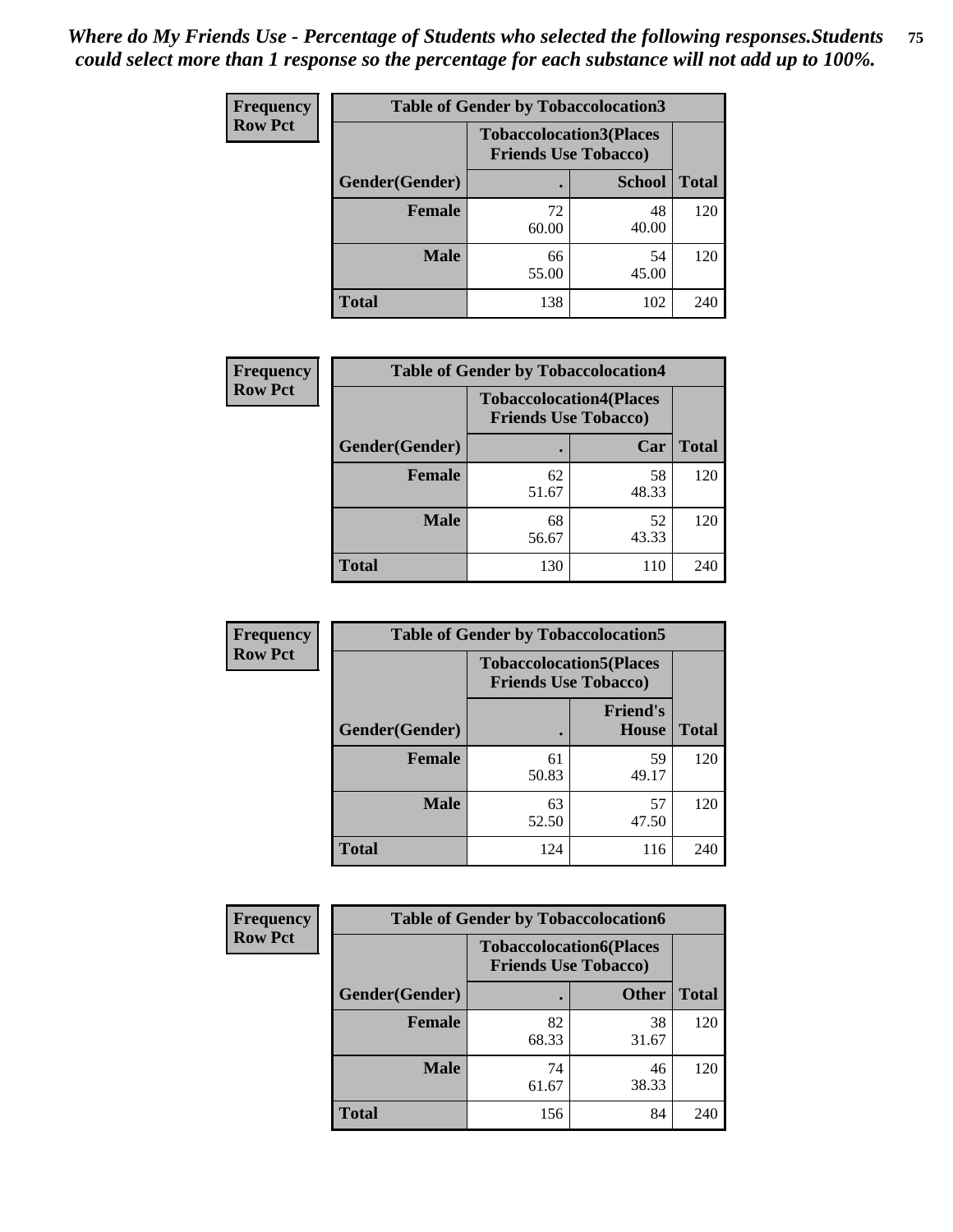| <b>Frequency</b> | <b>Table of Gender by Marijuanalocation1</b> |                                                                    |             |              |
|------------------|----------------------------------------------|--------------------------------------------------------------------|-------------|--------------|
| <b>Row Pct</b>   |                                              | <b>Marijuanalocation1(Places</b><br><b>Friends Use Marijuana</b> ) |             |              |
|                  | Gender(Gender)                               |                                                                    | Do Not Use  | <b>Total</b> |
|                  | <b>Female</b>                                | 70<br>58.33                                                        | 50<br>41.67 | 120          |
|                  | <b>Male</b>                                  | 51<br>42.50                                                        | 69<br>57.50 | 120          |
|                  | Total                                        | 121                                                                | 119         | 240          |

| <b>Frequency</b> | <b>Table of Gender by Marijuanalocation2</b> |                                                                    |             |              |
|------------------|----------------------------------------------|--------------------------------------------------------------------|-------------|--------------|
| <b>Row Pct</b>   |                                              | <b>Marijuanalocation2(Places</b><br><b>Friends Use Marijuana</b> ) |             |              |
|                  | Gender(Gender)                               |                                                                    | Home        | <b>Total</b> |
|                  | Female                                       | 66<br>55.00                                                        | 54<br>45.00 | 120          |
|                  | <b>Male</b>                                  | 71<br>59.17                                                        | 49<br>40.83 | 120          |
|                  | <b>Total</b>                                 | 137                                                                | 103         | 240          |

| Frequency      | <b>Table of Gender by Marijuanalocation3</b> |              |                                                                    |              |
|----------------|----------------------------------------------|--------------|--------------------------------------------------------------------|--------------|
| <b>Row Pct</b> |                                              |              | <b>Marijuanalocation3(Places</b><br><b>Friends Use Marijuana</b> ) |              |
|                | Gender(Gender)                               |              | <b>School</b>                                                      | <b>Total</b> |
|                | Female                                       | 105<br>87.50 | 15<br>12.50                                                        | 120          |
|                | <b>Male</b>                                  | 107<br>89.17 | 13<br>10.83                                                        | 120          |
|                | <b>Total</b>                                 | 212          | 28                                                                 | 240          |

| <b>Frequency</b> | <b>Table of Gender by Marijuanalocation4</b> |                                |                                  |              |
|------------------|----------------------------------------------|--------------------------------|----------------------------------|--------------|
| <b>Row Pct</b>   |                                              | <b>Friends Use Marijuana</b> ) | <b>Marijuanalocation4(Places</b> |              |
|                  | Gender(Gender)                               |                                | Car                              | <b>Total</b> |
|                  | <b>Female</b>                                | 87<br>72.50                    | 33<br>27.50                      | 120          |
|                  | <b>Male</b>                                  | 91<br>75.83                    | 29<br>24.17                      | 120          |
|                  | <b>Total</b>                                 | 178                            | 62                               | 240          |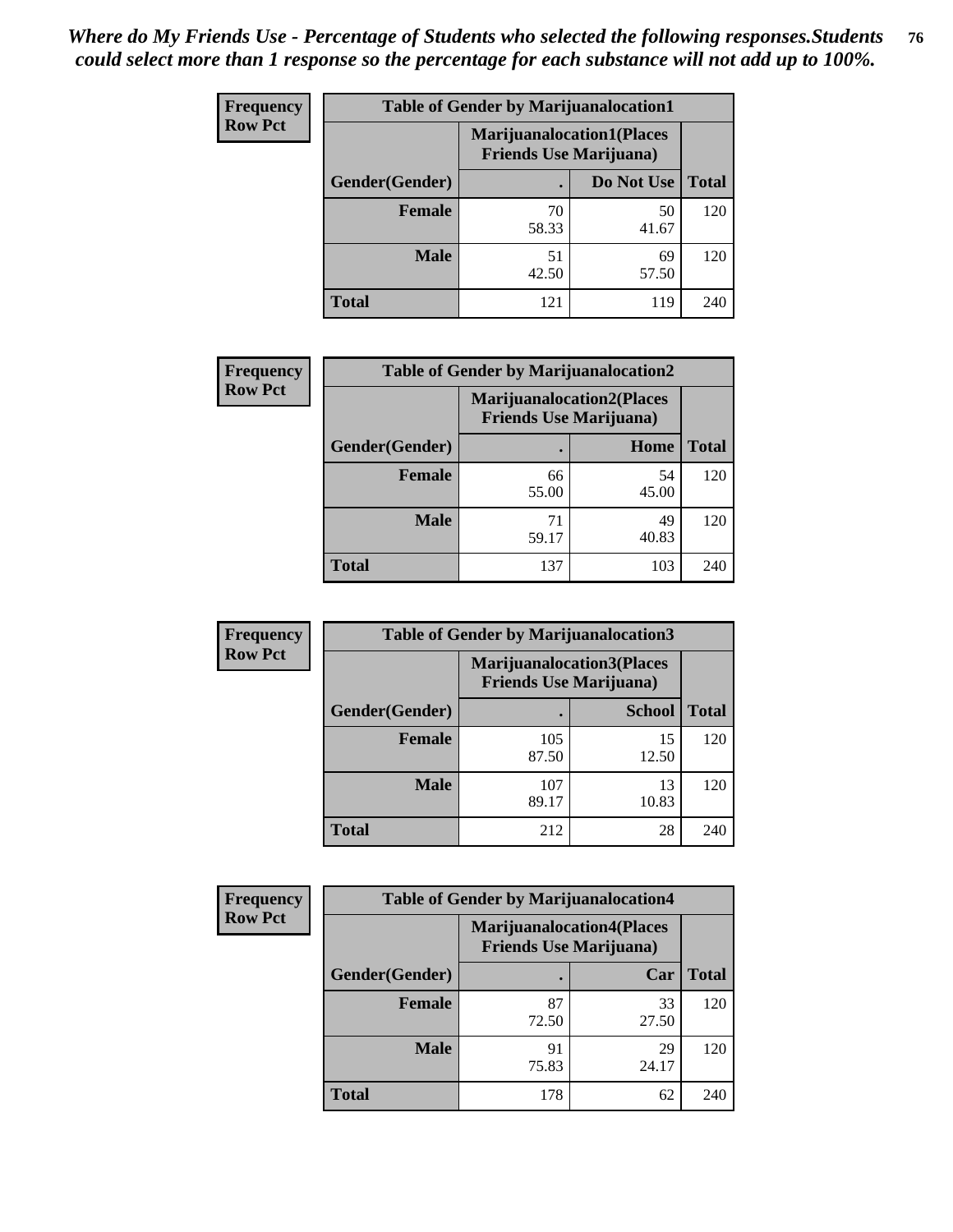| <b>Frequency</b> | <b>Table of Gender by Marijuanalocation5</b> |                                                                     |                          |              |  |
|------------------|----------------------------------------------|---------------------------------------------------------------------|--------------------------|--------------|--|
| <b>Row Pct</b>   |                                              | <b>Marijuanalocation5</b> (Places<br><b>Friends Use Marijuana</b> ) |                          |              |  |
|                  | Gender(Gender)                               |                                                                     | <b>Friend's</b><br>House | <b>Total</b> |  |
|                  | <b>Female</b>                                | 57<br>47.50                                                         | 63<br>52.50              | 120          |  |
|                  | <b>Male</b>                                  | 67<br>55.83                                                         | 53<br>44.17              | 120          |  |
|                  | <b>Total</b>                                 | 124                                                                 | 116                      | 240          |  |

| <b>Frequency</b> | <b>Table of Gender by Marijuanalocation6</b> |             |                                                                    |              |
|------------------|----------------------------------------------|-------------|--------------------------------------------------------------------|--------------|
| <b>Row Pct</b>   |                                              |             | <b>Marijuanalocation6(Places</b><br><b>Friends Use Marijuana</b> ) |              |
|                  | <b>Gender</b> (Gender)                       |             | <b>Other</b>                                                       | <b>Total</b> |
|                  | <b>Female</b>                                | 83<br>69.17 | 37<br>30.83                                                        | 120          |
|                  | <b>Male</b>                                  | 85<br>70.83 | 35<br>29.17                                                        | 120          |
|                  | <b>Total</b>                                 | 168         | 72                                                                 | 240          |

| <b>Frequency</b> | <b>Table of Gender by Otherdruglocation1</b> |                                                                                |             |              |
|------------------|----------------------------------------------|--------------------------------------------------------------------------------|-------------|--------------|
| <b>Row Pct</b>   |                                              | <b>Otherdruglocation1(Places</b><br><b>Friends Use Other Illegal</b><br>Drugs) |             |              |
|                  | <b>Gender</b> (Gender)                       |                                                                                | Do Not Use  | <b>Total</b> |
|                  | <b>Female</b>                                | 50<br>41.67                                                                    | 70<br>58.33 | 120          |
|                  | <b>Male</b>                                  | 35<br>29.17                                                                    | 85<br>70.83 | 120          |
|                  | <b>Total</b>                                 | 85                                                                             | 155         | 240          |

| Frequency      | <b>Table of Gender by Otherdruglocation2</b> |                                                                                |             |              |
|----------------|----------------------------------------------|--------------------------------------------------------------------------------|-------------|--------------|
| <b>Row Pct</b> |                                              | <b>Otherdruglocation2(Places</b><br><b>Friends Use Other Illegal</b><br>Drugs) |             |              |
|                | Gender(Gender)                               |                                                                                | Home        | <b>Total</b> |
|                | <b>Female</b>                                | 86<br>71.67                                                                    | 34<br>28.33 | 120          |
|                | <b>Male</b>                                  | 87<br>72.50                                                                    | 33<br>27.50 | 120          |
|                | <b>Total</b>                                 | 173                                                                            | 67          | 240          |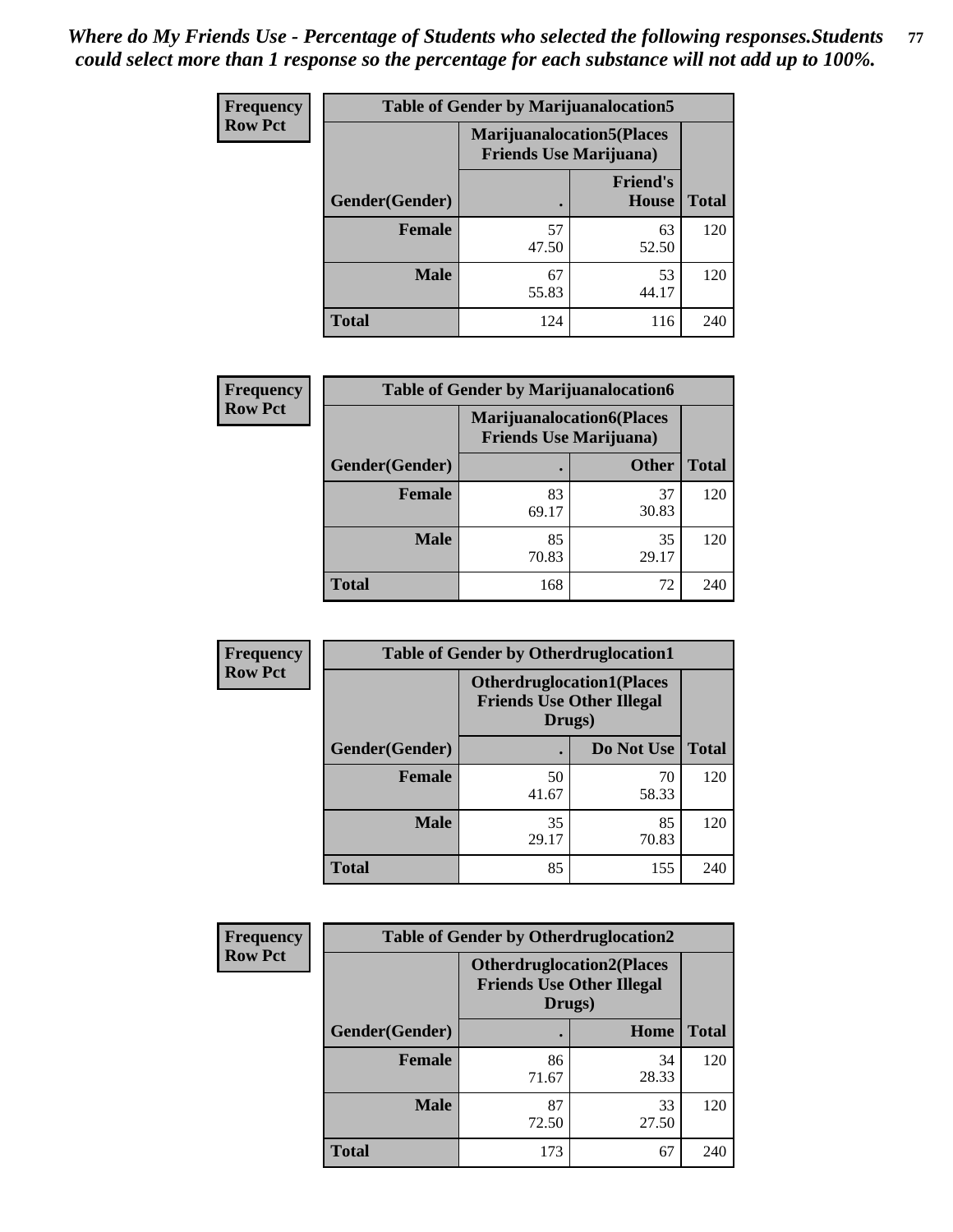| <b>Frequency</b> | <b>Table of Gender by Otherdruglocation3</b> |                                                                                |               |              |
|------------------|----------------------------------------------|--------------------------------------------------------------------------------|---------------|--------------|
| <b>Row Pct</b>   |                                              | <b>Otherdruglocation3(Places</b><br><b>Friends Use Other Illegal</b><br>Drugs) |               |              |
|                  | Gender(Gender)                               |                                                                                | <b>School</b> | <b>Total</b> |
|                  | <b>Female</b>                                | 101<br>84.17                                                                   | 19<br>15.83   | 120          |
|                  | <b>Male</b>                                  | 104<br>86.67                                                                   | 16<br>13.33   | 120          |
|                  | <b>Total</b>                                 | 205                                                                            | 35            | 240          |

| Frequency      | <b>Table of Gender by Otherdruglocation4</b> |                                                                                |             |              |
|----------------|----------------------------------------------|--------------------------------------------------------------------------------|-------------|--------------|
| <b>Row Pct</b> |                                              | <b>Otherdruglocation4(Places</b><br><b>Friends Use Other Illegal</b><br>Drugs) |             |              |
|                | Gender(Gender)                               |                                                                                | Car         | <b>Total</b> |
|                | <b>Female</b>                                | 98<br>81.67                                                                    | 22<br>18.33 | 120          |
|                | <b>Male</b>                                  | 100<br>83.33                                                                   | 20<br>16.67 | 120          |
|                | <b>Total</b>                                 | 198                                                                            | 42          | 240          |

| Frequency      | <b>Table of Gender by Otherdruglocation5</b> |                                                                                |                                 |              |
|----------------|----------------------------------------------|--------------------------------------------------------------------------------|---------------------------------|--------------|
| <b>Row Pct</b> |                                              | <b>Otherdruglocation5(Places</b><br><b>Friends Use Other Illegal</b><br>Drugs) |                                 |              |
|                | Gender(Gender)                               |                                                                                | <b>Friend's</b><br><b>House</b> | <b>Total</b> |
|                | <b>Female</b>                                | 75<br>62.50                                                                    | 45<br>37.50                     | 120          |
|                | <b>Male</b>                                  | 88<br>73.33                                                                    | 32<br>26.67                     | 120          |
|                | <b>Total</b>                                 | 163                                                                            | 77                              | 240          |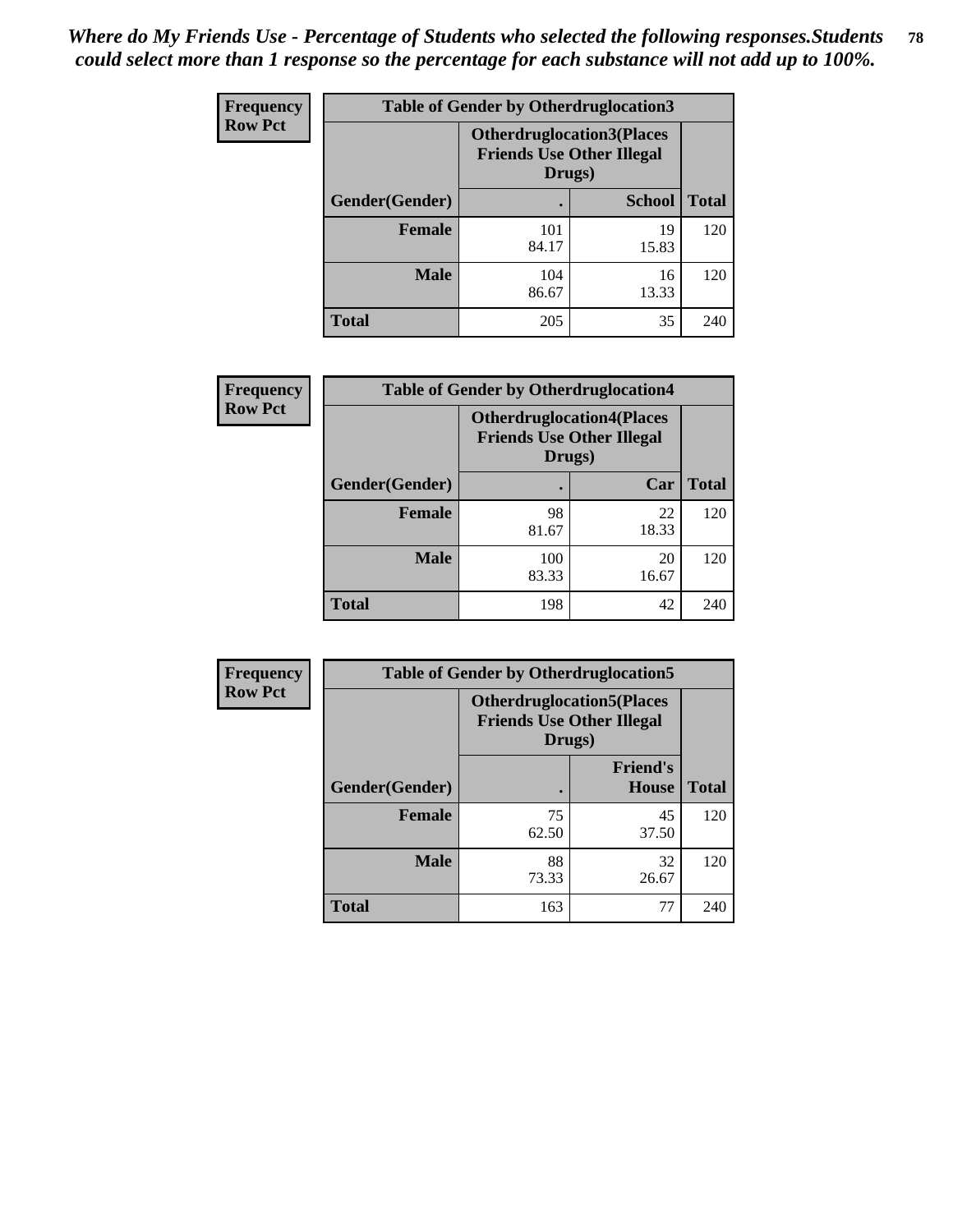| Frequency      | <b>Table of Gender by Otherdruglocation6</b> |                                            |                                  |              |
|----------------|----------------------------------------------|--------------------------------------------|----------------------------------|--------------|
| <b>Row Pct</b> |                                              | <b>Friends Use Other Illegal</b><br>Drugs) | <b>Otherdruglocation6(Places</b> |              |
|                | Gender(Gender)                               |                                            | <b>Other</b>                     | <b>Total</b> |
|                | <b>Female</b>                                | 94<br>78.33                                | 26<br>21.67                      | 120          |
|                | <b>Male</b>                                  | 90<br>75.00                                | 30<br>25.00                      | 120          |
|                | <b>Total</b>                                 | 184                                        | 56                               | 240          |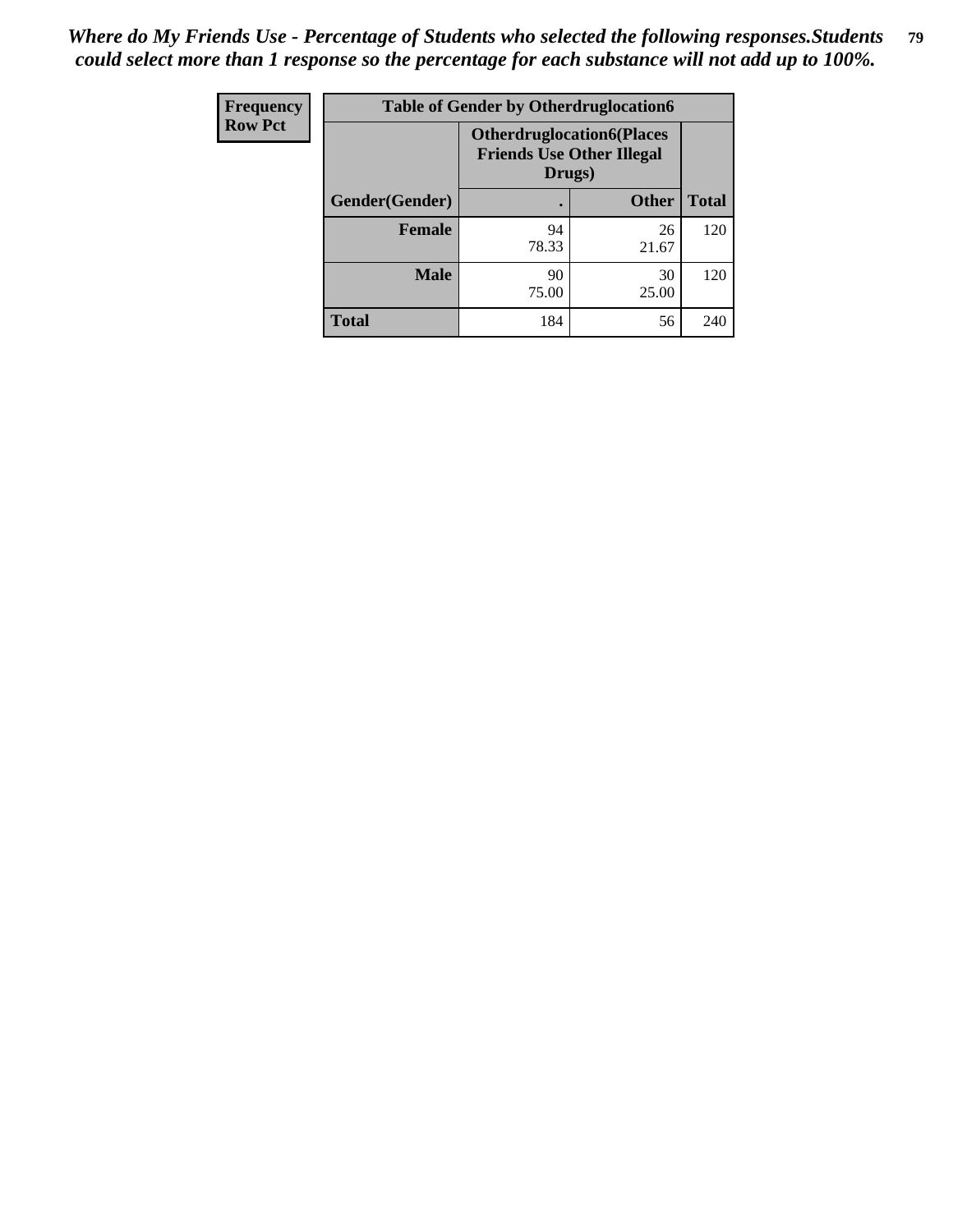| <b>Frequency</b> | <b>Table of Gender by Alcoholtime1</b> |                                                          |                      |              |
|------------------|----------------------------------------|----------------------------------------------------------|----------------------|--------------|
| <b>Row Pct</b>   |                                        | <b>Alcoholtime1(Times</b><br><b>Friends Use Alcohol)</b> |                      |              |
|                  | Gender(Gender)                         | $\bullet$                                                | Do Not<br><b>Use</b> | <b>Total</b> |
|                  | <b>Female</b>                          | 98<br>81.67                                              | 22<br>18.33          | 120          |
|                  | <b>Male</b>                            | 84<br>70.00                                              | 36<br>30.00          | 120          |
|                  | <b>Total</b>                           | 182                                                      | 58                   | 240          |

| <b>Frequency</b> | <b>Table of Gender by Alcoholtime2</b> |                           |                             |              |
|------------------|----------------------------------------|---------------------------|-----------------------------|--------------|
| <b>Row Pct</b>   |                                        | <b>Alcoholtime2(Times</b> | <b>Friends Use Alcohol)</b> |              |
|                  | Gender(Gender)                         |                           | <b>On Way</b><br>to School  | <b>Total</b> |
|                  | <b>Female</b>                          | 115<br>95.83              | 5<br>4.17                   | 120          |
|                  | <b>Male</b>                            | 107<br>89.17              | 13<br>10.83                 | 120          |
|                  | <b>Total</b>                           | 222                       | 18                          | 240          |

| Frequency      | <b>Table of Gender by Alcoholtime3</b> |                                                          |                                |              |
|----------------|----------------------------------------|----------------------------------------------------------|--------------------------------|--------------|
| <b>Row Pct</b> |                                        | <b>Alcoholtime3(Times</b><br><b>Friends Use Alcohol)</b> |                                |              |
|                | Gender(Gender)                         |                                                          | <b>During</b><br><b>School</b> | <b>Total</b> |
|                | <b>Female</b>                          | 112<br>93.33                                             | 8<br>6.67                      | 120          |
|                | <b>Male</b>                            | 102<br>85.00                                             | 18<br>15.00                    | 120          |
|                | <b>Total</b>                           | 214                                                      | 26                             | 240          |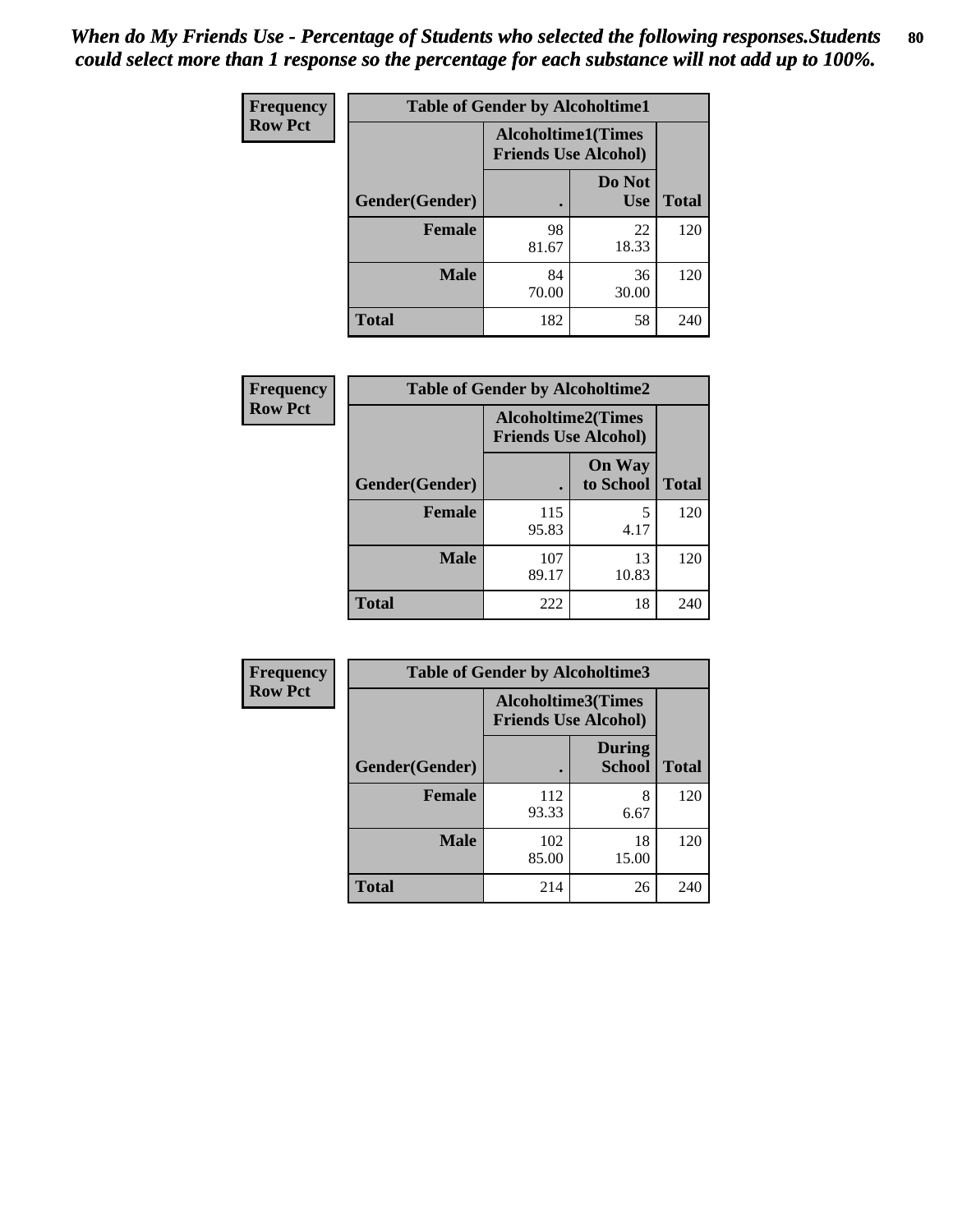*When do My Friends Use - Percentage of Students who selected the following responses.Students could select more than 1 response so the percentage for each substance will not add up to 100%.* **81**

| <b>Frequency</b> | <b>Table of Gender by Alcoholtime4</b> |                                                          |                                                |              |
|------------------|----------------------------------------|----------------------------------------------------------|------------------------------------------------|--------------|
| <b>Row Pct</b>   |                                        | <b>Alcoholtime4(Times</b><br><b>Friends Use Alcohol)</b> |                                                |              |
|                  | Gender(Gender)                         |                                                          | <b>On Way</b><br>Home<br>From<br><b>School</b> | <b>Total</b> |
|                  | <b>Female</b>                          | 115<br>95.83                                             | 5<br>4.17                                      | 120          |
|                  | <b>Male</b>                            | 104<br>86.67                                             | 16<br>13.33                                    | 120          |
|                  | <b>Total</b>                           | 219                                                      | 21                                             | 240          |

| <b>Frequency</b> | <b>Table of Gender by Alcoholtime5</b> |                                                           |             |              |
|------------------|----------------------------------------|-----------------------------------------------------------|-------------|--------------|
| <b>Row Pct</b>   |                                        | <b>Alcoholtime5</b> (Times<br><b>Friends Use Alcohol)</b> |             |              |
|                  | Gender(Gender)                         |                                                           | Weeknights  | <b>Total</b> |
|                  | <b>Female</b>                          | 88<br>73.33                                               | 32<br>26.67 | 120          |
|                  | <b>Male</b>                            | 79<br>65.83                                               | 41<br>34.17 | 120          |
|                  | <b>Total</b>                           | 167                                                       | 73          | 240          |

| <b>Frequency</b> | <b>Table of Gender by Alcoholtime6</b> |                                                           |                 |              |
|------------------|----------------------------------------|-----------------------------------------------------------|-----------------|--------------|
| <b>Row Pct</b>   |                                        | <b>Alcoholtime6</b> (Times<br><b>Friends Use Alcohol)</b> |                 |              |
|                  | Gender(Gender)                         |                                                           | <b>Weekends</b> | <b>Total</b> |
|                  | <b>Female</b>                          | 23<br>19.17                                               | 97<br>80.83     | 120          |
|                  | <b>Male</b>                            | 30<br>25.00                                               | 90<br>75.00     | 120          |
|                  | Total                                  | 53                                                        | 187             | 240          |

| <b>Frequency</b> | <b>Table of Gender by Tobaccotime1</b> |                             |                           |              |
|------------------|----------------------------------------|-----------------------------|---------------------------|--------------|
| <b>Row Pct</b>   |                                        | <b>Friends Use Tobacco)</b> | <b>Tobaccotime1(Times</b> |              |
|                  | Gender(Gender)                         |                             | Do Not<br><b>Use</b>      | <b>Total</b> |
|                  | <b>Female</b>                          | 83<br>69.17                 | 37<br>30.83               | 120          |
|                  | <b>Male</b>                            | 69<br>57.50                 | 51<br>42.50               | 120          |
|                  | <b>Total</b>                           | 152                         | 88                        | 240          |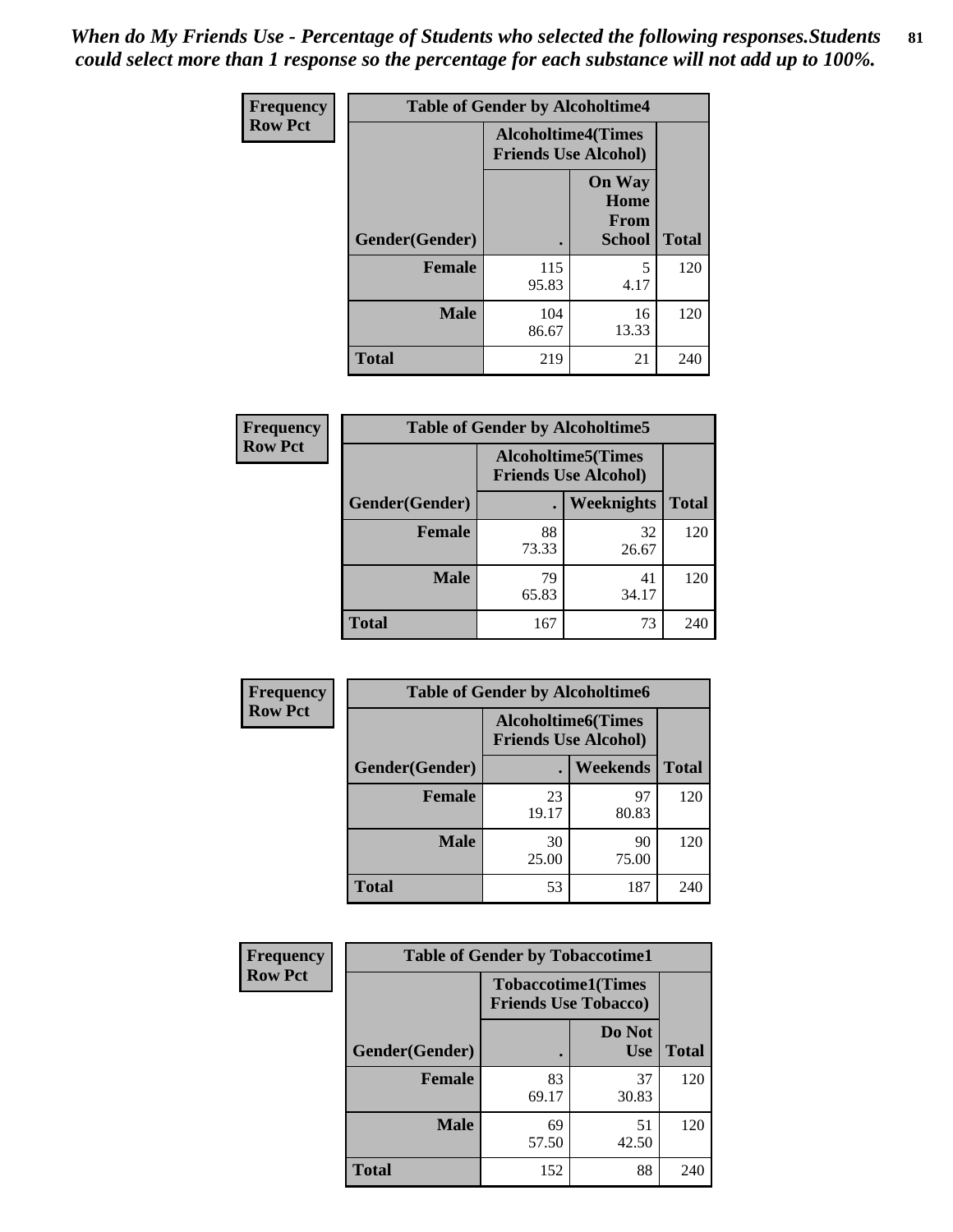| <b>Frequency</b> | <b>Table of Gender by Tobaccotime2</b> |                             |                            |              |
|------------------|----------------------------------------|-----------------------------|----------------------------|--------------|
| <b>Row Pct</b>   |                                        | <b>Friends Use Tobacco)</b> | <b>Tobaccotime2(Times</b>  |              |
|                  | Gender(Gender)                         |                             | <b>On Way</b><br>to School | <b>Total</b> |
|                  | <b>Female</b>                          | 60<br>50.00                 | 60<br>50.00                | 120          |
|                  | <b>Male</b>                            | 72<br>60.00                 | 48<br>40.00                | 120          |
|                  | <b>Total</b>                           | 132                         | 108                        | 240          |

| <b>Frequency</b> | <b>Table of Gender by Tobaccotime3</b> |                                                          |                                |              |
|------------------|----------------------------------------|----------------------------------------------------------|--------------------------------|--------------|
| <b>Row Pct</b>   |                                        | <b>Tobaccotime3(Times</b><br><b>Friends Use Tobacco)</b> |                                |              |
|                  | Gender(Gender)                         |                                                          | <b>During</b><br><b>School</b> | <b>Total</b> |
|                  | <b>Female</b>                          | 71<br>59.17                                              | 49<br>40.83                    | 120          |
|                  | <b>Male</b>                            | 70<br>58.33                                              | 50<br>41.67                    | 120          |
|                  | <b>Total</b>                           | 141                                                      | 99                             | 240          |

| <b>Frequency</b> | <b>Table of Gender by Tobaccotime4</b> |                                                          |                                                       |              |
|------------------|----------------------------------------|----------------------------------------------------------|-------------------------------------------------------|--------------|
| <b>Row Pct</b>   |                                        | <b>Tobaccotime4(Times</b><br><b>Friends Use Tobacco)</b> |                                                       |              |
|                  | Gender(Gender)                         |                                                          | <b>On Way</b><br>Home<br><b>From</b><br><b>School</b> | <b>Total</b> |
|                  | <b>Female</b>                          | 115<br>95.83                                             | 5<br>4.17                                             | 120          |
|                  | <b>Male</b>                            | 104<br>86.67                                             | 16<br>13.33                                           | 120          |
|                  | <b>Total</b>                           | 219                                                      | 21                                                    | 240          |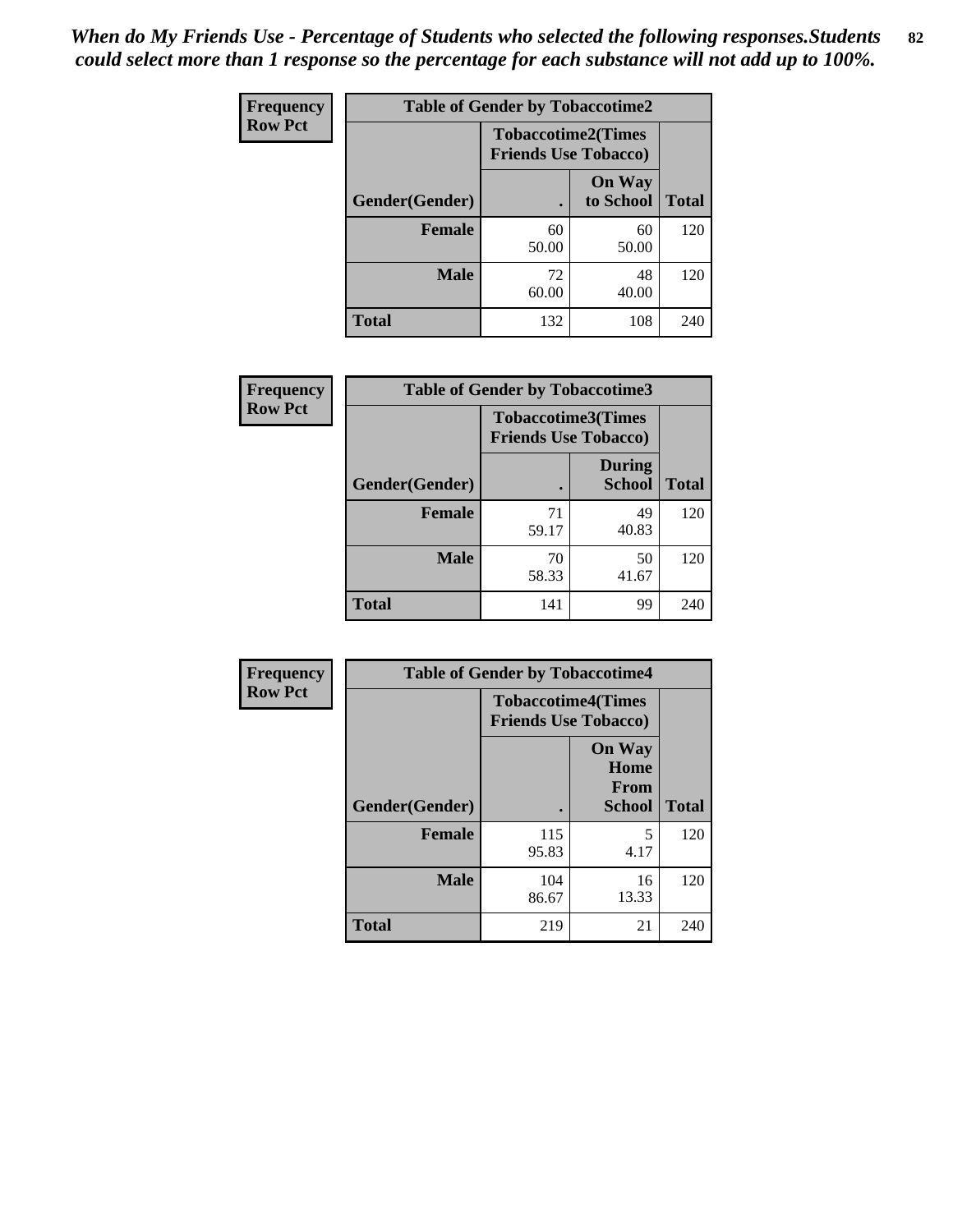| Frequency      | <b>Table of Gender by Tobaccotime5</b> |             |                                                          |              |
|----------------|----------------------------------------|-------------|----------------------------------------------------------|--------------|
| <b>Row Pct</b> |                                        |             | <b>Tobaccotime5(Times</b><br><b>Friends Use Tobacco)</b> |              |
|                | <b>Gender</b> (Gender)                 |             | Weeknights                                               | <b>Total</b> |
|                | <b>Female</b>                          | 50<br>41.67 | 70<br>58.33                                              | 120          |
|                | <b>Male</b>                            | 58<br>48.33 | 62<br>51.67                                              | 120          |
|                | <b>Total</b>                           | 108         | 132                                                      | 240          |

| <b>Frequency</b> | <b>Table of Gender by Tobaccotime6</b> |                                                          |                 |              |
|------------------|----------------------------------------|----------------------------------------------------------|-----------------|--------------|
| <b>Row Pct</b>   |                                        | <b>Tobaccotime6(Times</b><br><b>Friends Use Tobacco)</b> |                 |              |
|                  | Gender(Gender)                         |                                                          | <b>Weekends</b> | <b>Total</b> |
|                  | Female                                 | 45<br>37.50                                              | 75<br>62.50     | 120          |
|                  | <b>Male</b>                            | 52<br>43.33                                              | 68<br>56.67     | 120          |
|                  | <b>Total</b>                           | 97                                                       | 143             | 240          |

| <b>Frequency</b> | <b>Table of Gender by Marijuanatime1</b> |                                                               |             |              |
|------------------|------------------------------------------|---------------------------------------------------------------|-------------|--------------|
| <b>Row Pct</b>   |                                          | <b>Marijuanatime1(Times</b><br><b>Friends Use Marijuana</b> ) |             |              |
|                  | Gender(Gender)                           |                                                               | Do Not Use  | <b>Total</b> |
|                  | <b>Female</b>                            | 76<br>63.33                                                   | 44<br>36.67 | 120          |
|                  | <b>Male</b>                              | 50<br>41.67                                                   | 70<br>58.33 | 120          |
|                  | <b>Total</b>                             | 126                                                           | 114         | 240          |

| <b>Frequency</b> | <b>Table of Gender by Marijuanatime2</b> |                                                               |                            |              |
|------------------|------------------------------------------|---------------------------------------------------------------|----------------------------|--------------|
| <b>Row Pct</b>   |                                          | <b>Marijuanatime2(Times</b><br><b>Friends Use Marijuana</b> ) |                            |              |
|                  | Gender(Gender)                           |                                                               | On Way to<br><b>School</b> | <b>Total</b> |
|                  | <b>Female</b>                            | 104<br>86.67                                                  | 16<br>13.33                | 120          |
|                  | <b>Male</b>                              | 99<br>82.50                                                   | 21<br>17.50                | 120          |
|                  | <b>Total</b>                             | 203                                                           | 37                         | 240          |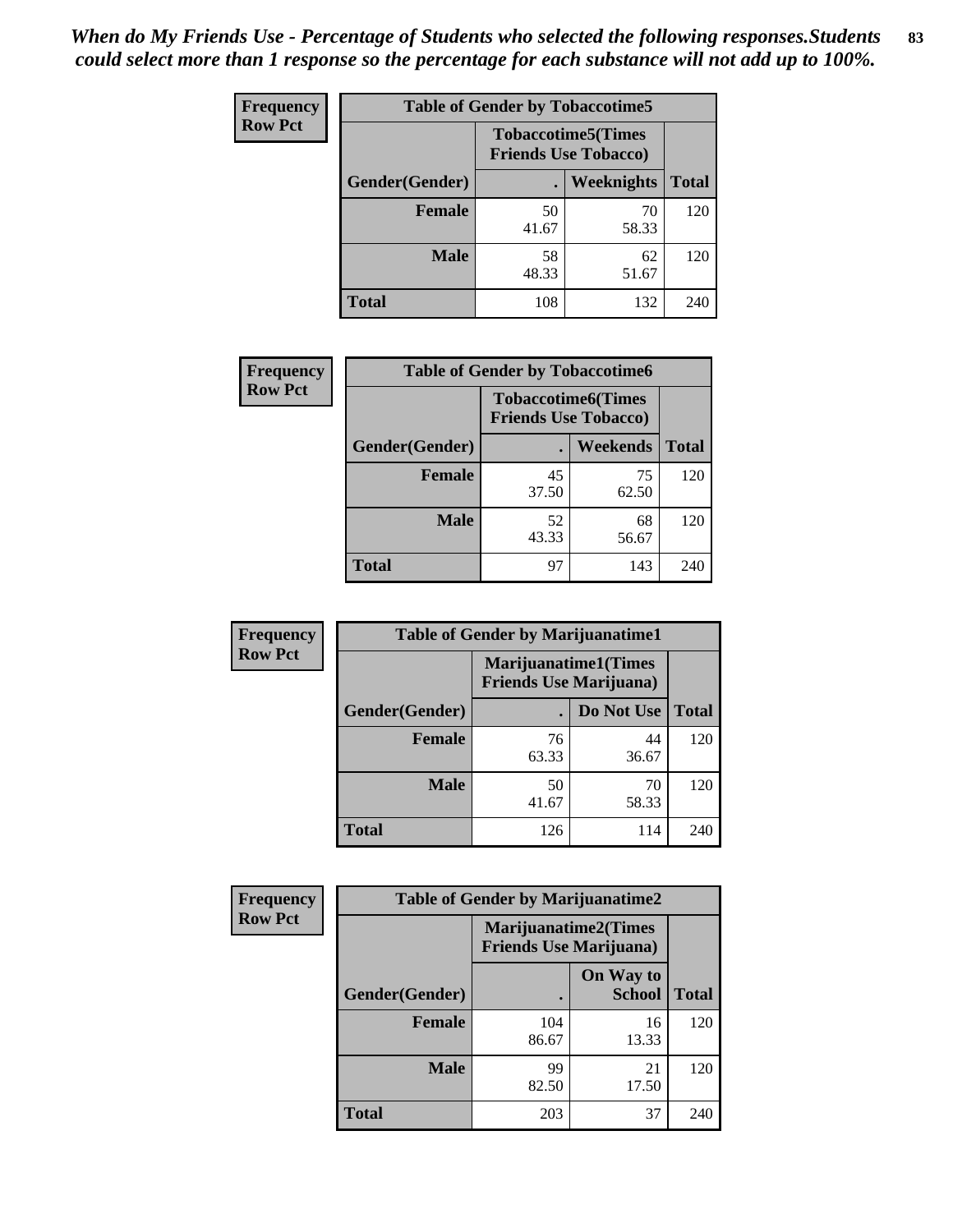*When do My Friends Use - Percentage of Students who selected the following responses.Students could select more than 1 response so the percentage for each substance will not add up to 100%.* **84**

| <b>Frequency</b> | Table of Gender by Marijuanatime3 |                                                        |                                |              |
|------------------|-----------------------------------|--------------------------------------------------------|--------------------------------|--------------|
| <b>Row Pct</b>   |                                   | Marijuanatime3(Times<br><b>Friends Use Marijuana</b> ) |                                |              |
|                  | Gender(Gender)                    |                                                        | <b>During</b><br><b>School</b> | <b>Total</b> |
|                  | <b>Female</b>                     | 105<br>87.50                                           | 15<br>12.50                    | 120          |
|                  | <b>Male</b>                       | 107<br>89.17                                           | 13<br>10.83                    | 120          |
|                  | <b>Total</b>                      | 212                                                    | 28                             | 240          |

| Frequency      | <b>Table of Gender by Marijuanatime4</b> |                                |                                                       |              |
|----------------|------------------------------------------|--------------------------------|-------------------------------------------------------|--------------|
| <b>Row Pct</b> |                                          | <b>Friends Use Marijuana</b> ) | <b>Marijuanatime4</b> (Times                          |              |
|                | Gender(Gender)                           |                                | <b>On Way</b><br>Home<br><b>From</b><br><b>School</b> | <b>Total</b> |
|                | <b>Female</b>                            | 102<br>85.00                   | 18<br>15.00                                           | 120          |
|                | <b>Male</b>                              | 101<br>84.17                   | 19<br>15.83                                           | 120          |
|                | <b>Total</b>                             | 203                            | 37                                                    | 240          |

| Frequency      | <b>Table of Gender by Marijuanatime5</b> |                                                                |             |              |
|----------------|------------------------------------------|----------------------------------------------------------------|-------------|--------------|
| <b>Row Pct</b> |                                          | <b>Marijuanatime5</b> (Times<br><b>Friends Use Marijuana</b> ) |             |              |
|                | Gender(Gender)                           | ٠                                                              | Weeknights  | <b>Total</b> |
|                | <b>Female</b>                            | 68<br>56.67                                                    | 52<br>43.33 | 120          |
|                | <b>Male</b>                              | 75<br>62.50                                                    | 45<br>37.50 | 120          |
|                | <b>Total</b>                             | 143                                                            | 97          | 240          |

| Frequency      | <b>Table of Gender by Marijuanatime6</b> |                                                               |                 |              |
|----------------|------------------------------------------|---------------------------------------------------------------|-----------------|--------------|
| <b>Row Pct</b> |                                          | <b>Marijuanatime6(Times</b><br><b>Friends Use Marijuana</b> ) |                 |              |
|                | Gender(Gender)                           |                                                               | <b>Weekends</b> | <b>Total</b> |
|                | <b>Female</b>                            | 46<br>38.33                                                   | 74<br>61.67     | 120          |
|                | <b>Male</b>                              | 62<br>51.67                                                   | 58<br>48.33     | 120          |
|                | <b>Total</b>                             | 108                                                           | 132             | 240          |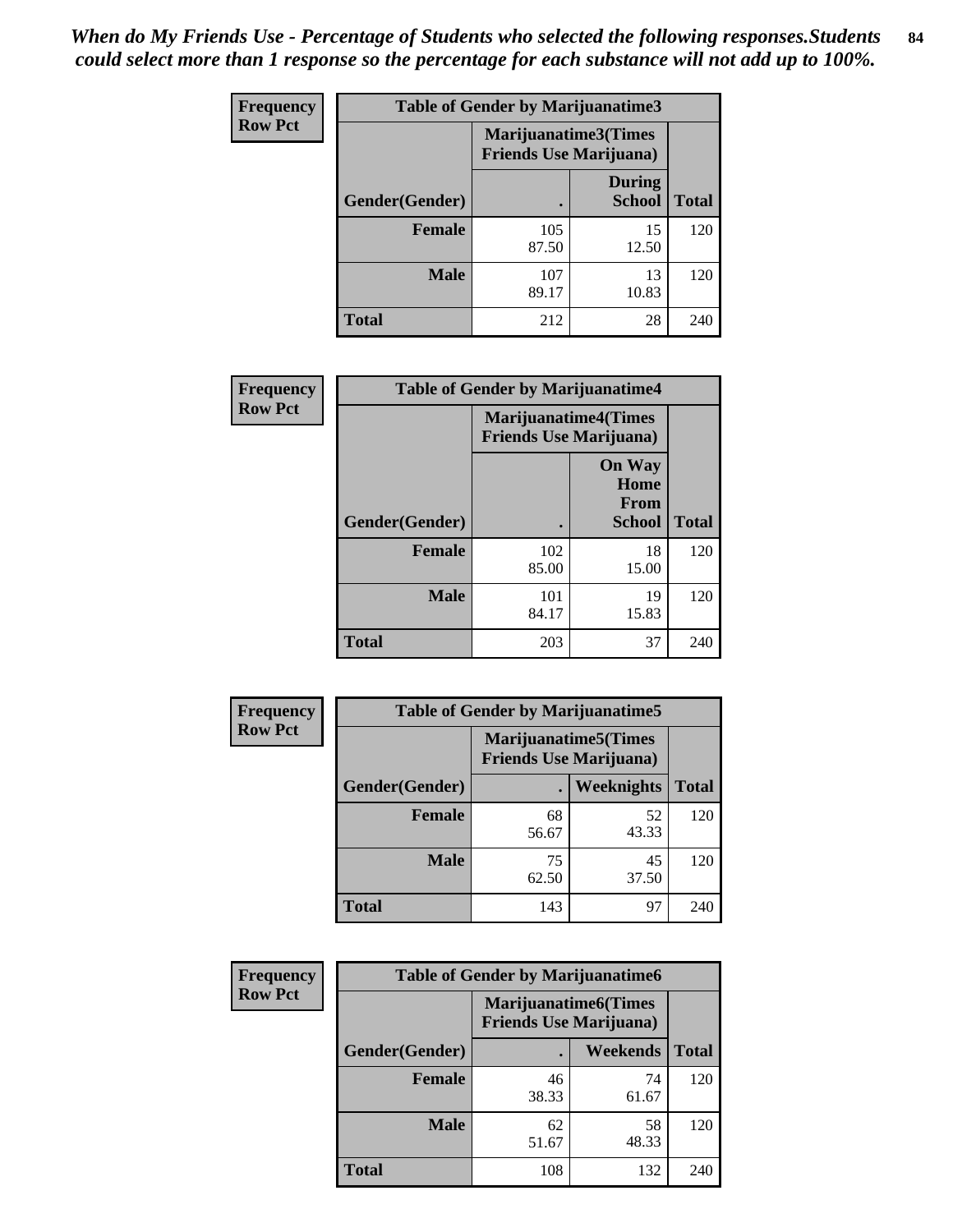*When do My Friends Use - Percentage of Students who selected the following responses.Students could select more than 1 response so the percentage for each substance will not add up to 100%.* **85**

| <b>Frequency</b> | <b>Table of Gender by Otherdrugtime1</b> |                                                    |                              |              |
|------------------|------------------------------------------|----------------------------------------------------|------------------------------|--------------|
| <b>Row Pct</b>   |                                          | <b>Friends Use Other</b><br><b>Illegal Drugs</b> ) | <b>Otherdrugtime1</b> (Times |              |
|                  | Gender(Gender)                           |                                                    | Do Not Use                   | <b>Total</b> |
|                  | <b>Female</b>                            | 52<br>43.33                                        | 68<br>56.67                  | 120          |
|                  | <b>Male</b>                              | 33<br>27.50                                        | 87<br>72.50                  | 120          |
|                  | <b>Total</b>                             | 85                                                 | 155                          | 240          |

| Frequency      | <b>Table of Gender by Otherdrugtime2</b> |                                                    |                             |              |
|----------------|------------------------------------------|----------------------------------------------------|-----------------------------|--------------|
| <b>Row Pct</b> |                                          | <b>Friends Use Other</b><br><b>Illegal Drugs</b> ) | <b>Otherdrugtime2(Times</b> |              |
|                | Gender(Gender)                           |                                                    | On Way to<br><b>School</b>  | <b>Total</b> |
|                | <b>Female</b>                            | 105<br>87.50                                       | 15<br>12.50                 | 120          |
|                | <b>Male</b>                              | 101<br>84.17                                       | 19<br>15.83                 | 120          |
|                | <b>Total</b>                             | 206                                                | 34                          | 240          |

| Frequency      |                | <b>Table of Gender by Otherdrugtime3</b>                                   |                                |              |
|----------------|----------------|----------------------------------------------------------------------------|--------------------------------|--------------|
| <b>Row Pct</b> |                | Otherdrugtime3(Times<br><b>Friends Use Other</b><br><b>Illegal Drugs</b> ) |                                |              |
|                | Gender(Gender) |                                                                            | <b>During</b><br><b>School</b> | <b>Total</b> |
|                | <b>Female</b>  | 101<br>84.17                                                               | 19<br>15.83                    | 120          |
|                | <b>Male</b>    | 102<br>85.00                                                               | 18<br>15.00                    | 120          |
|                | <b>Total</b>   | 203                                                                        | 37                             | 240          |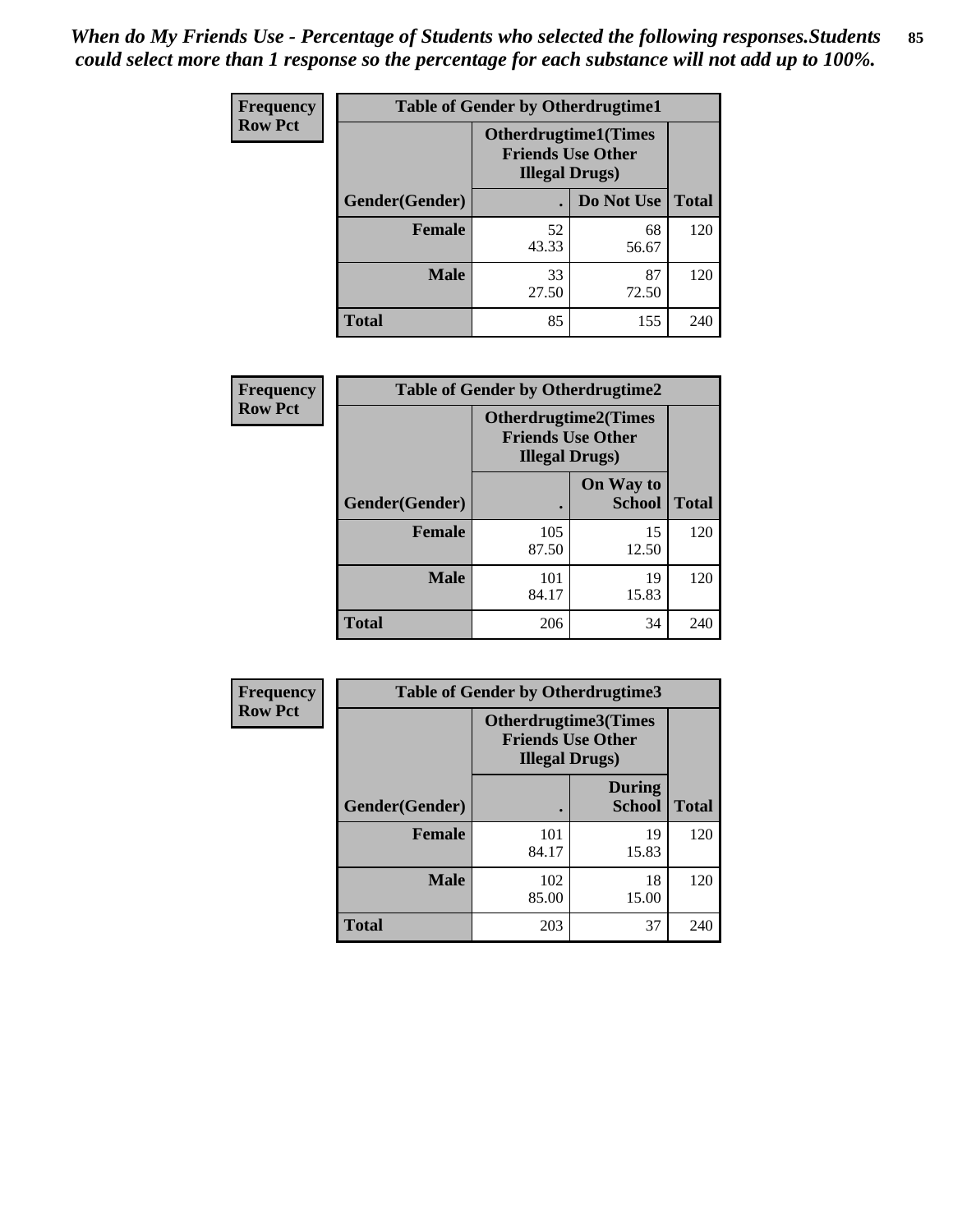*When do My Friends Use - Percentage of Students who selected the following responses.Students could select more than 1 response so the percentage for each substance will not add up to 100%.* **86**

| <b>Frequency</b> | <b>Table of Gender by Otherdrugtime4</b> |                                                    |                                                |              |
|------------------|------------------------------------------|----------------------------------------------------|------------------------------------------------|--------------|
| <b>Row Pct</b>   |                                          | <b>Friends Use Other</b><br><b>Illegal Drugs</b> ) | <b>Otherdrugtime4(Times</b>                    |              |
|                  | Gender(Gender)                           |                                                    | <b>On Way</b><br>Home<br>From<br><b>School</b> | <b>Total</b> |
|                  | <b>Female</b>                            | 105<br>87.50                                       | 15<br>12.50                                    | 120          |
|                  | <b>Male</b>                              | 100<br>83.33                                       | 20<br>16.67                                    | 120          |
|                  | <b>Total</b>                             | 205                                                | 35                                             | 240          |

| <b>Frequency</b> | <b>Table of Gender by Otherdrugtime5</b> |             |                                                                                    |              |
|------------------|------------------------------------------|-------------|------------------------------------------------------------------------------------|--------------|
| <b>Row Pct</b>   |                                          |             | <b>Otherdrugtime5</b> (Times<br><b>Friends Use Other</b><br><b>Illegal Drugs</b> ) |              |
|                  | Gender(Gender)                           |             | Weeknights                                                                         | <b>Total</b> |
|                  | <b>Female</b>                            | 84<br>70.00 | 36<br>30.00                                                                        | 120          |
|                  | <b>Male</b>                              | 92<br>76.67 | 28<br>23.33                                                                        | 120          |
|                  | <b>Total</b>                             | 176         | 64                                                                                 | 240          |

| <b>Frequency</b> | <b>Table of Gender by Otherdrugtime6</b> |                                                                                   |             |              |
|------------------|------------------------------------------|-----------------------------------------------------------------------------------|-------------|--------------|
| <b>Row Pct</b>   |                                          | <b>Otherdrugtime6(Times</b><br><b>Friends Use Other</b><br><b>Illegal Drugs</b> ) |             |              |
|                  | Gender(Gender)                           |                                                                                   | Weekends    | <b>Total</b> |
|                  | <b>Female</b>                            | 69<br>57.50                                                                       | 51<br>42.50 | 120          |
|                  | <b>Male</b>                              | 83<br>69.17                                                                       | 37<br>30.83 | 120          |
|                  | <b>Total</b>                             | 152                                                                               | 88          | 240          |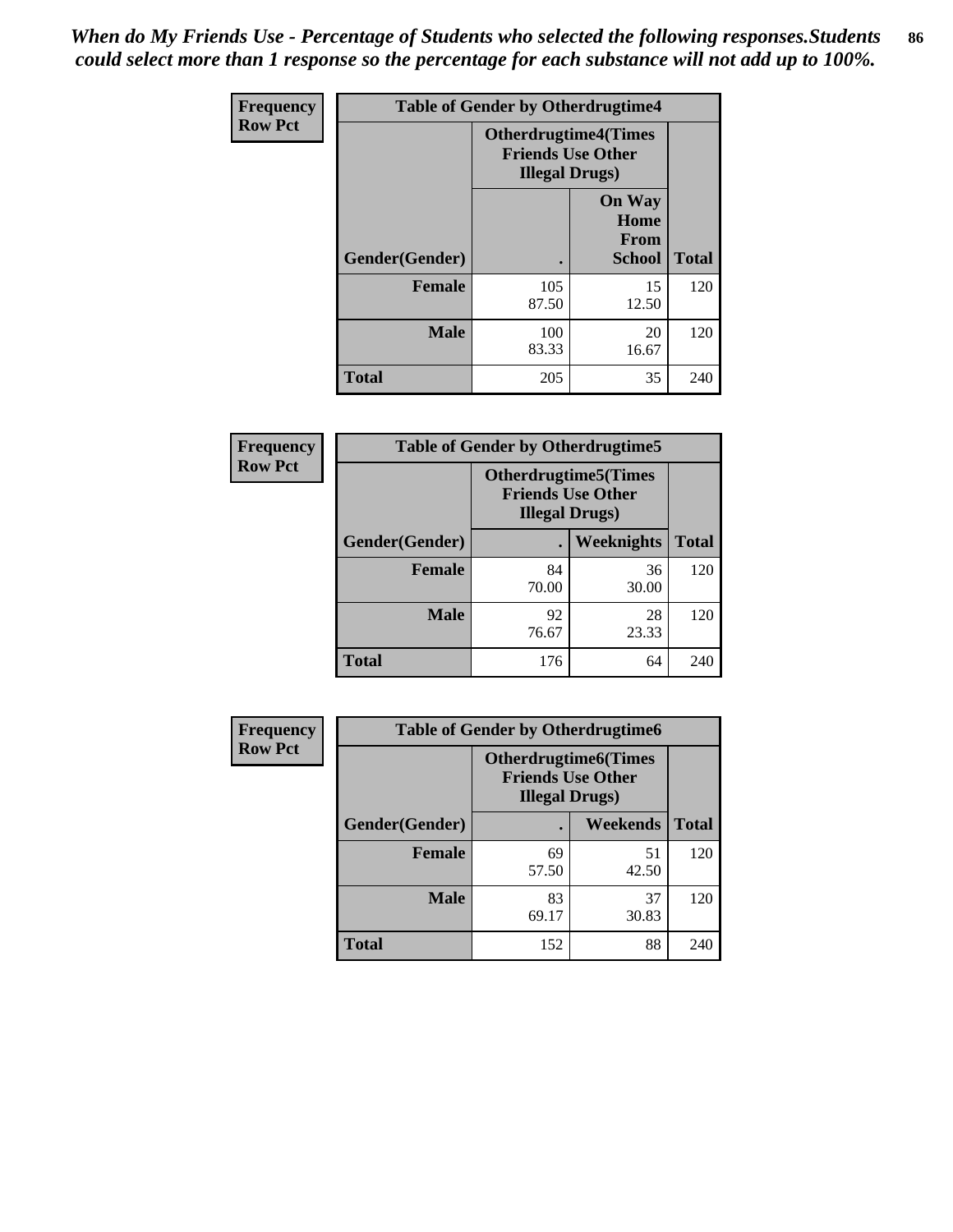# *Other Questions* **87**

| <b>Frequency</b> | <b>Table of Gender by Educationalcohol</b> |                                                                                                                                       |                |              |  |
|------------------|--------------------------------------------|---------------------------------------------------------------------------------------------------------------------------------------|----------------|--------------|--|
| <b>Row Pct</b>   |                                            | <b>Educationalcohol</b> (I<br>have been taught<br>about alcohol,<br>tobacco,<br>and other drugs<br>within the last year<br>at school) |                |              |  |
|                  | Gender(Gender)                             | Yes                                                                                                                                   | N <sub>0</sub> | <b>Total</b> |  |
|                  | <b>Female</b>                              | 86<br>71.67                                                                                                                           | 34<br>28.33    | 120          |  |
|                  | <b>Male</b>                                | 84<br>70.00                                                                                                                           | 36<br>30.00    | 120          |  |
|                  | <b>Total</b>                               | 170                                                                                                                                   | 70             | 240          |  |

| Frequency      | <b>Table of Gender by Rodedrinking</b> |                                                                                                                     |                |              |  |
|----------------|----------------------------------------|---------------------------------------------------------------------------------------------------------------------|----------------|--------------|--|
| <b>Row Pct</b> |                                        | Rodedrinking(In<br>the past 30 days I<br>have ridden in a<br>car with a driver<br>who had been<br>drinking alcohol) |                |              |  |
|                | Gender(Gender)                         | Yes                                                                                                                 | N <sub>0</sub> | <b>Total</b> |  |
|                | <b>Female</b>                          | 19<br>15.83                                                                                                         | 101<br>84.17   | 120          |  |
|                | <b>Male</b>                            | 13<br>10.83                                                                                                         | 107<br>89.17   | 120          |  |
|                | <b>Total</b>                           | 32                                                                                                                  | 208            | 240          |  |

| Frequency      | <b>Table of Gender by Drugsschool</b> |                                                                                                                                     |                |              |  |
|----------------|---------------------------------------|-------------------------------------------------------------------------------------------------------------------------------------|----------------|--------------|--|
| <b>Row Pct</b> |                                       | <b>Drugsschool</b> (During<br>the past 12 months,<br>I have been offered,<br>sold,<br>or given illegal drugs<br>on school property) |                |              |  |
|                | Gender(Gender)                        | <b>Yes</b>                                                                                                                          | N <sub>0</sub> | <b>Total</b> |  |
|                | <b>Female</b>                         | 33<br>27.50                                                                                                                         | 87<br>72.50    | 120          |  |
|                | <b>Male</b>                           | 39<br>32.50                                                                                                                         | 81<br>67.50    | 120          |  |
|                | <b>Total</b>                          | 72                                                                                                                                  | 168            | 240          |  |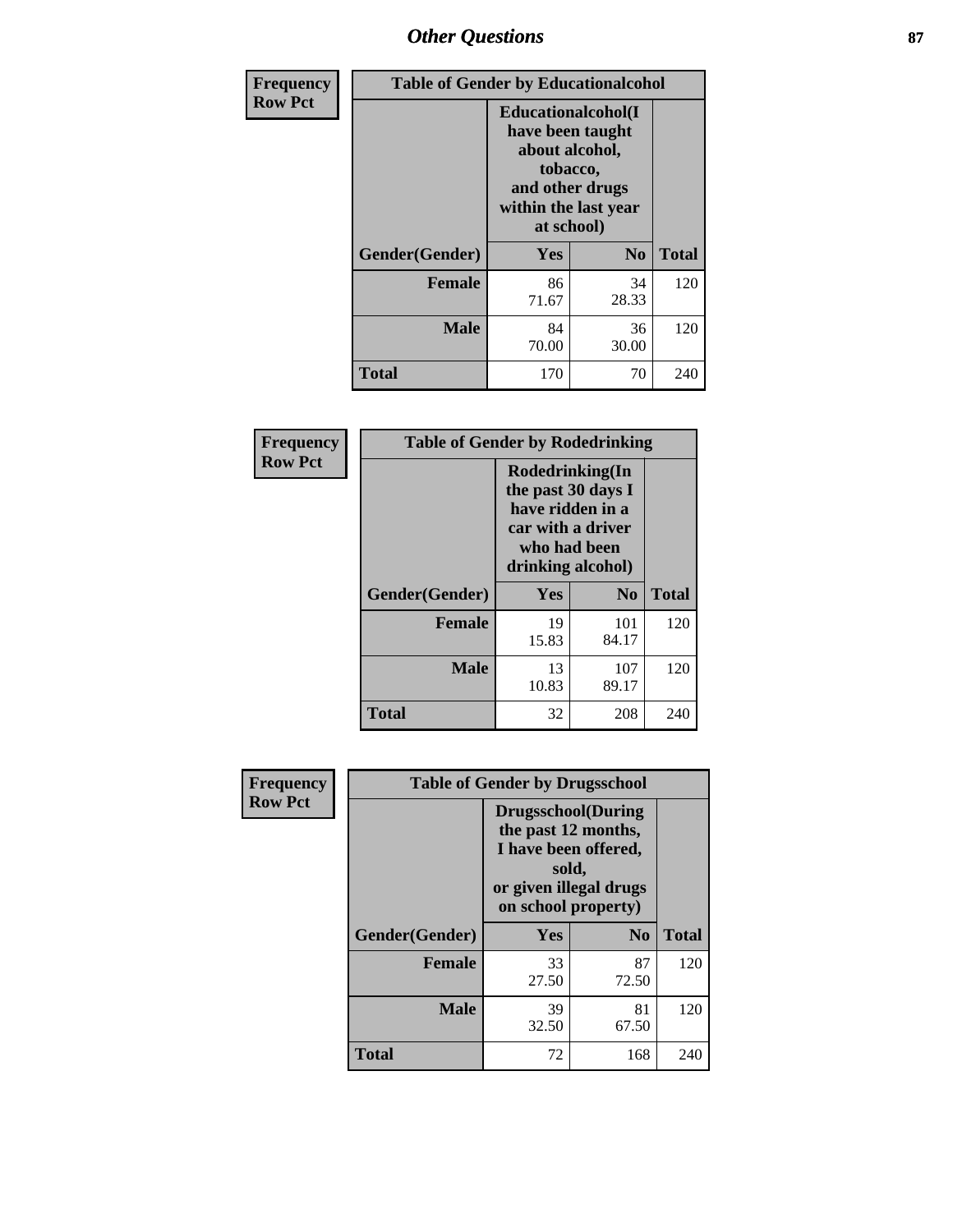# *Other Questions* **88**

**Frequency Row Pct**

| <b>Table of Gender by Bingedrinking</b> |             |                                                                                                                |                   |                   |                               |                               |                   |              |
|-----------------------------------------|-------------|----------------------------------------------------------------------------------------------------------------|-------------------|-------------------|-------------------------------|-------------------------------|-------------------|--------------|
|                                         |             | <b>Bingedrinking(I have drunk five or more</b><br>drinks of alcohol at one sitting during the<br>last 30 days) |                   |                   |                               |                               |                   |              |
| Gender(Gender)   Days                   | $\mathbf 0$ | 1 or<br>days                                                                                                   | 3 to<br>5<br>days | 6 to<br>q<br>days | <b>10</b><br>to<br>19<br>days | <b>20</b><br>to<br>29<br>days | All<br>30<br>days | <b>Total</b> |
| <b>Female</b>                           | 90<br>75.00 | 6<br>5.00                                                                                                      | 12<br>10.00       | 3<br>2.50         | 5<br>4.17                     | 0<br>0.00                     | 4<br>3.33         | 120          |
| <b>Male</b>                             | 87<br>72.50 | 12<br>10.00                                                                                                    | 4<br>3.33         | 4<br>3.33         | 6<br>5.00                     | 3<br>2.50                     | 4<br>3.33         | 120          |
| <b>Total</b>                            | 177         | 18                                                                                                             | 16                | 7                 | 11                            | 3                             | 8                 | 240          |

| Frequency      | <b>Table of Gender by Educationaids</b> |                                                                                                 |                |              |  |  |
|----------------|-----------------------------------------|-------------------------------------------------------------------------------------------------|----------------|--------------|--|--|
| <b>Row Pct</b> |                                         | <b>Educationaids</b> (I<br>have been taught<br>about HIV/AIDS<br>at school in the<br>past year) |                |              |  |  |
|                | Gender(Gender)                          | Yes                                                                                             | N <sub>0</sub> | <b>Total</b> |  |  |
|                | <b>Female</b>                           | 86<br>71.67                                                                                     | 34<br>28.33    | 120          |  |  |
|                | <b>Male</b>                             | 79<br>65.83                                                                                     | 41<br>34.17    | 120          |  |  |
|                | <b>Total</b>                            | 165                                                                                             | 75             | 240          |  |  |

| <b>Frequency</b> | <b>Table of Gender by Suicideconsider</b> |                 |                |       |  |
|------------------|-------------------------------------------|-----------------|----------------|-------|--|
| <b>Row Pct</b>   |                                           | Suicideconsider |                |       |  |
|                  | Gender(Gender)                            | Yes             | N <sub>0</sub> | Total |  |
|                  | <b>Female</b>                             | 13<br>10.83     | 107<br>89.17   | 120   |  |
|                  | <b>Male</b>                               | 10<br>8.33      | 110<br>91.67   | 120   |  |
|                  | <b>Total</b>                              | 23              | 217            | 240   |  |